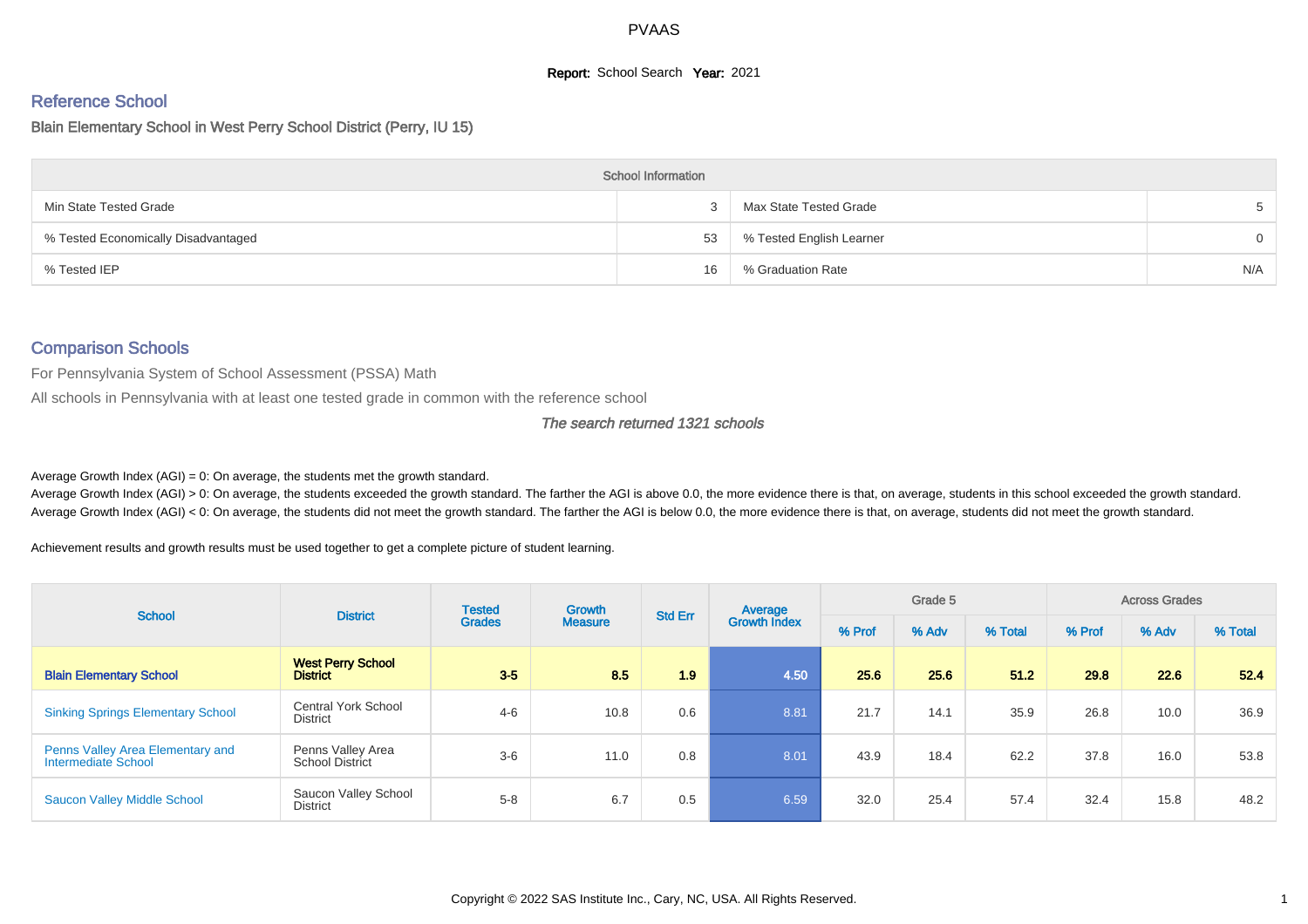| <b>School</b>                              | <b>District</b>                                   | <b>Tested</b> | Growth         | <b>Std Err</b> |                                |        | Grade 5 |         |        | <b>Across Grades</b> |         |
|--------------------------------------------|---------------------------------------------------|---------------|----------------|----------------|--------------------------------|--------|---------|---------|--------|----------------------|---------|
|                                            |                                                   | <b>Grades</b> | <b>Measure</b> |                | <b>Average</b><br>Growth Index | % Prof | % Adv   | % Total | % Prof | % Adv                | % Total |
| <b>Blain Elementary School</b>             | <b>West Perry School</b><br><b>District</b>       | $3-5$         | 8.5            | 1.9            | 4.50                           | 25.6   | 25.6    | 51.2    | 29.8   | 22.6                 | 52.4    |
| <b>Hopewell Elementary School</b>          | Oxford Area School<br>District                    | $5-6$         | 7.0            | 0.6            | 6.02                           | 24.0   | 8.0     | 32.0    | 26.2   | 7.6                  | 33.8    |
| David E Williams Middle School             | Montour School<br><b>District</b>                 | $5 - 8$       | 5.0            | 0.4            | 1.98                           | 32.2   | 25.4    | 57.6    | 29.0   | 28.2                 | 57.1    |
| <b>Bear Creek School</b>                   | Elizabethtown Area<br><b>School District</b>      | $4 - 6$       | 4.7            | 0.5            | 8.80                           | 30.0   | 22.8    | 52.8    | 27.5   | 16.8                 | 44.3    |
| <b>Butler Middle School</b>                | <b>Butler Area School</b><br><b>District</b>      | $5-6$         | 4.6            | 0.4            | 10.39                          | 36.8   | 13.9    | 50.6    | 29.7   | 9.5                  | 39.2    |
| Landisville Intermediate Center            | <b>Hempfield School</b><br><b>District</b>        | $4 - 6$       | 8.1            | 0.8            | 6.58                           | 29.9   | 20.4    | 50.4    | 30.0   | 22.0                 | 51.9    |
| <b>Hickory Grove Elementary School</b>     | <b>Brookville Area School</b><br><b>District</b>  | $3-6$         | 9.0            | 0.9            | 2.61                           | 16.8   | 13.9    | 30.7    | 24.6   | 11.6                 | 36.1    |
| <b>Manheim Central Middle School</b>       | Manheim Central<br><b>School District</b>         | $5 - 8$       | 2.8            | 0.4            | 6.56                           | 25.4   | 7.6     | 33.0    | 21.2   | 6.2                  | 27.4    |
| <b>Circle Of Seasons Charter School</b>    | <b>Circle Of Seasons</b><br><b>Charter School</b> | $3 - 8$       | 12.3           | 1.2            | 6.19                           | 20.0   | 5.7     | 25.7    | 20.9   | 7.9                  | 28.8    |
| <b>Donaldson Elementary School</b>         | West Allegheny<br>School District                 | $3-5$         | 12.6           | 1.2            | 10.25                          | 40.7   | 48.4    | 89.0    | 35.5   | 48.7                 | 84.2    |
| John R Bonfield Elementary School          | <b>Warwick School</b><br><b>District</b>          | $3-6$         | 9.5            | 1.0            | 6.98                           | 33.0   | 9.9     | 42.9    | 27.4   | 9.9                  | 37.3    |
| <b>Eshleman Elementary School</b>          | Penn Manor School<br><b>District</b>              | $3-6$         | 13.0           | 1.4            | 5.48                           | 34.1   | 27.3    | 61.4    | 32.9   | 25.9                 | 58.8    |
| <b>Reiffton School</b>                     | Exeter Township<br><b>School District</b>         | $5-6$         | 5.1            | 0.5            | 5.34                           | 28.9   | 9.8     | 38.6    | 28.0   | 9.4                  | 37.4    |
| <b>Radnor Elementary School</b>            | Radnor Township<br><b>School District</b>         | $3-5$         | 11.5           | 1.2            | 9.26                           | 40.7   | 41.8    | 82.4    | 41.5   | 33.5                 | 75.0    |
| Conewago Valley Intermediate School        | Conewago Valley<br>School District                | $4 - 6$       | 4.5            | $0.5\,$        | 5.10                           | 26.6   | 8.8     | 35.4    | 28.1   | 10.1                 | 38.2    |
| <b>Franklin Township Elementary School</b> | Gettysburg Area<br>School District                | $3-5$         | 12.8           | 1.5            | 8.64                           | 31.8   | 24.2    | 56.1    | 30.4   | 25.5                 | 55.9    |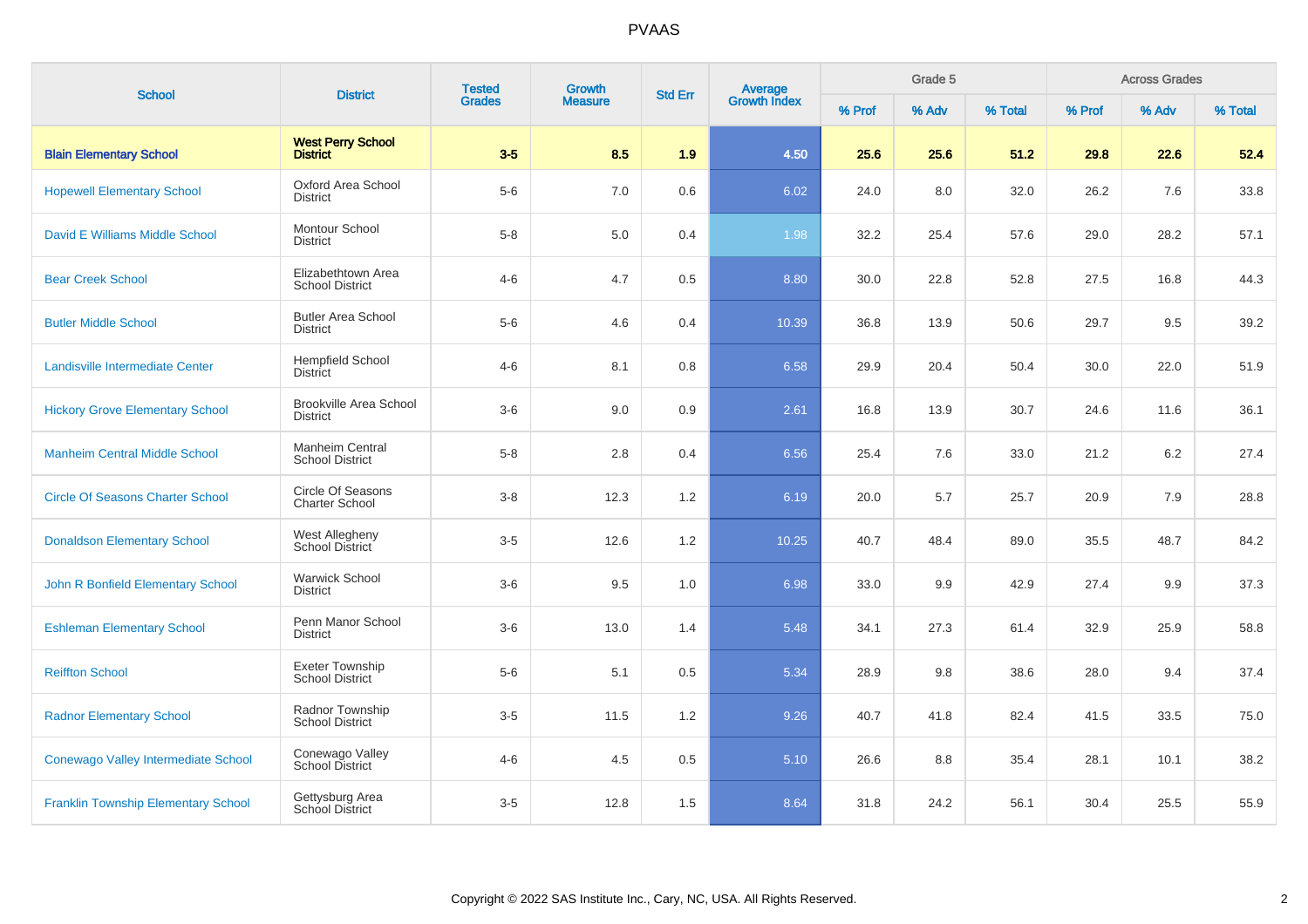| <b>School</b>                         | <b>District</b>                             | <b>Tested</b> | Growth         | <b>Std Err</b> |                                |        | Grade 5 |         |        | <b>Across Grades</b> |         |
|---------------------------------------|---------------------------------------------|---------------|----------------|----------------|--------------------------------|--------|---------|---------|--------|----------------------|---------|
|                                       |                                             | <b>Grades</b> | <b>Measure</b> |                | <b>Average</b><br>Growth Index | % Prof | % Adv   | % Total | % Prof | % Adv                | % Total |
| <b>Blain Elementary School</b>        | <b>West Perry School</b><br><b>District</b> | $3-5$         | 8.5            | 1.9            | 4.50                           | 25.6   | 25.6    | 51.2    | 29.8   | 22.6                 | 52.4    |
| <b>Elk Lake Elementary School</b>     | Elk Lake School<br><b>District</b>          | $3-6$         | 7.5            | 0.9            | 3.81                           | 17.5   | 3.8     | 21.2    | 27.7   | 8.9                  | 36.6    |
| <b>Chief Shikellamy School</b>        | Shikellamy School<br><b>District</b>        | $3-5$         | 14.0           | 1.7            | 8.23                           | 18.2   | 10.9    | 29.1    | 20.5   | 5.1                  | 25.6    |
| <b>James W Parker Middle School</b>   | General Mclane<br><b>School District</b>    | $5-8$         | 3.9            | 0.5            | $-0.36$                        | 36.9   | 15.4    | 52.4    | 29.2   | 14.5                 | 43.8    |
| <b>Homer-Center Elementary School</b> | Homer-Center School<br><b>District</b>      | $3-6$         | 9.3            | 1.1            | 5.28                           | 31.8   | 17.5    | 49.2    | 30.2   | 8.1                  | 38.3    |
| Lewistown Intermediate School         | Mifflin County School<br><b>District</b>    | $4 - 5$       | 6.7            | 0.8            | 8.06                           | 26.5   | 9.5     | 36.0    | 24.7   | 7.0                  | 31.7    |
| <b>North Hills Elementary School</b>  | Central York School<br><b>District</b>      | $3-6$         | 5.2            | 0.6            | 3.49                           | 18.4   | 6.6     | 25.0    | 18.0   | 5.2                  | 23.2    |
| <b>Lenape Elementary School</b>       | Armstrong School<br><b>District</b>         | $3-6$         | 6.7            | 0.9            | 4.35                           | 20.6   | 14.1    | 34.8    | 25.1   | 9.0                  | 34.1    |
| <b>Towanda Area Elementary School</b> | Towanda Area School<br><b>District</b>      | $3-6$         | 6.0            | 0.8            | 2.92                           | 22.7   | 15.1    | 37.8    | 21.0   | 11.6                 | 32.6    |
| <b>Merion Elementary School</b>       | Lower Merion School<br><b>District</b>      | $3-5$         | 9.9            | 1.3            | 7.75                           | 22.3   | 60.6    | 83.0    | 28.4   | 56.5                 | 84.9    |
| <b>Linntown Elementary School</b>     | Lewisburg Area<br><b>School District</b>    | $4 - 5$       | 8.7            | 1.1            | 7.69                           | 33.9   | 28.6    | 62.5    | 30.7   | 31.9                 | 62.6    |
| <b>Frankstown Elementary School</b>   | Hollidaysburg Area<br>School District       | $3-6$         | 6.5            | 0.8            | 7.09                           | 26.7   | 21.0    | 47.6    | 32.4   | 15.6                 | 47.9    |
| <b>Central Columbia Middle School</b> | Central Columbia<br><b>School District</b>  | $5-8$         | 3.8            | 0.5            | 2.24                           | 30.5   | 25.2    | 55.6    | 30.5   | 21.4                 | 51.8    |
| <b>Skippack Elementary School</b>     | Perkiomen Valley<br><b>School District</b>  | $3-5$         | 8.1            | 1.1            | 7.61                           | 31.4   | 24.8    | 56.2    | 36.3   | 24.0                 | 60.3    |
| <b>Clark Wood Elementary School</b>   | Northern Tioga School<br><b>District</b>    | $3-6$         | 10.9           | 1.4            | 5.02                           | 35.1   | 13.5    | 48.6    | 30.6   | 6.4                  | 36.9    |
| <b>Foot Of Ten Elementary School</b>  | Hollidaysburg Area<br>School District       | $3-6$         | 7.3            | 1.0            | 2.80                           | 30.6   | 16.7    | 47.2    | 28.0   | 13.2                 | 41.2    |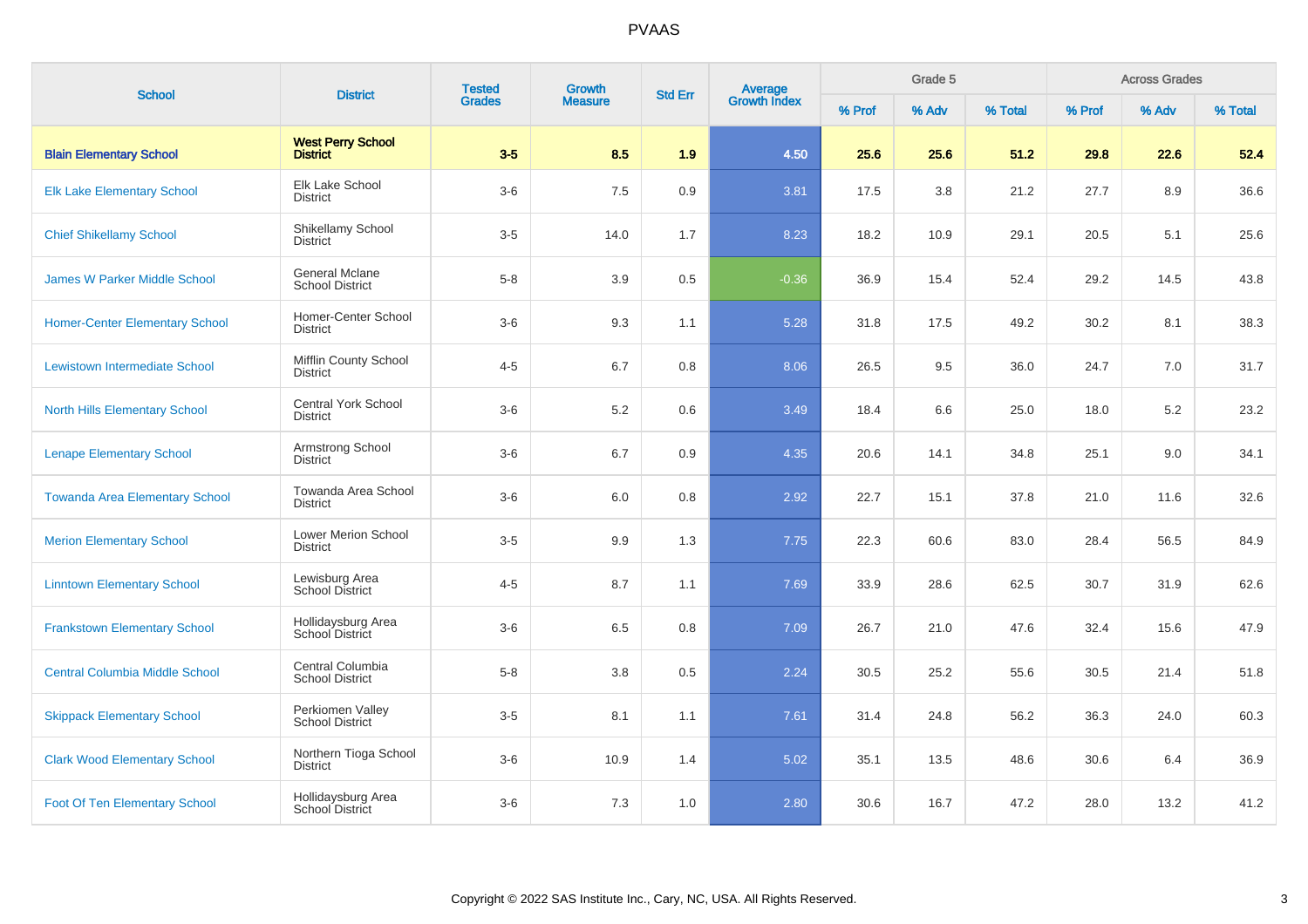| <b>School</b>                                           | <b>District</b>                                      | <b>Tested</b> | <b>Growth</b>  | <b>Std Err</b> |                                |        | Grade 5 |         |        | <b>Across Grades</b> |         |
|---------------------------------------------------------|------------------------------------------------------|---------------|----------------|----------------|--------------------------------|--------|---------|---------|--------|----------------------|---------|
|                                                         |                                                      | <b>Grades</b> | <b>Measure</b> |                | <b>Average</b><br>Growth Index | % Prof | % Adv   | % Total | % Prof | % Adv                | % Total |
| <b>Blain Elementary School</b>                          | <b>West Perry School</b><br><b>District</b>          | $3-5$         | 8.5            | 1.9            | 4.50                           | 25.6   | 25.6    | 51.2    | 29.8   | 22.6                 | 52.4    |
| <b>Hershey Intermediate Elementary</b><br><b>School</b> | Derry Township<br>School District                    | $4 - 5$       | 6.9            | 0.9            | 7.58                           | 39.3   | 28.6    | 68.0    | 36.4   | 28.8                 | 65.2    |
| <b>Standing Stone Elementary School</b>                 | Huntingdon Area<br>School District                   | $3-5$         | 11.2           | 1.5            | 7.57                           | 18.5   | 10.8    | 29.2    | 21.2   | 8.6                  | 29.8    |
| <b>Mid Valley Elementary Center</b>                     | Mid Valley School<br><b>District</b>                 | $3-6$         | 5.9            | 0.8            | 5.30                           | 22.9   | 10.4    | 33.3    | 21.8   | $7.2\,$              | 29.0    |
| <b>Universal Daroff Charter School</b>                  | <b>Universal Daroff</b><br><b>Charter School</b>     | $3-8$         | 6.1            | 0.8            | 4.64                           | 1.6    | 1.6     | 3.2     | 2.2    | 0.3                  | 2.5     |
| <b>Cold Spring Elementary School</b>                    | <b>Central Bucks School</b><br><b>District</b>       | $3-6$         | 7.9            | 1.1            | 7.04                           | 47.5   | 21.3    | 68.8    | 37.9   | 21.0                 | 58.9    |
| <b>Wallingford Elementary School</b>                    | Wallingford-<br>Swarthmore School<br><b>District</b> | $3-5$         | 9.5            | 1.3            | 7.46                           | 42.2   | 36.1    | 78.3    | 40.7   | 39.1                 | 79.8    |
| <b>Marion-Walker Elementary School</b>                  | <b>Bellefonte Area</b><br><b>School District</b>     | $3-5$         | 10.4           | 1.4            | 7.44                           | 35.7   | 31.4    | 67.1    | 37.2   | 28.7                 | 66.0    |
| <b>John Beck Elementary School</b>                      | <b>Warwick School</b><br><b>District</b>             | $3-6$         | 7.9            | 1.1            | 5.36                           | 49.2   | 16.4    | 65.6    | 36.8   | 17.8                 | 54.6    |
| <b>Wilson Elementary School</b>                         | <b>West Allegheny</b><br>School District             | $3-5$         | 10.5           | 1.4            | 7.37                           | 27.3   | 48.0    | 75.3    | 29.9   | 49.8                 | 79.6    |
| <b>Salford Hills Elementary School</b>                  | Souderton Area<br><b>School District</b>             | $3-5$         | 10.6           | 1.4            | 7.36                           | 44.1   | 32.4    | 76.5    | 37.1   | 37.1                 | 74.2    |
| <b>Mountain View Elementary School</b>                  | Mountain View School<br><b>District</b>              | $3-6$         | 6.8            | 1.1            | 5.98                           | 28.3   | 1.7     | 30.0    | 18.8   | 2.2                  | 21.1    |
| <b>Liberty-Valley Elementary School</b>                 | Danville Area School<br><b>District</b>              | $3-5$         | 7.0            | 1.0            | 7.33                           | 33.8   | 25.6    | 59.4    | 32.0   | 24.2                 | 56.1    |
| <b>S S Palmer Elementary School</b>                     | Palmerton Area<br><b>School District</b>             | $3-6$         | 7.5            | 1.0            | 0.15                           | 30.5   | 10.2    | 40.7    | 30.8   | 4.7                  | 35.6    |
| <b>Southside Elementary School</b>                      | Huntingdon Area<br><b>School District</b>            | $3-5$         | 11.7           | 1.7            | 7.04                           | 30.6   | 16.3    | 46.9    | 26.1   | 17.6                 | 43.7    |
| <b>Jamison Elementary School</b>                        | <b>Central Bucks School</b><br><b>District</b>       | $3-6$         | 6.5            | 1.0            | 6.58                           | 25.4   | 34.3    | 59.7    | 35.7   | 27.4                 | 63.1    |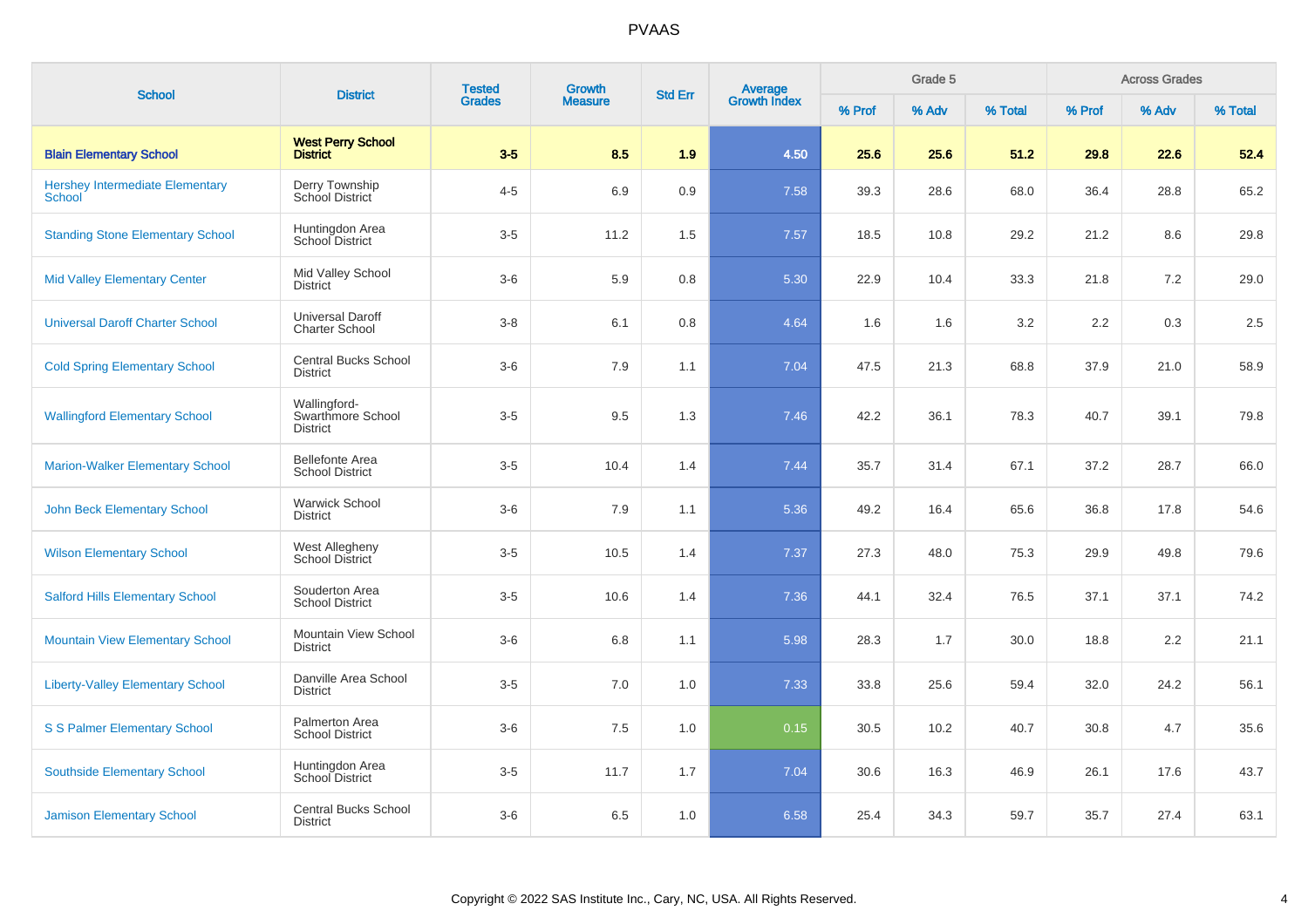| <b>School</b>                             | <b>District</b>                                    | <b>Tested</b> | Growth         | <b>Std Err</b> | <b>Average</b><br>Growth Index |        | Grade 5 |         |        | <b>Across Grades</b> |         |
|-------------------------------------------|----------------------------------------------------|---------------|----------------|----------------|--------------------------------|--------|---------|---------|--------|----------------------|---------|
|                                           |                                                    | <b>Grades</b> | <b>Measure</b> |                |                                | % Prof | % Adv   | % Total | % Prof | % Adv                | % Total |
| <b>Blain Elementary School</b>            | <b>West Perry School</b><br><b>District</b>        | $3-5$         | 8.5            | 1.9            | 4.50                           | 25.6   | 25.6    | 51.2    | 29.8   | 22.6                 | 52.4    |
| <b>Trinity North Elementary School</b>    | <b>Trinity Area School</b><br><b>District</b>      | $3-5$         | 10.8           | 1.6            | 6.94                           | 43.3   | 15.0    | 58.3    | 30.9   | 10.1                 | 41.0    |
| <b>Marshall Elementary School</b>         | North Allegheny<br><b>School District</b>          | $3-5$         | 6.7            | 1.0            | 6.89                           | 31.0   | 45.8    | 76.8    | 37.3   | 38.8                 | 76.1    |
| <b>Blacklick Valley Elementary Center</b> | <b>Blacklick Valley</b><br><b>School District</b>  | $3-6$         | 10.2           | 1.5            | 3.84                           | 24.1   | 6.9     | 31.0    | 26.8   | 13.7                 | 40.5    |
| <b>Saegertown Elementary School</b>       | Penncrest School<br><b>District</b>                | $3-6$         | 7.6            | 1.1            | 4.81                           | 32.1   | 12.5    | 44.6    | 26.6   | 8.9                  | 35.4    |
| <b>George A Ferrell Elementary School</b> | East Lycoming School<br><b>District</b>            | $3-6$         | 12.8           | 1.9            | 5.46                           | 50.0   | 31.2    | 81.2    | 38.7   | 22.7                 | 61.3    |
| <b>Wattsburg Area Middle School</b>       | Wattsburg Area<br><b>School District</b>           | $5-9$         | 4.1            | 0.6            | 5.67                           | 25.0   | 18.2    | 43.2    | 26.1   | 14.0                 | 40.0    |
| <b>Houck Elementary School</b>            | Lebanon School<br><b>District</b>                  | $3-5$         | 11.8           | 1.7            | 6.78                           | 23.6   | 7.3     | 30.9    | 13.7   | 5.0                  | 18.6    |
| <b>Bedminster Elementary School</b>       | Pennridge School<br><b>District</b>                | $3-5$         | 8.7            | 1.3            | 6.76                           | 41.5   | 25.6    | 67.1    | 45.7   | 21.2                 | 66.8    |
| <b>Avon Grove Intermediate School</b>     | Avon Grove School<br><b>District</b>               | $3-6$         | 3.3            | 0.5            | 5.35                           | 28.6   | 23.2    | 51.8    | 30.3   | 18.6                 | 48.9    |
| <b>Brockway Area Elementary School</b>    | Brockway Area School<br><b>District</b>            | $3-6$         | 6.4            | 1.0            | $-0.39$                        | 35.4   | 17.7    | 53.2    | 32.5   | 25.1                 | 57.6    |
| <b>Wayne Elementary School</b>            | Radnor Township<br><b>School District</b>          | $3-5$         | 8.6            | 1.3            | 6.63                           | 28.7   | 43.7    | 72.4    | 27.5   | 39.4                 | 67.0    |
| <b>Eagle View Middle School</b>           | <b>Cumberland Valley</b><br><b>School District</b> | $5-8$         | 2.8            | 0.4            | 6.62                           |        |         |         | 28.0   | 12.1                 | 40.1    |
| South Eastern Intermediate School         | South Eastern School<br><b>District</b>            | $5-6$         | 4.2            | 0.6            | 3.41                           | 21.6   | 15.9    | 37.5    | 23.7   | 15.3                 | 39.0    |
| <b>Snyder Elementary School</b>           | Sayre Area School<br><b>District</b>               | $3-6$         | 5.9            | 1.1            | 5.60                           | 21.3   | 6.6     | 27.9    | 31.0   | 8.8                  | 39.8    |
| <b>Hampden Elementary School</b>          | <b>Cumberland Valley</b><br><b>School District</b> | $3-5$         | 8.5            | 1.3            | 6.58                           | 34.5   | 34.5    | 69.0    | 34.1   | 31.4                 | 65.5    |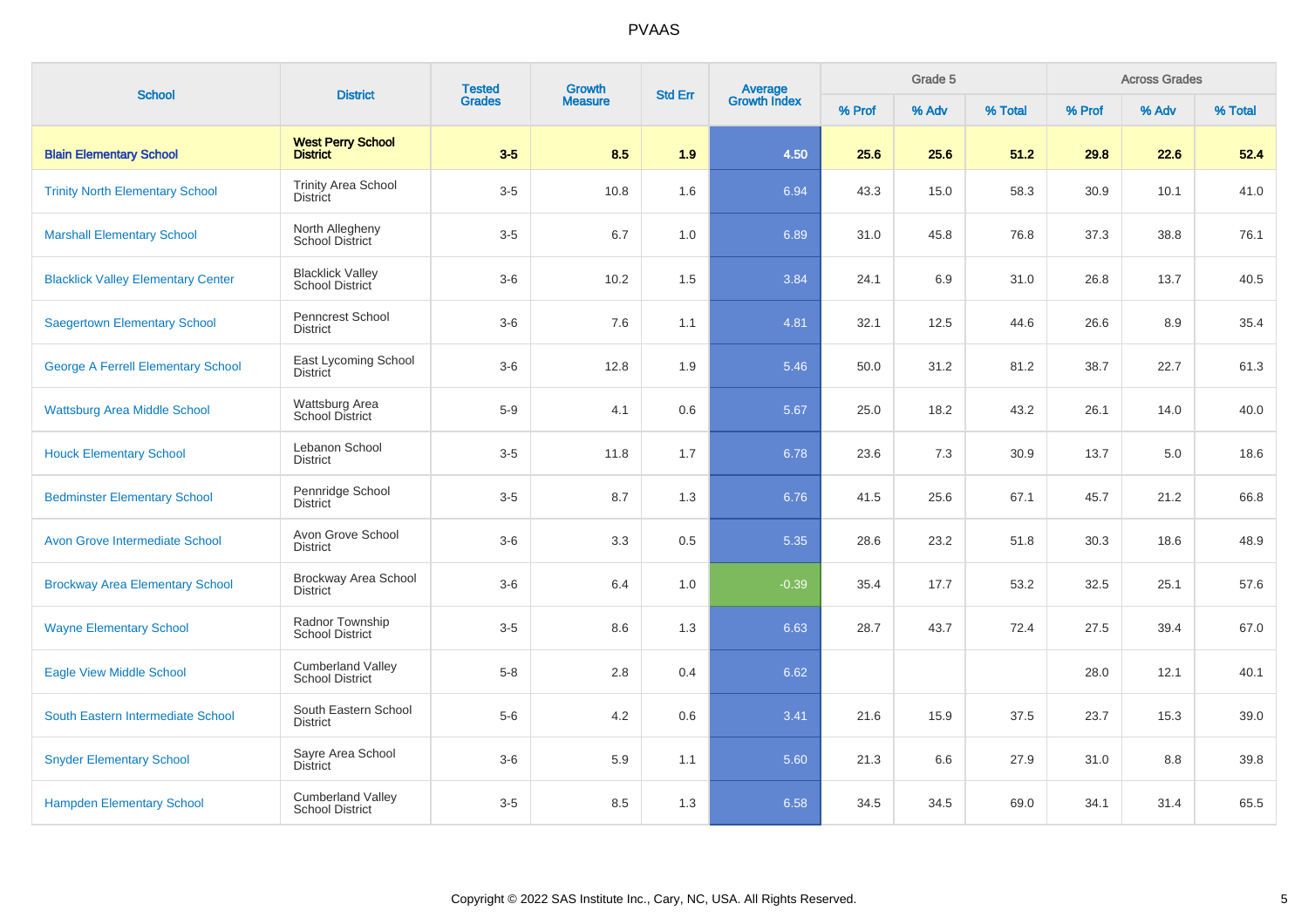| <b>School</b>                                              | <b>District</b>                                    | <b>Tested</b> | Growth         | <b>Std Err</b> | <b>Average</b><br>Growth Index |        | Grade 5 |         |        | <b>Across Grades</b> |         |
|------------------------------------------------------------|----------------------------------------------------|---------------|----------------|----------------|--------------------------------|--------|---------|---------|--------|----------------------|---------|
|                                                            |                                                    | <b>Grades</b> | <b>Measure</b> |                |                                | % Prof | % Adv   | % Total | % Prof | % Adv                | % Total |
| <b>Blain Elementary School</b>                             | <b>West Perry School</b><br><b>District</b>        | $3-5$         | 8.5            | 1.9            | 4.50                           | 25.6   | 25.6    | 51.2    | 29.8   | 22.6                 | 52.4    |
| <b>Green Ridge Elementary School</b>                       | <b>Cumberland Valley</b><br><b>School District</b> | $3-5$         | 9.1            | 1.4            | 6.53                           | 30.6   | 29.2    | 59.7    | 33.6   | 30.7                 | 64.3    |
| <b>Conneaut Lake Middle School</b>                         | <b>Conneaut School</b><br><b>District</b>          | $5 - 8$       | 4.6            | 0.7            | 2.25                           | 18.9   | 6.8     | 25.7    | 18.0   | 7.9                  | 25.9    |
| <b>Rohrerstown Elementary School</b>                       | <b>Hempfield School</b><br><b>District</b>         | $3-6$         | 7.3            | 1.1            | 2.98                           | 35.0   | 21.7    | 56.7    | 31.2   | 17.2                 | 48.4    |
| <b>Fort Allen Elementary School</b>                        | Hempfield Area<br>School District                  | $3-5$         | 9.5            | 1.5            | 6.46                           | 36.2   | 13.0    | 49.3    | 25.1   | 19.0                 | 44.1    |
| <b>Priestley School</b>                                    | Shikellamy School<br><b>District</b>               | $3-5$         | 10.2           | 1.6            | 6.41                           | 28.3   | 18.9    | 47.2    | 29.6   | 16.4                 | 45.9    |
| <b>Franklin Elementary School</b>                          | North Allegheny<br>School District                 | $3-5$         | 8.9            | 1.4            | 6.30                           | 32.4   | 57.8    | 90.1    | 29.2   | 52.2                 | 81.5    |
| <b>Cynwyd School</b>                                       | <b>Lower Merion School</b><br><b>District</b>      | $3-5$         | 8.4            | 1.3            | 6.29                           | 36.1   | 36.1    | 72.3    | 36.3   | 44.4                 | 80.7    |
| <b>Otto-Eldred Elementary School</b>                       | Otto-Eldred School<br><b>District</b>              | $3-6$         | 8.4            | 1.3            | 3.75                           | 23.8   | 28.6    | 52.4    | 31.8   | 15.9                 | 47.7    |
| <b>Riverside Elementary School East</b>                    | Riverside School<br><b>District</b>                | $3-6$         | $5.2\,$        | 0.8            | 5.52                           | 18.6   | 7.8     | 26.5    | 20.8   | 7.1                  | 27.9    |
| <b>Smethport Area Elementary School</b>                    | Smethport Area<br>School District                  | $3-6$         | 7.1            | 1.1            | 1.97                           | 29.2   | 8.3     | 37.5    | 23.6   | 11.8                 | 35.5    |
| <b>North Clarion County Elementary School</b>              | North Clarion County<br><b>School District</b>     | $3-6$         | 7.7            | 1.3            | 4.09                           | 34.1   | 6.8     | 40.9    | 30.8   | 11.3                 | 42.1    |
| <b>Smoketown Elementary School</b>                         | Conestoga Valley<br>School District                | $3-6$         | 5.9            | 1.0            | 2.84                           | 26.5   | 10.3    | 36.8    | 30.7   | 13.1                 | 43.8    |
| <b>New Hope-Solebury Upper Elementary</b><br><b>School</b> | New Hope-Solebury<br>School District               | $3-5$         | 7.7            | 1.3            | 6.16                           | 39.8   | 25.8    | 65.6    | 38.8   | 27.6                 | 66.4    |
| <b>Chester Community Charter School</b>                    | <b>Chester Community</b><br><b>Charter School</b>  | $3-8$         | 3.5            | 0.6            | 3.31                           | 0.7    | 0.7     | 1.5     | 2.1    | 0.4                  | 2.5     |
| <b>Farrell Area Es/Lms</b>                                 | Farrell Area School<br><b>District</b>             | $3-6$         | 7.7            | 1.3            | 1.12                           | 15.6   | 0.0     | 15.6    | 16.4   | 2.3                  | 18.6    |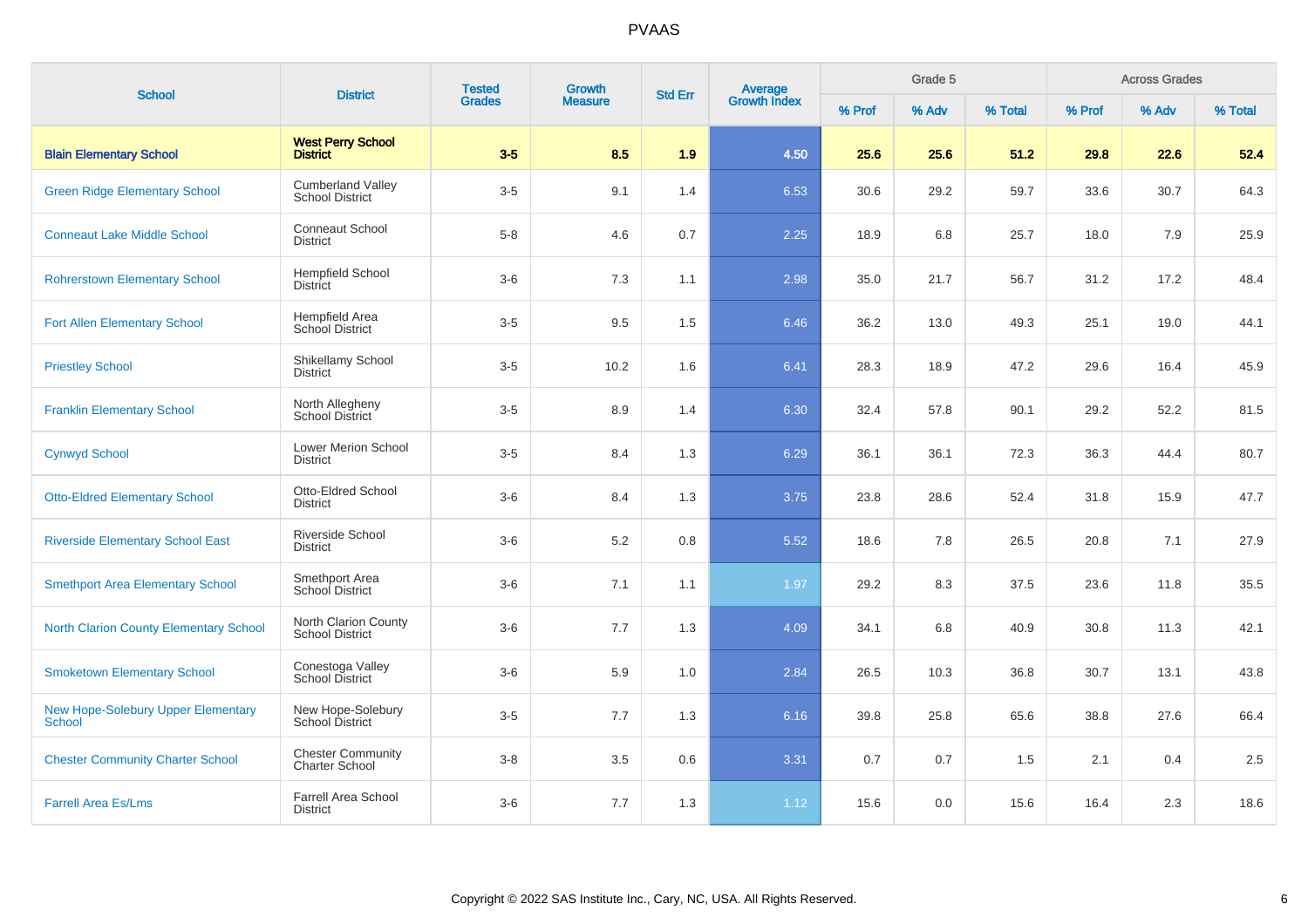| <b>School</b>                           | <b>District</b>                                | <b>Tested</b> | Growth         | <b>Std Err</b> |                                |        | Grade 5 |         |        | <b>Across Grades</b> |         |
|-----------------------------------------|------------------------------------------------|---------------|----------------|----------------|--------------------------------|--------|---------|---------|--------|----------------------|---------|
|                                         |                                                | <b>Grades</b> | <b>Measure</b> |                | <b>Average</b><br>Growth Index | % Prof | % Adv   | % Total | % Prof | % Adv                | % Total |
| <b>Blain Elementary School</b>          | <b>West Perry School</b><br><b>District</b>    | $3-5$         | 8.5            | 1.9            | 4.50                           | 25.6   | 25.6    | 51.2    | 29.8   | 22.6                 | 52.4    |
| <b>Austin Area Elementary School</b>    | Austin Area School<br><b>District</b>          | $3-6$         | 13.5           | 2.3            | 2.65                           | 23.1   | 15.4    | 38.5    | 19.0   | 11.9                 | 31.0    |
| South Mountain Elementary School        | Northern York County<br><b>School District</b> | $3-5$         | 7.8            | 1.3            | 6.00                           | 27.2   | 16.0    | 43.2    | 25.3   | 16.4                 | 41.8    |
| Defranco Elementary School (8450)       | <b>Bangor Area School</b><br><b>District</b>   | $5-6$         | 4.0            | 0.7            | 2.65                           | 20.3   | 24.8    | 45.1    | 23.4   | 19.5                 | 42.9    |
| <b>Elderton Elementary School</b>       | Armstrong School<br><b>District</b>            | $3-6$         | 9.4            | 1.6            | 3.40                           | 23.1   | 15.4    | 38.5    | 26.0   | 15.0                 | 41.0    |
| <b>Esperanza Academy Charter School</b> | Esperanza Academy<br><b>Charter School</b>     | $4 - 11$      | 2.8            | 0.5            | 5.89                           |        |         |         | 1.8    | 0.0                  | 1.8     |
| <b>New Bloomfield Elementary School</b> | West Perry School<br><b>District</b>           | $3-5$         | 9.2            | 1.6            | 5.87                           | 18.2   | 16.4    | 34.6    | 23.5   | 11.8                 | 35.3    |
| Spring-Ford Intermediate School 5th/6th | Spring-Ford Area<br>School District            | $5-6$         | 2.1            | 0.4            | 2.77                           | 36.6   | 13.0    | 49.6    | 34.9   | 14.8                 | 49.7    |
| <b>Grace B Luhrs Univ Elementary</b>    | Shippensburg Area<br>School District           | $3-5$         | 15.7           | 2.7            | 5.82                           | 30.0   | 25.0    | 55.0    | 23.1   | 15.4                 | 38.5    |
| Mifflinburg Area Intermediate School    | Mifflinburg Area<br>School District            | $3-5$         | 6.1            | 1.1            | 5.74                           | 31.4   | 12.1    | 43.6    | 35.0   | 10.4                 | 45.4    |
| <b>Central Mountain Middle School</b>   | Keystone Central<br>School District            | $5 - 8$       | 1.9            | 0.4            | 4.86                           | 18.8   | 9.4     | 28.2    | 15.4   | 5.7                  | 21.1    |
| <b>Wyland Elementary School</b>         | Hampton Township<br><b>School District</b>     | $3-5$         | 8.3            | 1.5            | 5.70                           | 30.8   | 30.8    | 61.5    | 34.2   | 37.6                 | 71.8    |
| <b>General Nash Elementary School</b>   | North Penn School<br><b>District</b>           | $3-6$         | 3.4            | 1.1            | 3.10                           | 40.0   | 12.7    | 52.7    | 36.3   | 17.5                 | 53.8    |
| <b>Dallas Intermediate School</b>       | <b>Dallas School District</b>                  | $3-5$         | 5.3            | 0.9            | 5.66                           | 43.8   | 15.6    | 59.4    | 39.8   | 21.2                 | 61.0    |
| <b>Montgomery Elementary School</b>     | North Penn School<br><b>District</b>           | $3-6$         | 5.0            | 0.9            | 2.72                           | 39.8   | 20.4    | 60.2    | 33.7   | 24.5                 | 58.2    |
| South Park Middle School                | South Park School<br><b>District</b>           | $5-8$         | 3.3            | 0.6            | 1.73                           | 33.3   | 11.9    | 45.2    | 26.4   | 12.4                 | 38.8    |
| <b>Vida Charter School</b>              | Vida Charter School                            | $3-6$         | 10.1           | 1.8            | 4.02                           | 23.1   | 19.2    | 42.3    | 20.4   | 7.8                  | 28.2    |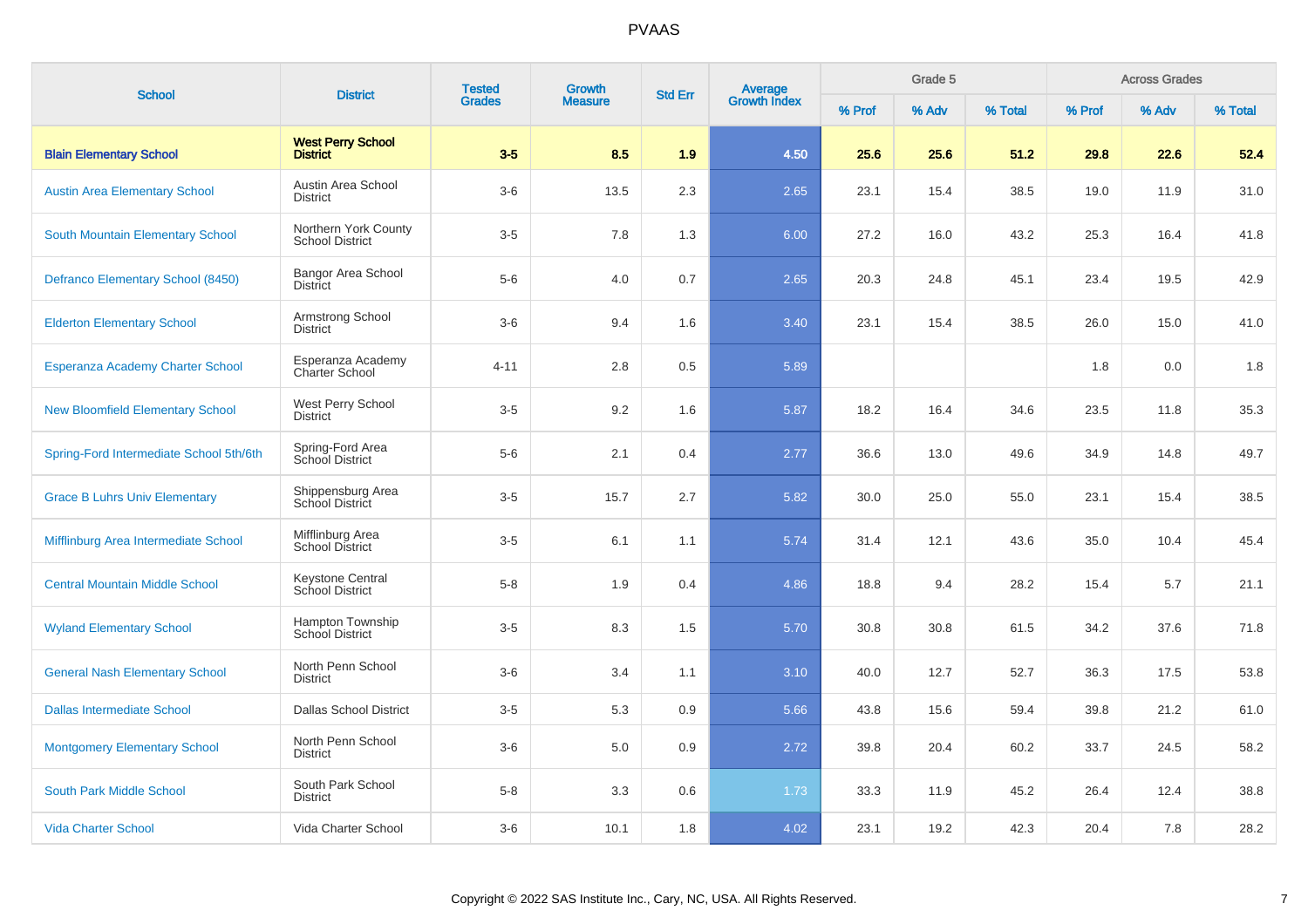| <b>School</b>                              | <b>District</b>                                         | <b>Tested</b> | <b>Growth</b>  | <b>Std Err</b> | <b>Average</b><br>Growth Index |        | Grade 5 |         |        | <b>Across Grades</b> |         |
|--------------------------------------------|---------------------------------------------------------|---------------|----------------|----------------|--------------------------------|--------|---------|---------|--------|----------------------|---------|
|                                            |                                                         | <b>Grades</b> | <b>Measure</b> |                |                                | % Prof | % Adv   | % Total | % Prof | % Adv                | % Total |
| <b>Blain Elementary School</b>             | <b>West Perry School</b><br><b>District</b>             | $3-5$         | 8.5            | 1.9            | 4.50                           | 25.6   | 25.6    | 51.2    | 29.8   | 22.6                 | 52.4    |
| <b>Dubois Area Middle School</b>           | Dubois Area School<br><b>District</b>                   | $5 - 8$       | 2.1            | 0.4            | 2.90                           | 22.4   | 11.0    | 33.3    | 19.2   | 7.6                  | 26.8    |
| <b>First District Elementary School</b>    | <b>Crawford Central</b><br><b>School District</b>       | $3-6$         | 7.6            | 1.4            | 4.18                           | 33.3   | 18.2    | 51.5    | 24.9   | 8.1                  | 33.0    |
| <b>Knapp Elementary School</b>             | North Penn School<br><b>District</b>                    | $3-6$         | 4.2            | 1.1            | 3.79                           | 30.8   | 7.7     | 38.5    | 30.1   | 8.8                  | 38.9    |
| <b>Richland Elementary School</b>          | <b>Richland School</b><br><b>District</b>               | $3-6$         | 4.7            | 0.8            | 3.87                           | 40.8   | 21.4    | 62.1    | 38.5   | 19.1                 | 57.7    |
| <b>East Petersburg Elementary School</b>   | <b>Hempfield School</b><br><b>District</b>              | $3-6$         | 5.5            | 1.0            | 1.32                           | 29.7   | 8.1     | 37.8    | 28.4   | 14.4                 | 42.8    |
| Pennsylvania Virtual Charter School        | Pennsylvania Virtual<br>Charter School                  | $3 - 11$      | 3.5            | 0.6            | $-1.62$                        | 20.8   | 3.8     | 24.5    | 18.4   | 5.2                  | 23.5    |
| <b>Central Elementary School</b>           | Franklin Area School<br><b>District</b>                 | $3-6$         | $6.2\,$        | 1.1            | $-1.59$                        | 8.5    | 3.4     | 11.9    | 15.0   | 2.4                  | 17.4    |
| <b>Bear Creek Community Charter School</b> | <b>Bear Creek</b><br><b>Community Charter</b><br>School | $3-8$         | 4.4            | 0.8            | 0.17                           | 30.8   | 9.6     | 40.4    | 27.2   | 7.9                  | 35.1    |
| <b>Ephrata Intermediate School</b>         | Ephrata Area School<br><b>District</b>                  | $5-6$         | 2.1            | 0.5            | 4.14                           | 35.0   | 13.1    | 48.2    | 30.5   | 10.8                 | 41.3    |
| <b>Mohawk Elementary School</b>            | Mohawk Area School<br><b>District</b>                   | $3-6$         | 4.4            | 0.8            | 4.16                           | 26.2   | 4.8     | 31.1    | 27.8   | 10.4                 | 38.2    |
| <b>Upper Adams Intermediate School</b>     | Upper Adams School<br><b>District</b>                   | $4 - 6$       | 4.0            | 0.8            | 1.51                           | 30.0   | 9.2     | 39.2    | 23.4   | 7.3                  | 30.7    |
| <b>Fritz Elementary School</b>             | Conestoga Valley<br><b>School District</b>              | $3-6$         | 3.5            | $0.9\,$        | 3.83                           | 20.5   | 14.5    | 34.9    | 19.9   | 10.1                 | 30.1    |
| <b>Lehighton Area Elementary Center</b>    | Lehighton Area School<br><b>District</b>                | $3-5$         | 5.1            | 1.0            | 5.26                           | 23.0   | 5.9     | 29.0    | 30.8   | 7.1                  | 37.9    |
| <b>Curwensville Area Elementary School</b> | Curwensville Area<br><b>School District</b>             | $3-6$         | 6.0            | 1.1            | 5.13                           | 43.9   | 17.1    | 61.0    | 36.9   | 16.0                 | 52.9    |
| <b>Turner Intermediate School</b>          | Wilkinsburg Borough<br><b>School District</b>           | $3-6$         | 3.6            | 1.4            | 2.59                           | 23.7   | 0.0     | 23.7    | 12.6   | 2.1                  | 14.7    |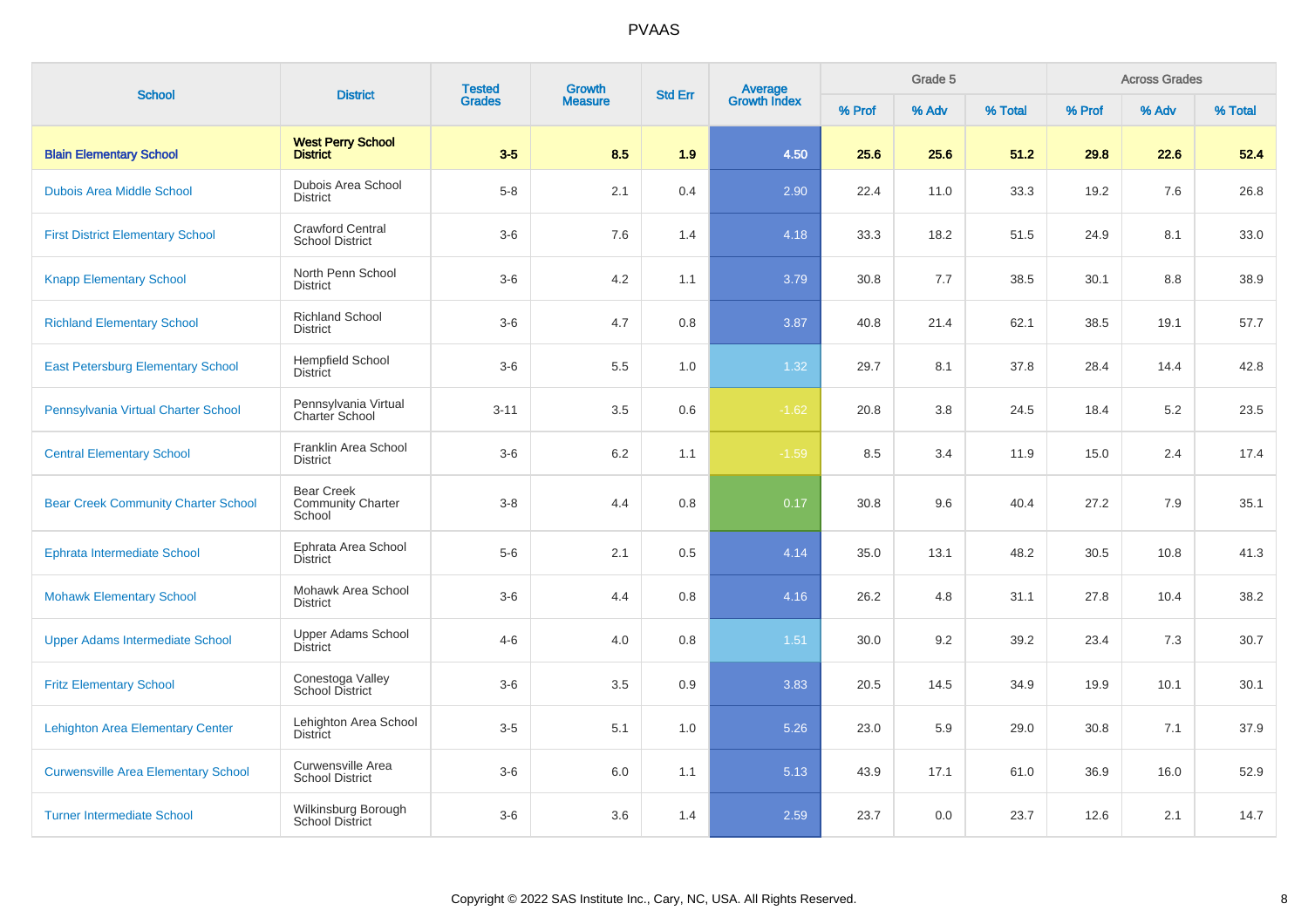| <b>School</b>                                           | <b>District</b>                                     | <b>Tested</b> | <b>Growth</b>  | <b>Std Err</b> | Average<br>Growth Index |        | Grade 5 |         |        | <b>Across Grades</b> |         |
|---------------------------------------------------------|-----------------------------------------------------|---------------|----------------|----------------|-------------------------|--------|---------|---------|--------|----------------------|---------|
|                                                         |                                                     | <b>Grades</b> | <b>Measure</b> |                |                         | % Prof | % Adv   | % Total | % Prof | % Adv                | % Total |
| <b>Blain Elementary School</b>                          | <b>West Perry School</b><br><b>District</b>         | $3-5$         | 8.5            | 1.9            | 4.50                    | 25.6   | 25.6    | 51.2    | 29.8   | 22.6                 | 52.4    |
| Donald E. Schick School                                 | Loyalsock Township<br><b>School District</b>        | $3-5$         | 5.8            | 1.1            | 5.23                    | 33.0   | 18.3    | 51.3    | 34.8   | 16.8                 | 51.6    |
| <b>Hatfield Elementary School</b>                       | North Penn School<br><b>District</b>                | $3-6$         | 5.8            | 1.1            | 3.29                    | 25.0   | 13.5    | 38.5    | 27.4   | 11.1                 | 38.5    |
| <b>Smithfield Elementary School</b>                     | Albert Gallatin Area<br><b>School District</b>      | $3-5$         | 9.9            | 1.9            | 5.22                    | 18.9   | 32.4    | 51.4    | 26.0   | 17.1                 | 43.1    |
| <b>Gwynedd Square Elementary School</b>                 | North Penn School<br><b>District</b>                | $3-6$         | 5.6            | 1.1            | $-1.16$                 | 32.8   | 23.0    | 55.7    | 37.3   | 24.6                 | 61.9    |
| <b>Rock L Butler Middle School</b>                      | Wellsboro Area<br><b>School District</b>            | $5-8$         | 3.0            | 0.6            | $-2.21$                 | 30.4   | 7.0     | 37.4    | 23.1   | 9.8                  | 32.9    |
| <b>Punxsutawney Area Elementary School</b>              | Punxsutawney Area<br><b>School District</b>         | $3-6$         | 4.0            | 0.8            | $-0.41$                 | 37.0   | 6.5     | 43.5    | 30.8   | 13.6                 | 44.4    |
| <b>Belmont Hills Elementary School</b>                  | <b>Lower Merion School</b><br><b>District</b>       | $3-5$         | 7.4            | 1.4            | 5.16                    | 34.3   | 37.1    | 71.4    | 31.7   | 40.2                 | 71.9    |
| <b>Bucks County Montessori Charter</b><br><b>School</b> | <b>Bucks County</b><br>Montessori Charter<br>School | $3-6$         | 9.5            | 1.8            | 4.28                    | 16.1   | 25.8    | 41.9    | 33.0   | 29.8                 | 62.8    |
| <b>West Rockhill Elementary School</b>                  | Pennridge School<br><b>District</b>                 | $3-5$         | 9.0            | 1.8            | 5.12                    | 34.7   | 18.4    | 53.1    | 38.5   | 20.8                 | 59.2    |
| <b>Lionville Elementary School</b>                      | Downingtown Area<br>School District                 | $3-5$         | 6.7            | 1.3            | 5.11                    | 45.0   | 30.0    | 75.0    | 38.1   | 24.6                 | 62.7    |
| <b>Denver Elementary School</b>                         | Cocalico School<br><b>District</b>                  | $3-5$         | 7.0            | 1.4            | 5.10                    | 22.1   | 28.6    | 50.6    | 30.4   | 22.7                 | 53.1    |
| <b>Russell B Walter Elementary School</b>               | Northern Tioga School<br><b>District</b>            | $3-6$         | 5.6            | 1.1            | $-2.44$                 | 19.2   | 3.8     | 23.1    | 31.2   | 11.7                 | 42.9    |
| <b>Gayman Elementary School</b>                         | <b>Central Bucks School</b><br><b>District</b>      | $3-6$         | 5.6            | 1.1            | 4.23                    | 50.0   | 18.5    | 68.5    | 44.0   | 19.6                 | 63.6    |
| <b>Northeast Bradford Elementary School</b>             | Northeast Bradford<br><b>School District</b>        | $3-6$         | 5.3            | 1.3            | 4.17                    | 40.0   | 12.5    | 52.5    | 36.6   | 7.4                  | 44.0    |
| <b>Park Hills Elementary School</b>                     | South Western School<br><b>District</b>             | $3-5$         | 6.5            | 1.3            | 4.97                    | 19.0   | 1.3     | 20.2    | 21.4   | 3.8                  | 25.2    |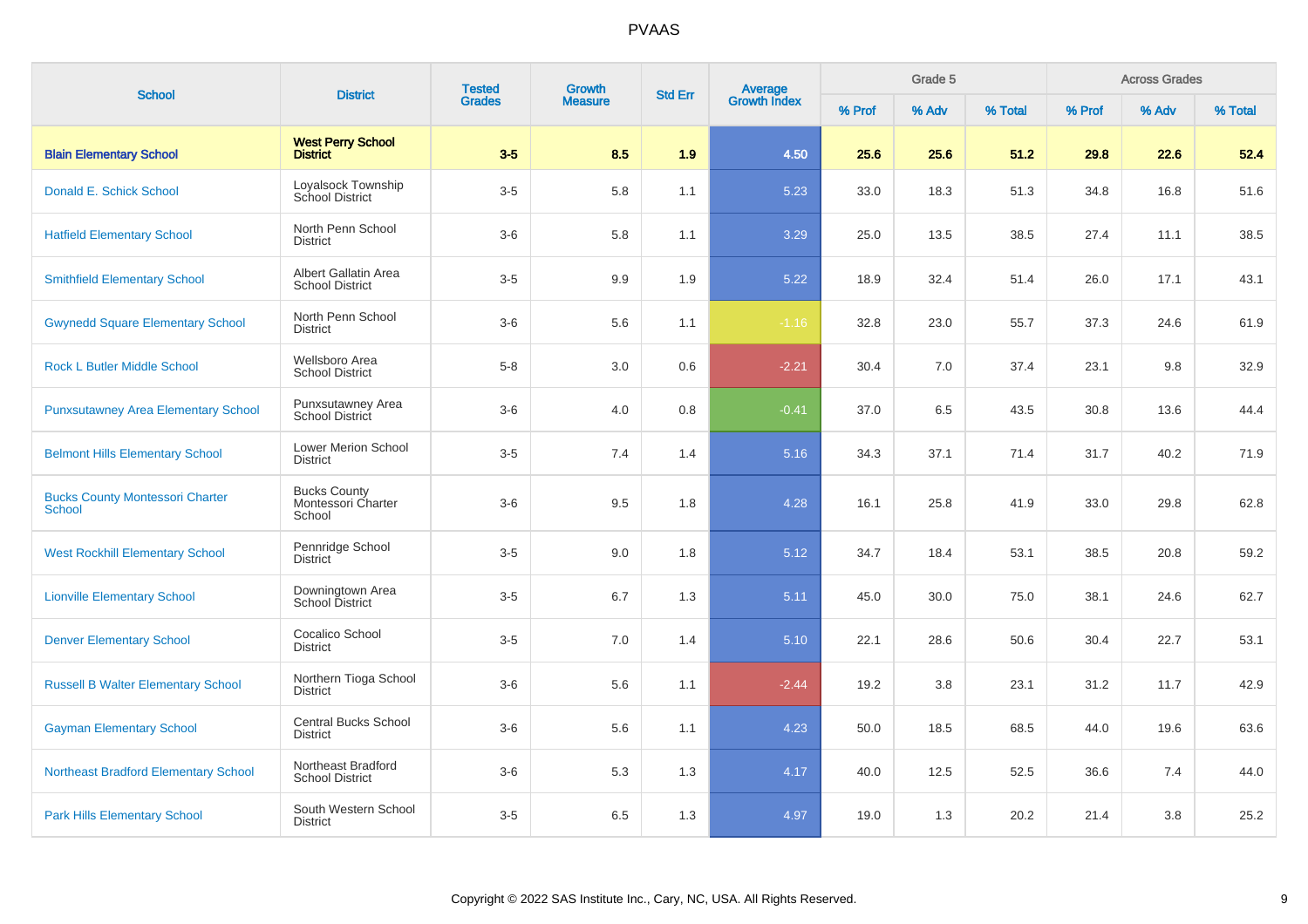| <b>School</b>                                       | <b>District</b>                                   | <b>Tested</b> | <b>Growth</b>  | <b>Std Err</b> | <b>Average</b><br>Growth Index |        | Grade 5 |         |        | <b>Across Grades</b> |         |
|-----------------------------------------------------|---------------------------------------------------|---------------|----------------|----------------|--------------------------------|--------|---------|---------|--------|----------------------|---------|
|                                                     |                                                   | <b>Grades</b> | <b>Measure</b> |                |                                | % Prof | % Adv   | % Total | % Prof | % Adv                | % Total |
| <b>Blain Elementary School</b>                      | <b>West Perry School</b><br><b>District</b>       | $3-5$         | 8.5            | 1.9            | 4.50                           | 25.6   | 25.6    | 51.2    | 29.8   | 22.6                 | 52.4    |
| Joseph C Ashkar Elementary School                   | East Lycoming School<br><b>District</b>           | $3-6$         | 5.1            | 1.0            | $-0.92$                        | 29.8   | 23.9    | 53.7    | 31.0   | 20.9                 | 51.9    |
| <b>West Penn Township Elementary School</b>         | Tamaqua Area School<br>District                   | $3-5$         | 9.1            | 1.9            | 4.86                           | 30.8   | 10.3    | 41.0    | 28.0   | 12.0                 | 40.0    |
| <b>Indian Valley Intermediate School</b>            | Mifflin County School<br><b>District</b>          | $4 - 5$       | 6.0            | 1.2            | 4.84                           | 27.3   | 12.5    | 39.8    | 25.6   | 10.8                 | 36.4    |
| <b>Infinity Charter School</b>                      | <b>Infinity Charter School</b>                    | $3-8$         | 5.9            | 1.2            | 0.44                           | 40.9   | 31.8    | 72.7    | 38.7   | 29.6                 | 68.3    |
| <b>Charles W Longer Elementary School</b>           | Hollidaysburg Area<br>School District             | $3-6$         | 2.5            | 1.1            | 2.40                           | 46.7   | 6.7     | 53.3    | 30.5   | 10.6                 | 41.2    |
| <b>Letort Elementary School</b>                     | Penn Manor School<br><b>District</b>              | $3-6$         | 6.8            | 1.4            | $-0.84$                        | 25.9   | 22.2    | 48.2    | 33.6   | 29.0                 | 62.5    |
| <b>West Hills Intermediate School</b>               | Armstrong School<br><b>District</b>               | $4 - 6$       | 3.3            | 0.7            | $-2.75$                        | 25.0   | 6.9     | 31.9    | 26.3   | 11.5                 | 37.8    |
| <b>Grover Cleveland Elementary School</b>           | Erie City School<br><b>District</b>               | $3-5$         | 7.0            | 1.5            | 4.76                           | 16.7   | 3.0     | 19.7    | 17.2   | 2.1                  | 19.3    |
| <b>Boyce Middle School</b>                          | <b>Upper Saint Clair</b><br>School District       | $5-6$         | 2.4            | 0.5            | 2.60                           | 36.3   | 35.5    | 71.8    | 38.9   | 31.2                 | 70.1    |
| <b>West Snyder Elementary School</b>                | Midd-West School<br><b>District</b>               | $3-5$         | 6.7            | 1.4            | 4.66                           | 28.6   | 11.4    | 40.0    | 29.8   | 10.5                 | 40.3    |
| Saint Clair Area Elementary/Middle<br><b>School</b> | Saint Clair Area<br><b>School District</b>        | $3-8$         | 1.1            | 0.9            | 1.29                           | 28.3   | 13.2    | 41.5    | 24.2   | 7.2                  | 31.4    |
| <b>Bridle Path Elementary School</b>                | North Penn School<br><b>District</b>              | $3-6$         | 4.5            | 1.0            | 1.58                           | 34.4   | 10.9    | 45.3    | 36.3   | 14.3                 | 50.6    |
| <b>Farmdale Elementary School</b>                   | <b>Hempfield School</b><br>District               | $3-6$         | 4.8            | 1.0            | 4.12                           | 35.1   | 14.9    | 50.0    | 34.0   | 18.6                 | 52.6    |
| <b>West End Elementary School</b>                   | <b>Crawford Central</b><br><b>School District</b> | $3-6$         | 5.4            | 1.2            | 3.49                           | 26.5   | 6.1     | 32.6    | 26.9   | 10.9                 | 37.7    |
| <b>Chestnut Ridge Middle School</b>                 | <b>Chestnut Ridge</b><br>School District          | $3 - 7$       | 3.3            | 0.7            | $-0.76$                        | 30.4   | 6.5     | 37.0    | 28.6   | 9.5                  | 38.1    |
| <b>Forest Hills Elementary School</b>               | <b>Forest Hills School</b><br><b>District</b>     | $3-6$         | 0.5            | 0.7            | 0.70                           | 34.1   | 21.2    | 55.3    | 28.8   | 14.4                 | 43.2    |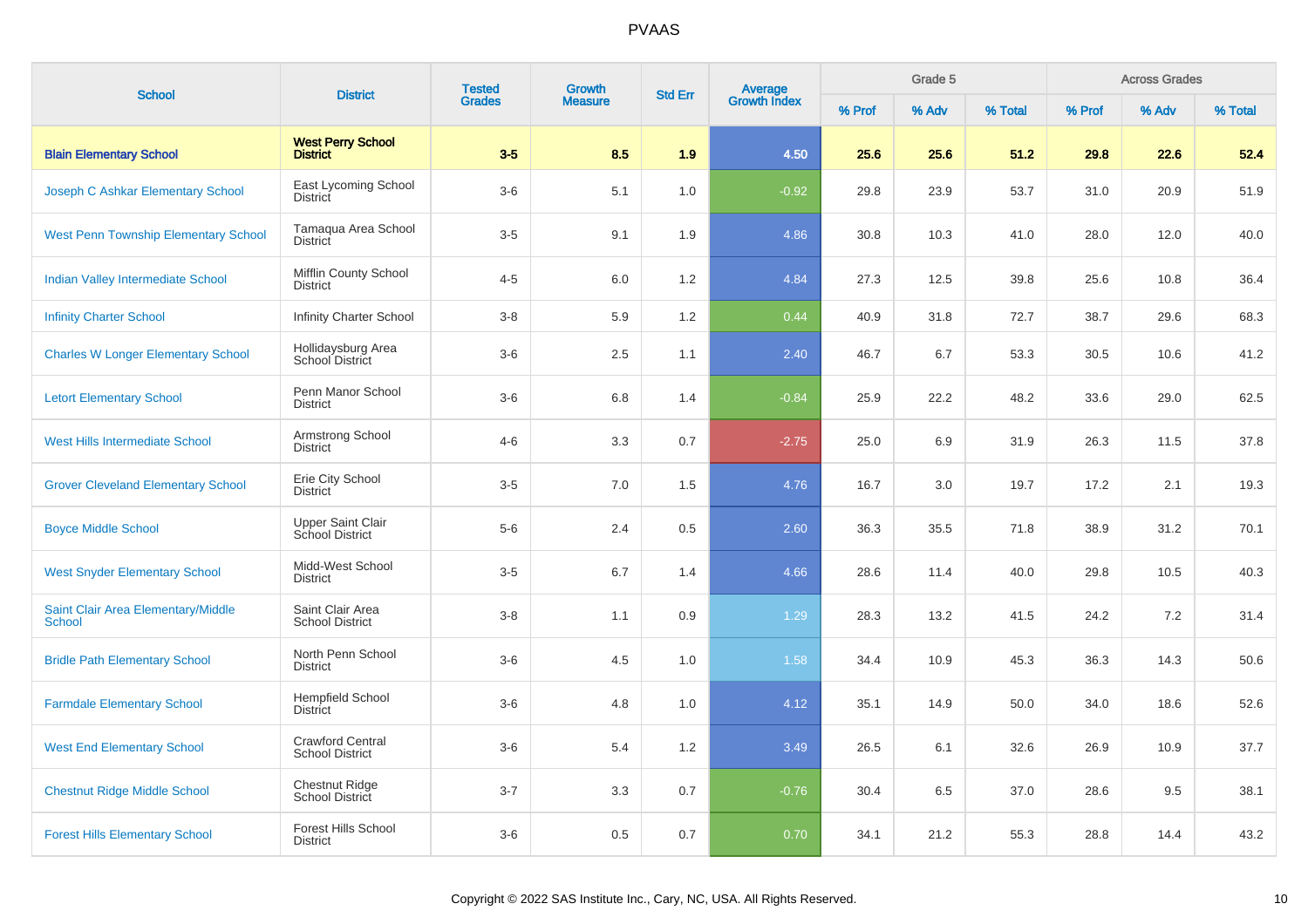| <b>School</b>                            | <b>District</b>                                      | <b>Tested</b> | <b>Growth</b>  | <b>Std Err</b> | Average<br>Growth Index |        | Grade 5 |         |        | <b>Across Grades</b> |         |
|------------------------------------------|------------------------------------------------------|---------------|----------------|----------------|-------------------------|--------|---------|---------|--------|----------------------|---------|
|                                          |                                                      | <b>Grades</b> | <b>Measure</b> |                |                         | % Prof | % Adv   | % Total | % Prof | % Adv                | % Total |
| <b>Blain Elementary School</b>           | <b>West Perry School</b><br><b>District</b>          | $3-5$         | 8.5            | 1.9            | 4.50                    | 25.6   | 25.6    | 51.2    | 29.8   | 22.6                 | 52.4    |
| <b>Locust Grove Elementary School</b>    | Red Lion Area School<br><b>District</b>              | $3-6$         | 5.5            | 1.2            | 1.35                    | 27.4   | 13.7    | 41.2    | 27.3   | 14.6                 | 41.9    |
| <b>Edgewood Elementary School</b>        | Pennsbury School<br>District                         | $3-5$         | 6.0            | 1.3            | 4.54                    | 50.0   | 25.6    | 75.6    | 43.0   | 29.3                 | 72.3    |
| <b>Towamensing Elementary School</b>     | Palmerton Area<br><b>School District</b>             | $3-6$         | 7.0            | 1.6            | 4.45                    | 21.7   | 26.1    | 47.8    | 23.3   | 16.5                 | 39.8    |
| <b>Swarthmore-Rutledge School</b>        | Wallingford-<br>Swarthmore School<br><b>District</b> | $3-5$         | 5.8            | 1.3            | 4.52                    | 29.3   | 41.5    | 70.7    | 32.6   | 44.5                 | 77.1    |
| <b>Conewago Elementary School</b>        | Lower Dauphin School<br><b>District</b>              | $3-5$         | 9.9            | 2.2            | 4.51                    | 39.3   | 32.1    | 71.4    | 38.8   | 26.2                 | 65.0    |
| <b>Blain Elementary School</b>           | <b>West Perry School</b><br><b>District</b>          | $3-5$         | 8.5            | 1.9            | 4.50                    | 25.6   | 25.6    | 51.2    | 29.8   | 22.6                 | 52.4    |
| <b>Choconut Valley Elementary School</b> | Montrose Area School<br><b>District</b>              | $3-6$         | 3.6            | 1.5            | 2.46                    | 19.2   | 30.8    | 50.0    | 33.3   | 9.5                  | 42.9    |
| <b>Purchase Line Elementary School</b>   | <b>Purchase Line School</b><br><b>District</b>       | $3-6$         | 3.1            | 1.1            | 2.81                    | 28.8   | 7.7     | 36.5    | 21.8   | 4.3                  | 26.1    |
| <b>Gladwyne School</b>                   | <b>Lower Merion School</b><br><b>District</b>        | $3-5$         | 5.1            | 1.1            | 4.44                    | 22.4   | 52.3    | 74.8    | 27.6   | 52.3                 | 79.9    |
| <b>Lititz Elementary School</b>          | <b>Warwick School</b><br><b>District</b>             | $3-6$         | 4.8            | 1.1            | $-1.01$                 | 31.5   | 3.7     | 35.2    | 29.2   | 9.9                  | 39.1    |
| Tunkhannock Area Intermediate School     | Tunkhannock Area<br><b>School District</b>           | $3-6$         | 3.1            | 0.7            | 2.91                    | 19.8   | 8.8     | 28.7    | 20.4   | 6.2                  | 26.6    |
| <b>Twin Valley Middle School</b>         | Twin Valley School<br><b>District</b>                | $5-8$         | 1.9            | 0.4            | $-1.79$                 | 39.2   | 12.9    | 52.0    | 30.9   | 11.7                 | 42.5    |
| <b>Patricia A Guth Elementary School</b> | Pennridge School<br><b>District</b>                  | $3-5$         | 6.2            | 1.4            | 4.38                    | 27.5   | 5.8     | 33.3    | 29.4   | 11.4                 | 40.8    |
| <b>Bradford Hgts Elementary School</b>   | Downingtown Area<br><b>School District</b>           | $3-5$         | 5.8            | 1.3            | 4.37                    | 46.2   | 15.4    | 61.5    | 46.4   | 15.9                 | 62.3    |
| South Side Elementary School             | South Side Area<br><b>School District</b>            | $3-5$         | 6.7            | 1.5            | 4.37                    | 23.3   | 18.3    | 41.7    | 24.1   | 9.6                  | 33.7    |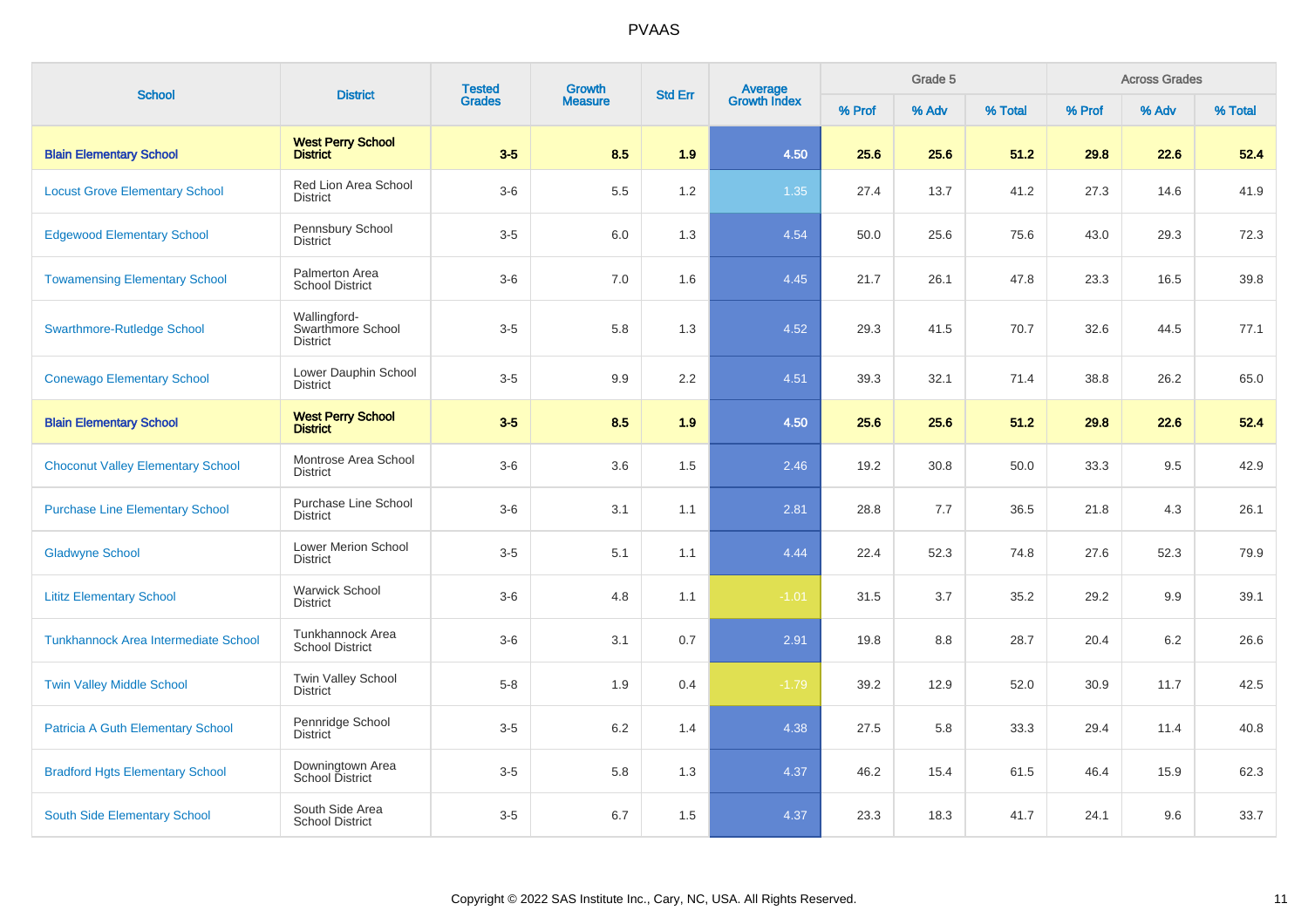| <b>School</b>                                  | <b>District</b>                                          | <b>Tested</b> | <b>Growth</b>  | <b>Std Err</b> |                                |        | Grade 5 |         |        | <b>Across Grades</b> |         |
|------------------------------------------------|----------------------------------------------------------|---------------|----------------|----------------|--------------------------------|--------|---------|---------|--------|----------------------|---------|
|                                                |                                                          | <b>Grades</b> | <b>Measure</b> |                | <b>Average</b><br>Growth Index | % Prof | % Adv   | % Total | % Prof | % Adv                | % Total |
| <b>Blain Elementary School</b>                 | <b>West Perry School</b><br><b>District</b>              | $3-5$         | 8.5            | 1.9            | 4.50                           | 25.6   | 25.6    | 51.2    | 29.8   | 22.6                 | 52.4    |
| <b>Spring Creek Elementary School</b>          | State College Area<br><b>School District</b>             | $3-5$         | 7.3            | 1.7            | 4.35                           | 44.9   | 36.7    | 81.6    | 43.8   | 32.8                 | 76.6    |
| <b>Grandview Elementary School</b>             | Derry Area School<br><b>District</b>                     | $3-6$         | 4.8            | 1.1            | 4.34                           | 21.3   | 14.8    | 36.1    | 27.4   | 17.2                 | 44.6    |
| <b>Vernfield Elementary School</b>             | Souderton Area<br><b>School District</b>                 | $3-5$         | 6.1            | 1.4            | 4.32                           | 26.8   | 26.8    | 53.5    | 33.0   | 29.8                 | 62.8    |
| <b>Bridge Valley Elementary School</b>         | <b>Central Bucks School</b><br><b>District</b>           | $3-6$         | 3.8            | 0.9            | 2.21                           | 32.5   | 30.1    | 62.6    | 35.3   | 24.4                 | 59.7    |
| <b>Ward L Myers Elementary School</b>          | <b>Muncy School District</b>                             | $3-6$         | 4.3            | 1.0            | 0.40                           | 36.7   | 8.3     | 45.0    | 34.8   | 14.5                 | 49.3    |
| <b>Francis S Grandinetti Elementary School</b> | Ridgway Area School<br><b>District</b>                   | $3-5$         | 6.7            | 1.5            | 4.31                           | 36.7   | 20.0    | 56.7    | 28.2   | 24.9                 | 53.1    |
| <b>Hannah Penn</b>                             | York City School<br><b>District</b>                      | $3-8$         | 3.8            | 0.9            | 2.25                           | 0.0    | 1.6     | 1.6     | 0.6    | 1.0                  | 1.6     |
| <b>Forrest Edwin School</b>                    | Philadelphia City<br>School District                     | $3-6$         | 7.7            | 1.8            | 1.61                           | 3.1    | 0.0     | 3.1     | 1.0    | 0.0                  | 1.0     |
| <b>Riverside Elementary School</b>             | <b>Riverside Beaver</b><br><b>County School District</b> | $3-5$         | 5.0            | 1.2            | 4.23                           | 21.9   | 12.5    | 34.4    | 32.5   | 15.3                 | 47.8    |
| <b>Winding Creek Elementary School</b>         | <b>Cumberland Valley</b><br><b>School District</b>       | $3-5$         | 4.4            | 1.0            | 4.20                           | 36.0   | 22.1    | 58.1    | 35.4   | 28.1                 | 63.5    |
| <b>Northern Elementary School</b>              | Northern York County<br><b>School District</b>           | $3-5$         | 7.0            | 1.7            | 4.19                           | 24.0   | 8.0     | 32.0    | 20.9   | 5.8                  | 26.6    |
| <b>Blue Bell Elementary School</b>             | Wissahickon School<br><b>District</b>                    | $3-5$         | 6.3            | 1.5            | 4.18                           | 45.8   | 23.7    | 69.5    | 39.2   | 31.0                 | 70.2    |
| <b>Clarion-Limestone Elementary School</b>     | Clarion-Limestone<br>Area School District                | $3-6$         | 4.5            | 1.1            | 3.95                           | 40.0   | 27.3    | 67.3    | 33.5   | 15.8                 | 49.3    |
| <b>Aston Elementary School</b>                 | Penn-Delco School<br><b>District</b>                     | $3-5$         | 5.7            | 1.4            | 4.15                           | 30.7   | 14.7    | 45.3    | 32.0   | 10.4                 | 42.3    |
| <b>Camp Curtin Academy</b>                     | Harrisburg City School<br><b>District</b>                | $5-8$         | 2.4            | 0.6            | $-1.00$                        | 0.8    | 0.0     | 0.8     | 0.4    | 0.0                  | 0.4     |
| <b>Montgomery Elementary School</b>            | Montgomery Area<br>School District                       | $3-6$         | 4.2            | 1.0            | 1.41                           | 25.7   | 10.8    | 36.5    | 29.6   | 17.4                 | 47.0    |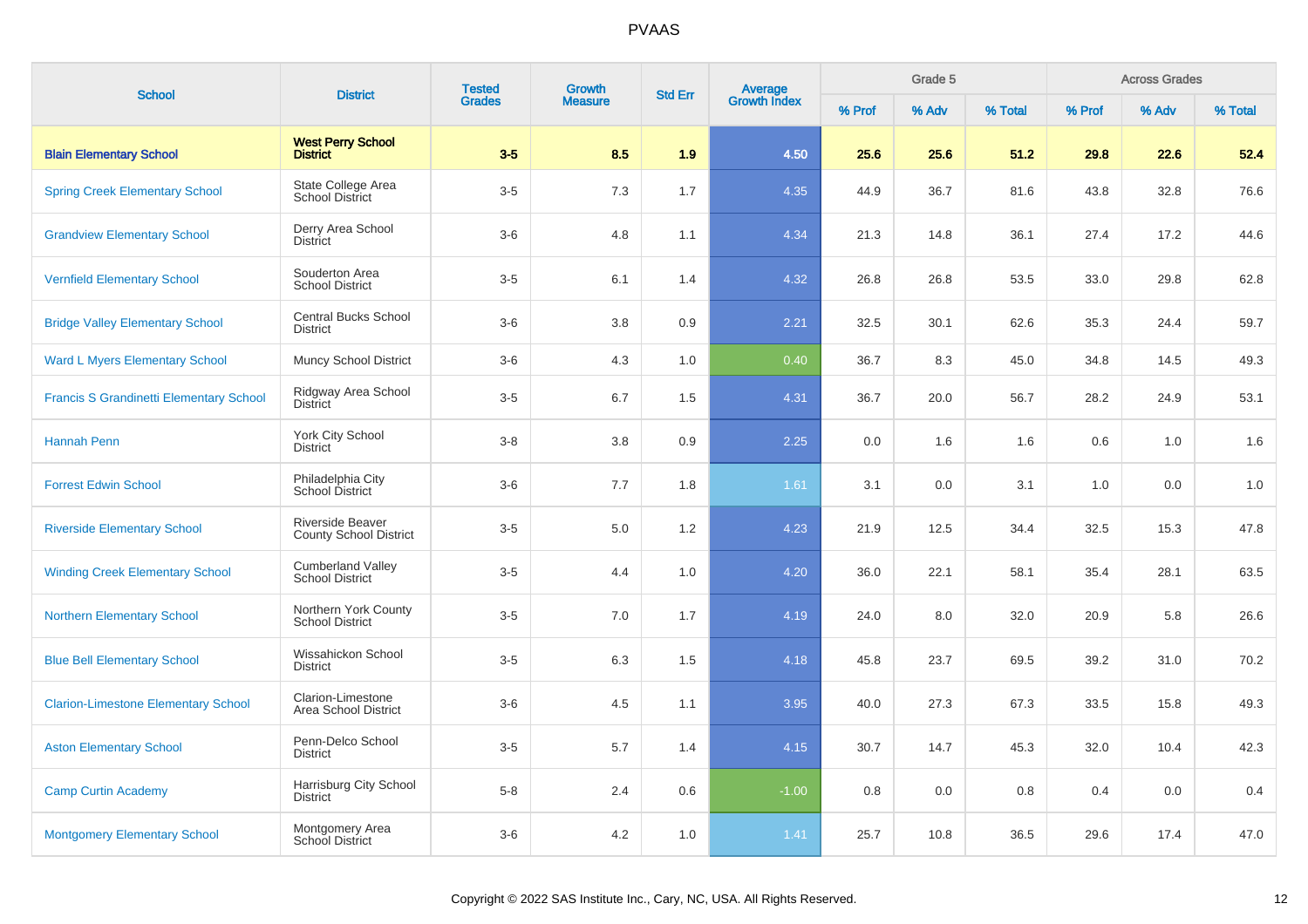| <b>School</b>                                                          | <b>District</b>                                                                     | <b>Tested</b> | <b>Growth</b>  | <b>Std Err</b> | <b>Average</b><br>Growth Index |        | Grade 5 |         |        | <b>Across Grades</b> |         |
|------------------------------------------------------------------------|-------------------------------------------------------------------------------------|---------------|----------------|----------------|--------------------------------|--------|---------|---------|--------|----------------------|---------|
|                                                                        |                                                                                     | <b>Grades</b> | <b>Measure</b> |                |                                | % Prof | % Adv   | % Total | % Prof | % Adv                | % Total |
| <b>Blain Elementary School</b>                                         | <b>West Perry School</b><br><b>District</b>                                         | $3-5$         | 8.5            | 1.9            | 4.50                           | 25.6   | 25.6    | 51.2    | 29.8   | 22.6                 | 52.4    |
| <b>Kutztown Elementary School</b>                                      | Kutztown Area School<br><b>District</b>                                             | $3-5$         | 7.2            | 1.7            | 4.14                           | 45.4   | 15.9    | 61.4    | 39.9   | 21.7                 | 61.5    |
| <b>Bellefonte Elementary School</b>                                    | <b>Bellefonte Area</b><br><b>School District</b>                                    | $3-5$         | 7.7            | 1.9            | 4.12                           | 31.7   | 2.4     | 34.2    | 28.8   | 19.2                 | 48.1    |
| <b>Baresville Elementary School</b>                                    | South Western School<br><b>District</b>                                             | $3-5$         | 5.2            | 1.3            | 4.12                           | 28.1   | 4.5     | 32.6    | 30.7   | 7.6                  | 38.2    |
| <b>Bywood Elementary School</b>                                        | <b>Upper Darby School</b><br><b>District</b>                                        | $3-5$         | 6.3            | 1.5            | 4.10                           | 1.7    | 1.7     | 3.3     | 3.4    | 1.9                  | 5.3     |
| <b>Glendale Elementary School</b>                                      | <b>Glendale School</b><br><b>District</b>                                           | $3-6$         | 4.9            | 1.2            | 3.36                           | 42.9   | 4.8     | 47.6    | 33.7   | 6.8                  | 40.5    |
| <b>Neason Hill Elementary School</b>                                   | <b>Crawford Central</b><br><b>School District</b>                                   | $3-6$         | 5.7            | 1.4            | 2.01                           | 25.8   | 3.2     | 29.0    | 18.0   | 3.6                  | 21.6    |
| <b>Berlin Brothersvalley Middle School</b>                             | <b>Berlin Brothersvalley</b><br><b>School District</b>                              | $5-8$         | 2.2            | 0.8            | 2.75                           | 34.0   | 15.1    | 49.1    | 26.0   | 7.3                  | 33.3    |
| <b>West Hempfield Elementary School</b>                                | Hempfield Area<br>School District                                                   | $3-5$         | 5.3            | 1.3            | 4.05                           | 31.6   | 11.4    | 43.0    | 34.6   | 15.6                 | 50.2    |
| <b>Ithan Elementary School</b>                                         | Radnor Township<br><b>School District</b>                                           | $3-5$         | 5.9            | 1.5            | 4.01                           | 31.8   | 37.9    | 69.7    | 39.9   | 37.0                 | 76.9    |
| <b>Trimmer Elementary School</b>                                       | West York Area<br><b>School District</b>                                            | $4 - 5$       | 3.8            | 0.9            | 4.00                           | 19.9   | 5.6     | 25.5    | 23.8   | 6.9                  | 30.7    |
| <b>Williams Valley Elementary School</b>                               | Williams Valley School<br><b>District</b>                                           | $3-6$         | 3.8            | 1.2            | 3.22                           | 33.3   | 7.1     | 40.5    | 15.8   | 1.8                  | 17.6    |
| The Philadelphia Charter School for Arts<br>and Sciences at HR Edmunds | The Philadelphia<br>Charter School for<br>Arts and Sciences at<br><b>HR Edmunds</b> | $3 - 8$       | 1.7            | 0.6            | 2.75                           | 6.4    | 0.0     | 6.4     | 2.1    | 0.2                  | 2.3     |
| <b>Greenfield Albert M School</b>                                      | Philadelphia City<br>School District                                                | $3 - 8$       | 4.7            | 1.2            | 2.25                           | 41.9   | 25.8    | 67.7    | 34.6   | 26.1                 | 60.6    |
| <b>Fitzwater Elementary School</b>                                     | <b>Upper Dublin School</b><br>District                                              | $3-5$         | 5.9            | 1.5            | 3.98                           | 33.9   | 24.2    | 58.1    | 36.8   | 28.2                 | 64.9    |
| <b>Westmont Hilltop Elementary School</b>                              | <b>Westmont Hilltop</b><br><b>School District</b>                                   | $3-6$         | 1.8            | 0.8            | 2.16                           | 28.0   | 11.0    | 39.0    | 24.0   | 13.5                 | 37.5    |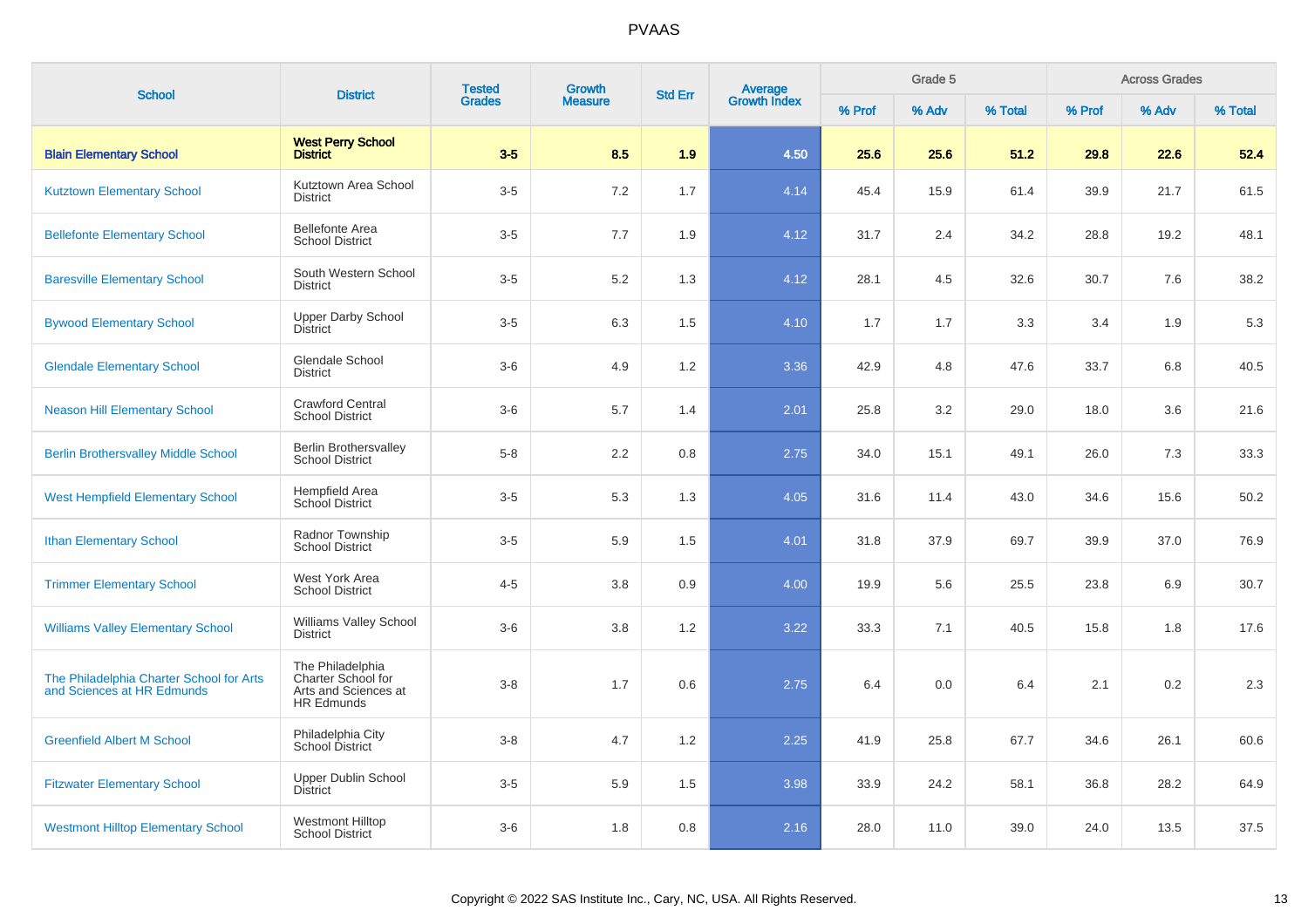| <b>School</b>                           | <b>District</b>                                  | <b>Tested</b> | <b>Growth</b>  | <b>Std Err</b> |                                |        | Grade 5 |         |        | <b>Across Grades</b> |         |
|-----------------------------------------|--------------------------------------------------|---------------|----------------|----------------|--------------------------------|--------|---------|---------|--------|----------------------|---------|
|                                         |                                                  | <b>Grades</b> | <b>Measure</b> |                | <b>Average</b><br>Growth Index | % Prof | % Adv   | % Total | % Prof | % Adv                | % Total |
| <b>Blain Elementary School</b>          | <b>West Perry School</b><br><b>District</b>      | $3-5$         | 8.5            | 1.9            | 4.50                           | 25.6   | 25.6    | 51.2    | 29.8   | 22.6                 | 52.4    |
| <b>Greenwood Elementary School</b>      | Kennett Consolidated<br><b>School District</b>   | $3-5$         | 5.0            | 1.3            | 3.96                           | 28.4   | 17.0    | 45.4    | 27.4   | 12.8                 | 40.2    |
| <b>Shoemaker Elementary School</b>      | East Penn School<br><b>District</b>              | $3-5$         | 4.7            | 1.2            | 3.95                           | 37.8   | 20.4    | 58.2    | 34.8   | 22.1                 | 56.9    |
| Pennsylvania Cyber Charter School       | Pennsylvania Cyber<br>Charter School             | $3 - 11$      | 1.9            | 0.5            | $-0.55$                        | 14.1   | 4.9     | 19.0    | 12.6   | 4.4                  | 17.1    |
| <b>Brownstown Elementary School</b>     | Conestoga Valley<br><b>School District</b>       | $3-6$         | 3.8            | 1.0            | $-0.72$                        | 23.5   | 17.6    | 41.2    | 33.1   | 22.8                 | 55.9    |
| <b>United Elementary School</b>         | <b>United School District</b>                    | $3-6$         | 4.1            | 1.0            | 1.43                           | 27.0   | 1.6     | 28.6    | 29.8   | 9.3                  | 39.1    |
| <b>Upper Merion Middle School</b>       | <b>Upper Merion Area</b><br>School District      | $5-8$         | $-1.3$         | 0.4            | $-2.97$                        | 34.4   | 16.7    | 51.1    | 25.3   | 10.7                 | 36.0    |
| <b>Pocopson Elementary School</b>       | Unionville-Chadds<br><b>Ford School District</b> | $3-5$         | 4.4            | 1.1            | 3.87                           | 41.3   | 34.9    | 76.2    | 38.3   | 40.1                 | 78.4    |
| <b>Highland Park Elementary School</b>  | <b>Upper Darby School</b><br>District            | $3-5$         | 4.7            | 1.2            | 3.86                           | 12.5   | 1.0     | 13.5    | 16.6   | 2.0                  | 18.6    |
| <b>Case Avenue Elementary School</b>    | Sharon City School<br><b>District</b>            | $3-6$         | 3.8            | 1.0            | 1.96                           | 20.0   | 4.0     | 24.0    | 17.4   | 5.4                  | 22.7    |
| <b>Baker Elementary School</b>          | Altoona Area School<br><b>District</b>           | $3-5$         | 9.3            | 2.4            | 3.80                           | 41.7   | 12.5    | 54.2    | 33.7   | 14.8                 | 48.5    |
| <b>Hambright Elementary School</b>      | Penn Manor School<br><b>District</b>             | $3-6$         | 3.5            | 0.9            | 2.64                           | 29.9   | 7.8     | 37.7    | 32.8   | 8.5                  | 41.3    |
| <b>Fern Hill Elementary School</b>      | West Chester Area<br><b>School District</b>      | $3-5$         | 6.2            | 1.6            | 3.80                           | 40.0   | 26.0    | 66.0    | 34.8   | 26.2                 | 61.0    |
| <b>Ross Elementary School</b>           | Lake-Lehman School<br><b>District</b>            | $3-6$         | 6.0            | 1.6            | 2.13                           | 28.6   | 5.7     | 34.3    | 27.8   | 4.6                  | 32.4    |
| <b>Westfield Area Elementary School</b> | Northern Tioga School<br><b>District</b>         | $3-6$         | 4.0            | 1.2            | 3.39                           | 17.7   | 1.6     | 19.4    | 24.2   | 5.9                  | 30.1    |
| <b>Wrightsville Elementary School</b>   | Eastern York School<br><b>District</b>           | $3-5$         | 5.9            | 1.6            | 3.73                           | 32.7   | 16.4    | 49.1    | 33.8   | 14.3                 | 48.1    |
| <b>Mountville Elementary School</b>     | <b>Hempfield School</b><br><b>District</b>       | $3-6$         | 4.1            | 1.1            | 2.87                           | 32.9   | 5.7     | 38.6    | 24.7   | 10.5                 | 35.2    |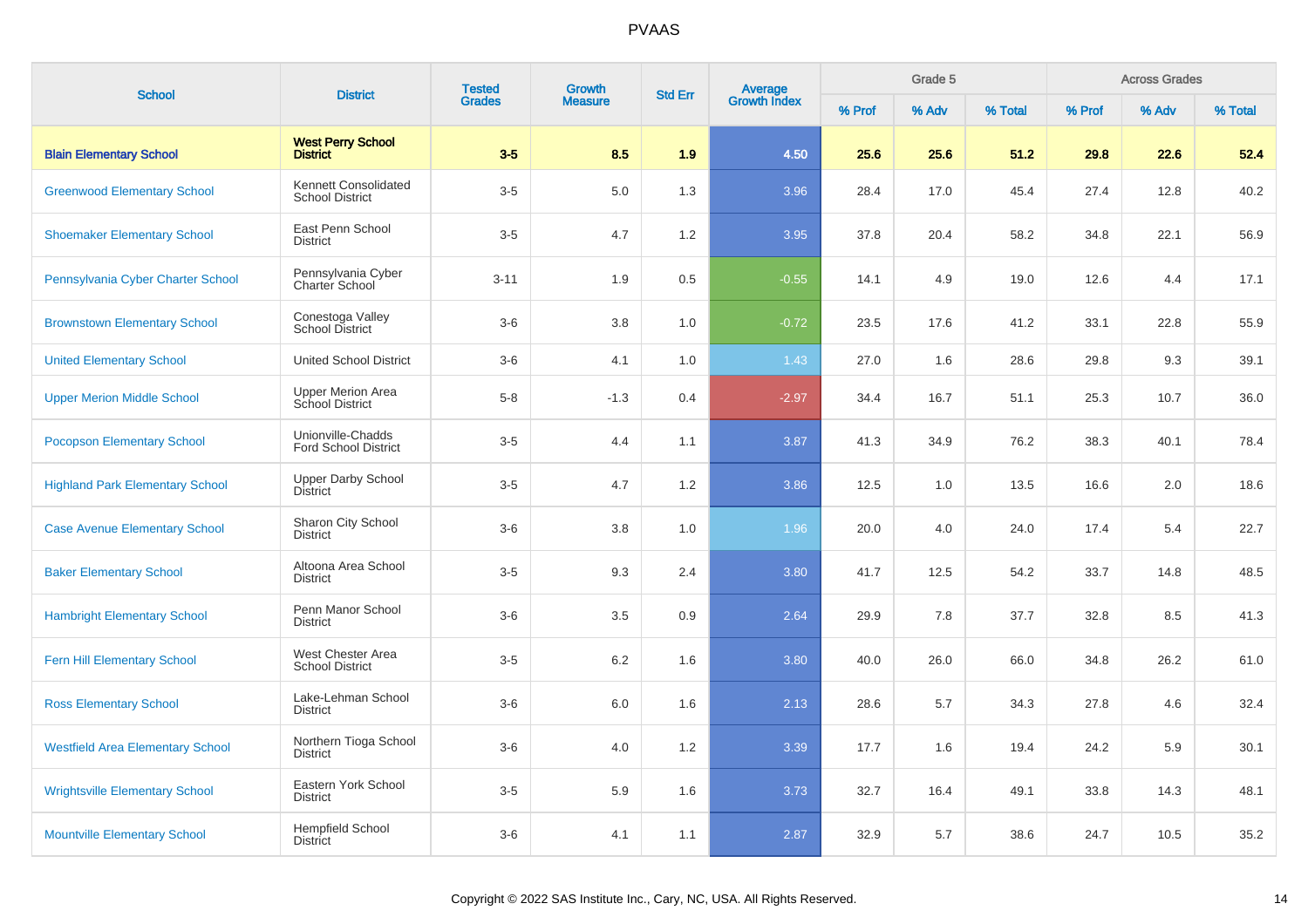| <b>School</b>                               | <b>District</b>                                  | <b>Tested</b> | Growth         | <b>Std Err</b> |                         |        | Grade 5 |         |        | <b>Across Grades</b> |         |
|---------------------------------------------|--------------------------------------------------|---------------|----------------|----------------|-------------------------|--------|---------|---------|--------|----------------------|---------|
|                                             |                                                  | <b>Grades</b> | <b>Measure</b> |                | Average<br>Growth Index | % Prof | % Adv   | % Total | % Prof | % Adv                | % Total |
| <b>Blain Elementary School</b>              | <b>West Perry School</b><br><b>District</b>      | $3-5$         | 8.5            | 1.9            | 4.50                    | 25.6   | 25.6    | 51.2    | 29.8   | 22.6                 | 52.4    |
| <b>Clearview Elementary School</b>          | Bethlehem Area<br><b>School District</b>         | $3-5$         | 6.9            | 1.9            | 3.71                    | 19.0   | 9.5     | 28.6    | 23.2   | 7.1                  | 30.4    |
| <b>Grace Park Elementary School</b>         | <b>Ridley School District</b>                    | $3-5$         | 5.9            | 1.6            | 3.70                    | 29.6   | 14.8    | 44.4    | 27.3   | 13.9                 | 41.2    |
| <b>Highcliff Elementary School</b>          | North Hills School<br><b>District</b>            | $3-5$         | 5.0            | 1.4            | 3.70                    | 40.5   | 16.2    | 56.8    | 35.7   | 13.4                 | 49.2    |
| <b>Southern Elementary School</b>           | Southern York County<br><b>School District</b>   | $3-6$         | 3.9            | 1.1            | 0.59                    | 47.1   | 11.8    | 58.8    | 42.0   | 9.9                  | 51.9    |
| Upper Perkiomen 4th And 5th Grade<br>Center | <b>Upper Perkiomen</b><br>School District        | $4 - 5$       | 3.0            | 0.8            | 3.69                    | 26.0   | 11.8    | 37.8    | 25.5   | 11.3                 | 36.9    |
| <b>Hanover Elementary School</b>            | Bethlehem Area<br><b>School District</b>         | $3-5$         | 9.0            | 2.4            | 3.68                    | 25.0   | 37.5    | 62.5    | 28.6   | 42.9                 | 71.4    |
| <b>Ohara Elementary School</b>              | Fox Chapel Area<br>School District               | $3-5$         | 4.4            | 1.2            | 3.68                    | 34.0   | 48.0    | 82.0    | 26.7   | 56.2                 | 83.0    |
| <b>Southwest Elementary School</b>          | Lebanon School<br><b>District</b>                | $3-5$         | 5.6            | 1.5            | 3.65                    | 6.9    | 0.0     | 6.9     | 11.5   | 0.6                  | 12.0    |
| <b>Lathrop Street Elementary School</b>     | Montrose Area School<br><b>District</b>          | $3-6$         | 4.6            | 1.3            | 2.00                    | 19.5   | 12.2    | 31.7    | 21.5   | 9.1                  | 30.6    |
| <b>Devers School</b>                        | York City School<br><b>District</b>              | $3 - 8$       | 2.8            | 0.8            | 0.21                    | 1.9    | 1.9     | 3.8     | 3.1    | 0.3                  | 3.4     |
| <b>Beaver-Main Elementary School</b>        | <b>Bloomsburg Area</b><br><b>School District</b> | $3-5$         | 12.5           | 3.5            | 3.63                    | 50.0   | 25.0    | 75.0    | 37.2   | 17.6                 | 54.9    |
| <b>Ferguson School</b>                      | York City School<br><b>District</b>              | $3-8$         | 2.9            | 0.8            | 1.39                    | 0.0    | 0.0     | 0.0     | 0.6    | 0.0                  | 0.6     |
| <b>Walton Farm Elementary School</b>        | North Penn School<br><b>District</b>             | $3-6$         | 3.5            | 1.0            | $-3.52$                 | 30.8   | 9.2     | 40.0    | 31.3   | 18.7                 | 50.0    |
| <b>Mckinley School</b>                      | York City School<br><b>District</b>              | $3-8$         | 2.8            | 0.8            | $-0.14$                 | 4.1    | 4.1     | 8.2     | 3.2    | 1.7                  | 4.9     |
| <b>Lenkerville Elementary School</b>        | Millersburg Area<br>School District              | $3-5$         | 6.0            | 1.7            | 3.60                    | 38.0   | 20.0    | 58.0    | 35.6   | 17.8                 | 53.4    |
| <b>Provident Charter School</b>             | <b>Provident Charter</b><br>School               | $3 - 8$       | 3.6            | 1.0            | 0.77                    | 4.4    | 2.2     | 6.5     | 9.2    | 2.5                  | 11.7    |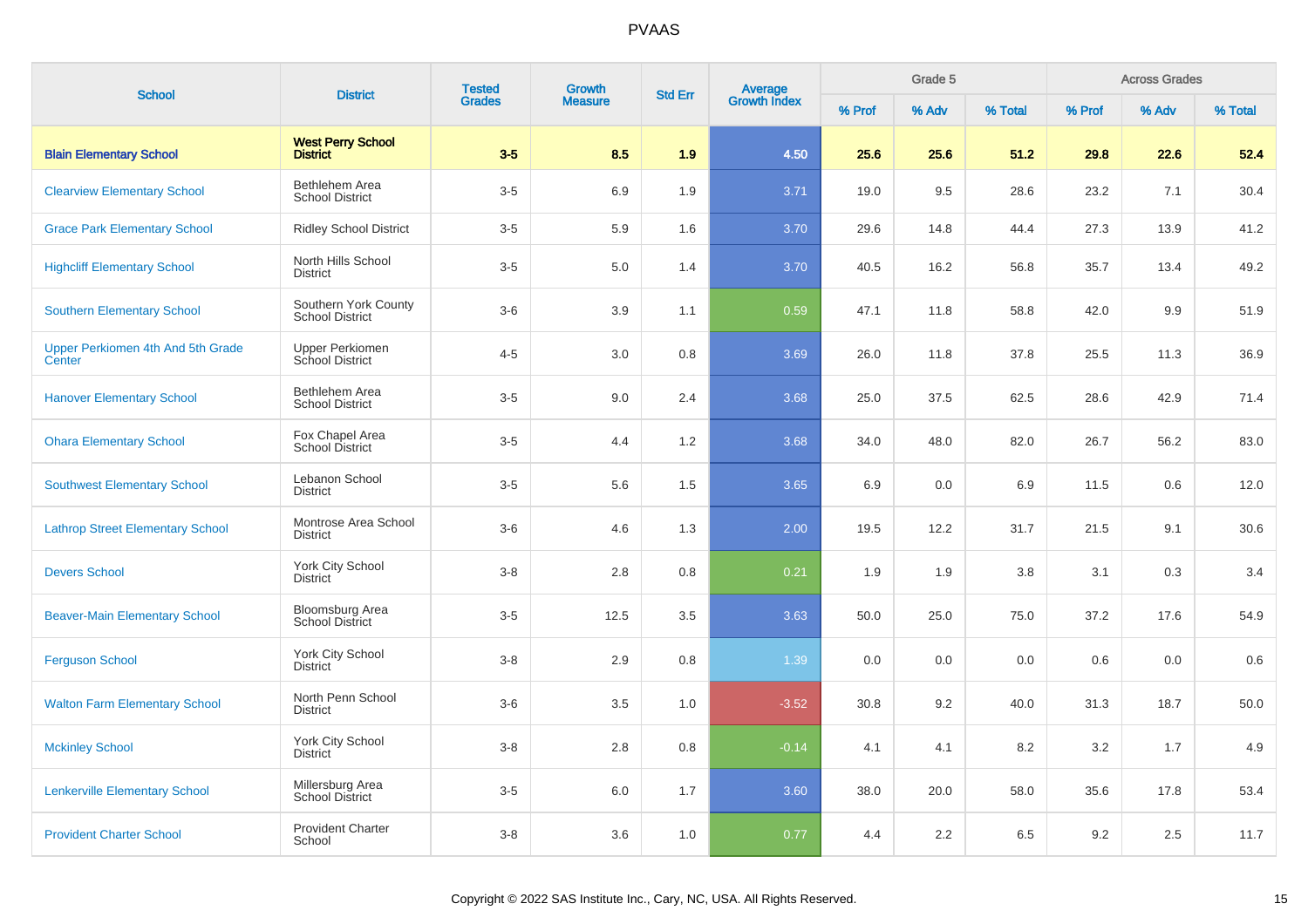| <b>School</b>                                         | <b>District</b>                                   | <b>Tested</b> | <b>Growth</b>  | <b>Std Err</b> |                                |        | Grade 5 |         |        | <b>Across Grades</b> |         |
|-------------------------------------------------------|---------------------------------------------------|---------------|----------------|----------------|--------------------------------|--------|---------|---------|--------|----------------------|---------|
|                                                       |                                                   | <b>Grades</b> | <b>Measure</b> |                | <b>Average</b><br>Growth Index | % Prof | % Adv   | % Total | % Prof | % Adv                | % Total |
| <b>Blain Elementary School</b>                        | <b>West Perry School</b><br><b>District</b>       | $3-5$         | 8.5            | 1.9            | 4.50                           | 25.6   | 25.6    | 51.2    | 29.8   | 22.6                 | 52.4    |
| <b>W W Evans Memorial Elementary</b><br><b>School</b> | Bloomsburg Area<br><b>School District</b>         | $3-5$         | 9.7            | 2.7            | 3.59                           | 31.6   | 36.8    | 68.4    | 27.6   | 18.4                 | 46.0    |
| <b>Bedford Elementary School</b>                      | <b>Bedford Area School</b><br><b>District</b>     | $3-5$         | 3.9            | 1.1            | 3.57                           | 34.4   | 4.2     | 38.7    | 35.2   | 12.7                 | 48.0    |
| <b>Durham-Nockamixon Elementary School</b>            | Palisades School<br><b>District</b>               | $3-5$         | 7.1            | 2.0            | 3.56                           | 32.4   | 13.5    | 46.0    | 43.9   | 22.0                 | 65.8    |
| <b>Beaty-Warren Middle School</b>                     | Warren County School<br><b>District</b>           | $5 - 8$       | 1.9            | 0.5            | 3.19                           | 17.8   | 9.4     | 27.1    | 13.9   | 3.0                  | 16.8    |
| <b>Maxwell Elementary School</b>                      | <b>Hempfield Area</b><br><b>School District</b>   | $3-5$         | 5.3            | 1.5            | 3.54                           | 38.3   | 11.7    | 50.0    | 38.0   | 26.5                 | 64.5    |
| <b>Seylar Elementary School</b>                       | Pennridge School<br><b>District</b>               | $3-5$         | 5.1            | 1.5            | 3.52                           | 38.8   | 22.4    | 61.2    | 38.6   | 22.8                 | 61.4    |
| <b>Universal Bluford Charter School</b>               | <b>Universal Bluford</b><br><b>Charter School</b> | $3-6$         | 4.8            | 1.4            | 1.60                           | 4.4    | 0.0     | 4.4     | 4.3    | 0.0                  | 4.3     |
| <b>Primos Elementary School</b>                       | <b>Upper Darby School</b><br>District             | $3-5$         | 7.8            | 2.2            | 3.51                           | 21.4   | 3.6     | 25.0    | 18.3   | 1.2                  | 19.5    |
| <b>Gray's Woods Elementary School</b>                 | State College Area<br>School District             | $3-5$         | 5.4            | 1.5            | 3.51                           | 28.3   | 21.7    | 50.0    | 32.2   | 29.2                 | 61.4    |
| <b>Corl Street Elementary School</b>                  | State College Area<br><b>School District</b>      | $3-5$         | 8.4            | 2.4            | 3.49                           | 20.8   | 58.3    | 79.2    | 27.9   | 48.8                 | 76.7    |
| South Butler Intermediate Elementary<br><b>School</b> | South Butler County<br><b>School District</b>     | $4 - 5$       | 3.4            | 1.0            | 3.49                           | 35.1   | 12.8    | 48.0    | 35.1   | 11.7                 | 46.8    |
| <b>Inglewood Elementary School</b>                    | North Penn School<br><b>District</b>              | $3-6$         | 2.8            | 1.2            | 2.47                           | 20.4   | 14.3    | 34.7    | 29.5   | 15.5                 | 45.0    |
| <b>New Garden Elementary School</b>                   | Kennett Consolidated<br><b>School District</b>    | $3-5$         | 4.9            | 1.4            | 3.47                           | 32.9   | 11.4    | 44.3    | 28.7   | 17.5                 | 46.2    |
| <b>Jefferson Hills Intermediate School</b>            | West Jefferson Hills<br><b>School District</b>    | $3-5$         | 2.5            | 0.7            | 3.47                           | 35.1   | 17.6    | 52.7    | 37.9   | 21.4                 | 59.3    |
| <b>Bellwood Antis Middle School</b>                   | Bellwood-Antis School<br><b>District</b>          | $5-8$         | 2.2            | 0.6            | $-2.63$                        | 18.2   | 4.6     | 22.7    | 18.4   | 8.8                  | 27.1    |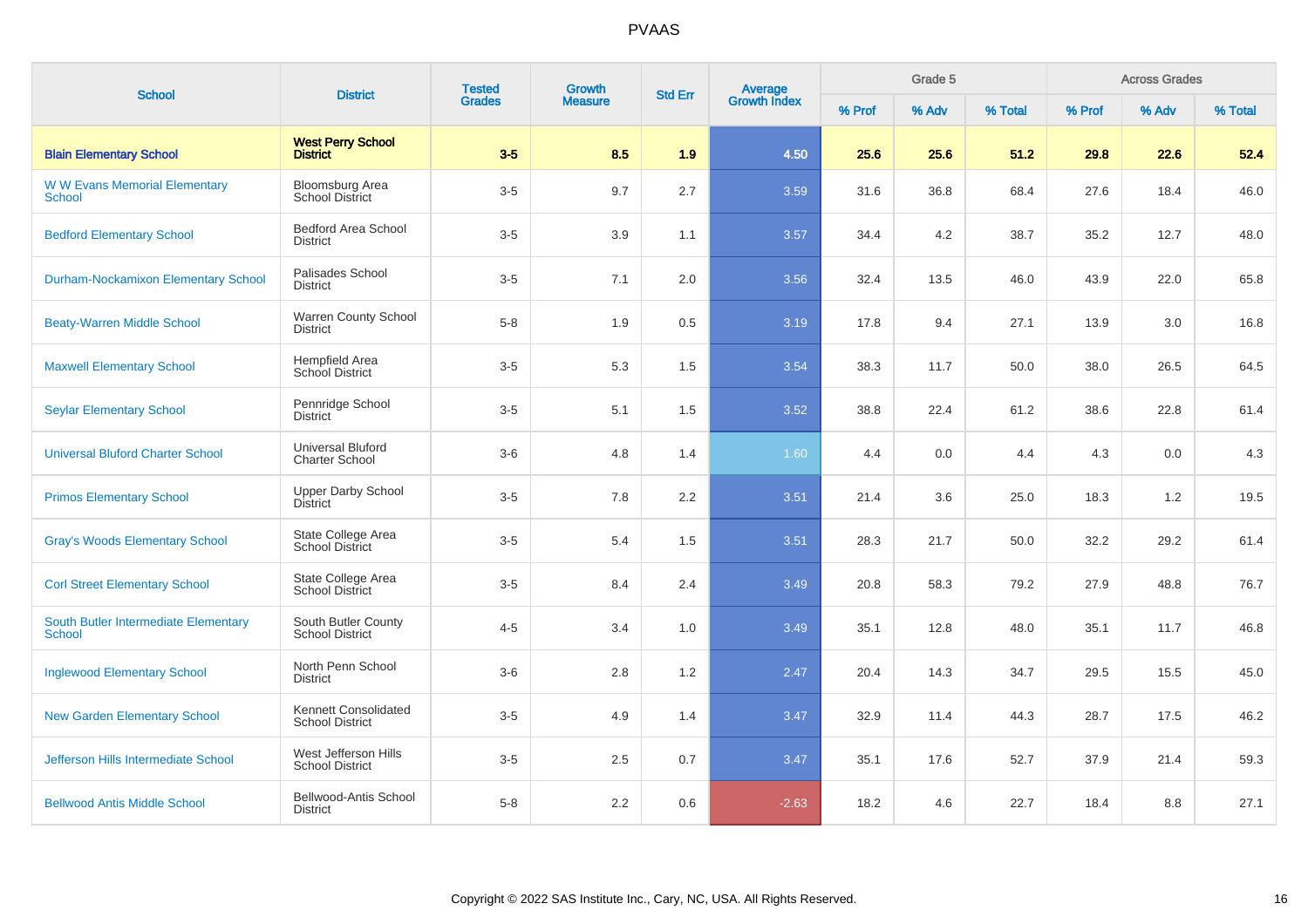| <b>School</b>                                      | <b>District</b>                                     | <b>Tested</b> | Growth         | <b>Std Err</b> | Average<br>Growth Index |        | Grade 5 |         |        | <b>Across Grades</b> |         |
|----------------------------------------------------|-----------------------------------------------------|---------------|----------------|----------------|-------------------------|--------|---------|---------|--------|----------------------|---------|
|                                                    |                                                     | <b>Grades</b> | <b>Measure</b> |                |                         | % Prof | % Adv   | % Total | % Prof | % Adv                | % Total |
| <b>Blain Elementary School</b>                     | <b>West Perry School</b><br><b>District</b>         | $3 - 5$       | 8.5            | 1.9            | 4.50                    | 25.6   | 25.6    | 51.2    | 29.8   | 22.6                 | 52.4    |
| <b>Williamsburg Community Elementary</b><br>School | Williamsburg<br><b>Community School</b><br>District | $3-6$         | 5.0            | 1.4            | $-1.36$                 | 25.0   | 12.5    | 37.5    | 25.6   | 11.6                 | 37.2    |
| <b>Oakview Elementary School</b>                   | West Middlesex Area<br><b>School District</b>       | $4 - 6$       | 3.9            | 1.1            | 0.91                    | 21.7   | 21.7    | 43.5    | 34.5   | 8.2                  | 42.7    |
| <b>West Hanover Elementary School</b>              | Central Dauphin<br><b>School District</b>           | $3-5$         | 4.8            | 1.4            | 3.45                    | 31.9   | 34.7    | 66.7    | 32.9   | 24.7                 | 57.6    |
| <b>Rayne Elementary School</b>                     | Marion Center Area<br><b>School District</b>        | $3-6$         | 4.6            | 1.3            | $-1.20$                 | 22.2   | 5.6     | 27.8    | 37.9   | 9.2                  | 47.1    |
| <b>Price Elementary School</b>                     | Lancaster School<br><b>District</b>                 | $3-5$         | 6.0            | 1.8            | 3.44                    | 8.7    | 2.2     | 10.9    | 9.9    | 0.7                  | 10.6    |
| <b>Conneaut Valley Middle School</b>               | <b>Conneaut School</b><br><b>District</b>           | $5-8$         | 2.5            | 0.7            | 0.30                    | 26.8   | 8.9     | 35.7    | 23.9   | 5.6                  | 29.5    |
| <b>Bancroft Elementary School</b>                  | Kennett Consolidated<br><b>School District</b>      | $3-5$         | 4.5            | 1.3            | 3.43                    | 29.1   | 16.3    | 45.4    | 24.6   | 16.0                 | 40.6    |
| <b>Schuylkill Elementary School</b>                | Phoenixville Area<br><b>School District</b>         | $3-5$         | 4.7            | 1.4            | 3.38                    | 32.4   | 23.9    | 56.3    | 36.6   | 17.9                 | 54.6    |
| <b>Unionville Elementary School</b>                | Unionville-Chadds<br><b>Ford School District</b>    | $3-5$         | 6.1            | 1.8            | 3.38                    | 34.1   | 27.3    | 61.4    | 37.5   | 27.3                 | 64.8    |
| <b>Central Elementary School</b>                   | <b>Hampton Township</b><br><b>School District</b>   | $3-5$         | 5.1            | 1.5            | 3.38                    | 34.4   | 35.9    | 70.3    | 36.1   | 38.0                 | 74.2    |
| <b>Amosland Elementary School</b>                  | <b>Ridley School District</b>                       | $3-5$         | 4.7            | 1.4            | 3.37                    | 31.9   | 15.3    | 47.2    | 27.4   | 16.7                 | 44.1    |
| Susquenita Middle School                           | Susquenita School<br><b>District</b>                | $5-8$         | 1.6            | 0.6            | 2.87                    | 24.0   | 15.7    | 39.7    | 18.0   | 8.2                  | 26.2    |
| N Hopewell-Winterstown Elementary<br><b>School</b> | Red Lion Area School<br><b>District</b>             | $3-6$         | 5.1            | 1.5            | 1.53                    | 18.5   | 3.7     | 22.2    | 31.6   | 14.5                 | 46.2    |
| Franklin Regional Intermediate School              | Franklin Regional<br>School District                | $3-5$         | 3.8            | 1.1            | 3.36                    | 34.9   | 21.7    | 56.6    | 33.8   | 28.3                 | 62.1    |
| Donegal Intermediate School                        | Donegal School<br><b>District</b>                   | $3-6$         | 2.1            | 0.6            | 1.12                    | 18.1   | 9.9     | 28.0    | 22.0   | 9.9                  | 32.0    |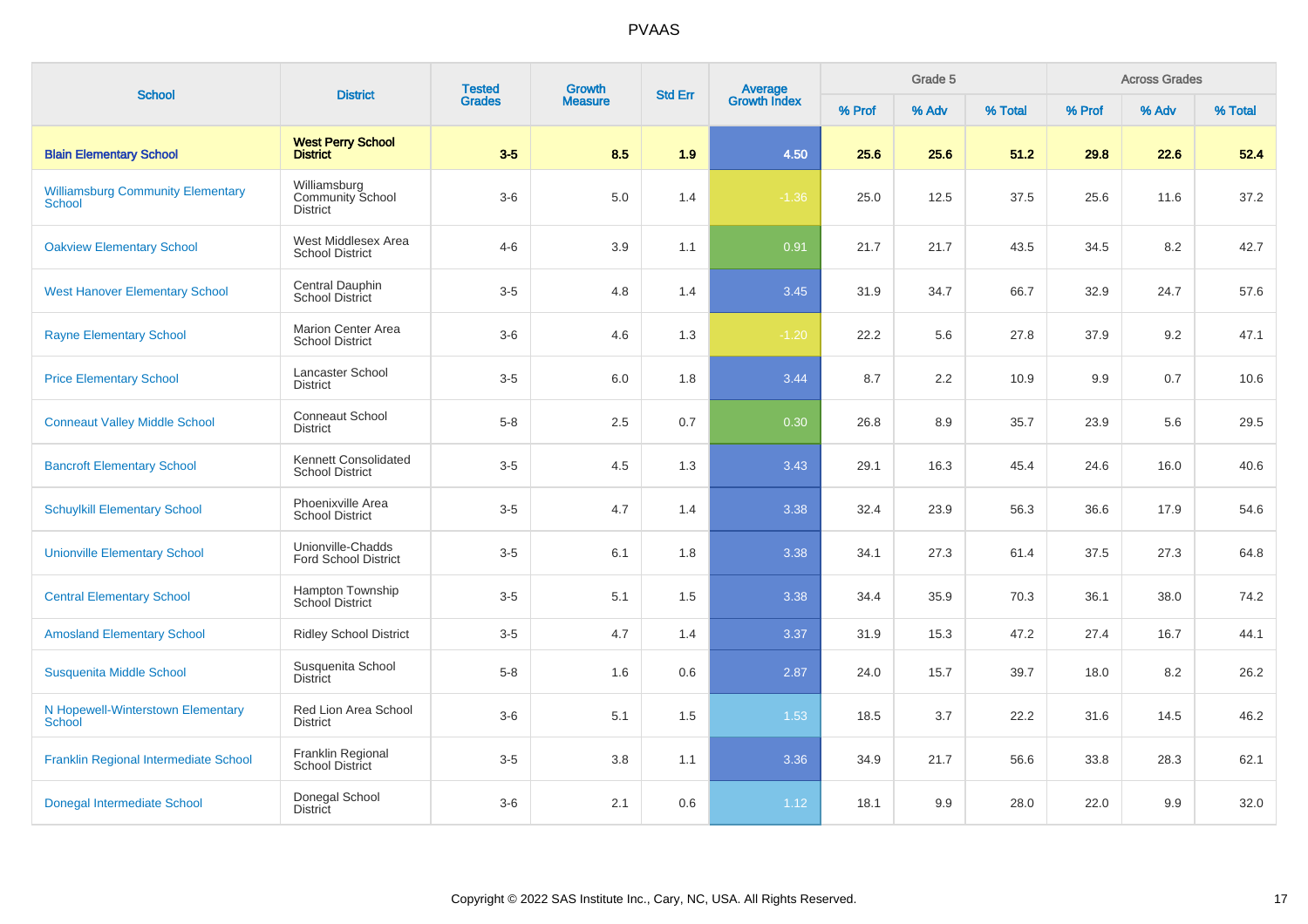| <b>School</b>                                                   | <b>District</b>                                             | <b>Tested</b> | <b>Growth</b>  | <b>Std Err</b> | Average<br>Growth Index |        | Grade 5 |         |        | <b>Across Grades</b> |         |
|-----------------------------------------------------------------|-------------------------------------------------------------|---------------|----------------|----------------|-------------------------|--------|---------|---------|--------|----------------------|---------|
|                                                                 |                                                             | <b>Grades</b> | <b>Measure</b> |                |                         | % Prof | % Adv   | % Total | % Prof | % Adv                | % Total |
| <b>Blain Elementary School</b>                                  | <b>West Perry School</b><br><b>District</b>                 | $3-5$         | 8.5            | 1.9            | 4.50                    | 25.6   | 25.6    | 51.2    | 29.8   | 22.6                 | 52.4    |
| <b>Robert Benjamin Wiley Community</b><br><b>Charter School</b> | Robert Benjamin<br><b>Wiley Community</b><br>Charter School | $3 - 8$       | 2.8            | 0.8            | $-0.20$                 | 7.0    | 2.3     | 9.3     | 5.7    | 1.7                  | 7.4     |
| <b>Avon Grove Charter School</b>                                | Avon Grove Charter<br>School                                | $3 - 11$      | 1.8            | 0.6            | 1.59                    | 22.1   | 6.6     | 28.7    | 24.3   | 10.2                 | 34.6    |
| <b>Alburtis Elementary School</b>                               | East Penn School<br><b>District</b>                         | $3-5$         | 5.4            | 1.6            | 3.34                    | 30.8   | 13.5    | 44.2    | 31.8   | 16.2                 | 48.0    |
| <b>Stonehurst Hills Elementary School</b>                       | <b>Upper Darby School</b><br><b>District</b>                | $3-5$         | 6.2            | 1.9            | 3.31                    | 2.4    | 0.0     | 2.4     | 6.2    | 0.0                  | 6.2     |
| <b>Diehl School</b>                                             | Erie City School<br><b>District</b>                         | $3-5$         | 4.9            | 1.5            | 3.30                    | 1.6    | 1.6     | 3.3     | 4.3    | 1.1                  | 5.4     |
| <b>Iroquois Elementary School</b>                               | Iroquois School<br><b>District</b>                          | $3-6$         | 3.2            | 1.0            | $-1.26$                 | 37.7   | 10.4    | 48.0    | 28.3   | 13.2                 | 41.4    |
| <b>Lawnton Elementary School</b>                                | Central Dauphin<br>School District                          | $3-5$         | 6.7            | 2.0            | 3.28                    | 26.3   | 0.0     | 26.3    | 22.6   | 5.1                  | 27.7    |
| <b>Pequea Elementary School</b>                                 | Penn Manor School<br><b>District</b>                        | $3-6$         | 4.4            | 1.4            | $-0.66$                 | 54.0   | 12.0    | 66.0    | 35.8   | 19.9                 | 55.7    |
| <b>Pickering Valley Elementary School</b>                       | Downingtown Area<br>School District                         | $3-5$         | 4.6            | 1.4            | 3.26                    | 32.9   | 42.9    | 75.7    | 37.8   | 41.1                 | 78.9    |
| <b>Union Canal Elementary School</b>                            | Cornwall-Lebanon<br><b>School District</b>                  | $3-5$         | 5.0            | 1.5            | 3.26                    | 32.8   | 8.2     | 41.0    | 25.6   | 7.3                  | 32.9    |
| <b>Farmersville Elementary School</b>                           | Bethlehem Area<br><b>School District</b>                    | $3-5$         | 8.4            | 2.6            | 3.25                    | 28.0   | 20.0    | 48.0    | 32.8   | 18.8                 | 51.6    |
| <b>Cougar Academy</b>                                           | Harrisburg City School<br><b>District</b>                   | $3 - 10$      | 3.8            | 1.2            | 0.76                    | 0.0    | 0.0     | 0.0     | 2.2    | 0.0                  | 2.2     |
| <b>Jefferson Elementary School</b>                              | Mt Lebanon School<br><b>District</b>                        | $3-5$         | 5.5            | 1.7            | 3.23                    | 30.9   | 47.3    | 78.2    | 31.0   | 51.4                 | 82.4    |
| <b>Middle Paxton Elementary School</b>                          | Central Dauphin<br><b>School District</b>                   | $3-5$         | 5.7            | 1.8            | 3.23                    | 34.9   | 18.6    | 53.5    | 35.2   | 21.1                 | 56.2    |
| <b>Radio Park Elementary School</b>                             | State College Area<br><b>School District</b>                | $3-5$         | 5.3            | 1.6            | 3.23                    | 23.6   | 43.6    | 67.3    | 27.2   | 55.1                 | 82.3    |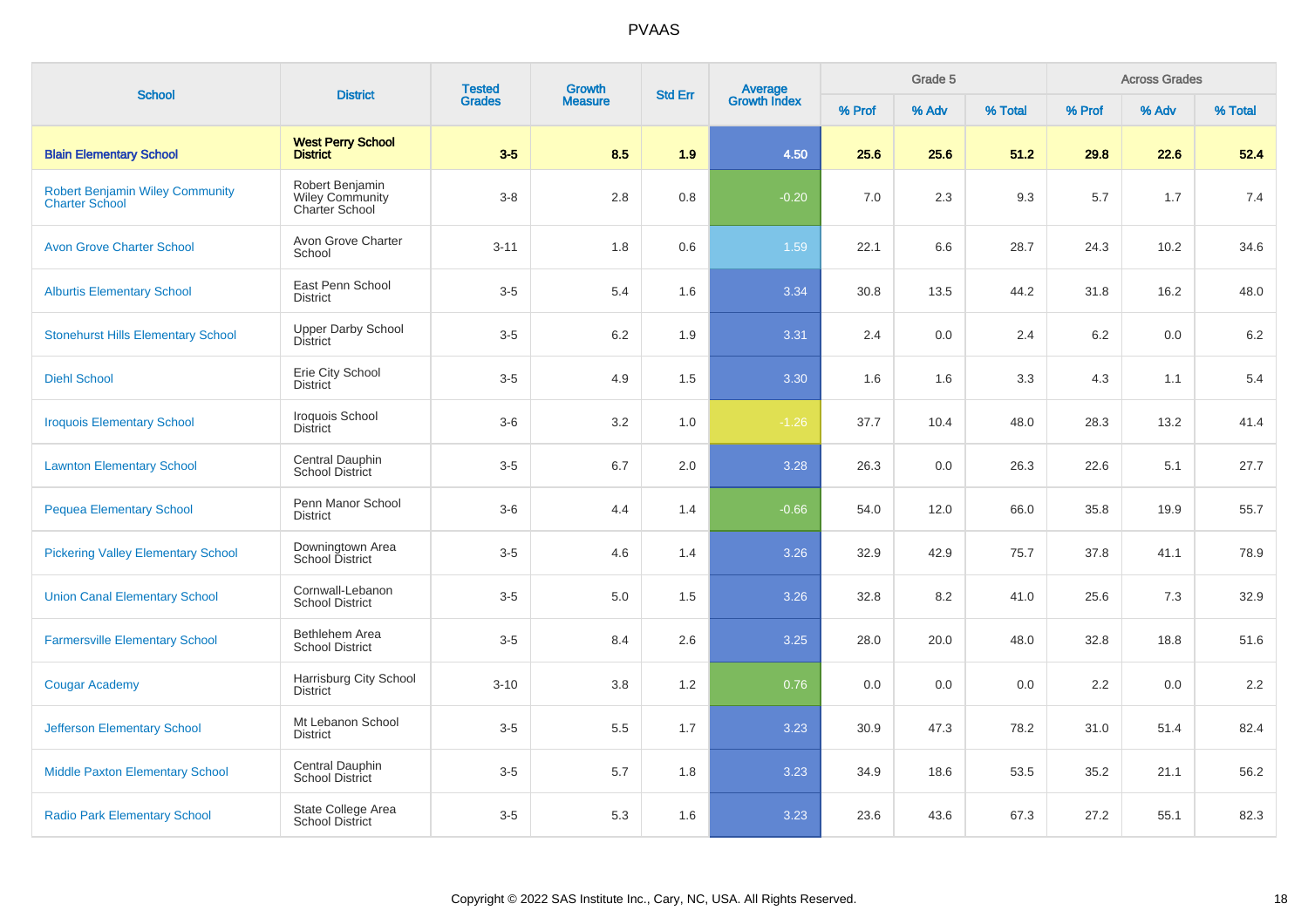| <b>School</b>                                              | <b>District</b>                                    | <b>Tested</b><br>Growth<br><b>Grades</b><br><b>Measure</b> |     | <b>Std Err</b> |                                |        | Grade 5 |         |        | <b>Across Grades</b> |         |
|------------------------------------------------------------|----------------------------------------------------|------------------------------------------------------------|-----|----------------|--------------------------------|--------|---------|---------|--------|----------------------|---------|
|                                                            |                                                    |                                                            |     |                | <b>Average</b><br>Growth Index | % Prof | % Adv   | % Total | % Prof | % Adv                | % Total |
| <b>Blain Elementary School</b>                             | <b>West Perry School</b><br><b>District</b>        | $3-5$                                                      | 8.5 | 1.9            | 4.50                           | 25.6   | 25.6    | 51.2    | 29.8   | 22.6                 | 52.4    |
| <b>Tredyffrin-Easttown Middle School</b>                   | Tredyffrin-Easttown<br><b>School District</b>      | $5 - 8$                                                    | 1.9 | 0.6            | 0.85                           | 39.6   | 34.2    | 73.9    | 34.1   | 32.8                 | 66.8    |
| <b>Valley Forge Middle School</b>                          | Tredyffrin-Easttown<br>School District             | $5-8$                                                      | 1.9 | 0.6            | 1.56                           | 33.6   | 38.1    | 71.6    | 33.6   | 35.0                 | 68.6    |
| <b>Souderton Charter School Collaborative</b>              | Souderton Charter<br>School Collaborative          | $3 - 8$                                                    | 4.0 | 1.3            | 0.31                           | 51.8   | 22.2    | 74.1    | 40.1   | 26.8                 | 66.9    |
| California Area Intermediate Middle<br><b>School</b>       | California Area School<br><b>District</b>          | $5-6$                                                      | 1.3 | 1.1            | 1.18                           | 27.3   | 5.4     | 32.7    | 20.2   | 2.5                  | 22.7    |
| <b>Gwyn-Nor Elementary School</b>                          | North Penn School<br><b>District</b>               | $3-6$                                                      | 3.5 | 1.1            | 2.03                           | 31.2   | 18.0    | 49.2    | 30.2   | 14.5                 | 44.7    |
| <b>Dorseyville Middle School</b>                           | Fox Chapel Area<br>School District                 | $4 - 8$                                                    | 1.4 | 0.4            | 3.15                           |        |         |         | 30.9   | 28.7                 | 59.6    |
| <b>James Gettys Elementary School</b>                      | Gettysburg Area<br>School District                 | $3-5$                                                      | 4.5 | 1.5            | 3.12                           | 36.8   | 10.3    | 47.1    | 30.8   | 20.4                 | 51.2    |
| <b>Hooverville Elementary School</b>                       | Waynesboro Area<br>School District                 | $3-5$                                                      | 5.4 | 1.7            | 3.10                           | 27.7   | 21.3    | 48.9    | 23.7   | 16.7                 | 40.4    |
| <b>Franklin Regional Primary School</b>                    | Franklin Regional<br><b>School District</b>        | $3-5$                                                      | 4.0 | 1.3            | 3.07                           | 37.0   | 24.7    | 61.7    | 32.6   | 36.7                 | 69.3    |
| <b>Mars Area Centennial School</b>                         | Mars Area School<br><b>District</b>                | $5-6$                                                      | 1.9 | 0.6            | $-2.33$                        | 31.3   | 20.9    | 52.2    | 32.0   | 22.7                 | 54.6    |
| <b>West Point Elementary School</b>                        | Hempfield Area<br><b>School District</b>           | $3-5$                                                      | 4.5 | 1.5            | 3.05                           | 38.7   | 19.4    | 58.1    | 40.8   | 22.3                 | 63.0    |
| <b>Fred L Aiken Elementary School</b>                      | Keystone Oaks School<br><b>District</b>            | $3-5$                                                      | 6.1 | 2.0            | 3.02                           | 27.3   | 30.3    | 57.6    | 27.1   | 24.7                 | 51.8    |
| <b>Silver Spring Elementary School</b>                     | <b>Cumberland Valley</b><br><b>School District</b> | $3-5$                                                      | 4.1 | 1.4            | 3.01                           | 33.3   | 25.6    | 59.0    | 31.1   | 29.8                 | 60.9    |
| James F Baugher Elementary School                          | Milton Area School<br><b>District</b>              | $3-5$                                                      | 3.7 | 1.3            | 2.98                           | 22.5   | 11.2    | 33.7    | 24.3   | 8.1                  | 32.4    |
| <b>Conemaugh Township Area Elementary</b><br><b>School</b> | Conemaugh Township<br>Area School District         | $3-5$                                                      | 4.6 | 1.5            | 2.98                           | 51.6   | 22.6    | 74.2    | 43.0   | 33.7                 | 76.7    |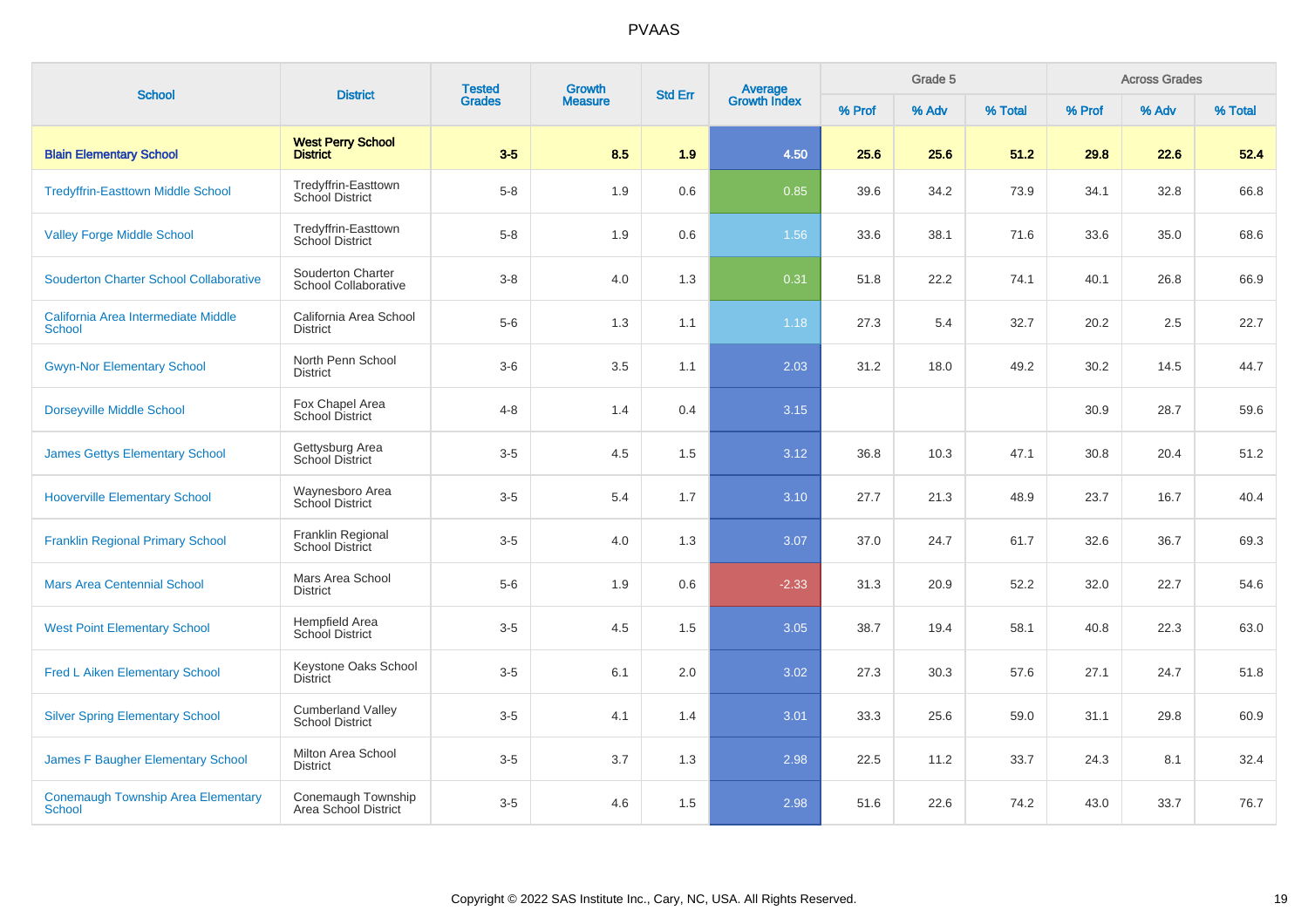| <b>School</b>                                                   | <b>District</b>                                    | <b>Tested</b> | Growth         | <b>Std Err</b> | <b>Average</b><br>Growth Index |        | Grade 5 | <b>Across Grades</b> |        |       |         |
|-----------------------------------------------------------------|----------------------------------------------------|---------------|----------------|----------------|--------------------------------|--------|---------|----------------------|--------|-------|---------|
|                                                                 |                                                    | <b>Grades</b> | <b>Measure</b> |                |                                | % Prof | % Adv   | % Total              | % Prof | % Adv | % Total |
| <b>Blain Elementary School</b>                                  | <b>West Perry School</b><br><b>District</b>        | $3-5$         | 8.5            | 1.9            | 4.50                           | 25.6   | 25.6    | 51.2                 | 29.8   | 22.6  | 52.4    |
| <b>Klein Elementary School</b>                                  | <b>Harbor Creek School</b><br><b>District</b>      | $3-6$         | 3.3            | 1.1            | $-0.43$                        | 39.3   | 12.5    | 51.8                 | 41.5   | 24.6  | 66.2    |
| <b>Discovery Charter School</b>                                 | <b>Discovery Charter</b><br>School                 | $3-8$         | 2.6            | 0.9            | $-0.94$                        | 8.5    | 2.1     | 10.6                 | 5.2    | 1.1   | 6.2     |
| <b>Avonworth Elementary School</b>                              | Avonworth School<br><b>District</b>                | $3-6$         | 2.1            | 0.7            | 0.56                           | 33.8   | 25.5    | 59.3                 | 36.0   | 22.8  | 58.8    |
| <b>Sarah W Starkweather Elementary</b><br>School                | West Chester Area<br><b>School District</b>        | $3-5$         | 4.4            | 1.5            | 2.97                           | 35.8   | 19.4    | 55.2                 | 40.0   | 17.2  | 57.2    |
| <b>Hillendale Elementary School</b>                             | Unionville-Chadds<br><b>Ford School District</b>   | $3-5$         | 4.8            | 1.6            | 2.96                           | 35.6   | 33.9    | 69.5                 | 39.4   | 37.2  | 76.7    |
| <b>Northside Elementary School</b>                              | Palmyra Area School<br><b>District</b>             | $3-5$         | 5.1            | 1.7            | 2.96                           | 39.6   | 14.6    | 54.2                 | 37.0   | 17.3  | 54.3    |
| <b>Hallowell Elementary School</b>                              | Hatboro-Horsham<br><b>School District</b>          | $3-5$         | 4.5            | 1.5            | 2.95                           | 23.7   | 8.5     | 32.2                 | 26.5   | 8.4   | 34.9    |
| <b>Panther Valley Intermediate School</b>                       | Panther Valley School<br><b>District</b>           | $4 - 6$       | 2.4            | 0.8            | $-0.77$                        | 11.5   | 1.9     | 13.5                 | 10.1   | 1.3   | 11.4    |
| <b>Irving Elementary School</b>                                 | Altoona Area School<br><b>District</b>             | $3-5$         | 5.7            | 1.9            | 2.95                           | 44.4   | 19.4    | 63.9                 | 43.9   | 20.4  | 64.3    |
| <b>Sru Elementary School</b>                                    | Athens Area School<br><b>District</b>              | $3-5$         | 5.3            | 1.8            | 2.94                           | 23.9   | 8.7     | 32.6                 | 27.4   | 10.5  | 37.9    |
| <b>Southern Columbia Middle School</b>                          | Southern Columbia<br>Area School District          | $5-8$         | 1.8            | 0.6            | $-0.84$                        | 34.7   | 9.7     | 44.4                 | 24.0   | 7.8   | 31.8    |
| <b>Harding Elementary School</b>                                | Lebanon School<br><b>District</b>                  | $3-5$         | 4.0            | 1.4            | 2.91                           | 11.7   | 2.6     | 14.3                 | 9.6    | 1.6   | 11.2    |
| <b>Bermudian Springs Middle School</b>                          | <b>Bermudian Springs</b><br><b>School District</b> | $5-8$         | 0.4            | 0.5            | 0.81                           | 22.1   | 12.4    | 34.5                 | 17.8   | 6.5   | 24.3    |
| <b>Audrielle Lynch-Ellen Bustin Elementary</b><br><b>School</b> | Athens Area School<br>District                     | $3-5$         | 4.2            | 1.4            | 2.91                           | 36.4   | 4.6     | 40.9                 | 32.0   | 8.2   | 40.3    |
| <b>Blue Mountain Elementary East School</b>                     | <b>Blue Mountain School</b><br><b>District</b>     | $3-5$         | 3.7            | 1.3            | 2.91                           | 26.2   | 15.5    | 41.7                 | 30.3   | 15.6  | 45.9    |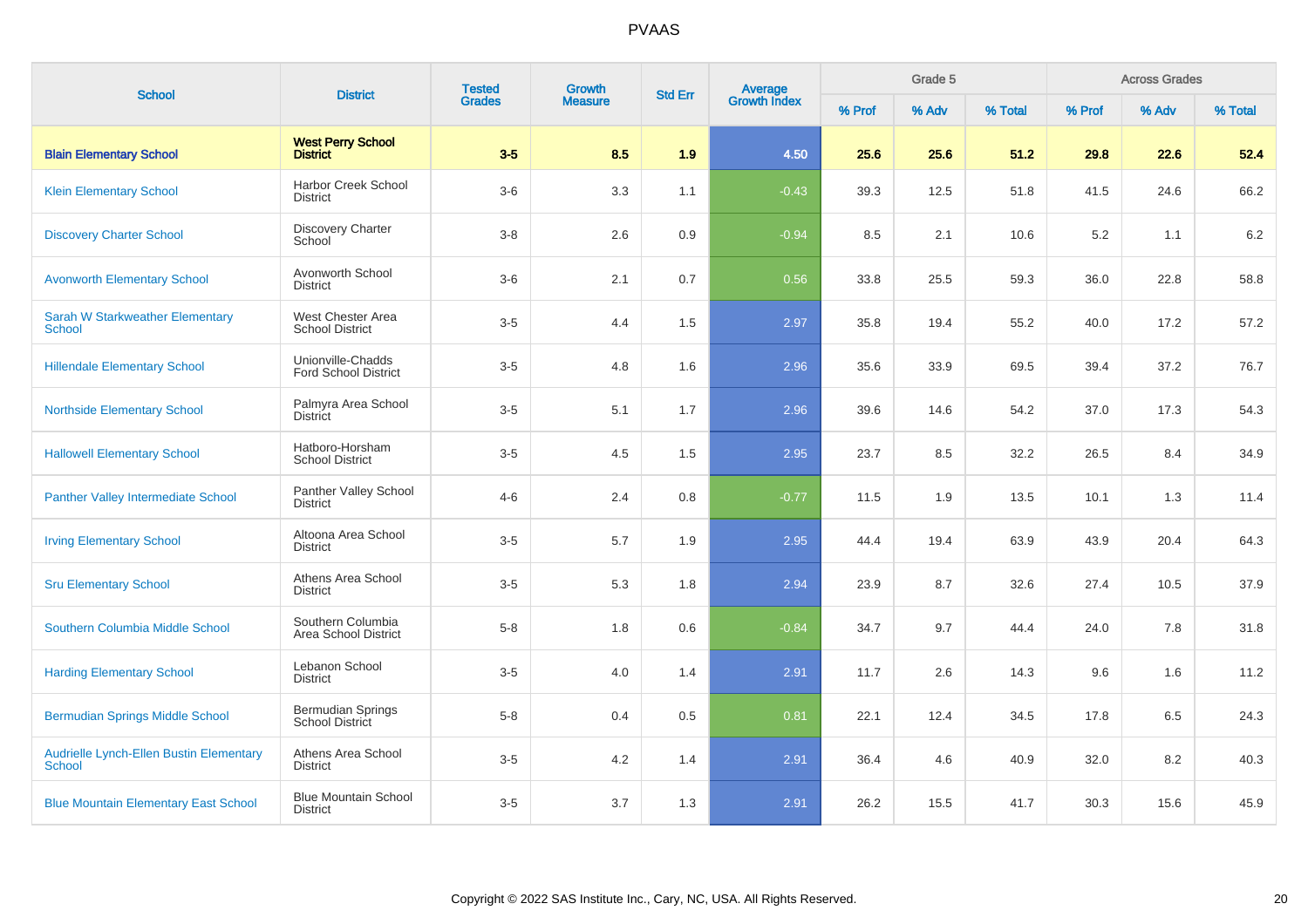| <b>School</b>                           | <b>District</b>                                          | <b>Tested</b> | <b>Growth</b>  | <b>Std Err</b> |                                |        | Grade 5 |         | <b>Across Grades</b> |       |         |
|-----------------------------------------|----------------------------------------------------------|---------------|----------------|----------------|--------------------------------|--------|---------|---------|----------------------|-------|---------|
|                                         |                                                          | <b>Grades</b> | <b>Measure</b> |                | <b>Average</b><br>Growth Index | % Prof | % Adv   | % Total | % Prof               | % Adv | % Total |
| <b>Blain Elementary School</b>          | <b>West Perry School</b><br><b>District</b>              | $3-5$         | 8.5            | 1.9            | 4.50                           | 25.6   | 25.6    | 51.2    | 29.8                 | 22.6  | 52.4    |
| <b>East Hanover Elementary School</b>   | Lower Dauphin School<br><b>District</b>                  | $3-5$         | 4.7            | 1.6            | 2.89                           | 23.1   | 32.7    | 55.8    | 28.6                 | 23.2  | 51.8    |
| <b>Pfaff Elementary School</b>          | Quakertown<br><b>Community School</b><br><b>District</b> | $3-5$         | 5.2            | 1.8            | 2.89                           | 53.5   | 18.6    | 72.1    | 34.9                 | 20.5  | 55.4    |
| Iron Forge Elementary School            | South Middleton<br><b>School District</b>                | $3 - 5$       | 2.9            | 1.0            | 2.86                           | 28.8   | 22.7    | 51.5    | 31.6                 | 23.8  | 55.3    |
| <b>Oak Ridge Elementary School</b>      | Souderton Area<br><b>School District</b>                 | $3-5$         | 3.9            | 1.4            | 2.86                           | 30.3   | 38.2    | 68.4    | 30.1                 | 36.5  | 66.7    |
| <b>Dillsburg Elementary School</b>      | Northern York County<br><b>School District</b>           | $3-5$         | 3.9            | 1.4            | 2.85                           | 31.0   | 11.3    | 42.2    | 37.7                 | 16.9  | 54.6    |
| <b>Preston School</b>                   | Wayne Highlands<br>School District                       | $3 - 8$       | 4.2            | 1.5            | 2.77                           | 7.1    | 14.3    | 21.4    | 24.0                 | 11.0  | 35.0    |
| <b>Lower Gwynedd Elementary School</b>  | Wissahickon School<br><b>District</b>                    | $3-5$         | 3.8            | 1.3            | 2.84                           | 29.3   | 37.3    | 66.7    | 33.9                 | 35.5  | 69.3    |
| Aspira Bilingual Cyber Charter School   | Aspira Bilingual Cyber<br>Charter School                 | $3 - 11$      | 4.2            | 1.5            | 2.84                           |        |         |         | 1.6                  | 0.0   | 1.6     |
| <b>Springfield Elementary School</b>    | Palisades School<br><b>District</b>                      | $3-5$         | 6.5            | 2.3            | 2.83                           | 31.0   | 10.3    | 41.4    | 30.7                 | 23.9  | 54.6    |
| <b>Washington Intermediate School</b>   | New Castle Area<br><b>School District</b>                | $3-5$         | 2.4            | 0.8            | 2.83                           | 4.4    | 0.5     | 4.8     | 4.1                  | 0.7   | 4.8     |
| <b>Lincoln Elementary School</b>        | Mt Lebanon School<br><b>District</b>                     | $3-5$         | 4.6            | 1.6            | 2.81                           | 45.3   | 30.2    | 75.5    | 36.9                 | 33.8  | 70.7    |
| <b>Monroe Elementary School</b>         | <b>Cumberland Valley</b><br><b>School District</b>       | $3-5$         | 4.6            | 1.7            | 2.81                           | 41.2   | 27.4    | 68.6    | 32.6                 | 26.7  | 59.4    |
| <b>Miller Heights Elementary School</b> | Bethlehem Area<br><b>School District</b>                 | $3-5$         | 6.7            | 2.4            | 2.81                           | 33.3   | 20.8    | 54.2    | 35.5                 | 29.0  | 64.5    |
| <b>Resica Elementary School</b>         | East Stroudsburg Area<br><b>School District</b>          | $3-5$         | $5.0$          | 1.8            | 2.79                           | 20.8   | 4.2     | 25.0    | 20.6                 | 5.3   | 26.0    |
| <b>Cranberry Elementary School</b>      | <b>Cranberry Area</b><br>School District                 | $3-6$         | 2.5            | 0.9            | 1.85                           | 27.3   | 10.4    | 37.7    | 25.6                 | 4.4   | 30.0    |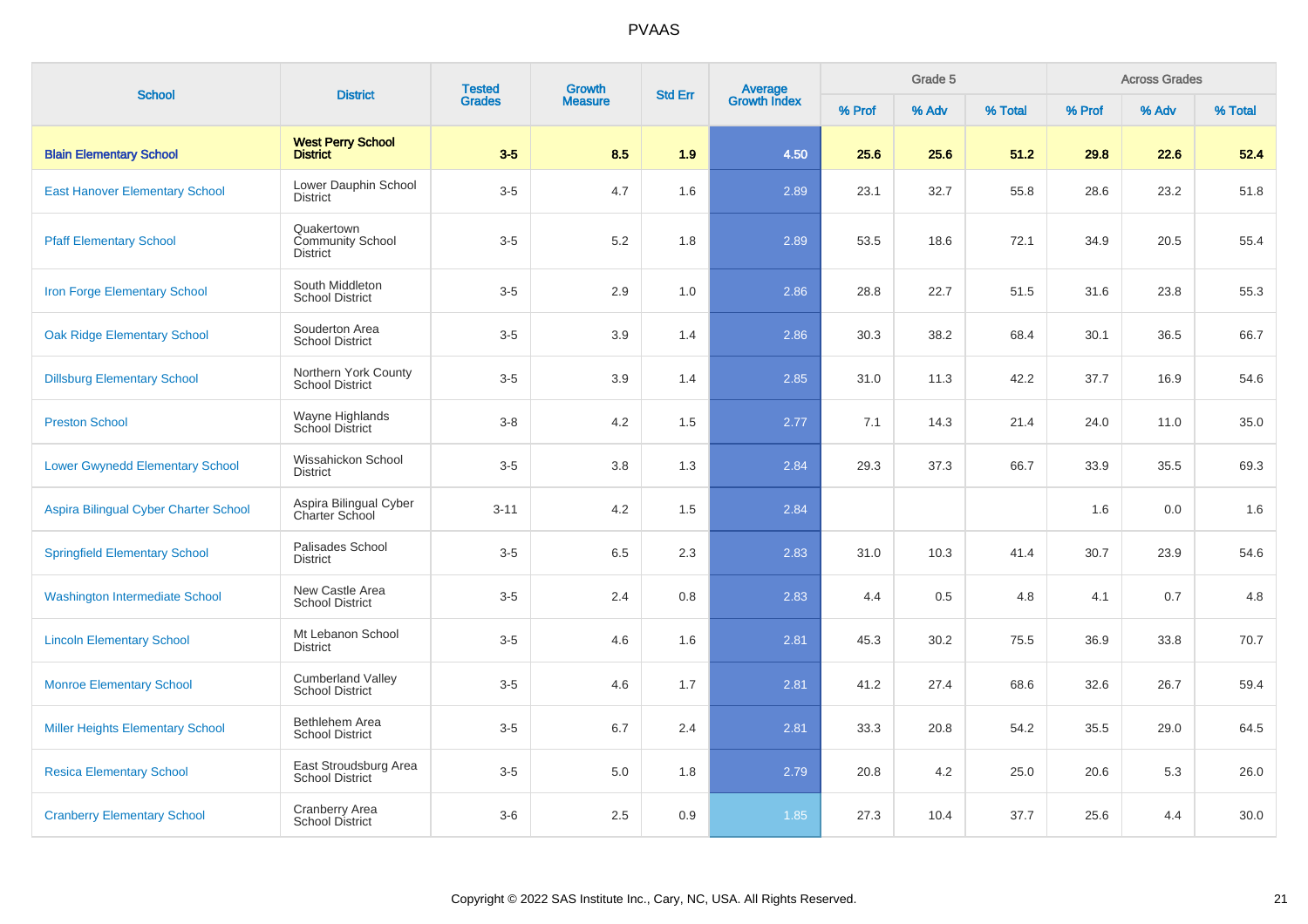| <b>School</b>                             | <b>District</b>                                                      | <b>Tested</b> | <b>Growth</b>  |     | <b>Average</b><br>Growth Index<br><b>Std Err</b> |        | Grade 5 |         |        | <b>Across Grades</b> |         |
|-------------------------------------------|----------------------------------------------------------------------|---------------|----------------|-----|--------------------------------------------------|--------|---------|---------|--------|----------------------|---------|
|                                           |                                                                      | <b>Grades</b> | <b>Measure</b> |     |                                                  | % Prof | % Adv   | % Total | % Prof | % Adv                | % Total |
| <b>Blain Elementary School</b>            | <b>West Perry School</b><br><b>District</b>                          | $3-5$         | 8.5            | 1.9 | 4.50                                             | 25.6   | 25.6    | 51.2    | 29.8   | 22.6                 | 52.4    |
| <b>Shrewsbury Elementary School</b>       | Southern York County<br><b>School District</b>                       | $3-6$         | 3.0            | 1.1 | $-1.93$                                          | 18.6   | 5.1     | 23.7    | 26.5   | 11.0                 | 37.6    |
| <b>Evergreen Elementary School</b>        | Perkiomen Valley<br><b>School District</b>                           | $3-5$         | 3.5            | 1.3 | 2.77                                             | 39.5   | 24.4    | 64.0    | 42.6   | 19.3                 | 61.9    |
| <b>Middlesex Elementary School</b>        | <b>Cumberland Valley</b><br><b>School District</b>                   | $3-5$         | 4.6            | 1.7 | 2.76                                             | 38.5   | 7.7     | 46.2    | 29.8   | 17.2                 | 47.0    |
| Gettysburg Montessori Charter School      | Gettysburg Montessori<br><b>Charter School</b>                       | $3-6$         | 5.4            | 1.9 | 2.18                                             | 19.0   | 19.0    | 38.1    | 19.2   | 9.6                  | 28.7    |
| <b>Pine Road Elementary School</b>        | Lower Moreland<br><b>Township School</b><br><b>District</b>          | $3-5$         | 2.6            | 0.9 | 2.74                                             | 27.3   | 27.3    | 54.6    | 33.7   | 18.4                 | 52.2    |
| <b>Davis Elementary School</b>            | <b>Centennial School</b><br><b>District</b>                          | $3-5$         | 3.1            | 1.1 | 2.74                                             | 29.1   | 8.2     | 37.3    | 30.6   | 10.0                 | 40.6    |
| <b>Makefield Elementary School</b>        | Pennsbury School<br><b>District</b>                                  | $3-5$         | 4.1            | 1.5 | 2.72                                             | 21.7   | 23.3    | 45.0    | 23.6   | 28.7                 | 52.2    |
| <b>Hillsdale Elementary School</b>        | West Chester Area<br><b>School District</b>                          | $3-5$         | 4.0            | 1.5 | 2.71                                             | 38.1   | 15.9    | 54.0    | 33.2   | 24.9                 | 58.0    |
| <b>Rockwood Area Elementary School</b>    | Rockwood Area<br><b>School District</b>                              | $3-6$         | 3.5            | 1.3 | 2.61                                             | 34.2   | 12.2    | 46.3    | 22.6   | 12.0                 | 34.6    |
| <b>Bethel Elementary School</b>           | Tulpehocken Area<br><b>School District</b>                           | $3-6$         | $-0.0$         | 1.3 | $-0.03$                                          | 35.1   | 16.2    | 51.4    | 27.9   | 12.8                 | 40.8    |
| Maureen M Welch Elementary School         | <b>Council Rock School</b><br><b>District</b>                        | $3-6$         | 2.5            | 1.0 | $-1.58$                                          | 28.0   | 10.7    | 38.7    | 33.4   | 15.5                 | 49.0    |
| <b>Blairsville Elementary School</b>      | <b>Blairsville-Saltsburg</b><br><b>School District</b>               | $3-5$         | 4.1            | 1.5 | 2.67                                             | 27.9   | 13.1    | 41.0    | 25.7   | 8.9                  | 34.6    |
| <b>Widener Partnership Charter School</b> | <b>Widener Partnership</b><br><b>Charter School</b>                  | $3 - 7$       | 2.8            | 1.0 | $-0.33$                                          | 0.0    | 0.0     | 0.0     | 1.4    | 0.5                  | 1.9     |
| <b>Trumbauersville Elementary School</b>  | Quakertown<br><b>Community School</b><br><b>District</b>             | $3-5$         | 4.0            | 1.5 | 2.64                                             | 24.6   | 29.5    | 54.1    | 31.4   | 27.3                 | 58.8    |
| <b>West Phila. Achievement Ces</b>        | West Philadelphia<br>Achievement Charter<br><b>Elementary School</b> | $3-5$         | 4.2            | 1.6 | 2.63                                             | 6.7    | 0.0     | 6.7     | 2.8    | 0.5                  | $3.2\,$ |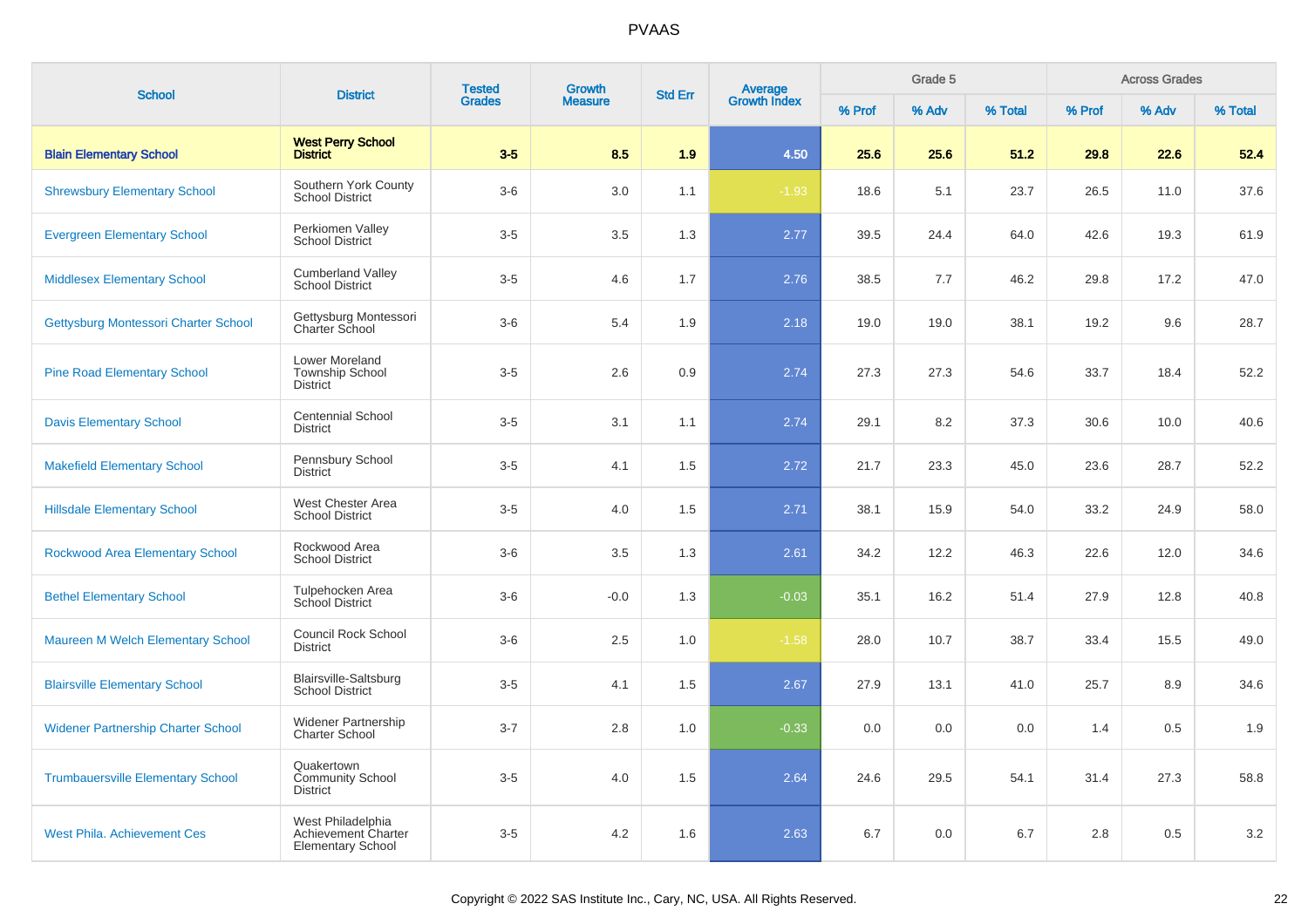| <b>School</b>                          | <b>Tested</b><br>Growth<br><b>Average</b><br>Growth Index<br><b>District</b><br><b>Std Err</b><br><b>Grades</b><br><b>Measure</b> |         | Grade 5 |     | <b>Across Grades</b> |        |       |         |        |       |         |
|----------------------------------------|-----------------------------------------------------------------------------------------------------------------------------------|---------|---------|-----|----------------------|--------|-------|---------|--------|-------|---------|
|                                        |                                                                                                                                   |         |         |     |                      | % Prof | % Adv | % Total | % Prof | % Adv | % Total |
| <b>Blain Elementary School</b>         | <b>West Perry School</b><br><b>District</b>                                                                                       | $3-5$   | 8.5     | 1.9 | 4.50                 | 25.6   | 25.6  | 51.2    | 29.8   | 22.6  | 52.4    |
| <b>Butler Elementary School</b>        | <b>Central Bucks School</b><br><b>District</b>                                                                                    | $3-6$   | 2.2     | 0.9 | $-1.83$              | 33.3   | 16.1  | 49.4    | 35.5   | 20.8  | 56.3    |
| <b>Shallow Brook Inter School</b>      | Northeastern York<br><b>School District</b>                                                                                       | $4 - 6$ | 1.8     | 0.8 | 2.18                 | 35.7   | 15.2  | 50.9    | 28.1   | 12.0  | 40.1    |
| <b>Marshall Thurgood</b>               | Philadelphia City<br>School District                                                                                              | $3 - 8$ | 4.5     | 1.8 | 2.58                 |        |       |         | 3.7    | 0.9   | 4.6     |
| <b>Sugarcreek Elementary School</b>    | Karns City Area<br><b>School District</b>                                                                                         | $3-6$   | 3.8     | 1.5 | 2.36                 | 21.4   | 17.9  | 39.3    | 28.2   | 4.8   | 33.1    |
| Kathryn D. Markley Elementary School   | <b>Great Valley School</b><br><b>District</b>                                                                                     | $3-5$   | 3.4     | 1.3 | 2.57                 | 31.2   | 28.8  | 60.0    | 32.3   | 27.5  | 59.8    |
| <b>Kutz Elementary School</b>          | <b>Central Bucks School</b><br><b>District</b>                                                                                    | $3-6$   | 2.6     | 1.0 | 0.24                 | 40.7   | 17.0  | 57.6    | 38.0   | 25.1  | 63.1    |
| <b>Jackson Elementary School</b>       | Central Cambria<br><b>School District</b>                                                                                         | $3-5$   | 5.0     | 2.0 | 2.53                 | 27.8   | 8.3   | 36.1    | 26.5   | 11.2  | 37.8    |
| <b>Groveland Elementary School</b>     | <b>Central Bucks School</b><br><b>District</b>                                                                                    | $3-6$   | 2.0     | 0.8 | 2.06                 | 25.7   | 16.2  | 41.9    | 33.0   | 15.0  | 48.0    |
| <b>Schwenksville Elementary School</b> | Perkiomen Valley<br><b>School District</b>                                                                                        | $3-5$   | 3.7     | 1.5 | 2.51                 | 41.3   | 17.5  | 58.7    | 41.6   | 15.8  | 57.4    |
| <b>Penn Wood Elementary School</b>     | West Chester Area<br><b>School District</b>                                                                                       | $3-5$   | 3.5     | 1.4 | 2.51                 | 30.6   | 15.3  | 45.8    | 37.6   | 17.1  | 54.6    |
| <b>Kunkel Elementary School</b>        | Middletown Area<br><b>School District</b>                                                                                         | $3-5$   | 3.5     | 1.4 | 2.50                 | 31.4   | 7.1   | 38.6    | 29.4   | 14.1  | 43.5    |
| <b>Mercer Area Elementary School</b>   | Mercer Area School<br><b>District</b>                                                                                             | $3-6$   | 2.6     | 1.0 | 1.09                 | 32.8   | 15.5  | 48.3    | 33.2   | 15.4  | 48.6    |
| <b>Ebenezer Elementary School</b>      | Cornwall-Lebanon<br><b>School District</b>                                                                                        | $3-5$   | 2.9     | 1.2 | 2.50                 | 28.0   | 6.0   | 34.0    | 25.4   | 5.0   | 30.4    |
| <b>Robison Elementary School</b>       | Fort Leboeuf School<br><b>District</b>                                                                                            | $3-5$   | 3.6     | 1.4 | 2.49                 | 41.8   | 38.8  | 80.6    | 40.4   | 34.7  | 75.1    |
| <b>Sporting Hill Elementary School</b> | <b>Cumberland Valley</b><br><b>School District</b>                                                                                | $3-5$   | 3.1     | 1.3 | 2.49                 | 20.9   | 29.7  | 50.6    | 29.3   | 27.1  | 56.4    |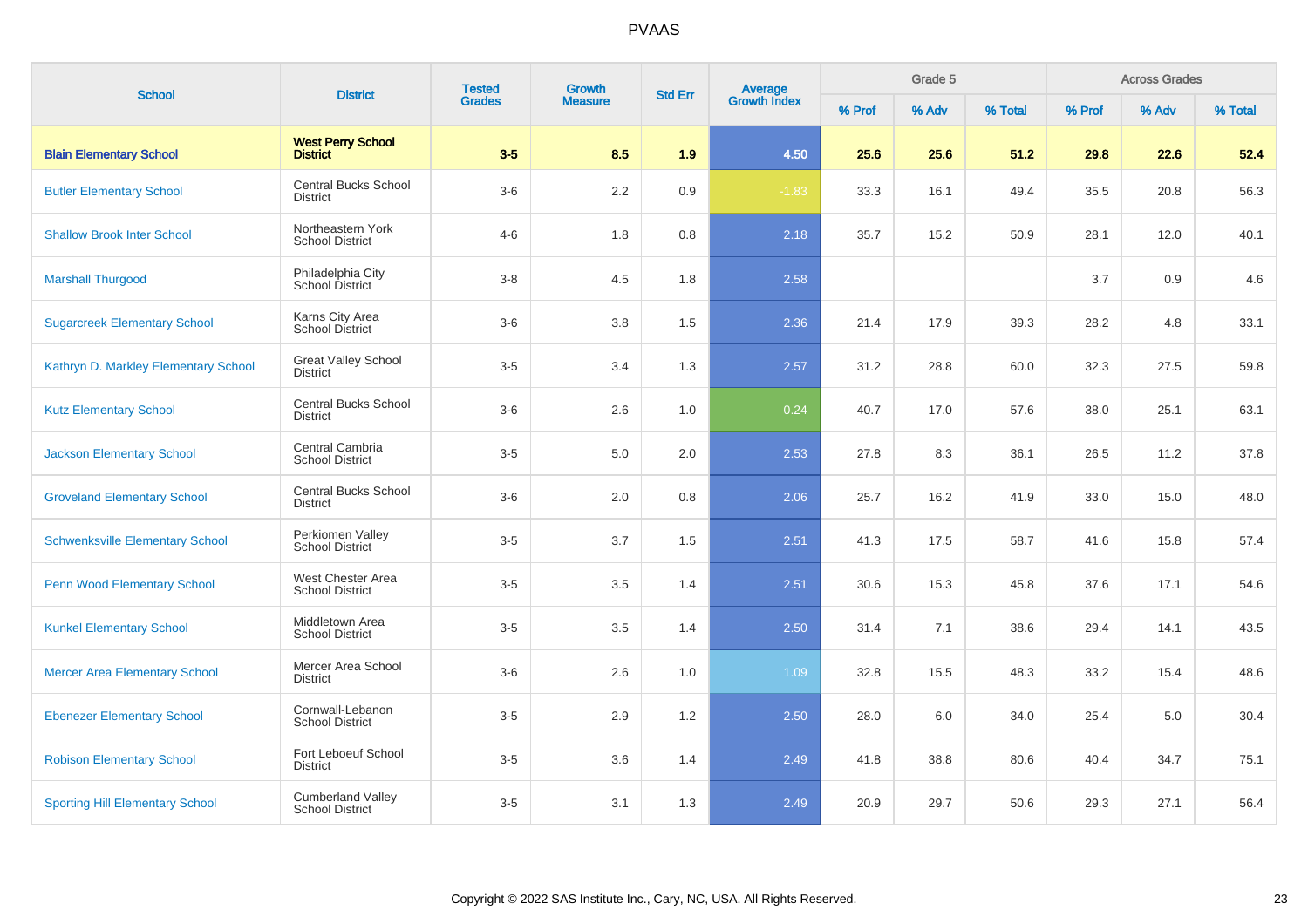| <b>School</b>                                             | <b>District</b>                                          | <b>Tested</b> | <b>Growth</b><br><b>Measure</b> |                |                                |        | Grade 5 |         |        | <b>Across Grades</b> |         |
|-----------------------------------------------------------|----------------------------------------------------------|---------------|---------------------------------|----------------|--------------------------------|--------|---------|---------|--------|----------------------|---------|
|                                                           |                                                          | <b>Grades</b> |                                 | <b>Std Err</b> | <b>Average</b><br>Growth Index | % Prof | % Adv   | % Total | % Prof | % Adv                | % Total |
| <b>Blain Elementary School</b>                            | <b>West Perry School</b><br><b>District</b>              | $3-5$         | 8.5                             | 1.9            | 4.50                           | 25.6   | 25.6    | 51.2    | 29.8   | 22.6                 | 52.4    |
| <b>Lehigh Elementary School</b>                           | Northampton Area<br>School District                      | $3-5$         | 5.1                             | 2.0            | 2.49                           | 32.4   | 11.8    | 44.1    | 43.1   | 13.0                 | 56.1    |
| <b>Valley Elementary School</b>                           | Bensalem Township<br><b>School District</b>              | $3-6$         | 2.3                             | 0.9            | $-0.05$                        | 9.0    | 2.6     | 11.5    | 13.4   | 3.8                  | 17.2    |
| <b>Linden Elementary School</b>                           | Central Bucks School<br><b>District</b>                  | $3-6$         | 3.2                             | 1.3            | 0.02                           | 42.9   | 19.0    | 61.9    | 38.6   | 28.5                 | 67.0    |
| <b>Harris School</b>                                      | Southeast Delco<br><b>School District</b>                | $3-8$         | 2.7                             | 1.1            | 0.14                           | 12.0   | 0.0     | 12.0    | 4.7    | 0.5                  | 5.3     |
| <b>Colwyn Elementary School</b>                           | William Penn School<br><b>District</b>                   | $3-6$         | 4.9                             | 2.0            | $-0.17$                        | 10.0   | 5.0     | 15.0    | 10.4   | 1.5                  | 11.9    |
| <b>Shenango Elementary School</b>                         | Shenango Area<br>School District                         | $3-6$         | 2.5                             | 1.0            | $-1.30$                        | 25.0   | 7.1     | 32.1    | 27.1   | 11.8                 | 38.9    |
| <b>Richland Elementary School</b>                         | Quakertown<br><b>Community School</b><br><b>District</b> | $3-5$         | 3.9                             | 1.6            | 2.46                           | 30.4   | 7.1     | 37.5    | 25.0   | 12.2                 | 37.2    |
| <b>Rowland Academy</b>                                    | Harrisburg City School<br><b>District</b>                | $5-8$         | 1.4                             | 0.6            | $-3.28$                        | 1.0    | 0.0     | 1.0     | 1.5    | 1.3                  | 2.9     |
| <b>Valley Elementary/Middle School</b>                    | Hazleton Area School<br><b>District</b>                  | $3-8$         | 2.7                             | 1.1            | $-0.49$                        | 15.2   | 3.0     | 18.2    | 13.3   | 2.6                  | 15.9    |
| <b>Washington Heights Elementary School</b>               | West Shore School<br><b>District</b>                     | $3-5$         | 4.0                             | 1.6            | 2.45                           | 24.1   | 8.6     | 32.8    | 19.3   | 7.4                  | 26.7    |
| <b>Centre Learning Community Charter</b><br><b>School</b> | Centre Learning<br><b>Community Charter</b><br>School    | $5-8$         | 4.9                             | 2.0            | 2.45                           |        |         |         | 24.1   | 18.5                 | 42.6    |
| <b>Titus Elementary School</b>                            | <b>Central Bucks School</b><br><b>District</b>           | $3-6$         | 2.2                             | 0.9            | $1.30$                         | 40.5   | 17.6    | 58.1    | 31.4   | 19.4                 | 50.8    |
| <b>Nether Providence Elementary School</b>                | Wallingford-<br>Swarthmore School<br><b>District</b>     | $3-5$         | 3.5                             | 1.5            | 2.41                           | 44.6   | 21.5    | 66.2    | 40.4   | 24.7                 | 65.0    |
| <b>Clearview Elementary School</b>                        | Red Lion Area School<br><b>District</b>                  | $3-6$         | 3.3                             | 1.4            | 0.32                           | 26.5   | 17.6    | 44.1    | 22.1   | 10.7                 | 32.9    |
| <b>Warren L Miller Elementary School</b>                  | Southern Tioga<br>School District                        | $3-6$         | 1.7                             | 1.1            | 1.48                           | 21.6   | 0.0     | 21.6    | 25.4   | 5.4                  | 30.8    |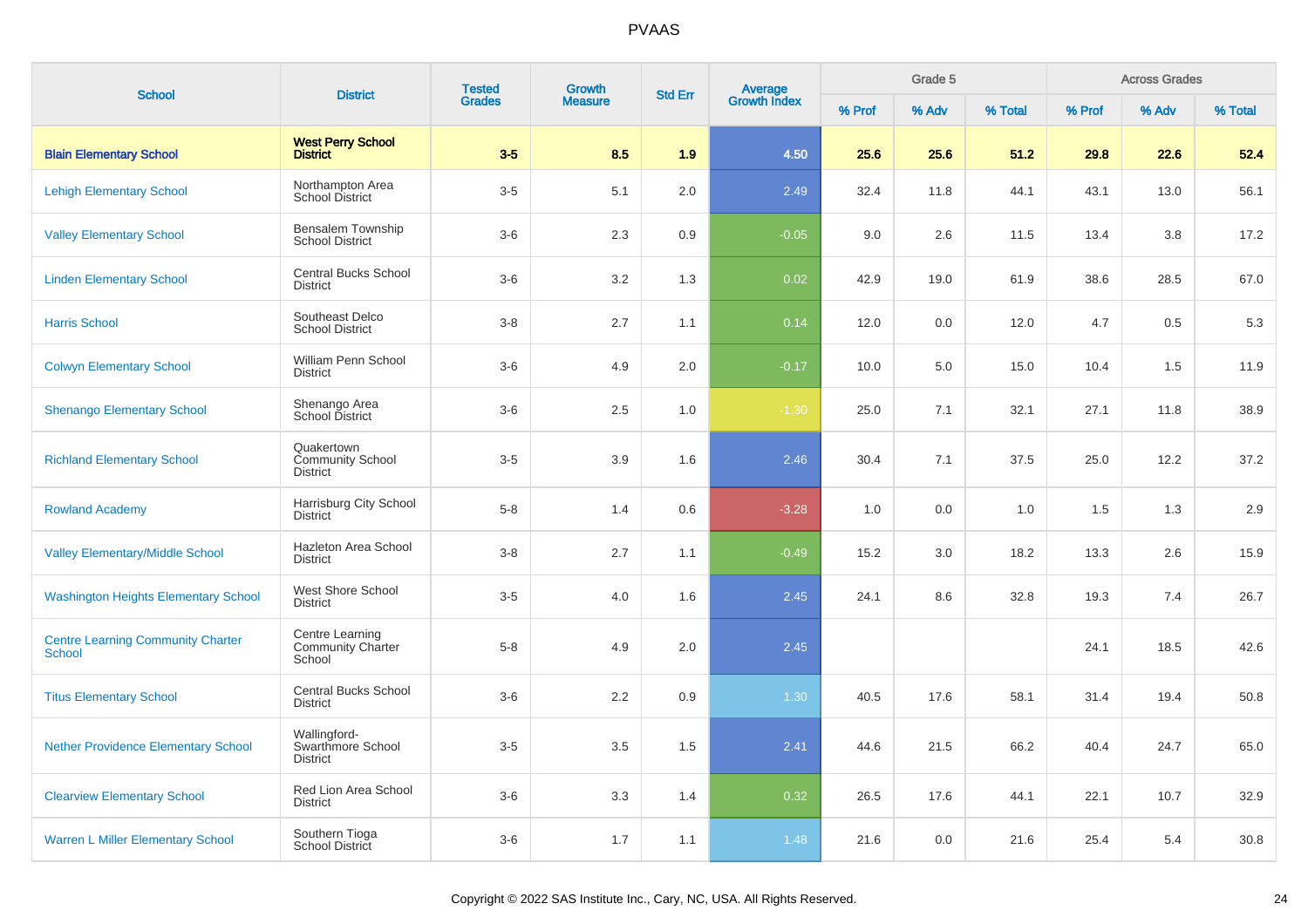| <b>School</b>                               | <b>District</b>                              | <b>Tested</b><br><b>Grades</b> | Growth         | <b>Std Err</b> | <b>Average</b><br>Growth Index |        | Grade 5 |         |        | <b>Across Grades</b> |         |
|---------------------------------------------|----------------------------------------------|--------------------------------|----------------|----------------|--------------------------------|--------|---------|---------|--------|----------------------|---------|
|                                             |                                              |                                | <b>Measure</b> |                |                                | % Prof | % Adv   | % Total | % Prof | % Adv                | % Total |
| <b>Blain Elementary School</b>              | <b>West Perry School</b><br><b>District</b>  | $3-5$                          | 8.5            | 1.9            | 4.50                           | 25.6   | 25.6    | 51.2    | 29.8   | 22.6                 | 52.4    |
| <b>Shannock Valley Elementary School</b>    | Armstrong School<br><b>District</b>          | $3-6$                          | 2.6            | 1.3            | 2.05                           | 26.1   | 13.0    | 39.1    | 26.1   | 16.5                 | 42.6    |
| <b>Quarry Hill Elementary School</b>        | Pennsbury School<br><b>District</b>          | $3-5$                          | 3.4            | 1.4            | 2.35                           | 31.3   | 32.8    | 64.2    | 40.9   | 27.8                 | 68.7    |
| <b>Franconia Elementary School</b>          | Souderton Area<br><b>School District</b>     | $3-5$                          | 3.3            | 1.4            | 2.35                           | 45.1   | 18.3    | 63.4    | 33.3   | 22.1                 | 55.4    |
| <b>Economy Elementary School</b>            | Ambridge Area School<br><b>District</b>      | $3-5$                          | 3.8            | 1.6            | 2.34                           | 28.6   | 10.7    | 39.3    | 30.6   | 17.2                 | 47.8    |
| <b>Hillcrest Elementary School</b>          | <b>Upper Darby School</b><br>District        | $3-5$                          | 3.3            | 1.4            | 2.31                           | 14.1   | 5.1     | 19.2    | 15.2   | $5.2\,$              | 20.4    |
| <b>Cairnbrook Elementary School</b>         | Shade-Central City<br><b>School District</b> | $3-6$                          | 4.5            | 1.9            | 0.60                           | 18.8   | 0.0     | 18.8    | 29.6   | 2.3                  | 31.8    |
| Hope For Hyndman Charter School             | Hope For Hyndman<br><b>Charter School</b>    | $3 - 11$                       | 4.1            | 1.8            | 2.31                           |        |         |         | 9.9    | 1.2                  | 11.1    |
| <b>Bennetts Valley Elementary School</b>    | Saint Marys Area<br><b>School District</b>   | $3-5$                          | 6.4            | 2.8            | 2.30                           | 52.9   | 0.0     | 52.9    | 35.0   | 5.0                  | 40.0    |
| <b>Blue Ridge Elementary School</b>         | <b>Blue Ridge School</b><br><b>District</b>  | $3-5$                          | 3.3            | 1.4            | 2.30                           | 23.3   | 5.5     | 28.8    | 29.6   | 5.8                  | 35.4    |
| <b>West Vincent Elementary School</b>       | Owen J Roberts<br><b>School District</b>     | $3-6$                          | 2.3            | 1.0            | 1.59                           | 33.8   | 31.0    | 64.8    | 39.8   | 27.6                 | 67.4    |
| <b>Lincoln Elementary School</b>            | East Penn School<br><b>District</b>          | $3-5$                          | 3.5            | 1.5            | 2.29                           | 35.5   | 12.9    | 48.4    | 30.5   | 13.2                 | 43.7    |
| <b>Penn Valley School</b>                   | Lower Merion School<br><b>District</b>       | $3-5$                          | 2.6            | 1.2            | 2.27                           | 22.9   | 48.6    | 71.4    | 27.5   | 50.5                 | 78.0    |
| Lackawanna Trail Elementary Center          | Lackawanna Trail<br><b>School District</b>   | $3-6$                          | 2.4            | 1.1            | $-0.71$                        | 21.8   | 9.1     | 30.9    | 31.4   | 13.1                 | 44.4    |
| <b>Brandywine-Wallace Elementary School</b> | Downingtown Area<br><b>School District</b>   | $3-5$                          | 3.3            | 1.5            | 2.25                           | 48.4   | 21.0    | 69.4    | 49.3   | 17.1                 | 66.4    |
| <b>East Goshen Elementary School</b>        | West Chester Area<br><b>School District</b>  | $3-5$                          | 3.5            | 1.6            | 2.24                           | 49.1   | 21.0    | 70.2    | 41.2   | 33.3                 | 74.6    |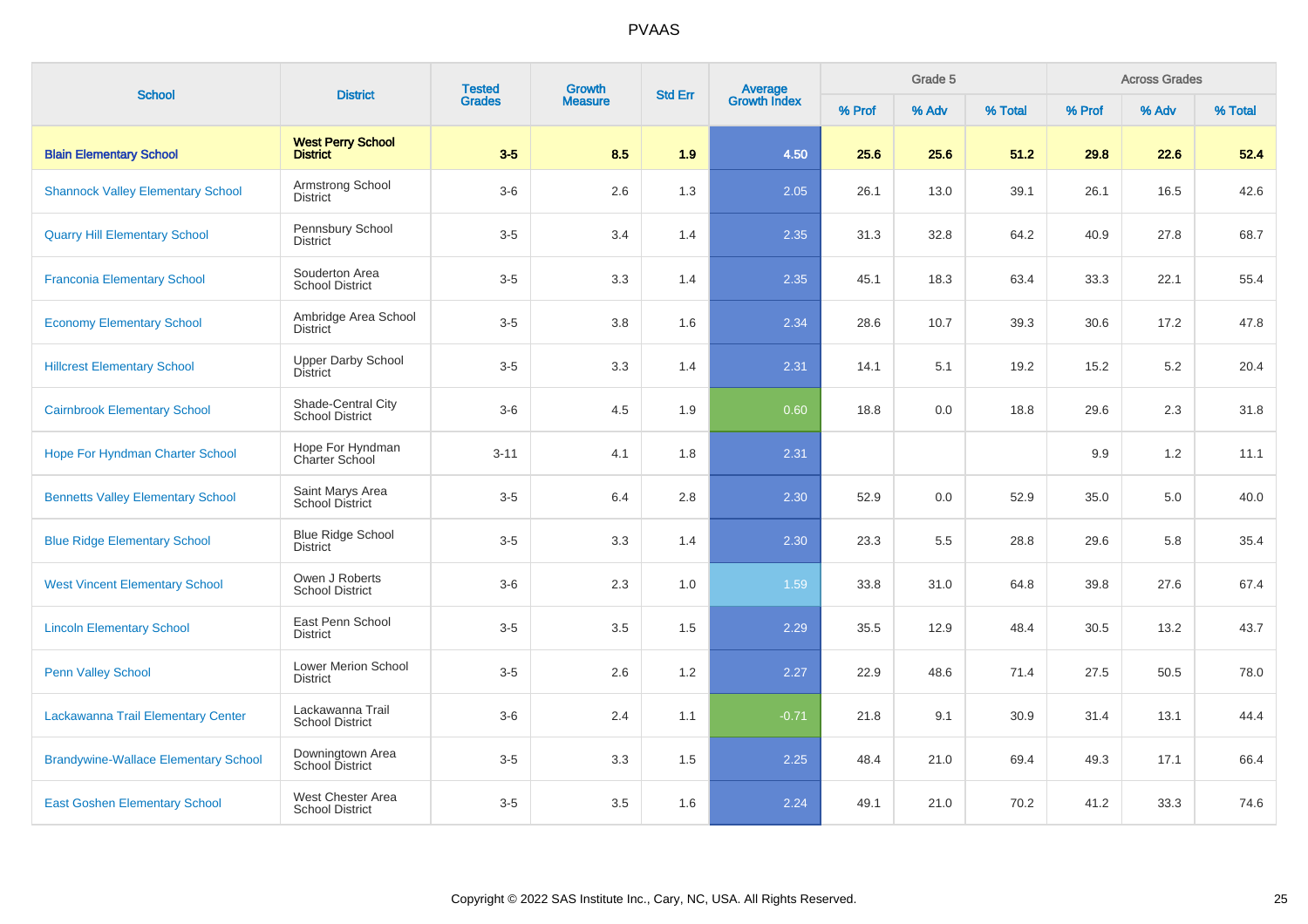| <b>School</b>                             | <b>District</b>                                  | <b>Tested</b><br><b>Grades</b> | Growth         | <b>Std Err</b> | <b>Average</b><br>Growth Index |        | Grade 5 |         |        | <b>Across Grades</b> |         |
|-------------------------------------------|--------------------------------------------------|--------------------------------|----------------|----------------|--------------------------------|--------|---------|---------|--------|----------------------|---------|
|                                           |                                                  |                                | <b>Measure</b> |                |                                | % Prof | % Adv   | % Total | % Prof | % Adv                | % Total |
| <b>Blain Elementary School</b>            | <b>West Perry School</b><br><b>District</b>      | $3-5$                          | 8.5            | 1.9            | 4.50                           | 25.6   | 25.6    | 51.2    | 29.8   | 22.6                 | 52.4    |
| <b>Howard Elementary School</b>           | <b>Bald Eagle Area</b><br>School District        | $3-5$                          | 7.1            | 3.2            | 2.23                           | 53.8   | 46.2    | 100.0   | 41.5   | 34.2                 | 75.6    |
| <b>West Manheim Elementary School</b>     | South Western School<br><b>District</b>          | $3-5$                          | 2.7            | 1.2            | 2.22                           | 26.0   | 6.2     | 32.3    | 25.9   | 10.4                 | 36.3    |
| <b>Juniata Elementary School</b>          | Juniata County School<br><b>District</b>         | $3-5$                          | 2.6            | 1.2            | 2.21                           | 21.0   | 5.0     | 26.0    | 18.6   | 5.1                  | 23.6    |
| <b>Wyalusing Valley Elementary School</b> | <b>Wyalusing Area</b><br>School District         | $3-6$                          | 1.9            | 0.9            | 0.43                           | 12.0   | 4.8     | 16.9    | 18.9   | 5.6                  | 24.4    |
| Southern Lehigh Intermediate School       | Southern Lehigh<br>School District               | $4 - 6$                        | $-1.2$         | 0.6            | $-1.85$                        | 33.9   | 21.0    | 54.8    | 31.6   | 23.8                 | 55.4    |
| <b>E M Crouthamel Elementary School</b>   | Souderton Area<br><b>School District</b>         | $3-5$                          | 3.6            | 1.6            | 2.19                           | 32.1   | 17.0    | 49.1    | 34.5   | 16.2                 | 50.7    |
| Meyersdale Area Elementary School         | Meyersdale Area<br>School District               | $3-5$                          | 3.5            | 1.6            | 2.19                           | 35.2   | 9.3     | 44.4    | 30.7   | 10.5                 | 41.2    |
| <b>Ben Franklin School</b>                | Uniontown Area<br><b>School District</b>         | $3 - 8$                        | $-5.5$         | 1.1            | $-4.99$                        | 15.8   | 10.5    | 26.3    | 14.7   | 3.8                  | 18.5    |
| <b>Trinity East Elementary School</b>     | <b>Trinity Area School</b><br><b>District</b>    | $3-5$                          | 3.2            | 1.5            | 2.18                           | 31.9   | 20.3    | 52.2    | 36.4   | 20.1                 | 56.5    |
| <b>Elco Intermd School</b>                | Eastern Lebanon<br><b>County School District</b> | $3-5$                          | 1.9            | 0.9            | 2.18                           | 19.8   | 7.9     | 27.7    | 23.8   | 8.2                  | 32.1    |
| <b>Overlook School</b>                    | Abington School<br><b>District</b>               | $3-6$                          | 2.5            | 1.2            | 0.77                           | 20.0   | 14.0    | 34.0    | 27.2   | 13.0                 | 40.2    |
| <b>Ardmore Avenue School</b>              | William Penn School<br><b>District</b>           | $3-6$                          | 3.1            | 1.4            | $-0.13$                        | 14.0   | 0.0     | 14.0    | 10.8   | 1.8                  | 12.6    |
| <b>Macungie Elementary School</b>         | East Penn School<br><b>District</b>              | $3-5$                          | 3.1            | 1.4            | 2.15                           | 31.3   | 9.0     | 40.3    | 30.1   | 15.5                 | 45.6    |
| <b>Clairton Elementary School</b>         | Clairton City School<br><b>District</b>          | $3-5$                          | 3.7            | 1.7            | 2.14                           | 6.1    | 2.0     | 8.2     | 6.2    | 0.6                  | 6.8     |
| <b>Middle Years Alternative</b>           | Philadelphia City<br>School District             | $5 - 8$                        | 4.9            | 2.3            | 2.14                           |        |         |         | 2.4    | 0.0                  | 2.4     |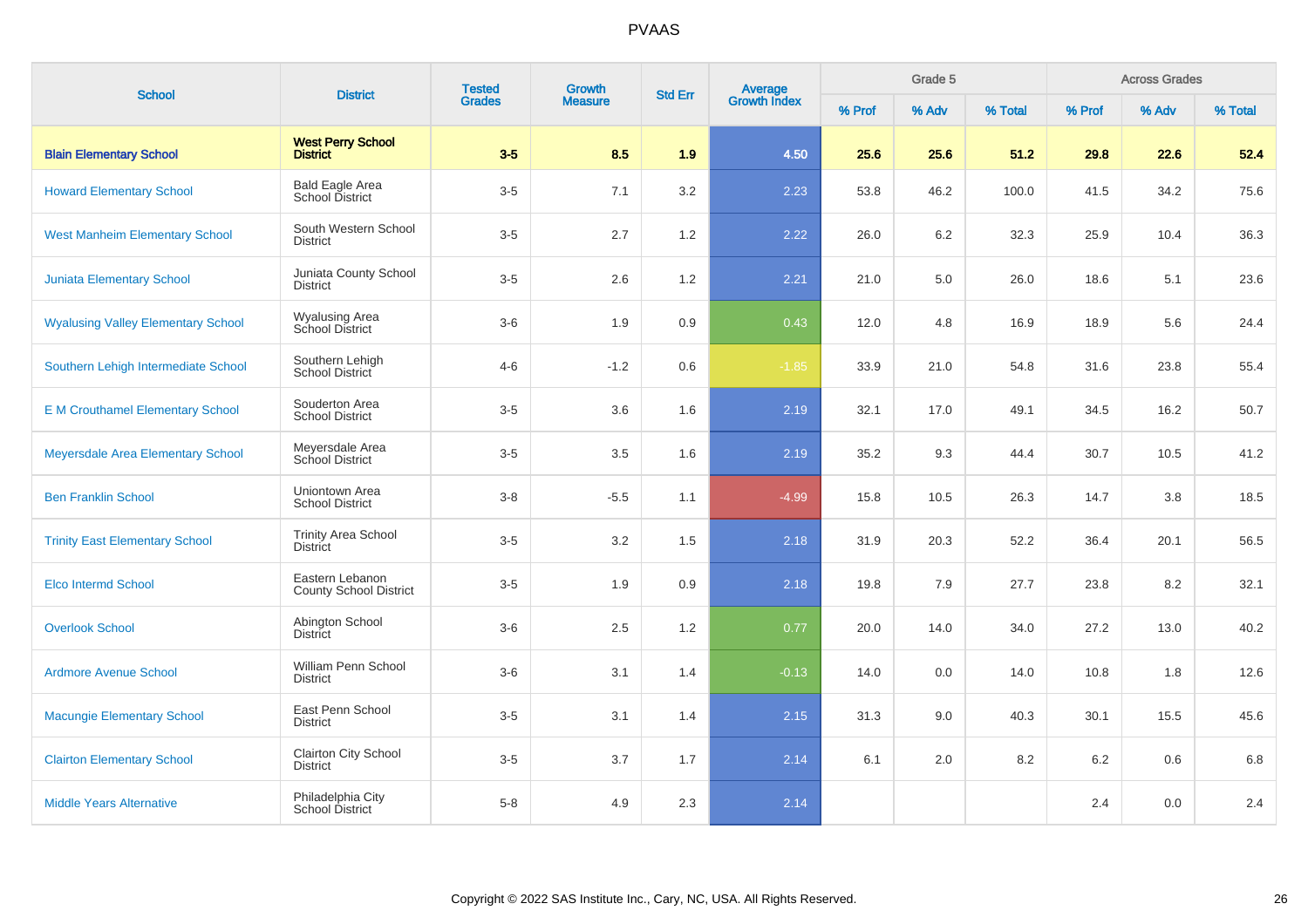| <b>School</b>                              | <b>District</b>                             | <b>Tested</b> | Growth         |     | <b>Average</b><br>Growth Index<br><b>Std Err</b> |        | Grade 5 |         |         | <b>Across Grades</b> |         |
|--------------------------------------------|---------------------------------------------|---------------|----------------|-----|--------------------------------------------------|--------|---------|---------|---------|----------------------|---------|
|                                            |                                             | <b>Grades</b> | <b>Measure</b> |     |                                                  | % Prof | % Adv   | % Total | % Prof  | % Adv                | % Total |
| <b>Blain Elementary School</b>             | <b>West Perry School</b><br><b>District</b> | $3-5$         | 8.5            | 1.9 | 4.50                                             | 25.6   | 25.6    | 51.2    | 29.8    | 22.6                 | 52.4    |
| <b>Galeton Area School</b>                 | Galeton Area School<br><b>District</b>      | $3 - 11$      | 2.7            | 1.3 | $-0.05$                                          | 29.2   | 20.8    | 50.0    | 19.4    | 7.0                  | 26.4    |
| <b>Reeceville Elementary School</b>        | Coatesville Area<br><b>School District</b>  | $3-5$         | 4.2            | 2.0 | 2.13                                             | 16.2   | 2.7     | 18.9    | 9.4     | 6.2                  | 15.6    |
| <b>Shady Grove Elementary School</b>       | Wissahickon School<br><b>District</b>       | $3-5$         | 2.4            | 1.1 | 2.12                                             | 25.2   | 26.2    | 51.4    | 26.5    | 32.5                 | 59.0    |
| <b>Metzgar Elementary School</b>           | Greensburg Salem<br>School District         | $3-5$         | 4.2            | 2.0 | 2.12                                             | 38.2   | 17.6    | 55.9    | 30.5    | 13.3                 | 43.8    |
| <b>Manavon Elementary School</b>           | Phoenixville Area<br><b>School District</b> | $3-5$         | 2.5            | 1.2 | 2.11                                             | 45.8   | 14.6    | 60.4    | 35.0    | 19.9                 | 54.9    |
| <b>New Holland Elementary</b>              | Eastern Lancaster<br>County School District | $3-6$         | 2.2            | 1.1 | 1.22                                             | 32.7   | 10.9    | 43.6    | 29.8    | 8.0                  | 37.8    |
| <b>Howe Elementary School</b>              | Mt Lebanon School<br><b>District</b>        | $3-5$         | 3.5            | 1.6 | 2.10                                             | 36.0   | 36.0    | 72.0    | 36.3    | 32.9                 | 69.2    |
| <b>Manheim Elementary School</b>           | South Western School<br><b>District</b>     | $3-5$         | 4.5            | 2.1 | 2.09                                             | 17.2   | 17.2    | 34.5    | 25.7    | 15.9                 | 41.6    |
| <b>Barkley Elementary School</b>           | Phoenixville Area<br><b>School District</b> | $3-5$         | 3.4            | 1.6 | 2.08                                             | 26.9   | 11.5    | 38.5    | 24.9    | 11.6                 | 36.4    |
| <b>Independence Charter School</b>         | Independence Charter<br>School              | $3-8$         | 1.4            | 0.7 | $-5.14$                                          | 13.7   | 4.1     | 17.8    | 19.7    | 7.2                  | 26.9    |
| <b>Canton Area Elementary School</b>       | Canton Area School<br><b>District</b>       | $3-6$         | 2.3            | 1.1 | $-0.60$                                          | 34.6   | 11.5    | 46.2    | 31.6    | 8.9                  | 40.5    |
| <b>West Bradford Elementary School</b>     | Downingtown Area<br>School District         | $3-5$         | 2.7            | 1.3 | 2.06                                             | 47.6   | 10.7    | 58.3    | 41.6    | 22.7                 | 64.3    |
| <b>Lycoming Valley Intermediate School</b> | Williamsport Area<br><b>School District</b> | $4 - 6$       | 1.4            | 0.7 | $-1.40$                                          | 31.5   | 13.4    | 45.0    | 26.5    | 13.4                 | 39.9    |
| <b>Twin Rivers Elementary School</b>       | Mckeesport Area<br>School District          | $3-5$         | 2.6            | 1.3 | 2.06                                             | 4.6    | 4.6     | 9.2     | 9.2     | 3.0                  | 12.2    |
| <b>Duquesne Elementary School</b>          | Duquesne City School<br><b>District</b>     | $3-6$         | 1.2            | 1.3 | 0.96                                             | 6.0    | 2.0     | 8.0     | $3.5\,$ | 1.7                  | $5.2\,$ |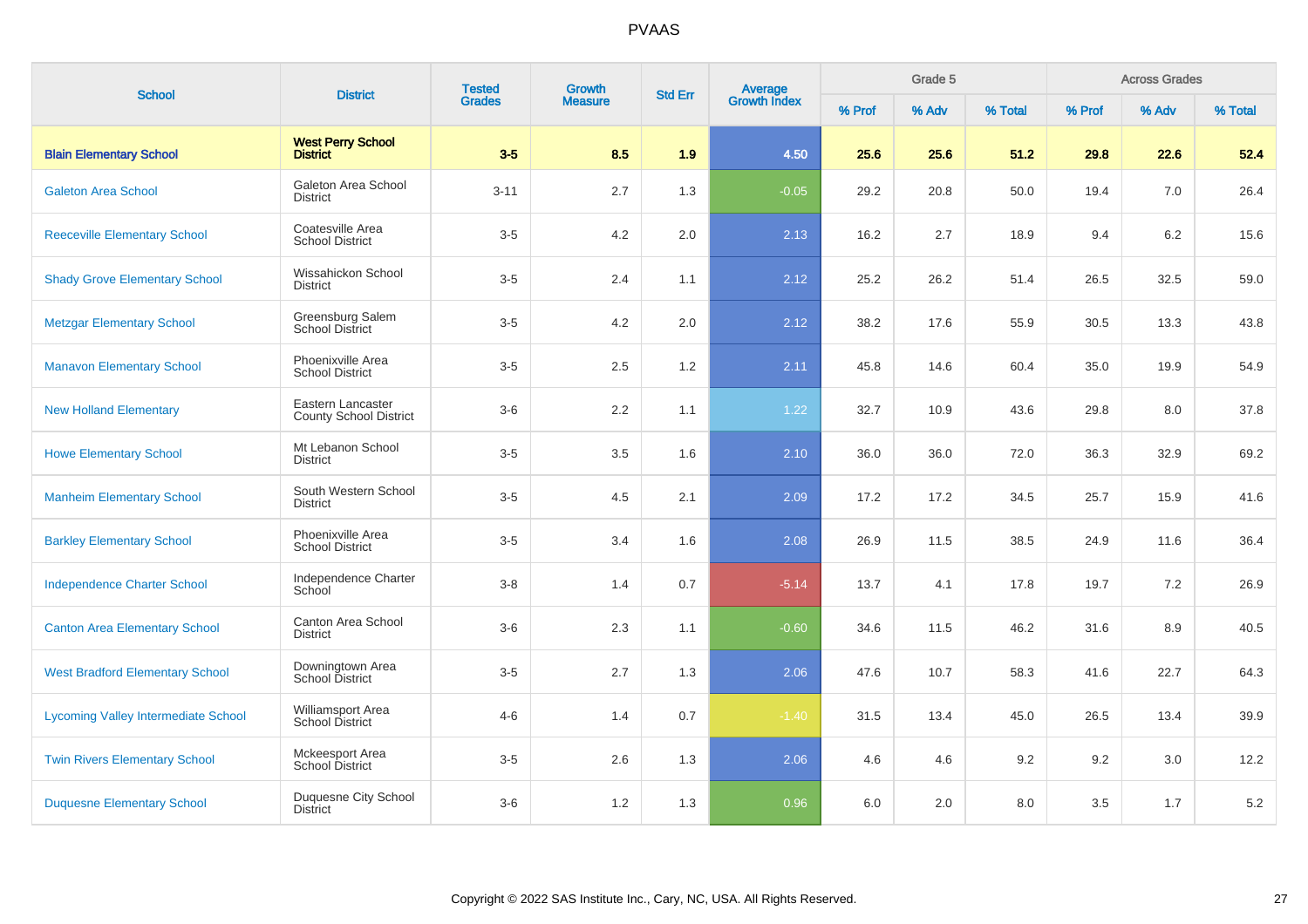| <b>School</b>                                                  | <b>District</b>                                            | <b>Tested</b><br>Growth<br><b>Grades</b><br><b>Measure</b> |     | <b>Std Err</b> | <b>Average</b><br>Growth Index |        | Grade 5 |         |        | <b>Across Grades</b> |         |
|----------------------------------------------------------------|------------------------------------------------------------|------------------------------------------------------------|-----|----------------|--------------------------------|--------|---------|---------|--------|----------------------|---------|
|                                                                |                                                            |                                                            |     |                |                                | % Prof | % Adv   | % Total | % Prof | % Adv                | % Total |
| <b>Blain Elementary School</b>                                 | <b>West Perry School</b><br><b>District</b>                | $3-5$                                                      | 8.5 | 1.9            | 4.50                           | 25.6   | 25.6    | 51.2    | 29.8   | 22.6                 | 52.4    |
| <b>Second District Elementary School</b>                       | <b>Crawford Central</b><br><b>School District</b>          | $3-6$                                                      | 2.7 | 1.3            | 1.69                           | 17.5   | 7.5     | 25.0    | 15.9   | 4.6                  | 20.5    |
| <b>North Wales Elementary School</b>                           | North Penn School<br><b>District</b>                       | $3-6$                                                      | 0.2 | 1.3            | 0.14                           | 34.0   | 12.8    | 46.8    | 30.0   | 15.6                 | 45.6    |
| <b>Hamilton Elementary School</b>                              | Carlisle Area School<br><b>District</b>                    | $3-5$                                                      | 3.6 | 1.8            | 2.04                           | 20.0   | 4.4     | 24.4    | 17.4   | 3.8                  | 21.2    |
| <b>Elmwood Academy</b>                                         | Mechanicsburg Area<br>School District                      | $4 - 5$                                                    | 1.4 | 0.7            | 2.03                           | 27.0   | 14.7    | 41.8    | 28.6   | 13.7                 | 42.3    |
| <b>Westtown-Thornbury Elementary School</b>                    | West Chester Area<br><b>School District</b>                | $3-5$                                                      | 3.1 | 1.5            | 2.03                           | 29.5   | 8.2     | 37.7    | 39.5   | 15.9                 | 55.4    |
| <b>Youngsville Elementary School</b>                           | Warren County School<br><b>District</b>                    | $3-5$                                                      | 3.5 | 1.7            | 2.03                           | 10.9   | 6.5     | 17.4    | 13.5   | 2.7                  | 16.2    |
| <b>Redbank Valley Intermediate School</b>                      | <b>Redbank Valley</b><br><b>School District</b>            | $3-5$                                                      | 2.8 | 1.4            | 2.02                           | 34.3   | 20.0    | 54.3    | 29.2   | 16.8                 | 46.0    |
| <b>Ad Prima Charter School</b>                                 | Ad Prima Charter<br>School                                 | $3 - 8$                                                    | 1.5 | 0.8            | $-4.74$                        | 8.3    | 0.0     | 8.3     | 10.9   | 0.7                  | 11.6    |
| <b>Chatham Park Elementary School</b>                          | <b>Haverford Township</b><br><b>School District</b>        | $3-5$                                                      | 2.5 | 1.2            | 1.99                           | 36.0   | 36.0    | 71.9    | 36.3   | 37.3                 | 73.7    |
| <b>Mckee Elementary School</b>                                 | West Allegheny<br>School District                          | $3-5$                                                      | 2.5 | 1.3            | 1.95                           | 29.4   | 27.1    | 56.5    | 36.1   | 29.5                 | 65.6    |
| <b>Juniata Gap Elementary School</b>                           | Altoona Area School<br><b>District</b>                     | $3-5$                                                      | 2.8 | 1.5            | 1.94                           | 25.0   | 17.2    | 42.2    | 28.9   | 12.4                 | 41.2    |
| <b>Easton Arts Academy Elementary</b><br><b>Charter School</b> | Easton Arts Academy<br><b>Elementary Charter</b><br>School | $3-5$                                                      | 4.8 | 2.4            | 1.94                           | 4.2    | 16.7    | 20.8    | 12.6   | 3.9                  | 16.5    |
| <b>Freire Charter School</b>                                   | Freire Charter School                                      | $5 - 11$                                                   | 1.2 | 0.6            | $-3.49$                        | 0.0    | 0.0     | 0.0     | 3.3    | 0.0                  | 3.3     |
| Roy A. Hunt Elementary School                                  | New Kensington-<br>Arnold School District                  | $3-6$                                                      | 1.6 | 0.8            | $-3.82$                        | 9.2    | 0.9     | 10.1    | 14.8   | 3.5                  | 18.3    |
| <b>Park Forest Elementary School</b>                           | State College Area<br><b>School District</b>               | $3-5$                                                      | 3.0 | 1.6            | 1.92                           | 39.7   | 20.7    | 60.3    | 35.3   | 26.6                 | 61.8    |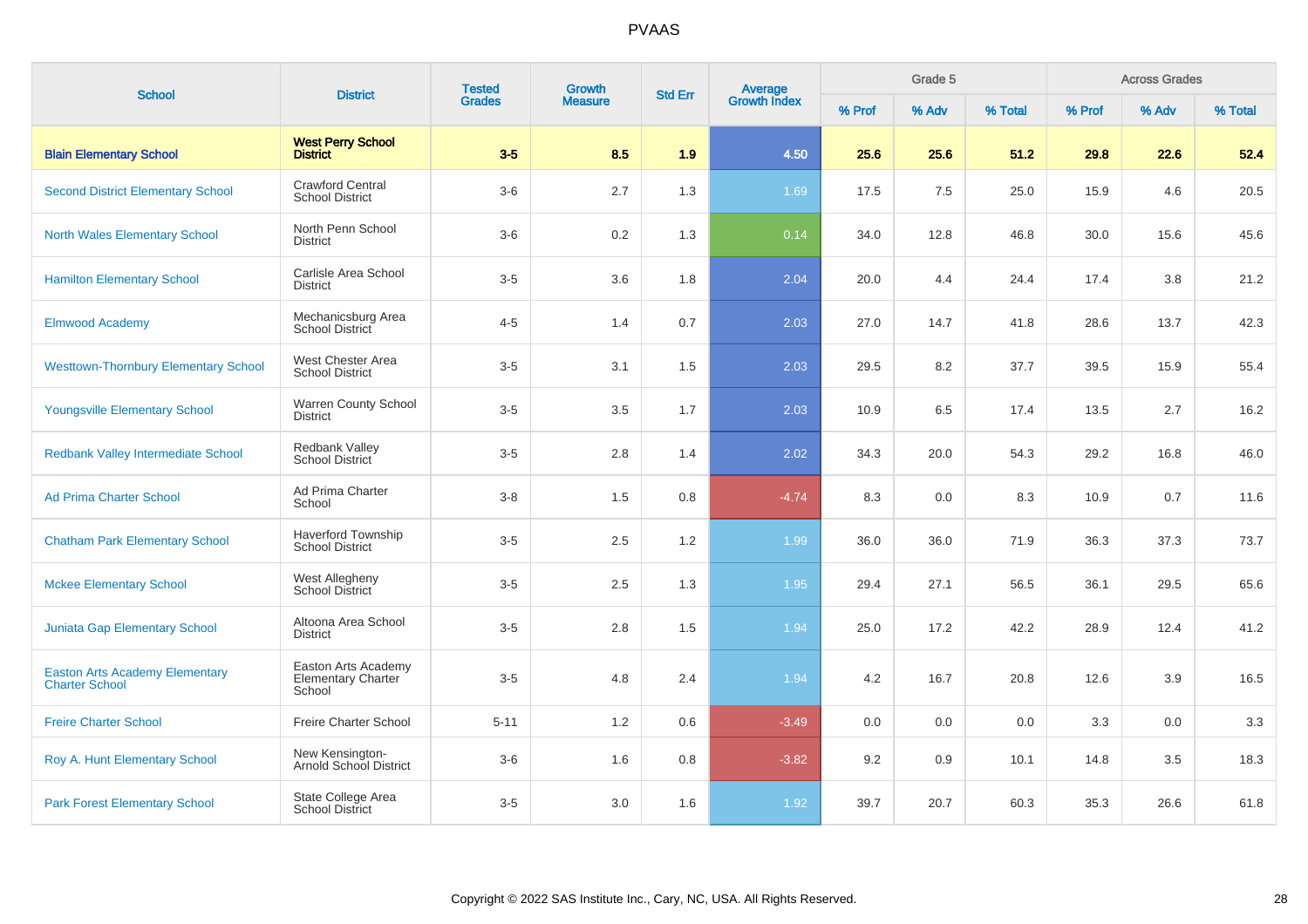| <b>School</b>                          | <b>District</b>                                  | <b>Tested</b><br><b>Grades</b> | Growth         | <b>Std Err</b> | <b>Average</b><br>Growth Index |        | Grade 5 |         |        | <b>Across Grades</b> |         |
|----------------------------------------|--------------------------------------------------|--------------------------------|----------------|----------------|--------------------------------|--------|---------|---------|--------|----------------------|---------|
|                                        |                                                  |                                | <b>Measure</b> |                |                                | % Prof | % Adv   | % Total | % Prof | % Adv                | % Total |
| <b>Blain Elementary School</b>         | <b>West Perry School</b><br><b>District</b>      | $3-5$                          | 8.5            | 1.9            | 4.50                           | 25.6   | 25.6    | 51.2    | 29.8   | 22.6                 | 52.4    |
| Wilmington Area Middle School          | Wilmington Area<br>School District               | $5-8$                          | $-0.8$         | 0.8            | $-0.99$                        | 36.8   | 10.5    | 47.4    | 22.6   | 4.8                  | 27.4    |
| <b>Benner Elementary School</b>        | <b>Bellefonte Area</b><br><b>School District</b> | $3-5$                          | 3.9            | 2.0            | 1.92                           | 32.4   | 23.5    | 55.9    | 37.8   | 21.1                 | 58.9    |
| Catasauqua Middle School               | Catasauqua Area<br><b>School District</b>        | $5-8$                          | 1.2            | 0.6            | $-0.41$                        | 12.2   | 5.6     | 17.8    | 13.0   | 4.5                  | 17.5    |
| <b>Glen Acres Elementary School</b>    | West Chester Area<br><b>School District</b>      | $3-5$                          | 2.9            | 1.5            | 1.90                           | 38.3   | 10.0    | 48.3    | 39.2   | 22.6                 | 61.9    |
| <b>Pleasantville Elementary School</b> | <b>Titusville Area School</b><br><b>District</b> | $3-5$                          | 3.6            | 1.9            | 1.90                           | 29.3   | 14.6    | 43.9    | 33.6   | 13.6                 | 47.3    |
| <b>Mary C Howse Elementary School</b>  | West Chester Area<br><b>School District</b>      | $3-5$                          | 3.0            | 1.6            | 1.89                           | 30.4   | 33.9    | 64.3    | 31.9   | 31.3                 | 63.2    |
| <b>Kulp Elementary School</b>          | North Penn School<br><b>District</b>             | $3-6$                          | 1.9            | 1.0            | 1.41                           | 29.4   | 16.2    | 45.6    | 25.6   | 12.2                 | 37.8    |
| <b>Sandycreek Elementary School</b>    | Franklin Area School<br><b>District</b>          | $3-6$                          | 1.4            | 1.3            | 1.10                           | 25.6   | 12.8    | 38.5    | 27.4   | 8.4                  | 35.8    |
| Pfeiffer-Burleigh School               | Erie City School<br><b>District</b>              | $3-5$                          | 2.6            | 1.4            | 1.87                           | 1.4    | 1.4     | 2.8     | 6.0    | 1.0                  | 7.0     |
| Lehman-Jackson Elementary School       | Lake-Lehman School<br><b>District</b>            | $3-6$                          | 2.3            | 1.2            | $-0.84$                        | 39.5   | 14.0    | 53.5    | 32.4   | 9.9                  | 42.3    |
| <b>Salladasburg Elementary School</b>  | Jersey Shore Area<br><b>School District</b>      | $3-5$                          | 4.1            | 2.2            | 1.87                           | 27.6   | 27.6    | 55.2    | 37.0   | 22.8                 | 59.8    |
| Midland Elementary/Middle School       | Midland Borough<br>School District               | $3-8$                          | 2.3            | 1.2            | $-0.52$                        | 10.3   | 6.9     | 17.2    | 15.7   | 2.9                  | 18.6    |
| <b>Russell Byers Charter School</b>    | Russell Byers Charter<br>School                  | $3-8$                          | 1.5            | 0.8            | $-0.79$                        | 3.6    | 0.0     | 3.6     | 3.2    | 1.9                  | 5.2     |
| <b>Sto-Rox Upper Elementary School</b> | Sto-Rox School<br><b>District</b>                | $4 - 6$                        | 1.7            | 0.9            | 0.56                           | 4.4    | 1.1     | 5.5     | 2.8    | 0.8                  | 3.6     |
| <b>Foster Elementary School</b>        | Mt Lebanon School<br><b>District</b>             | $3-5$                          | 3.6            | 2.0            | 1.82                           | 40.0   | 34.3    | 74.3    | 44.4   | 35.4                 | 79.8    |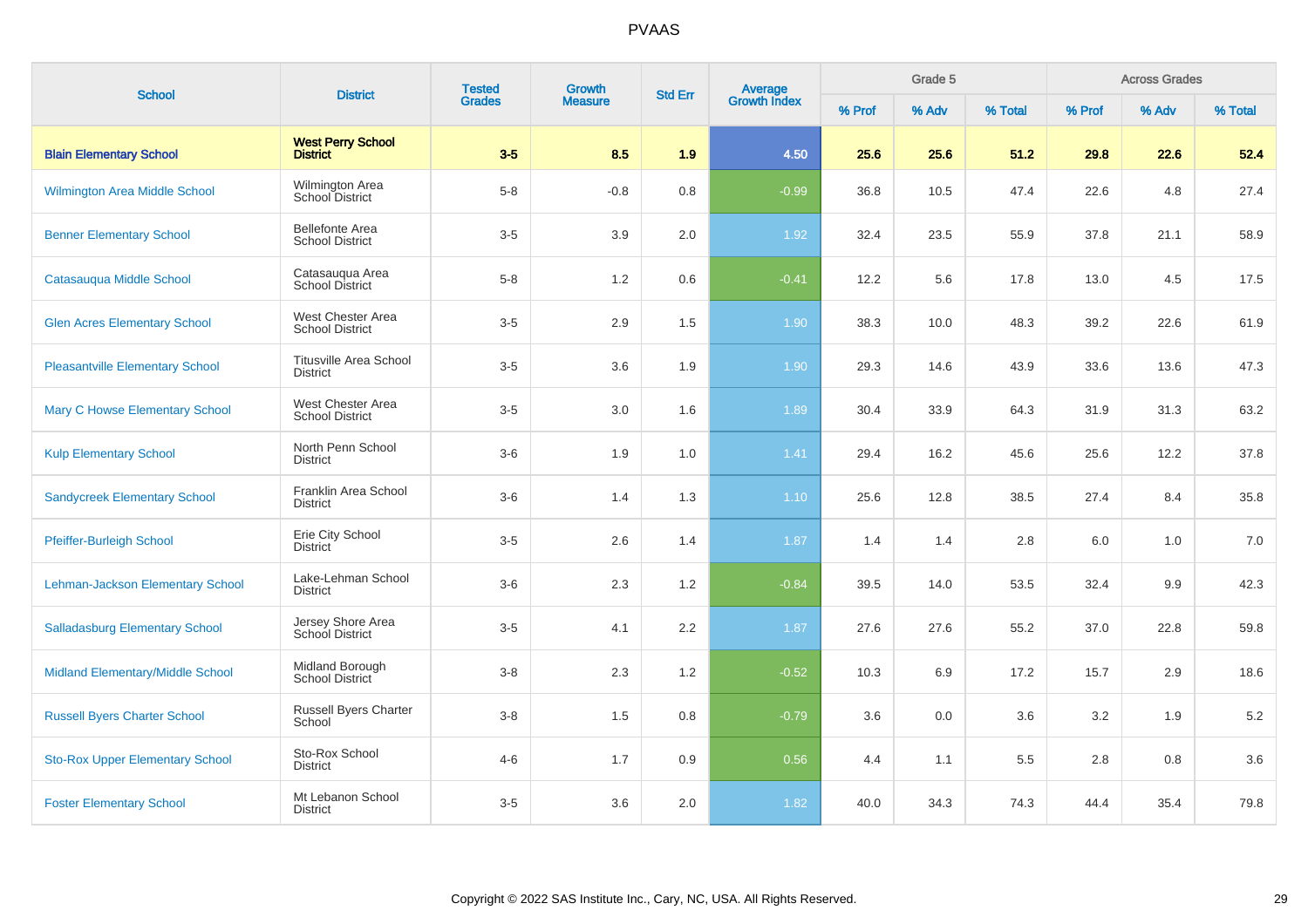| <b>School</b>                                             | <b>District</b>                                | <b>Tested</b> | Growth         | <b>Std Err</b> | <b>Average</b><br>Growth Index |        | Grade 5 |         |        | <b>Across Grades</b> |         |
|-----------------------------------------------------------|------------------------------------------------|---------------|----------------|----------------|--------------------------------|--------|---------|---------|--------|----------------------|---------|
|                                                           |                                                | <b>Grades</b> | <b>Measure</b> |                |                                | % Prof | % Adv   | % Total | % Prof | % Adv                | % Total |
| <b>Blain Elementary School</b>                            | <b>West Perry School</b><br><b>District</b>    | $3-5$         | 8.5            | 1.9            | 4.50                           | 25.6   | 25.6    | 51.2    | 29.8   | 22.6                 | 52.4    |
| <b>Leola Elementary School</b>                            | Conestoga Valley<br><b>School District</b>     | $3-6$         | 1.7            | 1.2            | 1.43                           | 11.9   | 4.8     | 16.7    | 16.4   | 6.6                  | 23.0    |
| <b>Mount Rock Elementary School</b>                       | <b>Big Spring School</b><br><b>District</b>    | $3-5$         | 2.8            | 1.6            | 1.81                           | 28.6   | 17.9    | 46.4    | 32.5   | 20.1                 | 52.6    |
| <b>Blue Mountain Elementary Cressona</b><br><b>School</b> | <b>Blue Mountain School</b><br><b>District</b> | $3-5$         | 2.5            | 1.4            | 1.81                           | 41.7   | 23.6    | 65.3    | 41.8   | 18.8                 | 60.6    |
| <b>Middleburg Elementary School</b>                       | Midd-West School<br><b>District</b>            | $3-5$         | 2.6            | 1.5            | 1.79                           | 31.2   | 10.9    | 42.2    | 26.9   | 8.1                  | 35.0    |
| <b>Gilbertsville Elementary School</b>                    | Boyertown Area<br>School District              | $3-5$         | 2.5            | 1.4            | 1.78                           | 28.4   | 14.9    | 43.3    | 32.2   | 10.1                 | 42.3    |
| <b>Tamaqua Elementary School</b>                          | Tamaqua Area School<br><b>District</b>         | $3-5$         | 2.6            | 1.4            | 1.78                           | 27.5   | 8.7     | 36.2    | 29.5   | 6.3                  | 35.8    |
| <b>Paxtonia Elementary School</b>                         | Central Dauphin<br><b>School District</b>      | $3-5$         | 2.2            | 1.2            | 1.77                           | 29.3   | 20.2    | 49.5    | 30.7   | 16.3                 | 47.0    |
| <b>Childs George W School</b>                             | Philadelphia City<br>School District           | $3 - 8$       | 3.1            | 1.8            | 0.25                           | 0.0    | 0.0     | 0.0     | 8.8    | 2.6                  | 11.5    |
| <b>Easterly Parkway Elementary School</b>                 | State College Area<br>School District          | $3-5$         | 4.7            | 2.7            | 1.76                           | 27.3   | 45.4    | 72.7    | 29.6   | 33.0                 | 62.5    |
| <b>Caln Elementary School</b>                             | Coatesville Area<br><b>School District</b>     | $3-5$         | 3.0            | 1.7            | 1.76                           | 13.0   | 11.1    | 24.1    | 10.5   | 8.3                  | 18.8    |
| <b>East Fallowfield Elementary School</b>                 | Coatesville Area<br><b>School District</b>     | $3-5$         | 3.0            | 1.7            | 1.75                           | 24.0   | 8.0     | 32.0    | 18.5   | 6.2                  | 24.7    |
| <b>Greenville Elementary School</b>                       | Greenville Area<br><b>School District</b>      | $3-6$         | 0.8            | 0.9            | 0.84                           | 34.4   | 4.4     | 38.9    | 29.3   | 6.0                  | 35.3    |
| <b>Lawton Henry W School</b>                              | Philadelphia City<br>School District           | $3-5$         | 5.5            | 3.2            | 1.74                           | 19.0   | 0.0     | 19.0    | 12.1   | 0.0                  | 12.1    |
| <b>Chicora Elementary School</b>                          | Karns City Area<br>School District             | $3-6$         | 1.9            | 1.1            | 1.49                           | 24.6   | 4.9     | 29.5    | 26.1   | 1.8                  | 27.9    |
| <b>Hosack Elementary School</b>                           | North Allegheny<br><b>School District</b>      | $3-5$         | 3.0            | 1.7            | 1.74                           | 27.1   | 39.6    | 66.7    | 29.6   | 38.5                 | 68.0    |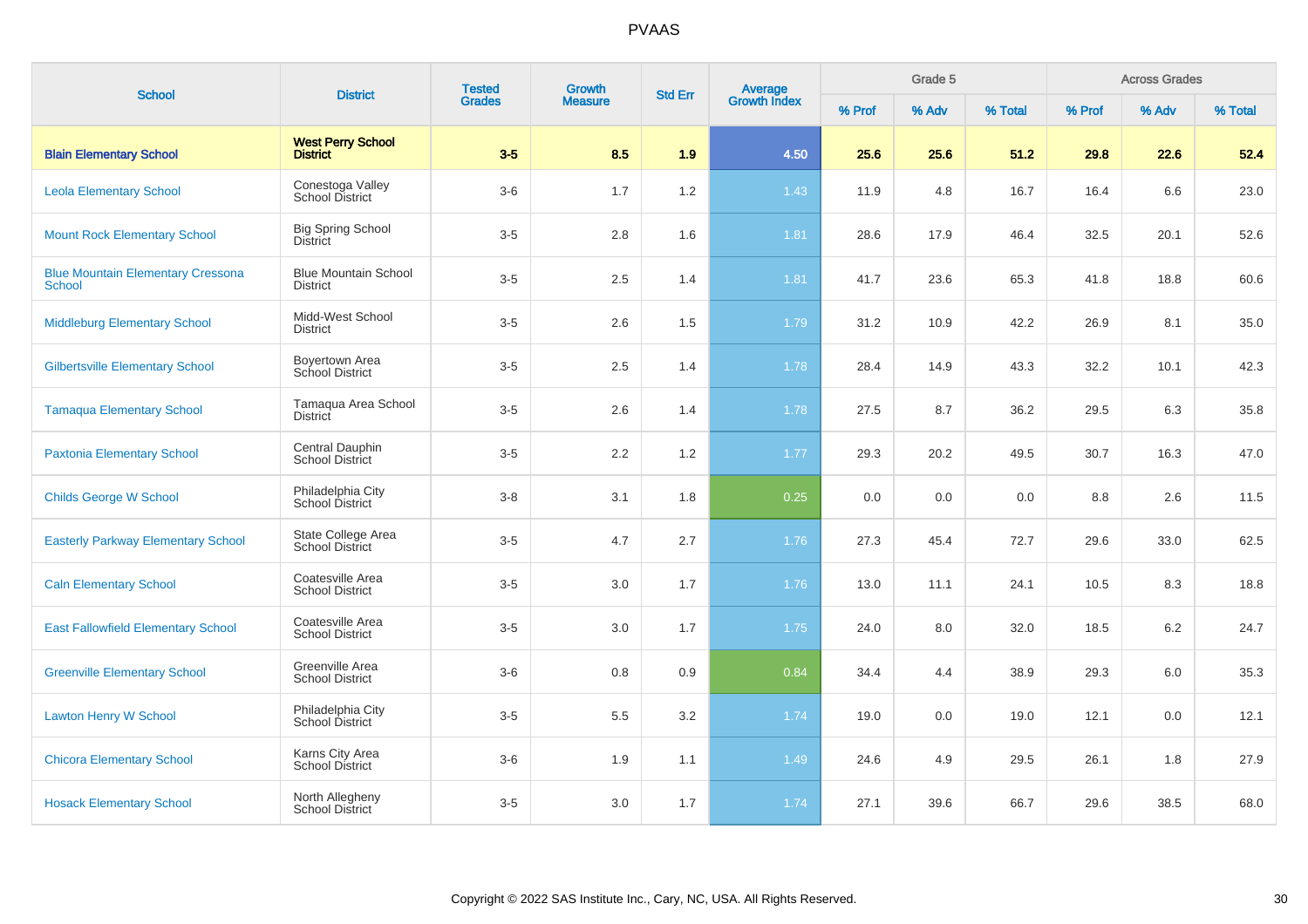| <b>School</b>                                    | <b>District</b>                                     | <b>Tested</b> | Growth         | <b>Std Err</b> |                                |        | Grade 5 |         |        | <b>Across Grades</b> |         |
|--------------------------------------------------|-----------------------------------------------------|---------------|----------------|----------------|--------------------------------|--------|---------|---------|--------|----------------------|---------|
|                                                  |                                                     | <b>Grades</b> | <b>Measure</b> |                | <b>Average</b><br>Growth Index | % Prof | % Adv   | % Total | % Prof | % Adv                | % Total |
| <b>Blain Elementary School</b>                   | <b>West Perry School</b><br><b>District</b>         | $3-5$         | 8.5            | 1.9            | 4.50                           | 25.6   | 25.6    | 51.2    | 29.8   | 22.6                 | 52.4    |
| <b>Bellaire Elementary School</b>                | Carlisle Area School<br><b>District</b>             | $3-5$         | 2.8            | 1.6            | 1.74                           | 15.8   | 8.8     | 24.6    | 19.6   | 6.1                  | 25.7    |
| <b>Stony Creek Elementary School</b>             | Wissahickon School<br><b>District</b>               | $3-5$         | 2.3            | 1.4            | 1.73                           | 35.5   | 34.2    | 69.7    | 32.6   | 46.3                 | 78.8    |
| <b>Waynesburg Central Elementary School</b>      | <b>Central Greene</b><br><b>School District</b>     | $3-6$         | $-2.3$         | 0.8            | $-2.79$                        | 16.8   | 3.0     | 19.8    | 17.4   | 3.9                  | 21.2    |
| Dallastown Area Intermediate School              | Dallastown Area<br><b>School District</b>           | $4 - 6$       | 0.8            | 0.4            | $-1.21$                        | 25.9   | 13.1    | 39.0    | 29.8   | 14.7                 | 44.4    |
| <b>Horace Mann Elementary School</b>             | Indiana Area School<br><b>District</b>              | $4 - 5$       | 2.1            | 1.2            | 1.70                           | 31.1   | 24.4    | 55.6    | 30.4   | 26.9                 | 57.3    |
| <b>Mastery Charter School - Thomas</b><br>Campus | <b>Mastery Charter</b><br>School - Thomas<br>Campus | $3 - 10$      | 1.5            | 0.9            | $-1.26$                        | 10.8   | 0.0     | 10.8    | 8.6    | 0.8                  | 9.4     |
| <b>Grace S Beck School</b>                       | Shikellamy School<br><b>District</b>                | $3-5$         | 3.2            | 1.9            | 1.69                           | 16.7   | 5.6     | 22.2    | 22.0   | 4.6                  | 26.6    |
| <b>Oak Flat Elementary School</b>                | <b>Big Spring School</b><br><b>District</b>         | $3-5$         | 3.0            | 1.8            | 1.68                           | 34.8   | 13.0    | 47.8    | 40.5   | 20.6                 | 61.1    |
| <b>General Wayne Elementary School</b>           | <b>Great Valley School</b><br><b>District</b>       | $3-5$         | 2.4            | 1.5            | 1.67                           | 31.9   | 23.2    | 55.1    | 35.0   | 26.2                 | 61.2    |
| <b>Uwchlan Hills Elementary School</b>           | Downingtown Area<br>School District                 | $3-5$         | 2.5            | 1.5            | 1.66                           | 49.2   | 32.8    | 82.0    | 43.7   | 35.0                 | 78.6    |
| <b>Walnut Street Elementary School</b>           | William Penn School<br><b>District</b>              | $3-6$         | 3.3            | 2.0            | 0.56                           | 6.7    | 0.0     | 6.7     | 7.3    | 0.0                  | 7.3     |
| <b>Hartwood Elementary School</b>                | Fox Chapel Area<br>School District                  | $3-5$         | 2.6            | 1.6            | 1.65                           | 33.9   | 50.8    | 84.8    | 28.7   | 51.9                 | 80.7    |
| <b>East Bradford Elementary School</b>           | West Chester Area<br><b>School District</b>         | $3-5$         | 3.0            | 1.8            | 1.65                           | 32.5   | 17.5    | 50.0    | 33.8   | 30.3                 | 64.1    |
| <b>Universal Creighton Charter School</b>        | Universal Creighton<br>Charter School               | $3-8$         | 1.1            | 0.7            | $-0.80$                        | 11.9   | 1.2     | 13.1    | 8.6    | 4.4                  | 13.1    |
| Jeannette Mckee Elementary School                | Jeannette City School<br><b>District</b>            | $3-6$         | 1.8            | 1.1            | $-1.37$                        | 12.5   | 0.0     | 12.5    | 17.1   | 3.3                  | 20.4    |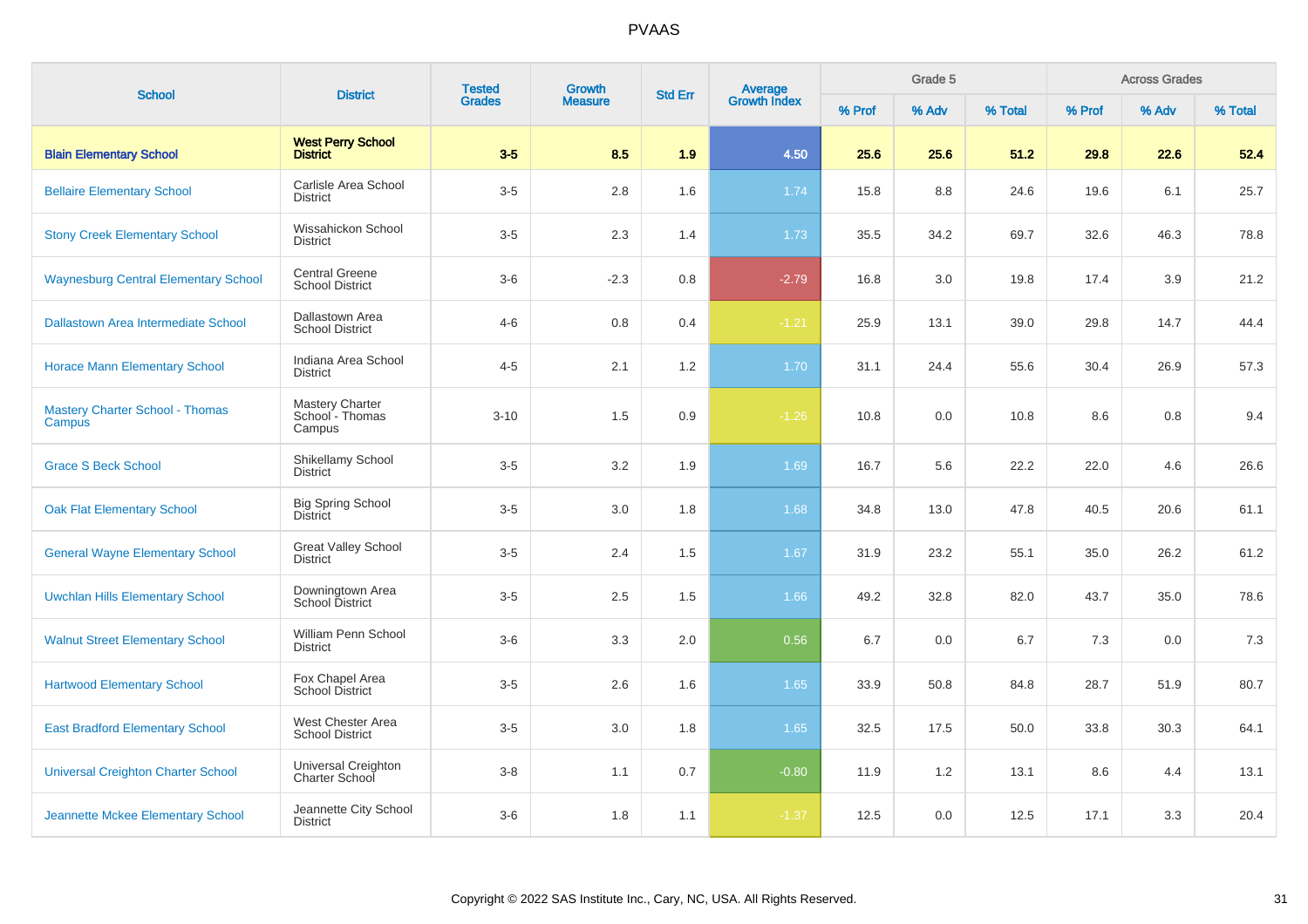| <b>School</b>                                      | <b>District</b>                                            | <b>Tested</b> | <b>Growth</b>  | <b>Std Err</b> | <b>Average</b><br>Growth Index |        | Grade 5 |         |        | <b>Across Grades</b> |         |
|----------------------------------------------------|------------------------------------------------------------|---------------|----------------|----------------|--------------------------------|--------|---------|---------|--------|----------------------|---------|
|                                                    |                                                            | <b>Grades</b> | <b>Measure</b> |                |                                | % Prof | % Adv   | % Total | % Prof | % Adv                | % Total |
| <b>Blain Elementary School</b>                     | <b>West Perry School</b><br><b>District</b>                | $3-5$         | 8.5            | 1.9            | 4.50                           | 25.6   | 25.6    | 51.2    | 29.8   | 22.6                 | 52.4    |
| <b>Carl G Renn Elementary School</b>               | East Lycoming School<br><b>District</b>                    | $3-6$         | 1.8            | 1.5            | $1.21$                         | 41.7   | 19.4    | 61.1    | 37.5   | 17.9                 | 55.4    |
| Mt Holly Springs Elementary School                 | Carlisle Area School<br><b>District</b>                    | $3-5$         | 3.9            | 2.4            | 1.60                           | 26.1   | 0.0     | 26.1    | 16.0   | 1.2                  | 17.3    |
| <b>Sugartown Elementary School</b>                 | <b>Great Valley School</b><br><b>District</b>              | $3-5$         | 2.2            | 1.3            | 1.60                           | 26.5   | 16.9    | 43.4    | 26.8   | 17.2                 | 43.9    |
| <b>North Side Elementary School</b>                | Central Dauphin<br>School District                         | $3-5$         | 1.9            | 1.2            | 1.60                           | 24.5   | 14.7    | 39.2    | 30.8   | 11.4                 | 42.2    |
| <b>Brownsville Area Elementary School</b>          | <b>Brownsville Area</b><br><b>School District</b>          | $3-5$         | 2.3            | 1.4            | 1.60                           | 17.3   | 4.0     | 21.3    | 14.4   | 1.8                  | 16.2    |
| <b>Mcintyre Elementary School</b>                  | North Hills School<br><b>District</b>                      | $3-5$         | 2.2            | 1.4            | 1.59                           | 28.0   | 14.6    | 42.7    | 29.8   | 21.6                 | 51.5    |
| <b>Clark Elementary School</b>                     | Harbor Creek School<br><b>District</b>                     | $3-6$         | 1.9            | 1.2            | $1.25$                         | 33.3   | 33.3    | 66.7    | 40.7   | 18.0                 | 58.7    |
| <b>Shanksville-Stonycreek Elementary</b><br>School | Shanksville-<br>Stonycreek School<br><b>District</b>       | $3-5$         | 4.9            | 3.1            | 1.58                           | 28.6   | 0.0     | 28.6    | 30.4   | 0.0                  | 30.4    |
| <b>Dutch Ridge Elementary School</b>               | Beaver Area School<br><b>District</b>                      | $3-6$         | 1.2            | 0.7            | 0.21                           | 36.2   | 23.8    | 60.0    | 33.6   | 33.0                 | 66.6    |
| <b>Hillcrest Intermediate School</b>               | Norwin School District                                     | $5-6$         | 0.7            | 0.4            | $-1.67$                        | 31.7   | 25.2    | 56.9    | 34.6   | 22.9                 | 57.5    |
| <b>Weisenberg Elementary School</b>                | Northwestern Lehigh<br><b>School District</b>              | $3-5$         | 2.2            | 1.4            | 1.54                           | 32.3   | 9.2     | 41.5    | 35.0   | 7.5                  | 42.5    |
| <b>Carnegie Elementary School</b>                  | Carlynton School<br><b>District</b>                        | $3-6$         | 0.9            | 1.2            | 0.78                           | 11.3   | 13.2    | 24.5    | 24.1   | 6.8                  | 30.9    |
| South Fayette Intermediate School                  | South Fayette<br>Township School<br><b>District</b>        | $3-5$         | 1.1            | 0.7            | 1.52                           | 37.5   | 23.5    | 61.0    | 35.3   | 35.5                 | 70.8    |
| Mastery Charter School John Wister<br>Elementary   | <b>Mastery Charter</b><br>School John Wister<br>Elementary | $3-5$         | 3.9            | 2.6            | 1.52                           | 5.0    | 0.0     | 5.0     | 2.9    | 0.0                  | 2.9     |
| Larry J. Macaluso Elementary School                | Red Lion Area School<br><b>District</b>                    | $3-6$         | 1.5            | 1.0            | 1.22                           | 31.1   | 6.8     | 37.8    | 31.9   | 7.0                  | 38.9    |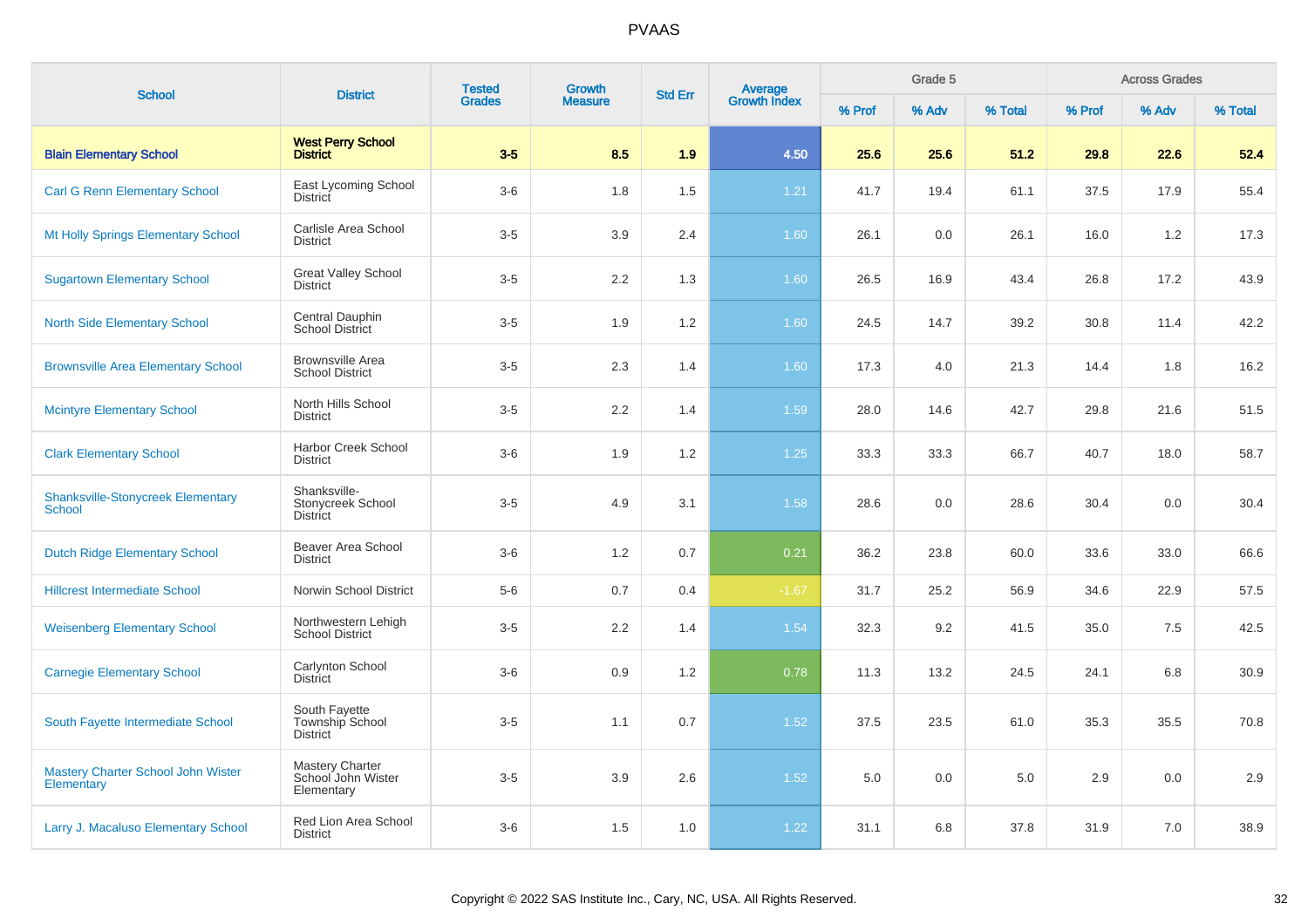| <b>School</b>                                         | <b>District</b>                                    | <b>Tested</b> | Growth         | <b>Std Err</b> | <b>Average</b><br>Growth Index |        | Grade 5 |         |         | <b>Across Grades</b> |         |
|-------------------------------------------------------|----------------------------------------------------|---------------|----------------|----------------|--------------------------------|--------|---------|---------|---------|----------------------|---------|
|                                                       |                                                    | <b>Grades</b> | <b>Measure</b> |                |                                | % Prof | % Adv   | % Total | % Prof  | % Adv                | % Total |
| <b>Blain Elementary School</b>                        | <b>West Perry School</b><br><b>District</b>        | $3-5$         | 8.5            | 1.9            | 4.50                           | 25.6   | 25.6    | 51.2    | 29.8    | 22.6                 | 52.4    |
| <b>Montgomery Elementary School</b>                   | <b>Tuscarora School</b><br><b>District</b>         | $3-5$         | 2.6            | 1.8            | 1.49                           | 20.0   | 11.1    | 31.1    | 25.6    | 8.6                  | 34.2    |
| <b>Shaull Elementary School</b>                       | <b>Cumberland Valley</b><br><b>School District</b> | $3-5$         | 2.1            | 1.4            | 1.49                           | 38.4   | 39.7    | 78.1    | 32.2    | 42.6                 | 74.8    |
| <b>Dunmore Elementary Center</b>                      | Dunmore School<br><b>District</b>                  | $3-6$         | $-0.4$         | 0.9            | $-0.43$                        | 26.4   | 9.7     | 36.1    | 23.3    | 8.1                  | 31.4    |
| <b>Disston Hamilton School</b>                        | Philadelphia City<br>School District               | $3 - 8$       | 4.6            | 3.1            | 1.49                           |        |         |         | 0.0     | 0.0                  | 0.0     |
| Octorara Intermediate School                          | Octorara Area School<br><b>District</b>            | $5-6$         | 1.1            | 0.8            | 1.37                           | 25.7   | 6.7     | 32.4    | 21.4    | 5.4                  | 26.8    |
| <b>Taggart John H School</b>                          | Philadelphia City<br>School District               | $3-8$         | 2.6            | $2.0\,$        | 1.32                           | 0.0    | 0.0     | 0.0     | $5.0\,$ | 1.0                  | 6.1     |
| <b>Rhodes E Washington School</b>                     | Philadelphia City<br>School District               | $3 - 8$       | 2.5            | 1.7            | 1.45                           |        |         |         | 0.0     | 0.0                  | 0.0     |
| Juniata Valley Elementary School                      | Juniata Valley School<br><b>District</b>           | $3 - 5$       | 2.6            | 1.8            | 1.45                           | 23.3   | 4.6     | 27.9    | 25.4    | 6.5                  | 31.9    |
| <b>Vision Academy Charter School</b>                  | Vision Academy<br>Charter School                   | $3-8$         | 1.7            | 1.1            | $-0.80$                        | 11.1   | 0.0     | 11.1    | 6.4     | 1.6                  | 8.0     |
| <b>Portage Area Elementary School</b>                 | Portage Area School<br><b>District</b>             | $3-6$         | 1.8            | 1.2            | $-0.00$                        | 28.6   | 7.1     | 35.7    | 34.3    | 15.2                 | 49.5    |
| Young Scholars Of Central PA Charter<br><b>School</b> | Young Scholars Of<br>Central PA Charter<br>School  | $3-8$         | 1.7            | 1.2            | $-0.29$                        | 31.8   | 9.1     | 40.9    | 21.7    | 11.1                 | 32.8    |
| <b>St Thomas Elementary School</b>                    | Tuscarora School<br><b>District</b>                | $3-5$         | 2.1            | 1.5            | 1.42                           | 19.0   | 3.2     | 22.2    | 16.0    | 2.5                  | 18.5    |
| <b>Marshall Academy</b>                               | Harrisburg City School<br><b>District</b>          | $5-8$         | 2.4            | 1.7            | 1.42                           |        |         |         | 0.0     | 0.0                  | 0.0     |
| <b>Morton Thomas G School</b>                         | Philadelphia City<br><b>School District</b>        | $3-5$         | 4.0            | 2.8            | 1.42                           | 0.0    | 0.0     | 0.0     | 2.0     | 0.0                  | 2.0     |
| <b>Southern Middle School</b>                         | Reading School<br><b>District</b>                  | $5-8$         | 1.1            | 0.8            | 0.16                           | 5.5    | 1.4     | 6.8     | 2.1     | 0.8                  | 2.9     |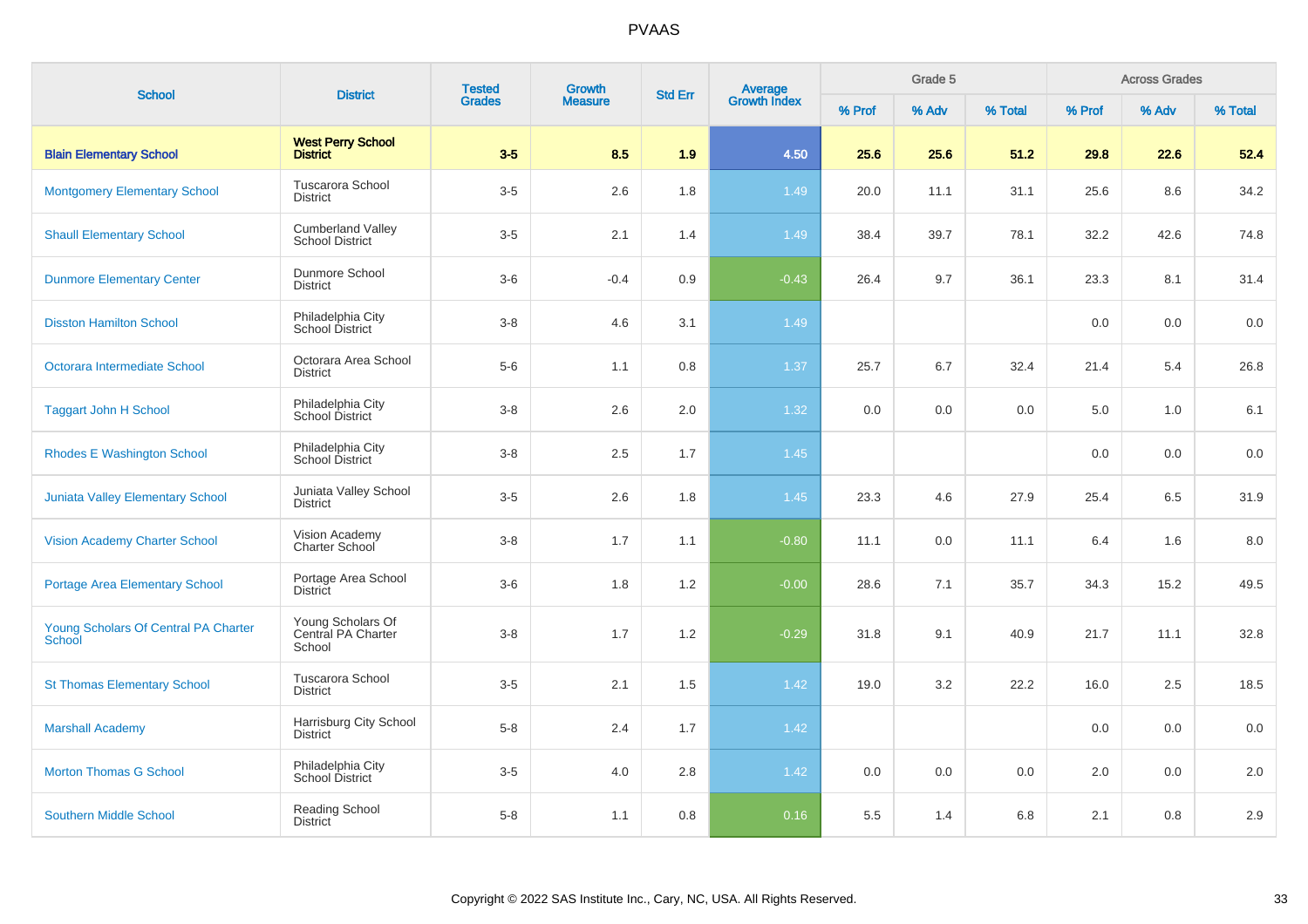|                                                    | <b>District</b>                                        | <b>Tested</b> | <b>Growth</b>  |                |                                |        | Grade 5 |         |        | <b>Across Grades</b> |         |
|----------------------------------------------------|--------------------------------------------------------|---------------|----------------|----------------|--------------------------------|--------|---------|---------|--------|----------------------|---------|
| <b>School</b>                                      |                                                        | <b>Grades</b> | <b>Measure</b> | <b>Std Err</b> | <b>Average</b><br>Growth Index | % Prof | % Adv   | % Total | % Prof | % Adv                | % Total |
| <b>Blain Elementary School</b>                     | <b>West Perry School</b><br><b>District</b>            | $3-5$         | 8.5            | 1.9            | 4.50                           | 25.6   | 25.6    | 51.2    | 29.8   | 22.6                 | 52.4    |
| Northwestern Lehigh Elementary School              | Northwestern Lehigh<br><b>School District</b>          | $3-5$         | 2.1            | 1.5            | 1.41                           | 19.4   | 12.9    | 32.3    | 22.1   | 12.7                 | 34.8    |
| <b>Colonial Elementary School</b>                  | <b>Colonial School</b><br><b>District</b>              | $4 - 5$       | 0.9            | 0.7            | 1.40                           | 32.7   | 27.3    | 60.0    | 33.4   | 24.5                 | 57.8    |
| <b>Poff Elementary School</b>                      | Hampton Township<br><b>School District</b>             | $3-5$         | 2.3            | 1.7            | 1.40                           | 36.7   | 40.8    | 77.6    | 32.7   | 44.4                 | 77.1    |
| <b>Big Beaver Elementary School</b>                | <b>Big Beaver Falls Area</b><br><b>School District</b> | $3-5$         | 2.3            | 1.6            | 1.40                           | 28.6   | 0.0     | 28.6    | 30.7   | 0.7                  | 31.4    |
| <b>Union Memorial Elementary School</b>            | Union Area School<br><b>District</b>                   | $3-5$         | 2.6            | 1.9            | 1.39                           | 41.0   | 12.8    | 53.8    | 35.0   | 12.4                 | 47.4    |
| <b>Southwark School</b>                            | Philadelphia City<br>School District                   | $3 - 8$       | 1.7            | 1.2            | $-0.10$                        | 2.8    | 2.8     | 5.6     | 4.3    | 2.7                  | 6.9     |
| Upper Dauphin Area Middle School                   | Upper Dauphin Area<br>School District                  | $5-8$         | 1.0            | 0.7            | $-4.36$                        | 9.7    | 4.8     | 14.5    | 18.0   | 6.9                  | 24.9    |
| Mcadoo-Kelayres Elementary/Middle<br><b>School</b> | Hazleton Area School<br><b>District</b>                | $3-8$         | 1.7            | 1.2            | $-0.37$                        | 3.8    | 0.0     | 3.8     | 1.2    | 0.0                  | 1.2     |
| <b>Fell Charter School</b>                         | <b>Fell Charter School</b>                             | $3-8$         | 1.1            | 2.2            | 0.51                           | 25.0   | 0.0     | 25.0    | 17.1   | 4.0                  | 21.0    |
| <b>Trinity South Elementary School</b>             | <b>Trinity Area School</b><br><b>District</b>          | $3-5$         | 2.1            | 1.5            | 1.36                           | 48.4   | 14.5    | 62.9    | 38.0   | 21.2                 | 59.1    |
| <b>Kissel Hill Elementary School</b>               | <b>Warwick School</b><br><b>District</b>               | $3-6$         | 1.4            | 1.0            | 0.70                           | 30.6   | 8.1     | 38.7    | 29.1   | 12.7                 | 41.8    |
| <b>Willow Lane Elementary School</b>               | East Penn School<br><b>District</b>                    | $3-5$         | 1.5            | 1.1            | 1.35                           | 37.5   | 8.0     | 45.5    | 33.3   | 16.7                 | 50.0    |
| <b>W B Evans Magnet School</b>                     | William Penn School<br><b>District</b>                 | $3-6$         | 2.6            | 1.9            | $-0.22$                        | 5.9    | 0.0     | 5.9     | 5.5    | 1.1                  | 6.6     |
| W.A. Mccreery Elementary School                    | <b>Marion Center Area</b><br><b>School District</b>    | $3-6$         | 1.6            | 1.2            | 0.29                           | 27.5   | 10.0    | 37.5    | 26.8   | 13.1                 | 39.9    |
| <b>Eisenhower Elementary School</b>                | <b>Warren County School</b><br><b>District</b>         | $3-5$         | 2.4            | 1.8            | 1.33                           | 32.6   | 7.0     | 39.5    | 31.2   | 7.2                  | 38.4    |
| <b>Lake-Noxen Elementary School</b>                | Lake-Lehman School<br><b>District</b>                  | $3-6$         | 2.0            | 1.5            | $-1.43$                        | 21.9   | 9.4     | 31.2    | 29.6   | 6.7                  | 36.3    |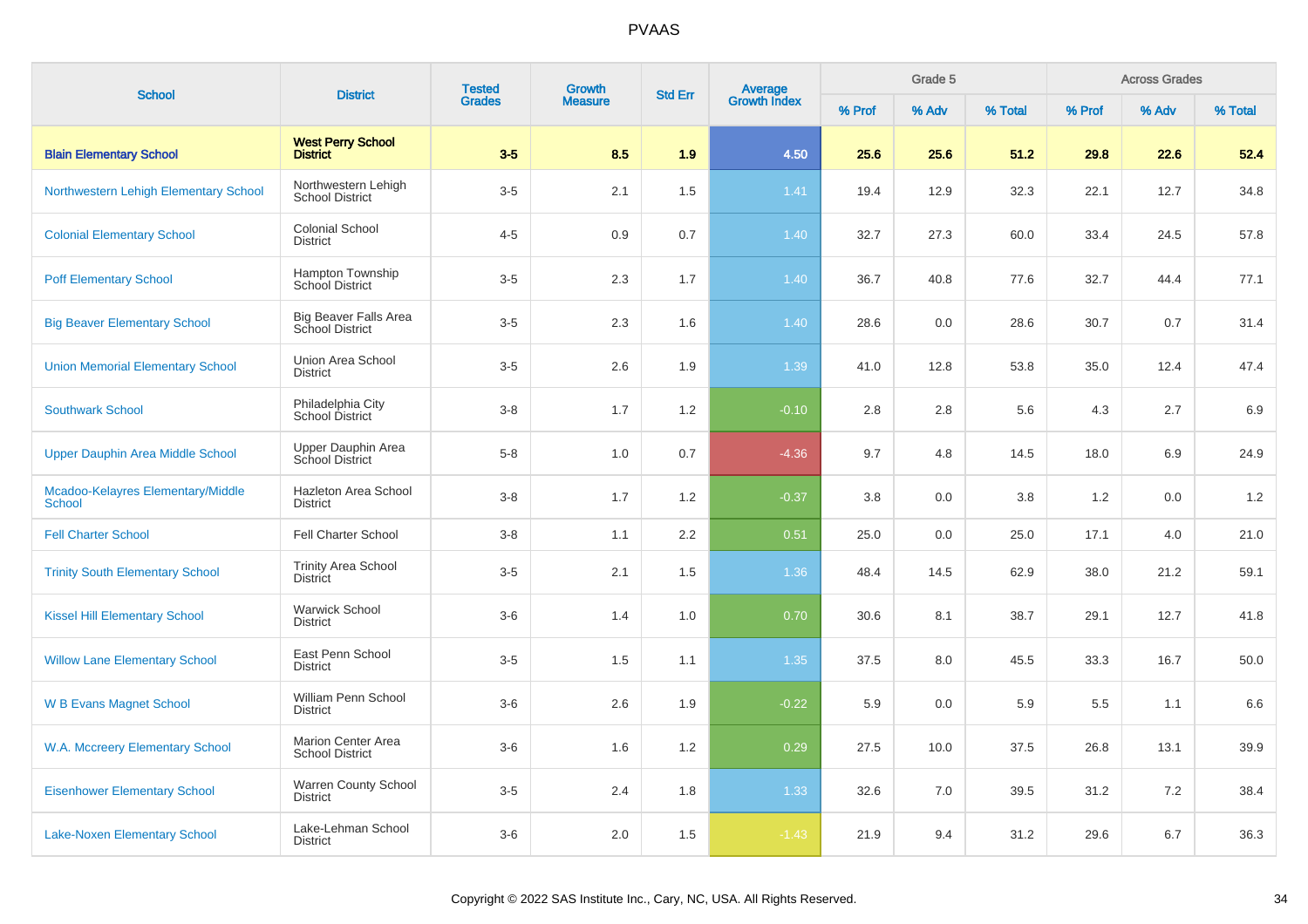| <b>School</b>                                        | <b>District</b>                                   | <b>Tested</b> | <b>Growth</b>  | <b>Std Err</b> | <b>Average</b><br>Growth Index |        | Grade 5 |         |        | <b>Across Grades</b> |         |
|------------------------------------------------------|---------------------------------------------------|---------------|----------------|----------------|--------------------------------|--------|---------|---------|--------|----------------------|---------|
|                                                      |                                                   | <b>Grades</b> | <b>Measure</b> |                |                                | % Prof | % Adv   | % Total | % Prof | % Adv                | % Total |
| <b>Blain Elementary School</b>                       | <b>West Perry School</b><br><b>District</b>       | $3-5$         | 8.5            | 1.9            | 4.50                           | 25.6   | 25.6    | 51.2    | 29.8   | 22.6                 | 52.4    |
| <b>South Elementary School</b>                       | Perkiomen Valley<br><b>School District</b>        | $3-5$         | 1.7            | 1.3            | 1.32                           | 32.2   | 20.7    | 52.9    | 34.5   | 25.4                 | 59.9    |
| <b>Benjamin Chambers Elementary School</b>           | Chambersburg Area<br><b>School District</b>       | $3-5$         | 1.9            | 1.5            | 1.31                           | 11.4   | 4.3     | 15.7    | 10.8   | 2.4                  | 13.2    |
| <b>Mount Nittany Elementary School</b>               | State College Area<br><b>School District</b>      | $3-5$         | 2.3            | 1.8            | 1.31                           | 13.6   | 27.3    | 40.9    | 20.7   | 37.9                 | 58.6    |
| Lehigh Valley Dual Language Charter<br><b>School</b> | Lehigh Valley Dual<br>Language Charter<br>School  | $3 - 8$       | 3.1            | 2.3            | 0.53                           | 0.0    | 0.0     | 0.0     | 4.2    | 0.0                  | 4.2     |
| <b>Lengel Middle School</b>                          | Pottsville Area School<br><b>District</b>         | $5-8$         | $-0.6$         | 0.5            | $-1.33$                        | 21.4   | 12.2    | 33.6    | 17.1   | 5.6                  | 22.7    |
| <b>French Creek Elementary School</b>                | Owen J Roberts<br><b>School District</b>          | $3-6$         | 0.5            | 1.1            | 0.46                           | 37.7   | 20.3    | 58.0    | 38.2   | 16.5                 | 54.8    |
| <b>Ellwood School</b>                                | Philadelphia City<br>School District              | $3-5$         | 4.3            | 3.3            | 1.29                           | 0.0    | 0.0     | 0.0     | 0.0    | 0.0                  | 0.0     |
| <b>Paradise Elementary School</b>                    | Pequea Valley School<br><b>District</b>           | $3-6$         | 0.3            | 1.0            | 0.28                           | 16.7   | 7.6     | 24.2    | 18.0   | 3.3                  | 21.2    |
| <b>West Reading Elementary Center</b>                | <b>Wyomissing Area</b><br>School District         | $5-6$         | $-0.8$         | 0.8            | $-1.09$                        | 32.2   | 13.6    | 45.8    | 31.1   | 10.5                 | 41.7    |
| <b>Paxinosa Elementary School</b>                    | Easton Area School<br><b>District</b>             | $3-5$         | 2.2            | 1.7            | 1.26                           | 5.4    | 0.0     | 5.4     | 7.4    | 2.7                  | 10.1    |
| <b>West Forest Elementary School</b>                 | Forest Area School<br><b>District</b>             | $3-6$         | 2.0            | 2.3            | 0.89                           | 41.7   | 0.0     | 41.7    | 29.1   | 5.4                  | 34.6    |
| <b>Seven Generations Charter School</b>              | <b>Seven Generations</b><br><b>Charter School</b> | $3-5$         | 2.5            | 2.0            | 1.26                           | 24.3   | 5.4     | 29.7    | 25.6   | 5.6                  | 31.2    |
| <b>Avalon Elementary School</b>                      | Northgate School<br><b>District</b>               | $3-6$         | 2.1            | 1.7            | $-1.30$                        | 4.8    | 14.3    | 19.0    | 15.1   | 8.5                  | 23.6    |
| <b>Port Allegany Elementary School</b>               | Port Allegany School<br><b>District</b>           | $3-6$         | 1.2            | 1.0            | 0.78                           | 20.0   | 5.7     | 25.7    | 17.5   | 5.4                  | 23.0    |
| <b>Mastery Charter School-Clymer</b><br>Elementary   | Mastery Charter<br>School - Clymer<br>Elementary  | $3-6$         | 1.9            | 1.5            | 0.88                           | 0.0    | 0.0     | 0.0     | 2.6    | 0.8                  | 3.4     |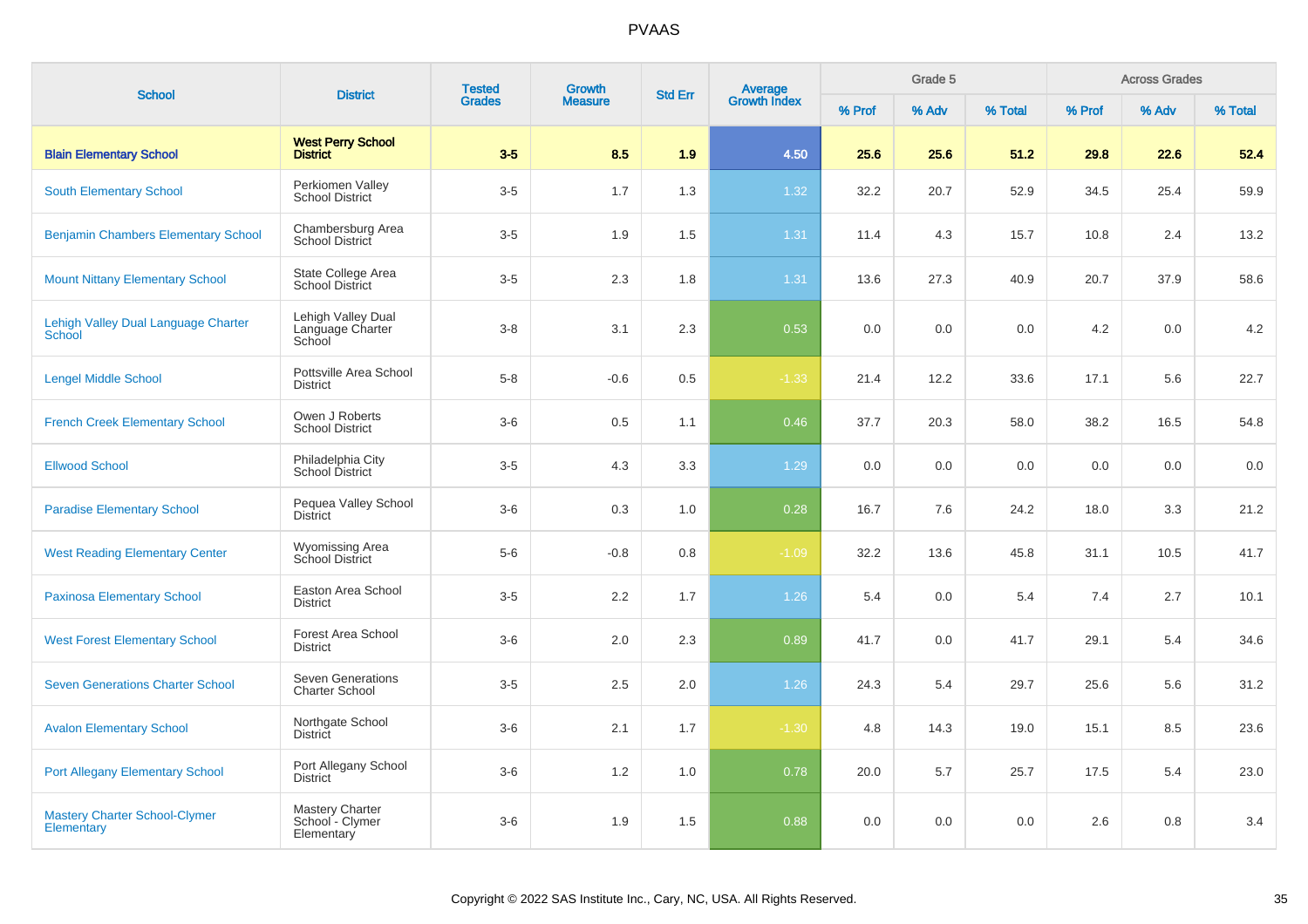| <b>School</b>                                             | <b>District</b>                                              | <b>Tested</b><br><b>Grades</b> | <b>Growth</b><br><b>Measure</b> | <b>Std Err</b>   | <b>Average</b><br>Growth Index | Grade 5 |       |         | <b>Across Grades</b> |       |         |
|-----------------------------------------------------------|--------------------------------------------------------------|--------------------------------|---------------------------------|------------------|--------------------------------|---------|-------|---------|----------------------|-------|---------|
|                                                           |                                                              |                                |                                 |                  |                                | % Prof  | % Adv | % Total | % Prof               | % Adv | % Total |
| <b>Blain Elementary School</b>                            | <b>West Perry School</b><br><b>District</b>                  | $3-5$                          | 8.5                             | 1.9              | 4.50                           | 25.6    | 25.6  | 51.2    | 29.8                 | 22.6  | 52.4    |
| <b>Hamilton Andrew School</b>                             | Philadelphia City<br>School District                         | $3-8$                          | 4.1                             | 3.4              | 1.22                           |         |       |         | 1.9                  | 0.0   | 1.9     |
| <b>Markham Elementary School</b>                          | Mt Lebanon School<br><b>District</b>                         | $3-5$                          | 2.1                             | 1.8              | 1.21                           | 43.2    | 36.4  | 79.6    | 34.5                 | 49.3  | 83.8    |
| <b>Sugar Valley Rural Charter School</b>                  | <b>Sugar Valley Rural</b><br>Charter School                  | $3 - 11$                       | $-0.5$                          | 1.0              | $-0.55$                        | 26.3    | 5.3   | 31.6    | 16.0                 | 2.8   | 18.9    |
| <b>Lakeland Elementary School - Mayfield</b><br>Campus    | <b>Lakeland School</b><br><b>District</b>                    | $3-6$                          | 1.7                             | 1.4              | $-0.33$                        | 35.5    | 3.2   | 38.7    | 25.6                 | 3.0   | 28.6    |
| <b>Adamstown Elementary School</b>                        | Cocalico School<br><b>District</b>                           | $3-5$                          | 1.8                             | 1.5              | 1.20                           | 33.3    | 8.3   | 41.7    | 32.2                 | 8.6   | 40.8    |
| <b>Shamona Creek Elementary School</b>                    | Downingtown Area<br>School District                          | $3-5$                          | 1.4                             | $1.2\,$          | 1.20                           | 32.3    | 38.5  | 70.8    | 33.6                 | 36.4  | 70.0    |
| <b>Richard Allen Preparatory Charter</b><br><b>School</b> | <b>Richard Allen</b><br><b>Preparatory Charter</b><br>School | $5 - 8$                        | 0.8                             | 0.7              | $-3.21$                        | 0.0     | 0.0   | 0.0     | 1.1                  | 0.3   | 1.4     |
| <b>Culbertson Elementary School</b>                       | Marple Newtown<br><b>School District</b>                     | $3-5$                          | 2.0                             | 1.7              | 1.19                           | 28.6    | 30.6  | 59.2    | 33.0                 | 24.7  | 57.7    |
| <b>Spring Forge Intermediate School</b>                   | Northeastern York<br><b>School District</b>                  | $4 - 6$                        | 1.0                             | 0.8              | $-0.00$                        | 28.8    | 12.6  | 41.4    | 26.7                 | 11.7  | 38.4    |
| <b>Coudersport Area Elementary School</b>                 | Coudersport Area<br>School District                          | $3-6$                          | 1.4                             | 1.2              | $-0.50$                        | 35.7    | 3.6   | 39.3    | 24.6                 | 6.3   | 30.9    |
| <b>Carter And Macrae Elementary School</b>                | Lancaster School<br><b>District</b>                          | $3-5$                          | 2.6                             | $2.2\phantom{0}$ | 1.19                           | 8.8     | 0.0   | 8.8     | 5.4                  | 0.0   | 5.4     |
| <b>Curtin Intermediate School</b>                         | Williamsport Area<br><b>School District</b>                  | $4 - 6$                        | 0.8                             | 0.7              | $-5.06$                        | 18.1    | 8.1   | 26.2    | 20.3                 | 11.1  | 31.3    |
| Kelly John B School                                       | Philadelphia City<br>School District                         | $3-5$                          | 4.1                             | 3.5              | 1.19                           | 7.1     | 7.1   | 14.3    | 5.1                  | 2.6   | 7.7     |
| <b>Claysburg-Kimmel Elementary School</b>                 | Claysburg-Kimmel<br><b>School District</b>                   | $3-6$                          | 1.3                             | 1.1              | $-1.62$                        | 29.7    | 6.2   | 35.9    | 29.1                 | 7.9   | 37.0    |
| <b>Haine Middle School</b>                                | Seneca Valley School<br><b>District</b>                      | $5-6$                          | 0.6                             | 0.5              | 0.32                           | 28.7    | 21.5  | 50.2    | 32.1                 | 15.8  | 47.9    |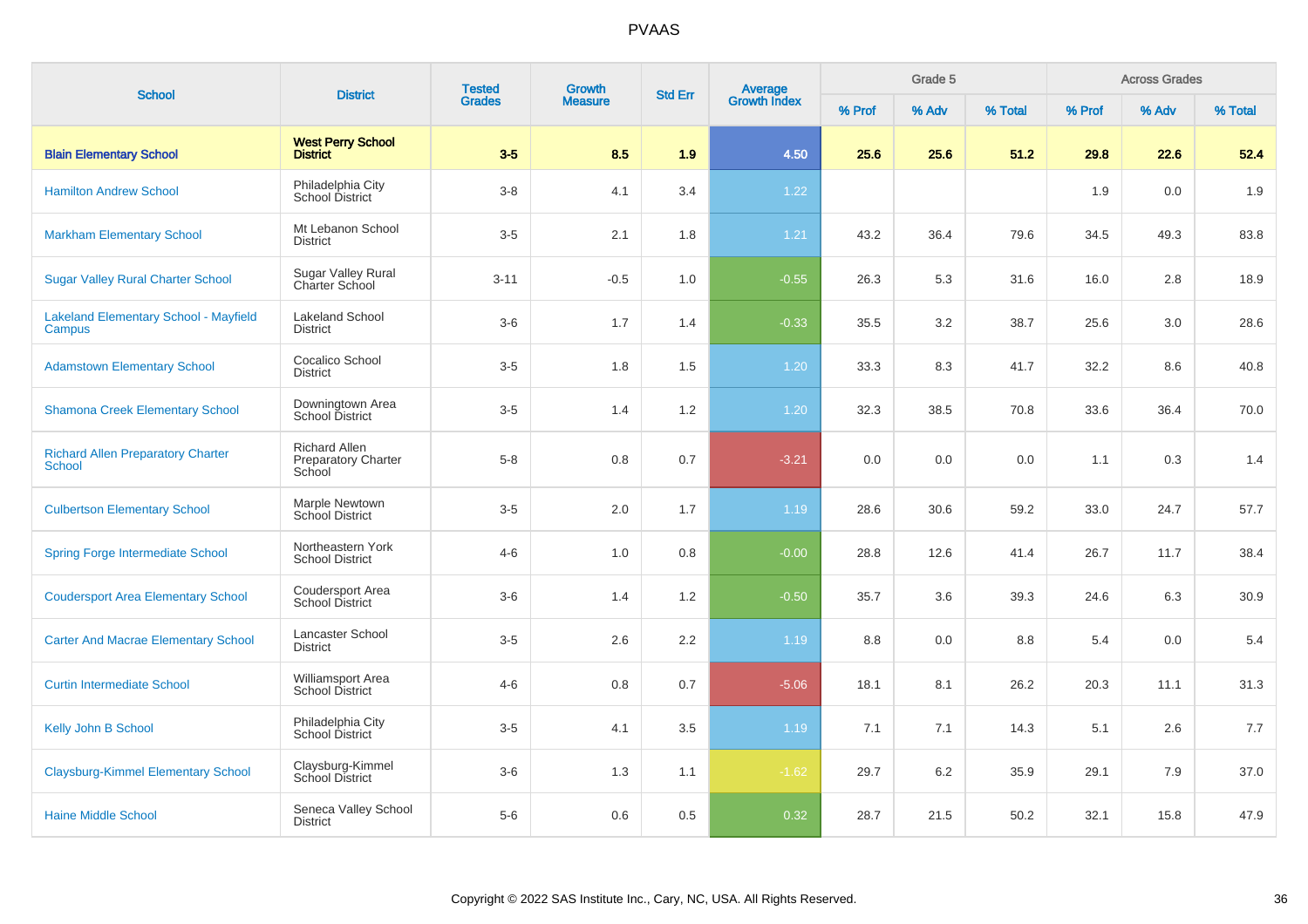| <b>School</b>                               | <b>District</b>                                      | <b>Tested</b> | Growth | <b>Average</b><br>Growth Index<br><b>Std Err</b><br><b>Measure</b> |         | Grade 5 |       |         | <b>Across Grades</b> |       |         |
|---------------------------------------------|------------------------------------------------------|---------------|--------|--------------------------------------------------------------------|---------|---------|-------|---------|----------------------|-------|---------|
|                                             |                                                      | <b>Grades</b> |        |                                                                    |         | % Prof  | % Adv | % Total | % Prof               | % Adv | % Total |
| <b>Blain Elementary School</b>              | <b>West Perry School</b><br><b>District</b>          | $3-5$         | 8.5    | 1.9                                                                | 4.50    | 25.6    | 25.6  | 51.2    | 29.8                 | 22.6  | 52.4    |
| <b>Spring Farms Elementary School</b>       | Southern Huntingdon<br><b>County School District</b> | $3-5$         | 2.5    | 2.2                                                                | 1.17    | 25.8    | 12.9  | 38.7    | 20.4                 | 9.1   | 29.6    |
| <b>Moshannon Valley Elementary School</b>   | Moshannon Valley<br><b>School District</b>           | $3-6$         | 1.4    | 1.2                                                                | $-0.10$ | 19.6    | 13.0  | 32.6    | 20.7                 | 10.3  | 31.0    |
| <b>Londonderry Elementary School</b>        | Lower Dauphin School<br><b>District</b>              | $3-5$         | 2.2    | 1.9                                                                | 1.17    | 29.7    | 2.7   | 32.4    | 25.0                 | 13.8  | 38.8    |
| <b>Charles Kelly Elementary School</b>      | <b>Upper Darby School</b><br><b>District</b>         | $3-5$         | 3.0    | 2.5                                                                | 1.17    | 9.5     | 0.0   | 9.5     | 6.4                  | 3.2   | 9.5     |
| <b>Mckinley Elementary School</b>           | Erie City School<br><b>District</b>                  | $3-5$         | 1.9    | 1.7                                                                | 1.16    | 5.0     | 1.7   | 6.7     | 5.5                  | 1.1   | 6.6     |
| <b>Penn Alexander School</b>                | Philadelphia City<br><b>School District</b>          | $3-8$         | 1.5    | 1.3                                                                | $-0.76$ | 29.2    | 37.5  | 66.7    | 28.3                 | 36.7  | 65.0    |
| <b>Holland Elementary School</b>            | <b>Council Rock School</b><br><b>District</b>        | $3-6$         | 1.2    | 1.1                                                                | 0.65    | 28.6    | 20.0  | 48.6    | 32.3                 | 21.3  | 53.5    |
| <b>Rhoads James School</b>                  | Philadelphia City<br>School District                 | $3 - 8$       | 3.8    | 3.3                                                                | 1.14    |         |       |         | 1.8                  | 3.5   | 5.3     |
| <b>Sellersville Elementary School</b>       | Pennridge School<br><b>District</b>                  | $3-5$         | 1.9    | 1.6                                                                | 1.13    | 42.9    | 10.7  | 53.6    | 41.0                 | 12.2  | 53.2    |
| <b>Maple Glen Elementary School</b>         | <b>Upper Dublin School</b><br><b>District</b>        | $3-5$         | 1.5    | 1.4                                                                | 1.13    | 42.1    | 32.9  | 75.0    | 41.6                 | 35.4  | 77.0    |
| <b>Mastery Charter School - Mann Campus</b> | <b>Mastery Charter</b><br>School-Mann Campus         | $3-6$         | 1.8    | 1.6                                                                | $-1.82$ | 4.0     | 4.0   | 8.0     | 2.2                  | 1.4   | 3.6     |
| <b>Pollock Robert B School</b>              | Philadelphia City<br>School District                 | $3-6$         | 2.5    | 2.2                                                                | 0.29    | 11.1    | 5.6   | 16.7    | 11.8                 | 4.7   | 16.5    |
| <b>Springton Manor Elementary School</b>    | Downingtown Area<br>School District                  | $3-5$         | 1.6    | 1.4                                                                | 1.11    | 38.9    | 20.8  | 59.7    | 35.4                 | 28.6  | 64.1    |
| <b>Wind Gap Middle School</b>               | Pen Argyl Area School<br>District                    | $4 - 8$       | 0.7    | 0.6                                                                | 1.04    | 26.4    | 12.6  | 39.1    | 21.7                 | 7.0   | 28.8    |
| <b>Victory Elementary School</b>            | Franklin Area School<br><b>District</b>              | $3-6$         | 1.6    | 1.5                                                                | 0.20    | 44.8    | 6.9   | 51.7    | 33.3                 | 5.4   | 38.8    |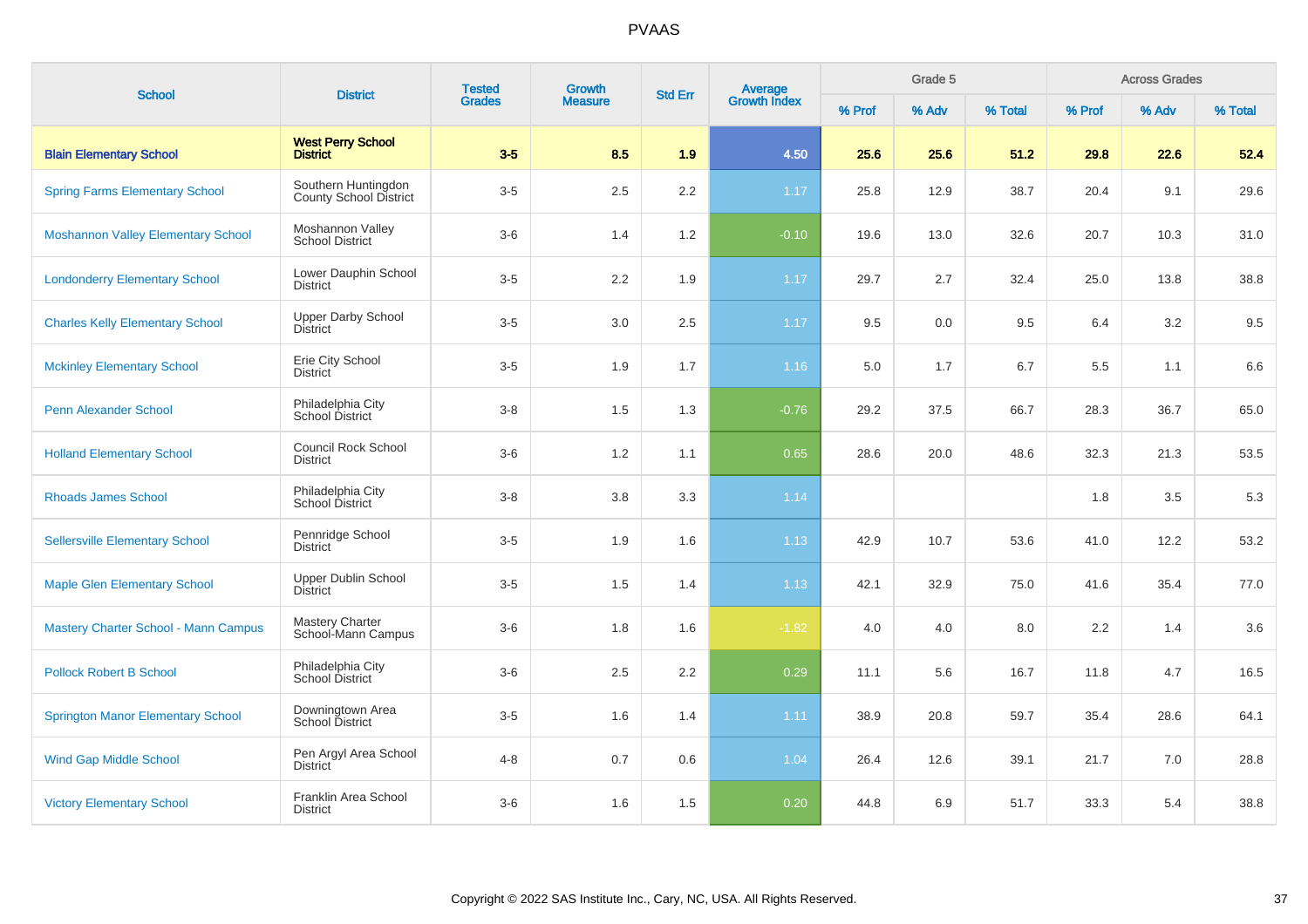| <b>School</b>                             | <b>District</b>                                          | <b>Tested</b><br><b>Grades</b> | Growth         | <b>Std Err</b> |                                |         | Grade 5 |         |         | <b>Across Grades</b> |         |
|-------------------------------------------|----------------------------------------------------------|--------------------------------|----------------|----------------|--------------------------------|---------|---------|---------|---------|----------------------|---------|
|                                           |                                                          |                                | <b>Measure</b> |                | <b>Average</b><br>Growth Index | % Prof  | % Adv   | % Total | % Prof  | % Adv                | % Total |
| <b>Blain Elementary School</b>            | <b>West Perry School</b><br><b>District</b>              | $3-5$                          | 8.5            | 1.9            | 4.50                           | 25.6    | 25.6    | 51.2    | 29.8    | 22.6                 | 52.4    |
| <b>Comegys Benjamin B School</b>          | Philadelphia City<br>School District                     | $3 - 8$                        | 2.6            | 2.4            | $-1.77$                        | $0.0\,$ | 0.0     | $0.0\,$ | $0.0\,$ | 0.0                  | 0.0     |
| <b>Benjamin Rush Elementary School</b>    | Bensalem Township<br><b>School District</b>              | $3-6$                          | 1.4            | 1.2            | 0.18                           | 4.6     | 2.3     | 7.0     | 5.3     | 3.7                  | 9.0     |
| <b>Elkins Park School</b>                 | Cheltenham School<br><b>District</b>                     | $5-6$                          | $-1.0$         | 0.8            | $-1.20$                        | 19.8    | 16.7    | 36.5    | 20.8    | 11.3                 | 32.0    |
| <b>Fairview Elementary School</b>         | Fox Chapel Area<br><b>School District</b>                | $3-5$                          | 1.5            | 1.4            | 1.07                           | 38.2    | 52.6    | 90.8    | 32.1    | 59.5                 | 91.6    |
| <b>Asbury Elementary School</b>           | Millcreek Township<br><b>School District</b>             | $3-5$                          | 1.4            | 1.3            | 1.06                           | 29.1    | 30.2    | 59.3    | 35.2    | 26.0                 | 61.2    |
| <b>Marion Elementary School</b>           | Chambersburg Area<br>School District                     | $3-5$                          | 2.3            | 2.1            | 1.06                           | 13.3    | 20.0    | 33.3    | 12.0    | 7.2                  | 19.3    |
| <b>Martinsburg Elementary School</b>      | Spring Cove School<br><b>District</b>                    | $3-5$                          | 1.1            | 1.1            | 1.05                           | 18.5    | 8.4     | 26.9    | 27.7    | 10.9                 | 38.6    |
| <b>Claysville Elementary School</b>       | <b>Mcguffey School</b><br><b>District</b>                | $3-5$                          | 1.5            | 1.4            | 1.05                           | 30.6    | 2.8     | 33.3    | 27.8    | 7.9                  | 35.6    |
| <b>Wingate Elementary School</b>          | <b>Bald Eagle Area</b><br>School District                | $3-5$                          | 1.6            | 1.5            | 1.04                           | 33.3    | 6.4     | 39.7    | 29.6    | 9.5                  | 39.1    |
| <b>Cornwall Elementary School</b>         | Cornwall-Lebanon<br><b>School District</b>               | $3-5$                          | 1.4            | 1.4            | 1.04                           | 27.6    | 13.2    | 40.8    | 34.4    | 12.1                 | 46.5    |
| <b>Cornwall Terrace Elementary School</b> | <b>Wilson School District</b>                            | $3-5$                          | 1.6            | 1.5            | 1.02                           | 32.3    | 19.4    | 51.6    | 29.1    | 20.2                 | 49.3    |
| <b>Feltonville Intermediate School</b>    | Philadelphia City<br>School District                     | $3-5$                          | 2.8            | 2.7            | 1.02                           | 0.0     | 0.0     | 0.0     | 5.6     | 0.0                  | 5.6     |
| Pittsburgh Langley K-8                    | Pittsburgh School<br><b>District</b>                     | $3-8$                          | $-1.9$         | 1.0            | $-1.92$                        | 2.5     | 0.0     | 2.5     | 2.8     | 1.2                  | 4.0     |
| <b>Warwick Elementary School</b>          | <b>Central Bucks School</b><br><b>District</b>           | $3-6$                          | 0.6            | 1.0            | 0.56                           | 45.6    | 11.8    | 57.4    | 39.1    | 18.0                 | 57.1    |
| <b>Quakertown Elementary School</b>       | Quakertown<br><b>Community School</b><br><b>District</b> | $3-5$                          | 1.9            | 1.9            | 1.01                           | 34.2    | 10.5    | 44.7    | 24.6    | 10.2                 | 34.8    |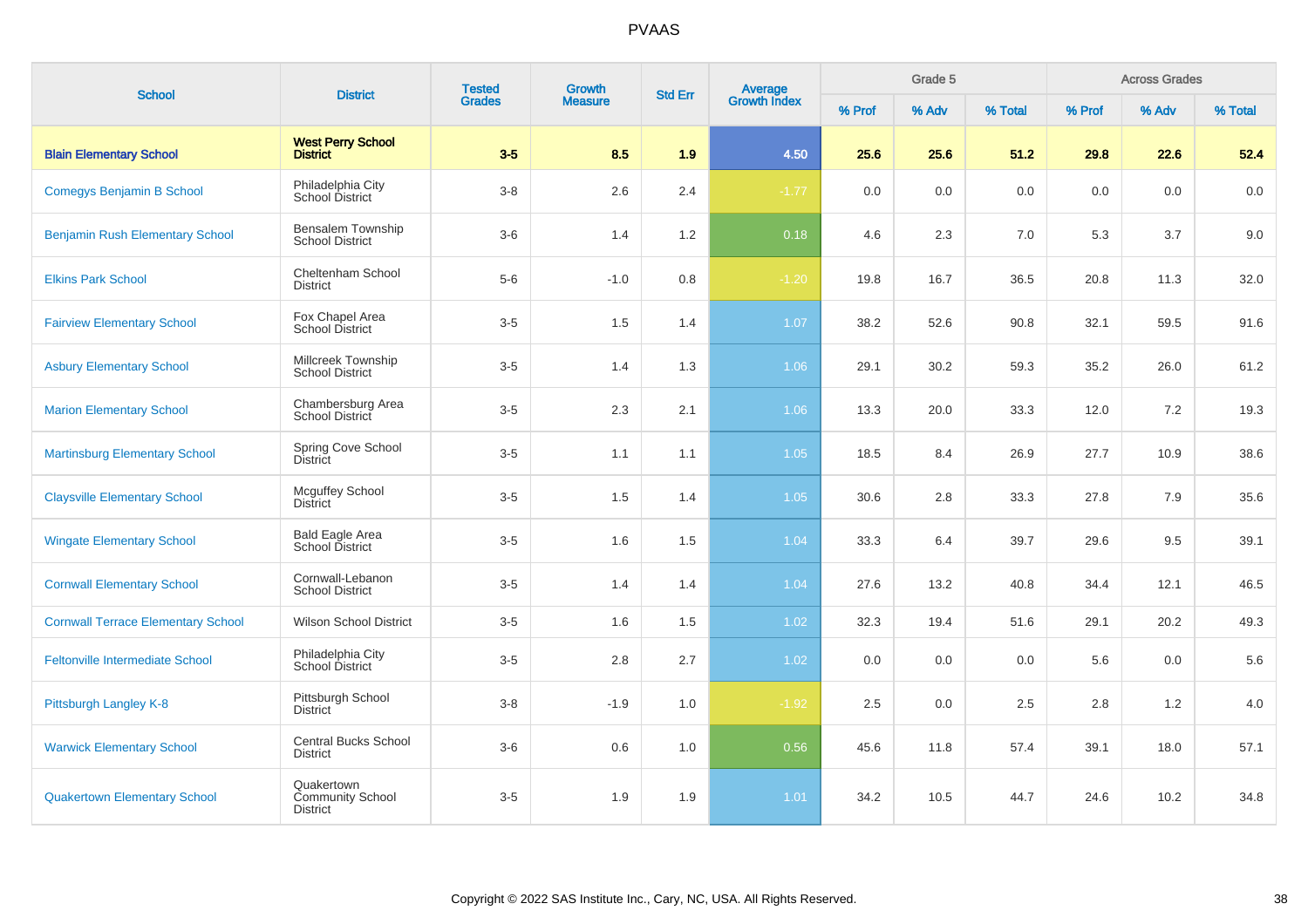| <b>School</b>                                          | <b>District</b>                                   | <b>Tested</b><br><b>Grades</b> | Growth         | <b>Std Err</b> | <b>Average</b><br>Growth Index |        | Grade 5 |         |        | <b>Across Grades</b> |         |
|--------------------------------------------------------|---------------------------------------------------|--------------------------------|----------------|----------------|--------------------------------|--------|---------|---------|--------|----------------------|---------|
|                                                        |                                                   |                                | <b>Measure</b> |                |                                | % Prof | % Adv   | % Total | % Prof | % Adv                | % Total |
| <b>Blain Elementary School</b>                         | <b>West Perry School</b><br><b>District</b>       | $3-5$                          | 8.5            | 1.9            | 4.50                           | 25.6   | 25.6    | 51.2    | 29.8   | 22.6                 | 52.4    |
| <b>Mowrie A Ebner Elementary School</b>                | Altoona Area School<br><b>District</b>            | $3-5$                          | 1.8            | 1.8            | 1.00                           | 37.8   | 4.4     | 42.2    | 23.0   | 3.0                  | 25.9    |
| <b>Neshannock Memorial Elementary</b><br><b>School</b> | Neshannock Township<br><b>School District</b>     | $3-6$                          | 0.9            | 0.9            | 0.99                           | 26.7   | 15.6    | 42.2    | 26.5   | 11.0                 | 37.5    |
| <b>Keystone Academy Charter School</b>                 | Keystone Academy<br>Charter School                | $3 - 8$                        | 0.8            | 0.8            | 0.11                           | 12.3   | 5.3     | 17.5    | 12.4   | 2.8                  | 15.1    |
| <b>Clermont Elementary School</b>                      | Solanco School<br><b>District</b>                 | $3-5$                          | 1.4            | 1.5            | 0.97                           | 26.9   | 3.0     | 29.8    | 24.9   | 10.0                 | 34.8    |
| <b>Carroll Elementary School</b>                       | West Perry School<br>District                     | $3-5$                          | 1.6            | 1.6            | 0.97                           | 24.5   | 7.6     | 32.1    | 28.4   | 11.6                 | 40.0    |
| <b>Intermediate School</b>                             | <b>Governor Mifflin</b><br><b>School District</b> | $5-6$                          | 0.5            | 0.6            | $-0.88$                        | 20.5   | 9.3     | 29.8    | 19.6   | 7.0                  | 26.6    |
| <b>Hillcrest Elementary School</b>                     | <b>Council Rock School</b><br><b>District</b>     | $3-6$                          | 1.0            | 1.1            | $-0.52$                        | 25.4   | 17.9    | 43.3    | 33.8   | 26.0                 | 59.8    |
| Deburgos Bilingual Magnet Middle<br>School             | Philadelphia City<br>School District              | $3 - 8$                        | 2.1            | 2.2            | 0.96                           |        |         |         | 3.3    | 1.7                  | 5.0     |
| Penn Wynne School                                      | <b>Lower Merion School</b><br><b>District</b>     | $3-5$                          | 1.1            | 1.2            | 0.95                           | 30.9   | 49.1    | 80.0    | 28.7   | 50.3                 | 79.0    |
| <b>Cornell Elementary School</b>                       | <b>Cornell School District</b>                    | $3-6$                          | 1.4            | 1.5            | $-2.66$                        | 10.0   | 6.7     | 16.7    | 16.8   | 4.4                  | 21.2    |
| <b>Howe Julia Ward School</b>                          | Philadelphia City<br>School District              | $3-5$                          | 2.5            | 2.7            | 0.94                           | 0.0    | 0.0     | 0.0     | 0.0    | 0.0                  | 0.0     |
| <b>Greencastle-Antrim Elementary School</b>            | Greencastle-Antrim<br><b>School District</b>      | $3-5$                          | 0.8            | 0.9            | 0.94                           | 28.2   | 15.8    | 44.1    | 28.9   | 16.2                 | 45.2    |
| <b>Providence Elementary School</b>                    | Solanco School<br><b>District</b>                 | $3-5$                          | 1.8            | 2.0            | 0.93                           | 8.3    | 0.0     | 8.3     | 24.5   | 3.6                  | 28.1    |
| <b>West Oak Lane Charter School</b>                    | West Oak Lane<br><b>Charter School</b>            | $3 - 8$                        | 0.7            | 0.7            | $-2.07$                        | 2.6    | 1.3     | 3.8     | 6.1    | 0.7                  | 6.8     |
| <b>Universal Alcorn Charter School</b>                 | <b>Universal Alcorn</b><br><b>Charter School</b>  | $3 - 8$                        | $-0.7$         | 0.8            | $-0.87$                        | 7.7    | 1.9     | 9.6     | 6.4    | 1.7                  | 8.1     |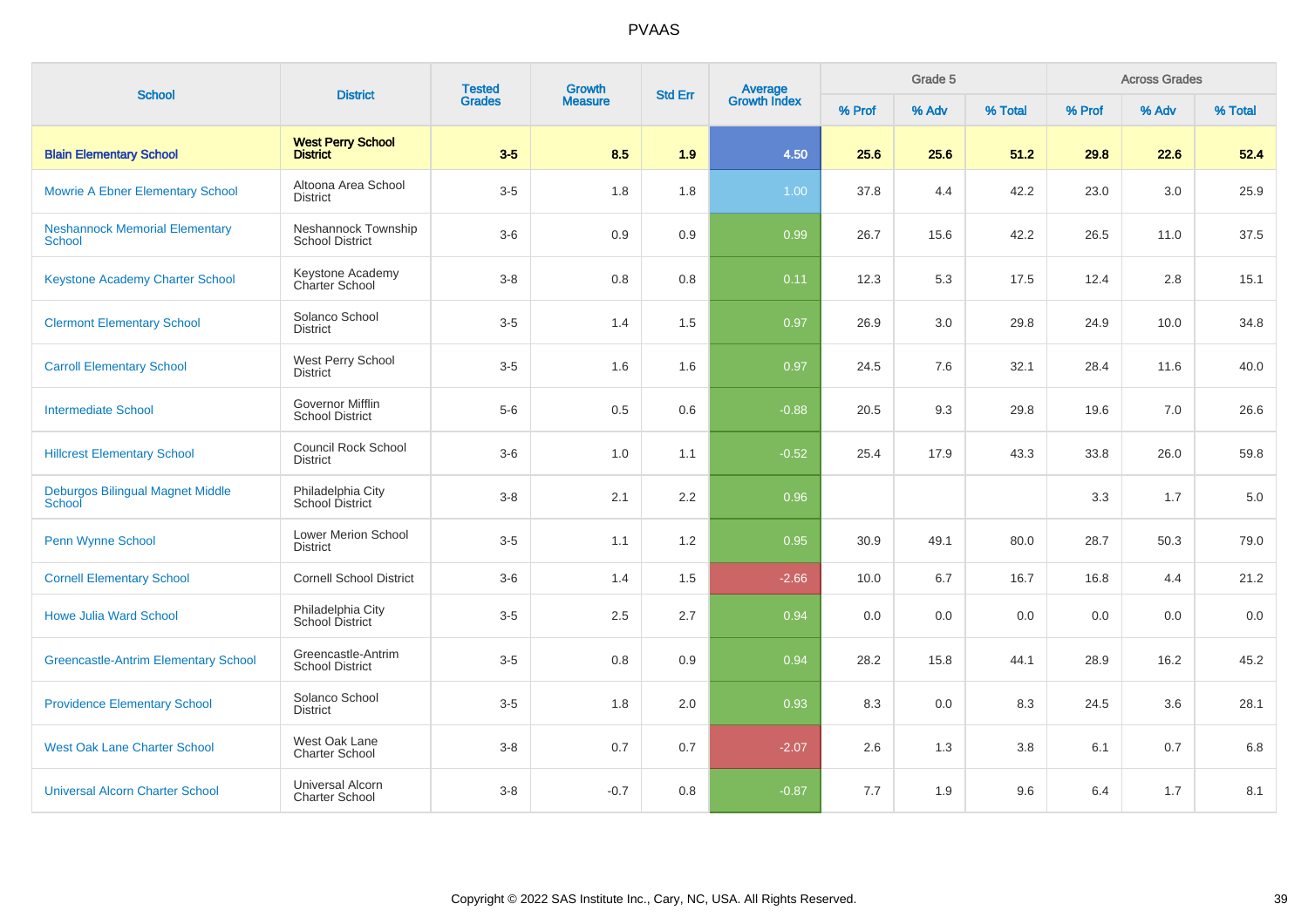| <b>School</b>                                              | <b>District</b>                                                      | <b>Tested</b> | <b>Growth</b>  | <b>Std Err</b> | Average<br>Growth Index |        | Grade 5 |         |        | <b>Across Grades</b> |         |
|------------------------------------------------------------|----------------------------------------------------------------------|---------------|----------------|----------------|-------------------------|--------|---------|---------|--------|----------------------|---------|
|                                                            |                                                                      | <b>Grades</b> | <b>Measure</b> |                |                         | % Prof | % Adv   | % Total | % Prof | % Adv                | % Total |
| <b>Blain Elementary School</b>                             | <b>West Perry School</b><br><b>District</b>                          | $3-5$         | 8.5            | 1.9            | 4.50                    | 25.6   | 25.6    | 51.2    | 29.8   | 22.6                 | 52.4    |
| <b>Memphis Street Academy Charter</b><br>School @ Jp Jones | <b>Memphis Street</b><br><b>Academy Charter</b><br>School @ JP Jones | $5 - 8$       | 0.7            | 0.7            | $-0.43$                 | 0.0    | 3.2     | 3.2     | 0.0    | 0.6                  | 0.6     |
| <b>Mountain View Elementary School</b>                     | Central Dauphin<br>School District                                   | $3-5$         | 1.5            | 1.6            | 0.92                    | 28.3   | 9.4     | 37.7    | 32.1   | 10.9                 | 43.0    |
| <b>Cambridge Springs Elementary School</b>                 | Penncrest School<br>District                                         | $3-6$         | 1.0            | 1.1            | $-2.05$                 | 17.2   | 3.4     | 20.7    | 25.2   | 4.7                  | 29.9    |
| <b>Mazie Gable Elementary School</b>                       | Red Lion Area School<br><b>District</b>                              | $3-6$         | 1.0            | 1.1            | $-0.54$                 | 12.5   | 6.2     | 18.8    | 18.3   | 4.3                  | 22.6    |
| <b>Sligo Elementary School</b>                             | <b>Union School District</b>                                         | $3-5$         | 1.8            | 2.0            | 0.91                    | 18.2   | 0.0     | 18.2    | 20.2   | 6.4                  | 26.6    |
| <b>Northern Bedford County Elementary</b><br><b>School</b> | Northern Bedford<br><b>County School District</b>                    | $3-5$         | 1.5            | 1.7            | 0.91                    | 24.5   | 8.2     | 32.6    | 30.3   | 8.5                  | 38.8    |
| <b>Arts Academy Elementary Charter</b><br>School           | Arts Academy<br>Elementary Charter<br>School                         | $3-5$         | 1.7            | 1.9            | 0.91                    | 5.3    | 0.0     | 5.3     | 5.1    | 0.0                  | 5.1     |
| <b>Northwest Elementary School</b>                         | Lebanon School<br><b>District</b>                                    | $3-5$         | 1.2            | 1.3            | 0.90                    | 2.4    | 1.2     | 3.6     | 4.6    | 1.3                  | 5.9     |
| <b>Chestnutwold Elementary School</b>                      | <b>Haverford Township</b><br><b>School District</b>                  | $3-5$         | 1.1            | 1.3            | 0.90                    | 33.7   | 27.9    | 61.6    | 33.6   | 32.4                 | 66.0    |
| <b>Mitchell Elementary School</b>                          | Philadelphia City<br>School District                                 | $3 - 8$       | 3.1            | 3.5            | 0.89                    |        |         |         | 0.0    | 0.0                  | 0.0     |
| <b>Burrowes Elementary School</b>                          | Lancaster School<br><b>District</b>                                  | $3-5$         | 2.1            | 2.4            | 0.88                    | 8.0    | 0.0     | 8.0     | 13.1   | 2.4                  | 15.5    |
| Hazleton Elementary/Middle School                          | Hazleton Area School<br><b>District</b>                              | $3 - 8$       | $-0.1$         | 1.2            | $-0.12$                 | 2.2    | 0.0     | 2.2     | 1.5    | 0.5                  | 2.0     |
| <b>Penns Manor Area Elementary School</b>                  | Penns Manor Area<br><b>School District</b>                           | $3-5$         | 1.3            | 1.5            | 0.87                    | 12.7   | 4.8     | 17.5    | 21.6   | 3.6                  | 25.2    |
| <b>Chestnut Hill Elementary School</b>                     | Millcreek Township<br><b>School District</b>                         | $3-5$         | 1.3            | 1.6            | 0.84                    | 30.4   | 19.6    | 50.0    | 28.5   | 15.8                 | 44.2    |
| <b>Mountaintop Area Elementary School</b>                  | <b>Bald Eagle Area</b><br>School District                            | $3-5$         | 2.0            | 2.5            | 0.81                    | 38.1   | 19.0    | 57.1    | 35.7   | 25.0                 | 60.7    |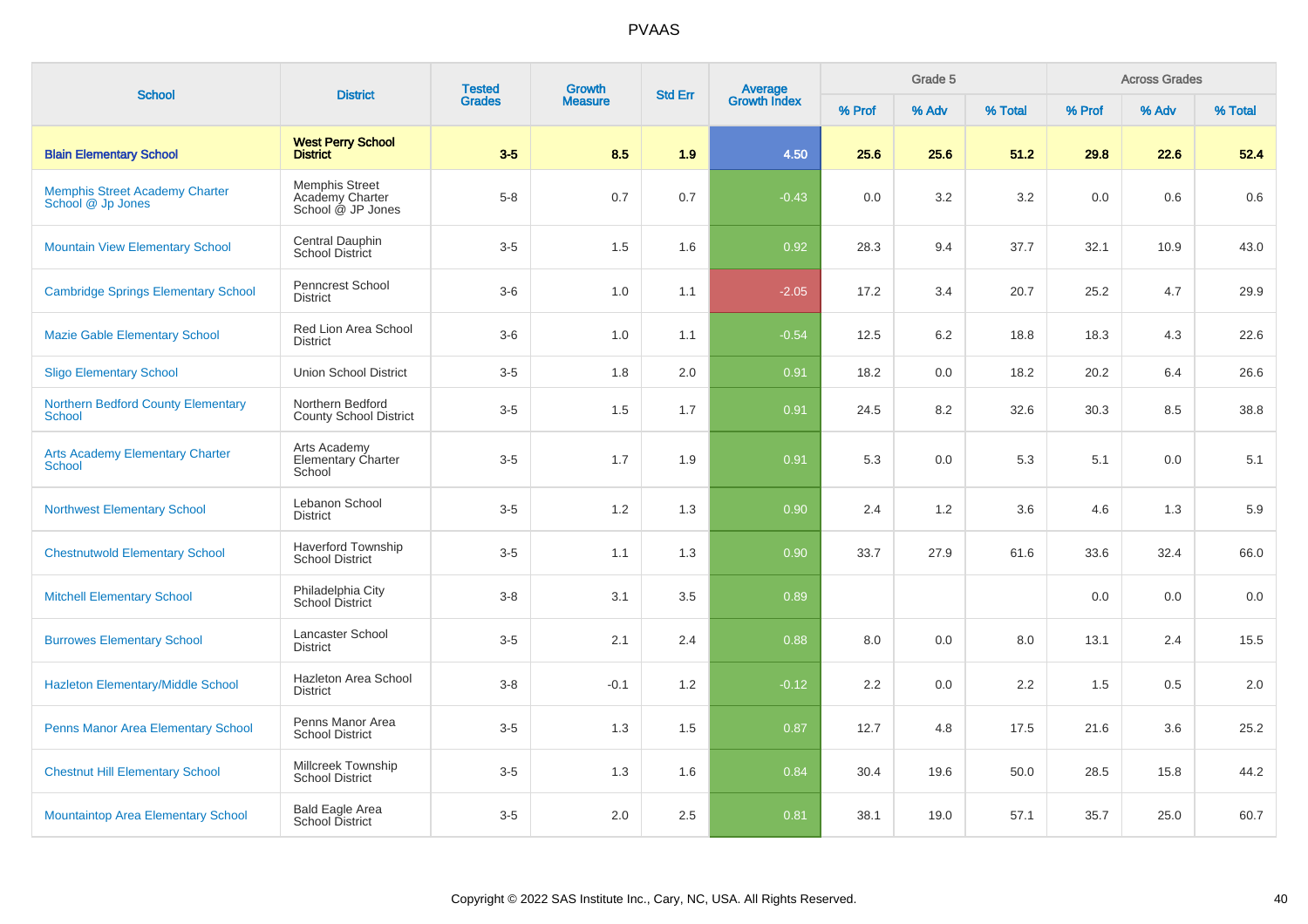| <b>School</b>                                  | <b>District</b>                                   | <b>Tested</b> | <b>Growth</b>  | Average<br>Growth Index<br><b>Std Err</b> |         | Grade 5 |       |         | <b>Across Grades</b> |       |         |
|------------------------------------------------|---------------------------------------------------|---------------|----------------|-------------------------------------------|---------|---------|-------|---------|----------------------|-------|---------|
|                                                |                                                   | <b>Grades</b> | <b>Measure</b> |                                           |         | % Prof  | % Adv | % Total | % Prof               | % Adv | % Total |
| <b>Blain Elementary School</b>                 | <b>West Perry School</b><br><b>District</b>       | $3-5$         | 8.5            | 1.9                                       | 4.50    | 25.6    | 25.6  | 51.2    | 29.8                 | 22.6  | 52.4    |
| <b>Highland School</b>                         | Abington School<br><b>District</b>                | $3-6$         | 0.9            | 1.2                                       | 0.77    | 15.2    | 23.9  | 39.1    | 28.1                 | 17.1  | 45.2    |
| <b>Ferguson Township Elementary School</b>     | State College Area<br><b>School District</b>      | $3-5$         | 1.4            | 1.8                                       | 0.79    | 31.8    | 38.6  | 70.4    | 32.5                 | 40.5  | 73.0    |
| <b>Stevens Elementary School</b>               | Chambersburg Area<br>School District              | $3-5$         | 1.6            | 2.1                                       | 0.78    | 9.4     | 0.0   | 9.4     | 13.5                 | 0.0   | 13.5    |
| John B. Stetson Charter School                 | John B. Stetson<br><b>Charter School</b>          | $5 - 8$       | 0.5            | 0.6                                       | $-0.20$ | 1.6     | 0.0   | 1.6     | 0.4                  | 0.0   | 0.4     |
| <b>Lynnewood Elementary School</b>             | Haverford Township<br><b>School District</b>      | $3-5$         | 0.9            | 1.2                                       | 0.76    | 31.9    | 28.7  | 60.6    | 33.2                 | 24.1  | 57.3    |
| <b>Stroudsburg Middle School</b>               | Stroudsburg Area<br>School District               | $5 - 7$       | 0.3            | 0.5                                       | $-1.09$ | 17.5    | 9.2   | 26.8    | 19.4                 | 5.6   | 25.0    |
| <b>Roslyn School</b>                           | Abington School<br><b>District</b>                | $3-6$         | 0.8            | 1.1                                       | 0.41    | 32.7    | 12.7  | 45.4    | 25.9                 | 12.5  | 38.4    |
| <b>Eagle View Elementary School</b>            | Somerset Area School<br><b>District</b>           | $3-5$         | 0.8            | 1.1                                       | 0.74    | 27.4    | 11.1  | 38.5    | 29.0                 | 13.0  | 42.0    |
| <b>School Street Elementary School</b>         | <b>Bradford Area School</b><br><b>District</b>    | $3-5$         | 0.7            | 0.9                                       | 0.72    | 33.5    | 10.2  | 43.7    | 31.2                 | 12.4  | 43.6    |
| <b>Northeast Middle School</b>                 | <b>Reading School</b><br><b>District</b>          | $5-8$         | 0.6            | 0.9                                       | $-0.96$ | 5.5     | 0.0   | 5.5     | 4.5                  | 0.4   | 4.9     |
| <b>South Side Elementary School</b>            | Central Dauphin<br><b>School District</b>         | $3-5$         | 0.9            | 1.2                                       | 0.72    | 19.0    | 3.0   | 22.0    | 16.8                 | 3.2   | 20.0    |
| <b>Richboro Elementary School</b>              | Council Rock School<br><b>District</b>            | $3-6$         | 0.8            | 1.1                                       | $-0.20$ | 32.2    | 13.6  | 45.8    | 38.3                 | 7.9   | 46.3    |
| <b>Hoover Elementary School</b>                | Mt Lebanon School<br><b>District</b>              | $3-5$         | 1.6            | 2.2                                       | 0.71    | 31.0    | 24.1  | 55.2    | 37.9                 | 33.0  | 70.9    |
| <b>Highlands Middle School</b>                 | <b>Highlands School</b><br><b>District</b>        | $5 - 8$       | 0.4            | 0.5                                       | $-3.43$ | 20.6    | 4.6   | 25.2    | 19.5                 | 4.9   | 24.5    |
| Southwest Leadership Academy Charter<br>School | Southwest Leadership<br>Academy Charter<br>School | $3 - 8$       | 0.7            | 1.0                                       | $-0.03$ | 2.2     | 0.0   | 2.2     | 5.7                  | 1.5   | 7.2     |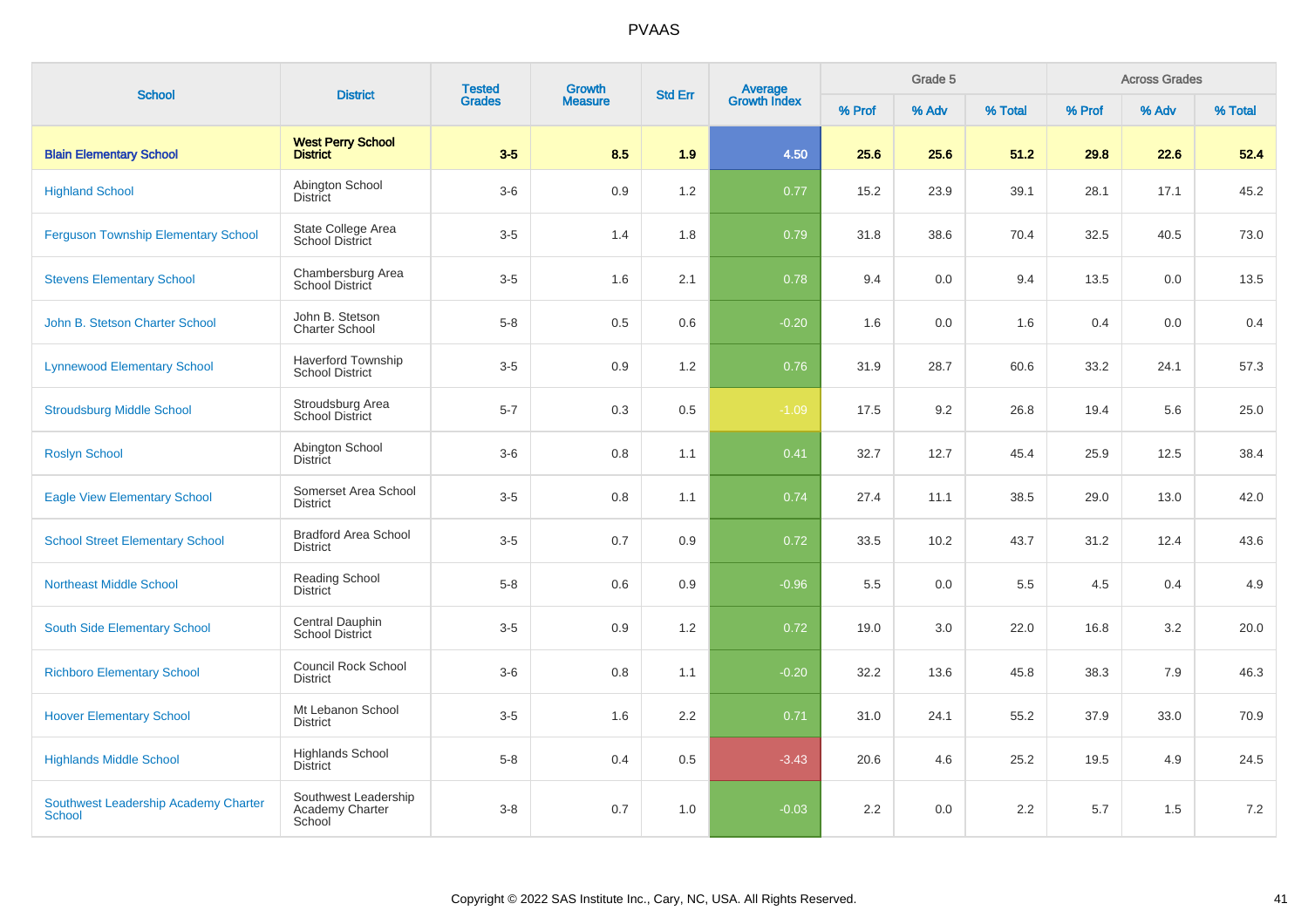| <b>School</b>                                                    | <b>District</b>                                                     | <b>Tested</b> | <b>Growth</b>  | <b>Std Err</b> | Average<br>Growth Index |        | Grade 5 |         |        | <b>Across Grades</b> |         |
|------------------------------------------------------------------|---------------------------------------------------------------------|---------------|----------------|----------------|-------------------------|--------|---------|---------|--------|----------------------|---------|
|                                                                  |                                                                     | <b>Grades</b> | <b>Measure</b> |                |                         | % Prof | % Adv   | % Total | % Prof | % Adv                | % Total |
| <b>Blain Elementary School</b>                                   | <b>West Perry School</b><br><b>District</b>                         | $3-5$         | 8.5            | 1.9            | 4.50                    | 25.6   | 25.6    | 51.2    | 29.8   | 22.6                 | 52.4    |
| <b>Rutherford Elementary School</b>                              | <b>Central Dauphin</b><br><b>School District</b>                    | $3-5$         | 1.1            | 1.6            | 0.66                    | 8.3    | 5.0     | 13.3    | 17.0   | 7.6                  | 24.6    |
| <b>Park Lane Elementary School</b>                               | William Penn School<br><b>District</b>                              | $3-6$         | $-0.4$         | 1.9            | $-0.23$                 | 0.0    | 0.0     | 0.0     | 1.0    | 0.0                  | 1.0     |
| <b>Marshall Elementary School</b>                                | Laurel Highlands<br>School District                                 | $3-5$         | 1.3            | 2.0            | 0.66                    | 20.6   | 5.9     | 26.5    | 25.0   | 11.5                 | 36.5    |
| <b>Davis School</b>                                              | York City School<br><b>District</b>                                 | $3 - 8$       | 0.6            | 1.0            | 0.54                    | 3.0    | 0.0     | 3.0     | 3.4    | 0.0                  | 3.4     |
| <b>Tracy Elementary School</b>                                   | Easton Area School<br><b>District</b>                               | $3-5$         | 1.1            | 1.7            | 0.65                    | 29.6   | 5.6     | 35.2    | 26.8   | 14.1                 | 40.9    |
| <b>Hillview Elementary School</b>                                | Grove City Area<br><b>School District</b>                           | $3-5$         | 0.8            | 1.2            | 0.65                    | 21.8   | 16.8    | 38.6    | 29.6   | 22.4                 | 52.0    |
| <b>Washington Elementary School</b>                              | Mt Lebanon School<br><b>District</b>                                | $3-5$         | 1.1            | 1.7            | 0.65                    | 49.0   | 28.6    | 77.6    | 37.6   | 38.8                 | 76.5    |
| <b>Keystone Elementary School</b>                                | Keystone School<br><b>District</b>                                  | $3-6$         | 0.7            | 1.1            | $-0.31$                 | 28.4   | 19.4    | 47.8    | 32.9   | 11.7                 | 44.6    |
| <b>West Branch Middle School</b>                                 | West Branch Area<br><b>School District</b>                          | $5-8$         | 0.5            | 0.7            | $-2.18$                 | 16.1   | 3.2     | 19.4    | 15.8   | 7.5                  | 23.3    |
| <b>Stanwood Elementary School</b>                                | Hempfield Area<br>School District                                   | $3-5$         | 0.8            | 1.3            | 0.62                    | 31.3   | 13.2    | 44.6    | 33.5   | 18.0                 | 51.5    |
| Daniel J Flood Elementary School                                 | Wilkes-Barre Area<br><b>School District</b>                         | $3-6$         | 0.9            | 1.5            | 0.45                    | 9.3    | 0.0     | 9.3     | 14.4   | 0.0                  | 14.4    |
| <b>Steelton-Highspire Elementary School</b>                      | Steelton-Highspire<br>School District                               | $3-6$         | 0.6            | 1.0            | $-1.20$                 | 2.9    | 0.0     | 2.9     | 1.4    | 0.7                  | 2.2     |
| Mastery Charter School-Francis D.<br><b>Pastorius Elementary</b> | <b>Mastery Charter</b><br>School-Francis D.<br>Pastorius Elementary | $3-8$         | 0.3            | 1.3            | 0.24                    | 3.8    | 0.0     | 3.8     | 3.1    | 0.0                  | 3.1     |
| <b>Central Elementary School</b>                                 | <b>Big Beaver Falls Area</b><br><b>School District</b>              | $3-5$         | 1.0            | 1.7            | 0.60                    | 11.3   | 3.8     | 15.1    | 11.2   | 1.7                  | 12.9    |
| <b>Mccall Gen George A School</b>                                | Philadelphia City<br><b>School District</b>                         | $3 - 8$       | 1.7            | 2.9            | 0.59                    | 41.2   | 35.3    | 76.5    | 31.2   | 30.1                 | 61.3    |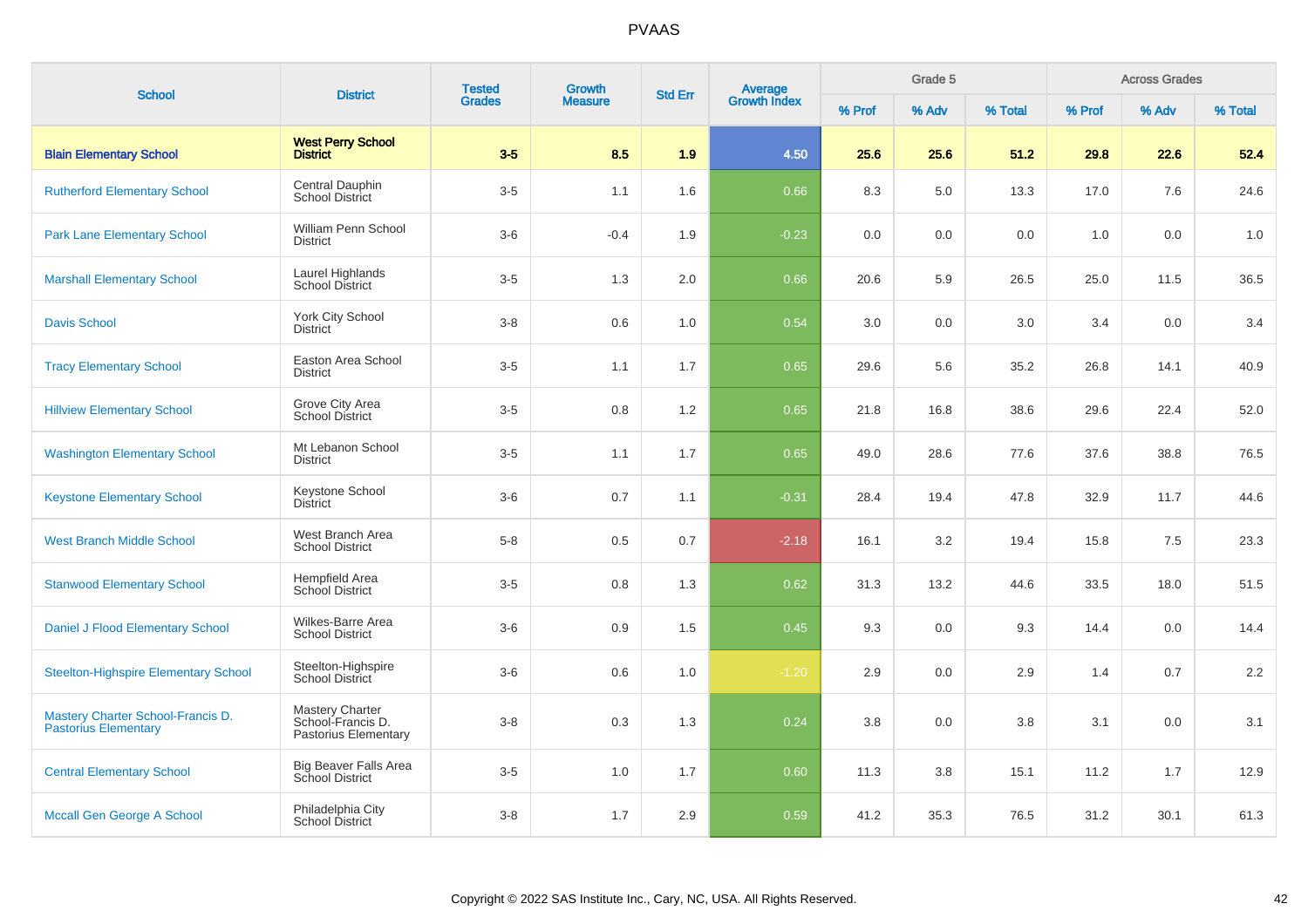| <b>School</b>                                                               | <b>District</b>                                                     | <b>Tested</b><br><b>Grades</b> | Growth         | <b>Std Err</b> |                                |        | Grade 5 |         |        | <b>Across Grades</b> |         |
|-----------------------------------------------------------------------------|---------------------------------------------------------------------|--------------------------------|----------------|----------------|--------------------------------|--------|---------|---------|--------|----------------------|---------|
|                                                                             |                                                                     |                                | <b>Measure</b> |                | <b>Average</b><br>Growth Index | % Prof | % Adv   | % Total | % Prof | % Adv                | % Total |
| <b>Blain Elementary School</b>                                              | <b>West Perry School</b><br><b>District</b>                         | $3-5$                          | 8.5            | 1.9            | 4.50                           | 25.6   | 25.6    | 51.2    | 29.8   | 22.6                 | 52.4    |
| Manchester Academic Charter School                                          | Manchester Academic<br><b>Charter School</b>                        | $3-8$                          | 0.6            | 1.1            | $-3.55$                        | 3.6    | 0.0     | 3.6     | 4.9    | 0.5                  | 5.4     |
| <b>Jersey Shore Area Elementary School</b>                                  | Jersey Shore Area<br>School District                                | $3-5$                          | 0.7            | 1.1            | 0.58                           | 17.8   | 4.7     | 22.4    | 24.8   | 11.1                 | 35.9    |
| <b>Glenwood Elementary School</b>                                           | Rose Tree Media<br><b>School District</b>                           | $3-5$                          | 0.8            | 1.3            | 0.58                           | 28.8   | 30.0    | 58.8    | 33.2   | 23.8                 | 57.0    |
| <b>Highland Elementary School</b>                                           | Ambridge Area School<br><b>District</b>                             | $3-5$                          | $1.2\,$        | 2.2            | 0.56                           | 7.1    | 0.0     | 7.1     | 6.6    | 0.0                  | 6.6     |
| <b>Global Leadership Academy Charter</b><br><b>School Southwest at Huey</b> | Global Leadership<br>Academy Charter<br>School Southwest at<br>Huey | $3 - 8$                        | 1.0            | 1.7            | $-0.10$                        | 0.0    | 0.0     | 0.0     | 0.0    | 0.0                  | $0.0\,$ |
| <b>Walt Disney Elementary School</b>                                        | Pennsbury School<br><b>District</b>                                 | $3-5$                          | 0.9            | 1.7            | 0.55                           | 45.8   | 6.2     | 52.1    | 41.0   | 16.6                 | 57.6    |
| <b>Mount Carmel Area Elementary School</b>                                  | Mount Carmel Area<br><b>School District</b>                         | $3-6$                          | 0.4            | 0.8            | $-3.30$                        | 10.8   | 2.7     | 13.5    | 12.6   | 5.2                  | 17.8    |
| <b>Jackson School</b>                                                       | York City School<br><b>District</b>                                 | $3-8$                          | 0.3            | 1.0            | 0.33                           | 0.0    | 0.0     | 0.0     | 1.5    | 0.7                  | 2.2     |
| <b>Tinicum Elementary School</b>                                            | Palisades School<br><b>District</b>                                 | $3-5$                          | 1.2            | 2.2            | 0.54                           | 34.5   | 27.6    | 62.1    | 35.7   | 27.4                 | 63.1    |
| <b>Mooreland Elementary School</b>                                          | Carlisle Area School<br><b>District</b>                             | $3-5$                          | 1.0            | 1.9            | 0.53                           | 32.5   | 17.5    | 50.0    | 33.8   | 19.2                 | 53.1    |
| Shamokin Area Intermediate School                                           | Shamokin Area<br><b>School District</b>                             | $5-6$                          | $-1.8$         | 0.7            | $-2.44$                        | 17.3   | 4.3     | 21.6    | 13.1   | 3.6                  | 16.7    |
| <b>Shohola Elementary School</b>                                            | Delaware Valley<br><b>School District</b>                           | $3-5$                          | 0.9            | 1.6            | 0.52                           | 15.5   | 24.1    | 39.7    | 28.7   | 22.4                 | 51.2    |
| <b>Harding School</b>                                                       | Erie City School<br><b>District</b>                                 | $3-5$                          | 0.8            | 1.5            | 0.51                           | 4.5    | 1.5     | 6.0     | 8.6    | 2.2                  | 10.8    |
| <b>Chadds Ford Elementary School</b>                                        | Unionville-Chadds<br><b>Ford School District</b>                    | $3-5$                          | 0.7            | 1.4            | 0.48                           | 40.6   | 20.3    | 60.9    | 38.8   | 32.9                 | 71.7    |
| <b>Edgewood Elementary School</b>                                           | <b>Ridley School District</b>                                       | $3-5$                          | 0.7            | 1.6            | 0.46                           | 27.1   | 17.0    | 44.1    | 24.0   | 13.2                 | 37.1    |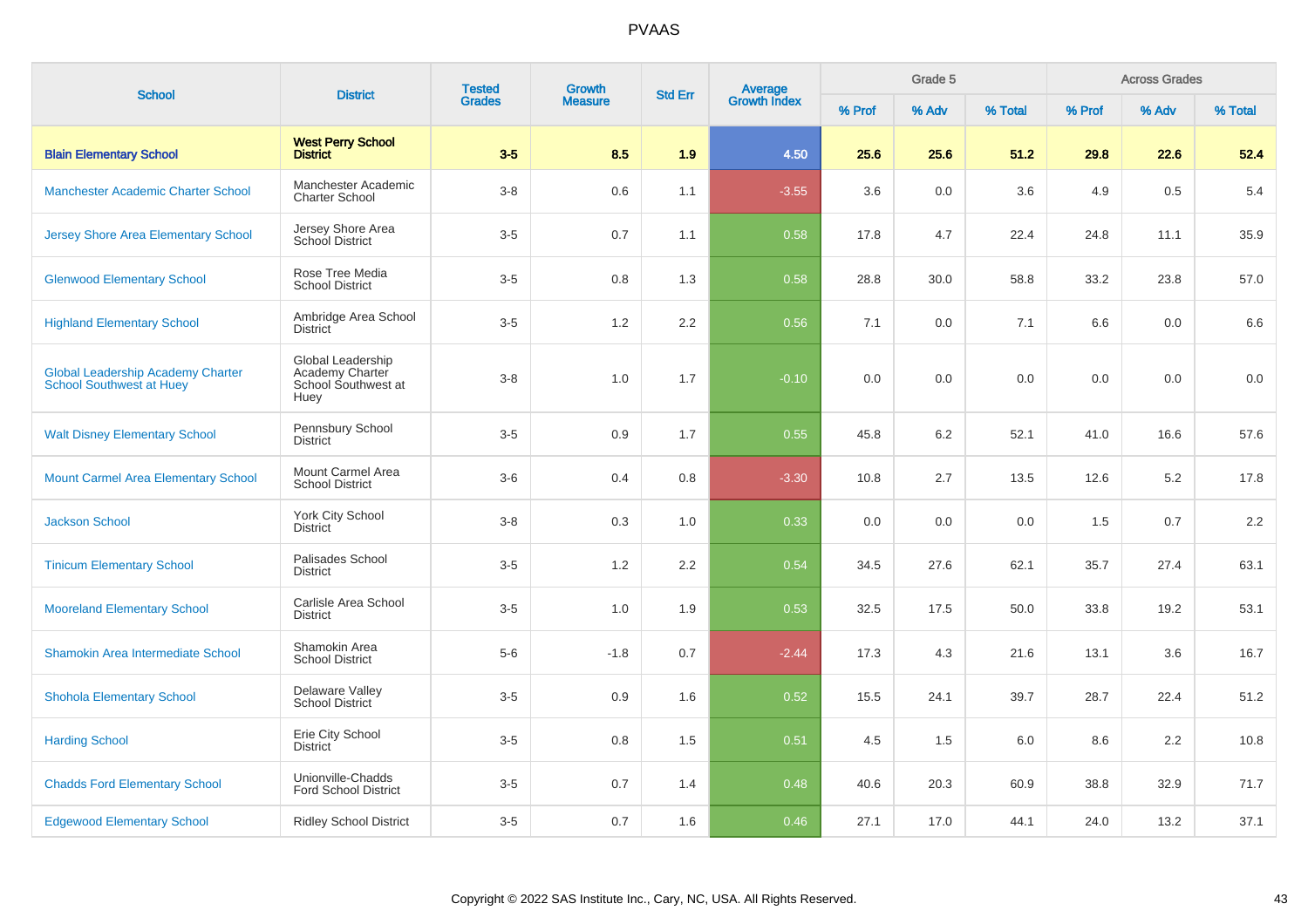| <b>School</b>                             | <b>District</b>                                             | <b>Tested</b><br><b>Grades</b> | Growth         | <b>Std Err</b> | Average<br>Growth Index |        | Grade 5 |         |        | <b>Across Grades</b> |         |
|-------------------------------------------|-------------------------------------------------------------|--------------------------------|----------------|----------------|-------------------------|--------|---------|---------|--------|----------------------|---------|
|                                           |                                                             |                                | <b>Measure</b> |                |                         | % Prof | % Adv   | % Total | % Prof | % Adv                | % Total |
| <b>Blain Elementary School</b>            | <b>West Perry School</b><br><b>District</b>                 | $3-5$                          | 8.5            | 1.9            | 4.50                    | 25.6   | 25.6    | 51.2    | 29.8   | 22.6                 | 52.4    |
| <b>Simmons Elementary School</b>          | Hatboro-Horsham<br><b>School District</b>                   | $3-5$                          | 0.6            | 1.3            | 0.46                    | 34.9   | 4.6     | 39.5    | 37.6   | 15.7                 | 53.3    |
| Joanna Connell School                     | Erie City School<br><b>District</b>                         | $3-5$                          | 0.6            | 1.4            | 0.45                    | 18.5   | 9.9     | 28.4    | 17.3   | 6.5                  | 23.8    |
| <b>Pine Street Elementary School</b>      | Palmyra Area School<br><b>District</b>                      | $3-5$                          | 0.7            | 1.5            | 0.44                    | 35.6   | 18.6    | 54.2    | 35.9   | 16.9                 | 52.8    |
| <b>Coopertown Elementary School</b>       | <b>Haverford Township</b><br><b>School District</b>         | $3-5$                          | 0.6            | 1.3            | 0.44                    | 28.9   | 33.7    | 62.6    | 32.6   | 38.1                 | 70.7    |
| <b>Aronimink Elementary School</b>        | <b>Upper Darby School</b><br><b>District</b>                | $3-5$                          | 1.0            | 2.3            | 0.43                    | 14.3   | 7.1     | 21.4    | 24.4   | 9.3                  | 33.7    |
| Pan American Academy Charter School       | Pan American<br>Academy Charter<br>School                   | $3 - 8$                        | 0.3            | 0.8            | $-5.09$                 | 1.7    | 0.0     | 1.7     | 2.4    | 0.3                  | $2.7\,$ |
| <b>Heights/Murray Elementary School</b>   | Wilkes-Barre Area<br><b>School District</b>                 | $3-6$                          | 0.5            | 1.3            | $-0.62$                 | 8.0    | 0.0     | 8.0     | 8.6    | 0.6                  | 9.1     |
| <b>West Crawford Elementary School</b>    | Connellsville Area<br><b>School District</b>                | $3-5$                          | 0.6            | 1.4            | 0.41                    | 17.9   | 7.5     | 25.4    | 13.9   | 4.5                  | 18.3    |
| <b>Goode School</b>                       | <b>York City School</b><br><b>District</b>                  | $3 - 8$                        | 0.3            | 0.8            | $-3.00$                 | 1.9    | 0.0     | 1.9     | 3.6    | 0.3                  | $4.0\,$ |
| <b>Hydetown Elementary School</b>         | <b>Titusville Area School</b><br><b>District</b>            | $3-5$                          | 0.7            | 1.8            | 0.37                    | 26.2   | 11.9    | 38.1    | 25.6   | 20.2                 | 45.7    |
| <b>Saltsburg Elementary School</b>        | Blairsville-Saltsburg<br><b>School District</b>             | $3-5$                          | 0.7            | 2.0            | 0.37                    | 31.4   | 34.3    | 65.7    | 27.3   | 28.2                 | 55.4    |
| <b>Decatur Stephen School</b>             | Philadelphia City<br>School District                        | $3 - 8$                        | 0.4            | 1.0            | $-1.93$                 | 11.1   | 13.3    | 24.4    | 16.2   | 6.7                  | 22.9    |
| <b>Main Street School</b>                 | Chester-Upland<br>School District                           | $3-5$                          | 0.8            | 2.1            | 0.36                    | 0.0    | 0.0     | 0.0     | 2.8    | 0.0                  | 2.8     |
| <b>East Coventry Elementary School</b>    | Owen J Roberts<br><b>School District</b>                    | $3-6$                          | 0.3            | 1.0            | $-0.59$                 | 42.6   | 20.6    | 63.2    | 34.2   | 16.7                 | 51.0    |
| <b>Upper Moreland Intermediate School</b> | <b>Upper Moreland</b><br>Township School<br><b>District</b> | $3-5$                          | 0.3            | 0.8            | 0.34                    | 28.5   | 10.6    | 39.1    | 29.0   | 11.9                 | 40.9    |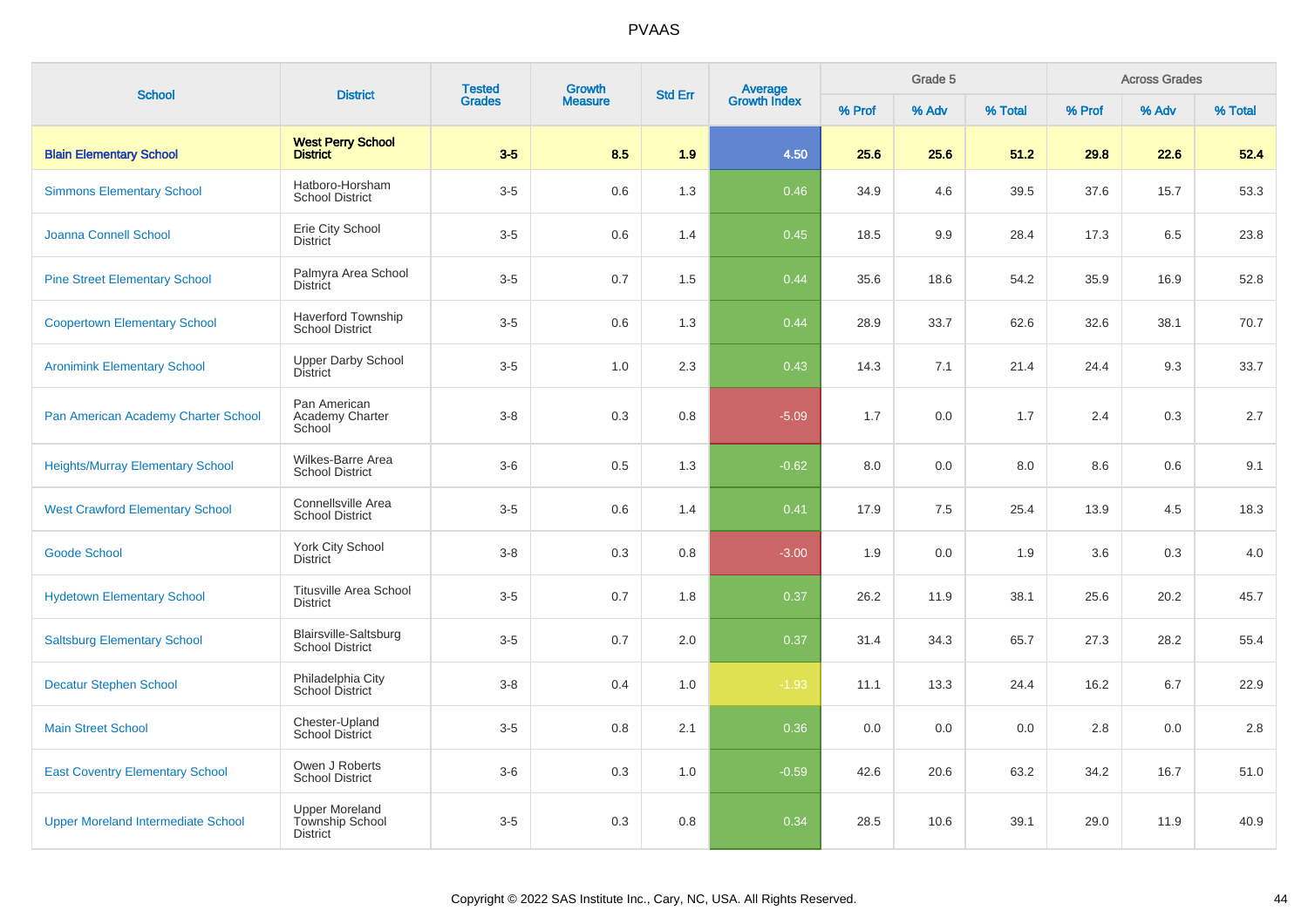| <b>School</b>                                              | <b>District</b>                                  | <b>Tested</b> | Growth         | <b>Std Err</b> | <b>Average</b><br>Growth Index |        | Grade 5 |         |        | <b>Across Grades</b> |         |
|------------------------------------------------------------|--------------------------------------------------|---------------|----------------|----------------|--------------------------------|--------|---------|---------|--------|----------------------|---------|
|                                                            |                                                  | <b>Grades</b> | <b>Measure</b> |                |                                | % Prof | % Adv   | % Total | % Prof | % Adv                | % Total |
| <b>Blain Elementary School</b>                             | <b>West Perry School</b><br><b>District</b>      | $3-5$         | 8.5            | 1.9            | 4.50                           | 25.6   | 25.6    | 51.2    | 29.8   | 22.6                 | 52.4    |
| <b>Barclay Elementary School</b>                           | <b>Central Bucks School</b><br><b>District</b>   | $3-6$         | 0.1            | 1.0            | 0.07                           | 23.6   | 11.2    | 34.8    | 29.4   | 10.5                 | 39.9    |
| <b>Bell Avenue School</b>                                  | William Penn School<br><b>District</b>           | $3-6$         | 0.5            | 1.6            | $-1.11$                        | 2.9    | 0.0     | 2.9     | 0.9    | 0.0                  | 0.9     |
| Jamestown Area Elementary School                           | Jamestown Area<br><b>School District</b>         | $3-6$         | 0.5            | 1.4            | $-0.52$                        | 18.4   | 10.5    | 29.0    | 16.7   | 7.9                  | 24.6    |
| <b>Halifax Area Elementary School</b>                      | Halifax Area School<br><b>District</b>           | $3-5$         | 0.4            | 1.4            | 0.31                           | 26.8   | 14.1    | 40.8    | 24.9   | 12.2                 | 37.1    |
| Abington Heights Middle School                             | Abington Heights<br>School District              | $5 - 11$      | $-1.7$         | 0.4            | $-3.90$                        | 29.2   | 13.3    | 42.5    | 27.4   | 9.1                  | 36.5    |
| <b>Garrettford Elementary School</b>                       | <b>Upper Darby School</b><br><b>District</b>     | $3-5$         | 0.4            | 1.3            | 0.31                           | 15.4   | 5.1     | 20.5    | 19.0   | 2.0                  | 21.0    |
| Esperanza Cyber Charter School                             | Esperanza Cyber<br>Charter School                | $3 - 11$      | 0.4            | 1.3            | $-0.33$                        | 0.0    | 0.0     | 0.0     | 1.6    | 0.0                  | 1.6     |
| <b>Linglestown Elementary School</b>                       | Central Dauphin<br><b>School District</b>        | $3-5$         | 0.5            | 1.6            | 0.30                           | 43.9   | 12.3    | 56.1    | 36.0   | 16.7                 | 52.7    |
| <b>Pleasant Gap Elementary School</b>                      | <b>Bellefonte Area</b><br><b>School District</b> | $3-5$         | 0.7            | 2.5            | 0.30                           | 26.1   | 26.1    | 52.2    | 34.1   | 23.1                 | 57.1    |
| <b>Kearny Gen Philip School</b>                            | Philadelphia City<br>School District             | $3 - 8$       | 1.0            | 3.4            | 0.30                           |        |         |         | 0.0    | 0.0                  | 0.0     |
| <b>Franklin School</b>                                     | Uniontown Area<br><b>School District</b>         | $3-6$         | 0.5            | $2.0\,$        | 0.25                           | 25.0   | 0.0     | 25.0    | 22.2   | 11.1                 | 33.3    |
| <b>Nebinger George W School</b>                            | Philadelphia City<br>School District             | $3-8$         | 0.6            | 2.2            | 0.27                           |        |         |         | 18.4   | 10.2                 | 28.6    |
| <b>Greenwich-Lenhartsville Elementary</b><br><b>School</b> | Kutztown Area School<br><b>District</b>          | $3-5$         | 0.6            | 2.4            | 0.26                           | 30.4   | 4.4     | 34.8    | 35.1   | 9.5                  | 44.6    |
| <b>Wescosville Elementary School</b>                       | East Penn School<br><b>District</b>              | $3-5$         | 0.4            | 1.4            | 0.26                           | 24.3   | 9.5     | 33.8    | 34.1   | 17.0                 | 51.1    |
| <b>Lickdale Elementary School</b>                          | Northern Lebanon<br><b>School District</b>       | $3-5$         | 0.5            | 2.0            | 0.25                           | 25.7   | 11.4    | 37.1    | 33.0   | 13.2                 | 46.2    |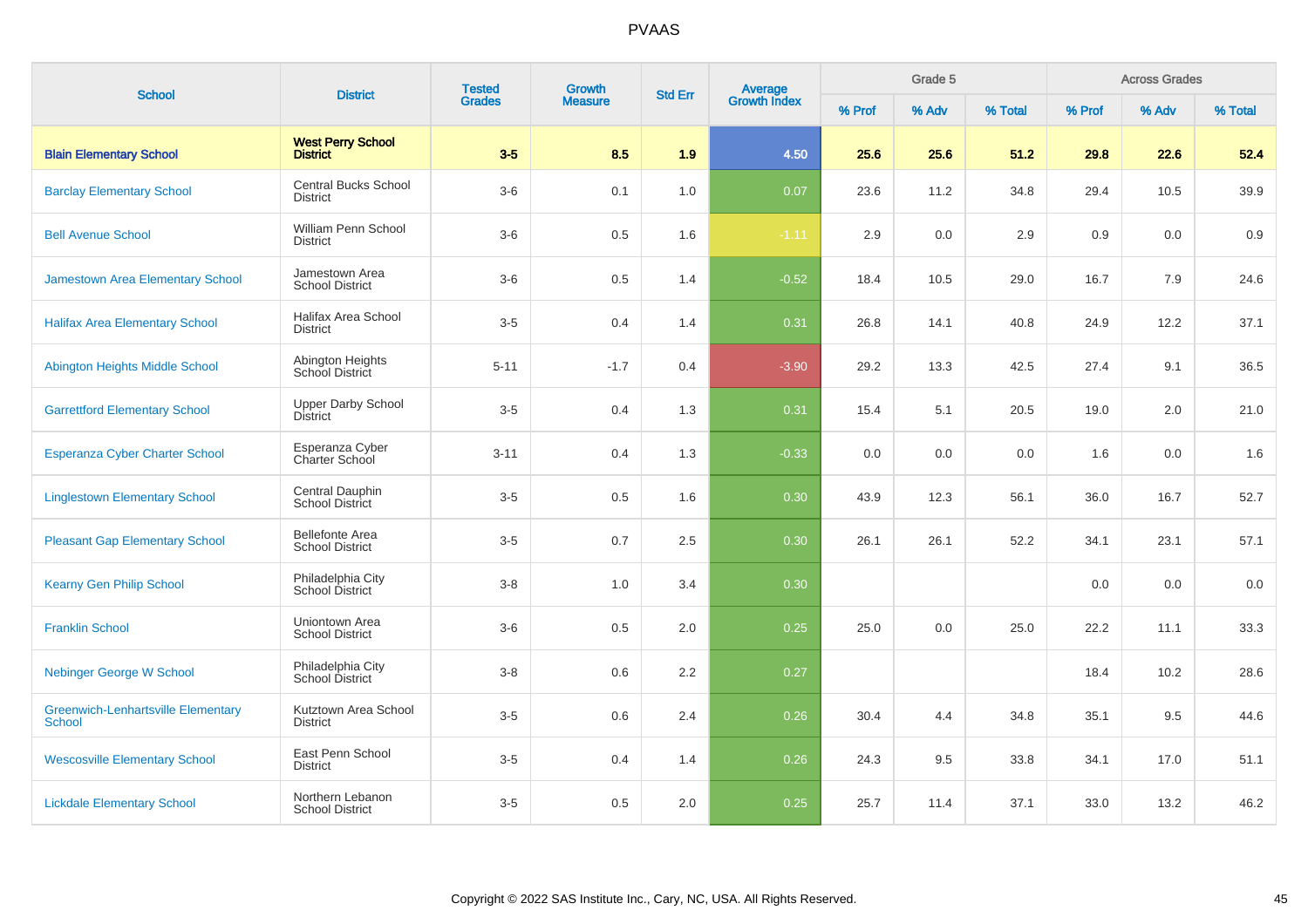| <b>School</b>                                           | <b>District</b>                                          | <b>Tested</b> | <b>Growth</b>  | <b>Std Err</b> |                                |        | Grade 5 |         |        | <b>Across Grades</b> |         |
|---------------------------------------------------------|----------------------------------------------------------|---------------|----------------|----------------|--------------------------------|--------|---------|---------|--------|----------------------|---------|
|                                                         |                                                          | <b>Grades</b> | <b>Measure</b> |                | <b>Average</b><br>Growth Index | % Prof | % Adv   | % Total | % Prof | % Adv                | % Total |
| <b>Blain Elementary School</b>                          | <b>West Perry School</b><br><b>District</b>              | $3-5$         | 8.5            | 1.9            | 4.50                           | 25.6   | 25.6    | 51.2    | 29.8   | 22.6                 | 52.4    |
| <b>Earl Elementary School</b>                           | Boyertown Area<br>School District                        | $3-5$         | 0.4            | 1.7            | 0.25                           | 29.2   | 14.6    | 43.8    | 29.7   | 9.5                  | 39.2    |
| <b>Tussey Mountain Middle School</b>                    | <b>Tussey Mountain</b><br>School District                | $5 - 8$       | 0.2            | 0.7            | $-4.23$                        | 20.7   | 1.7     | 22.4    | 13.9   | 1.5                  | 15.4    |
| <b>Mastery Charter School - Cleveland</b><br>Elementary | <b>Mastery Charter</b><br>School-Cleveland<br>Elementary | $3 - 8$       | $-1.3$         | 1.2            | $-1.10$                        | 3.8    | 7.7     | 11.5    | 2.4    | 1.8                  | 4.3     |
| <b>Bellevue Elementary School</b>                       | Northgate School<br>District                             | $3-6$         | $-1.4$         | 1.5            | $-0.89$                        | 30.0   | 3.3     | 33.3    | 21.1   | 2.8                  | 23.8    |
| Fort Washington Elementary School                       | <b>Upper Dublin School</b><br><b>District</b>            | $3-5$         | 0.4            | 1.7            | 0.23                           | 56.9   | 33.3    | 90.2    | 47.3   | 38.8                 | 86.2    |
| <b>Catharine Joseph School</b>                          | Philadelphia City<br><b>School District</b>              | $3-5$         | 0.6            | 2.5            | 0.23                           | 4.2    | 0.0     | 4.2     | 7.8    | 0.0                  | 7.8     |
| <b>Shawmont School</b>                                  | Philadelphia City<br>School District                     | $3-8$         | 0.4            | 1.6            | $-1.46$                        | 0.0    | 0.0     | 0.0     | 16.1   | 2.2                  | 18.3    |
| <b>Friendship Elementary School</b>                     | Southern York County<br><b>School District</b>           | $3-6$         | 0.3            | 1.4            | $-0.63$                        | 11.1   | 4.4     | 15.6    | 20.9   | 9.4                  | 30.4    |
| <b>Reamstown Elementary School</b>                      | Cocalico School<br><b>District</b>                       | $3-5$         | 0.3            | 1.5            | 0.22                           | 28.3   | 13.3    | 41.7    | 34.7   | 13.1                 | 47.7    |
| <b>Salisbury Elementary School</b>                      | Pequea Valley School<br><b>District</b>                  | $3-6$         | 0.2            | 1.4            | 0.14                           | 14.0   | 4.6     | 18.6    | 22.7   | 6.7                  | 29.3    |
| <b>Sandburg Middle School</b>                           | <b>Neshaminy School</b><br><b>District</b>               | $5 - 8$       | $-0.6$         | 0.5            | $-1.17$                        | 20.3   | 5.7     | 26.0    | 16.1   | 5.7                  | 21.8    |
| <b>Minersville Area Elementary Center</b>               | Minersville Area<br><b>School District</b>               | $3-6$         | 0.2            | 1.0            | $-4.50$                        | 9.6    | 4.1     | 13.7    | 19.8   | 4.6                  | 24.4    |
| <b>Union City Elementary School</b>                     | Union City Area<br><b>School District</b>                | $3-5$         | 0.3            | 1.4            | 0.19                           | 18.8   | 8.7     | 27.5    | 26.7   | 13.4                 | 40.1    |
| <b>Nicely Elementary School</b>                         | Greensburg Salem<br><b>School District</b>               | $3-5$         | 0.3            | 1.6            | 0.19                           | 28.8   | 7.7     | 36.5    | 26.1   | 15.7                 | 41.8    |
| <b>Slippery Rock Area Elementary School</b>             | Slippery Rock Area<br>School District                    | $3-5$         | 0.3            | 1.4            | 0.19                           | 39.4   | 30.3    | 69.7    | 39.7   | 25.0                 | 64.7    |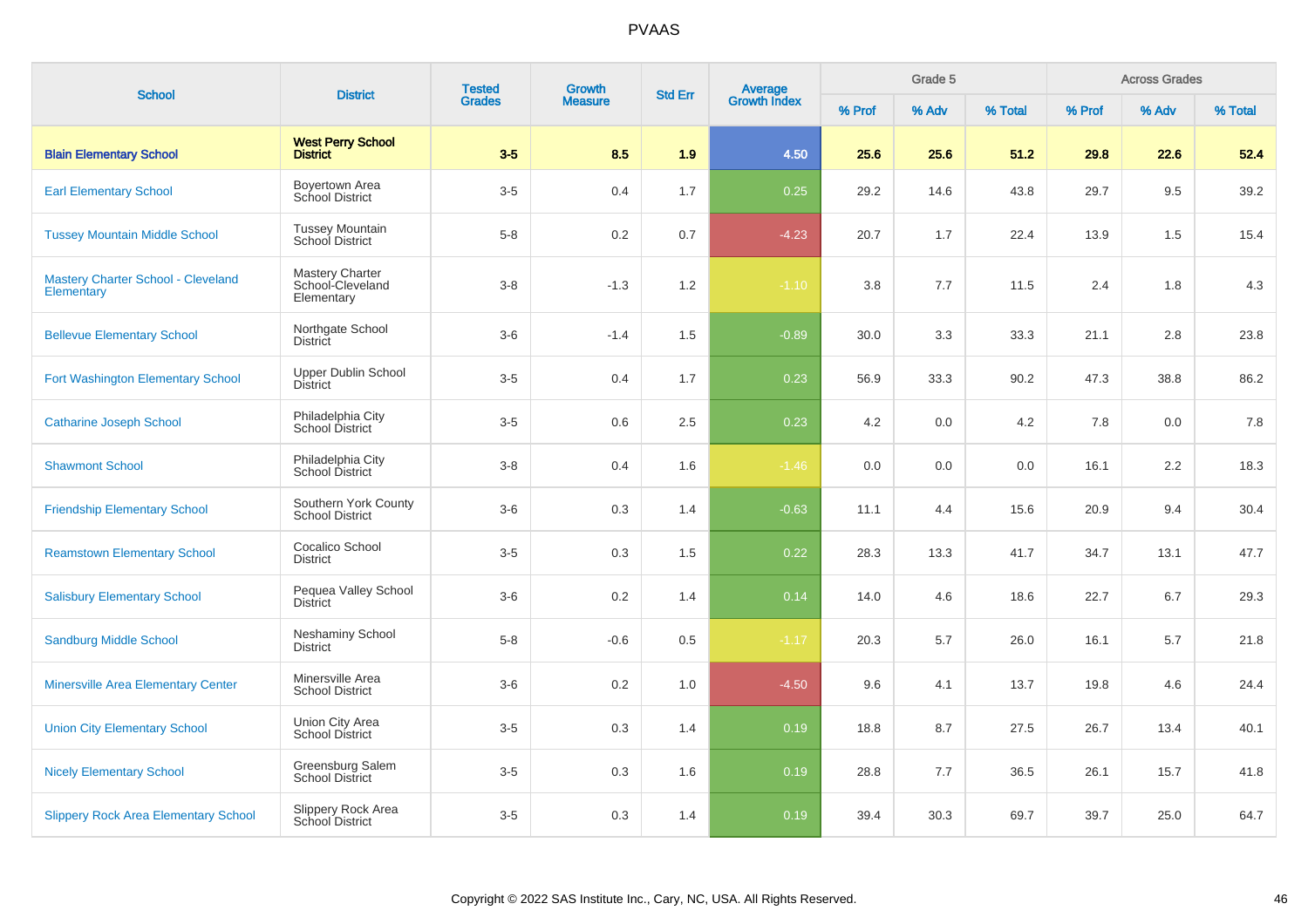| <b>School</b>                           | <b>District</b>                                      | <b>Tested</b> | <b>Growth</b>  | <b>Std Err</b> |                                |        | Grade 5 |         |        | <b>Across Grades</b> |         |
|-----------------------------------------|------------------------------------------------------|---------------|----------------|----------------|--------------------------------|--------|---------|---------|--------|----------------------|---------|
|                                         |                                                      | <b>Grades</b> | <b>Measure</b> |                | <b>Average</b><br>Growth Index | % Prof | % Adv   | % Total | % Prof | % Adv                | % Total |
| <b>Blain Elementary School</b>          | <b>West Perry School</b><br><b>District</b>          | $3-5$         | 8.5            | 1.9            | 4.50                           | 25.6   | 25.6    | 51.2    | 29.8   | 22.6                 | 52.4    |
| <b>Rockhill Elementary School</b>       | Southern Huntingdon<br><b>County School District</b> | $3-5$         | 0.4            | 2.5            | 0.15                           | 4.4    | 13.0    | 17.4    | 26.4   | 4.2                  | 30.6    |
| <b>Parkside Elementary School</b>       | Penn-Delco School<br><b>District</b>                 | $3-5$         | 0.3            | 1.8            | 0.15                           | 31.0   | 7.1     | 38.1    | 25.2   | 5.9                  | 31.1    |
| <b>Churchville Elementary School</b>    | <b>Council Rock School</b><br><b>District</b>        | $3-6$         | 0.1            | 1.0            | $-0.76$                        | 35.4   | 7.7     | 43.1    | 31.4   | 14.2                 | 45.6    |
| <b>Lingle Avenue Elementary School</b>  | Palmyra Area School<br><b>District</b>               | $3-5$         | 0.2            | 1.4            | 0.13                           | 36.8   | 32.4    | 69.1    | 34.7   | 35.3                 | 70.0    |
| <b>Northwest Middle School</b>          | <b>Reading School</b><br><b>District</b>             | $5 - 8$       | 0.1            | 1.0            | $-2.42$                        | 7.6    | 0.0     | 7.6     | 4.0    | 0.0                  | 4.0     |
| <b>Eisenhower Elementary School</b>     | Indiana Area School<br><b>District</b>               | $4 - 5$       | 0.1            | 1.2            | 0.10                           | 27.5   | 11.0    | 38.5    | 27.6   | 12.3                 | 39.9    |
| Northwest Area Intermediate School      | Northwest Area<br><b>School District</b>             | $3-6$         | 0.1            | 1.1            | $-2.47$                        | 17.6   | 2.0     | 19.6    | 17.0   | 1.8                  | 18.8    |
| <b>Stetser Elementary School</b>        | Chester-Upland<br><b>School District</b>             | $3-6$         | 0.2            | 2.7            | 0.09                           |        |         |         | 10.1   | 1.0                  | 11.1    |
| <b>Exton Elementary School</b>          | West Chester Area<br><b>School District</b>          | $3-5$         | 0.1            | 1.6            | 0.09                           | 27.6   | 25.9    | 53.4    | 34.7   | 21.1                 | 55.8    |
| <b>Chambers Hill Elementary School</b>  | Central Dauphin<br>School District                   | $3-5$         | 0.2            | 2.7            | 0.08                           | 14.8   | 14.8    | 29.6    | 18.6   | 9.3                  | 27.9    |
| <b>Cambria Elementary School</b>        | Central Cambria<br><b>School District</b>            | $3-5$         | 0.1            | 1.3            | 0.08                           | 33.8   | 17.5    | 51.2    | 30.0   | 15.0                 | 45.1    |
| <b>Penn Bernville Elementary School</b> | Tulpehocken Area<br>School District                  | $3-6$         | 0.1            | 1.2            | $-0.31$                        | 26.0   | 20.0    | 46.0    | 22.0   | 16.6                 | 38.5    |
| <b>Toby Farms Intermediate School</b>   | Chester-Upland<br><b>School District</b>             | $5-8$         | 0.1            | 1.0            | 0.05                           |        |         |         | 1.1    | 0.6                  | 1.7     |
| <b>Rice Avenue Middle School</b>        | <b>Girard School District</b>                        | $5-8$         | 0.0            | 0.6            | $-3.83$                        | 33.9   | 15.2    | 49.1    | 25.1   | 13.9                 | 39.0    |
| <b>Baden Academy Charter School</b>     | Baden Academy<br>Charter School                      | $3-6$         | 0.1            | 1.1            | $-1.00$                        | 20.6   | 4.8     | 25.4    | 20.8   | 6.4                  | 27.2    |
| <b>Mill Creek Elementary School</b>     | <b>Central Bucks School</b><br><b>District</b>       | $3-6$         | 0.0            | 0.8            | $-0.83$                        | 37.5   | 17.7    | 55.2    | 36.4   | 19.1                 | 55.6    |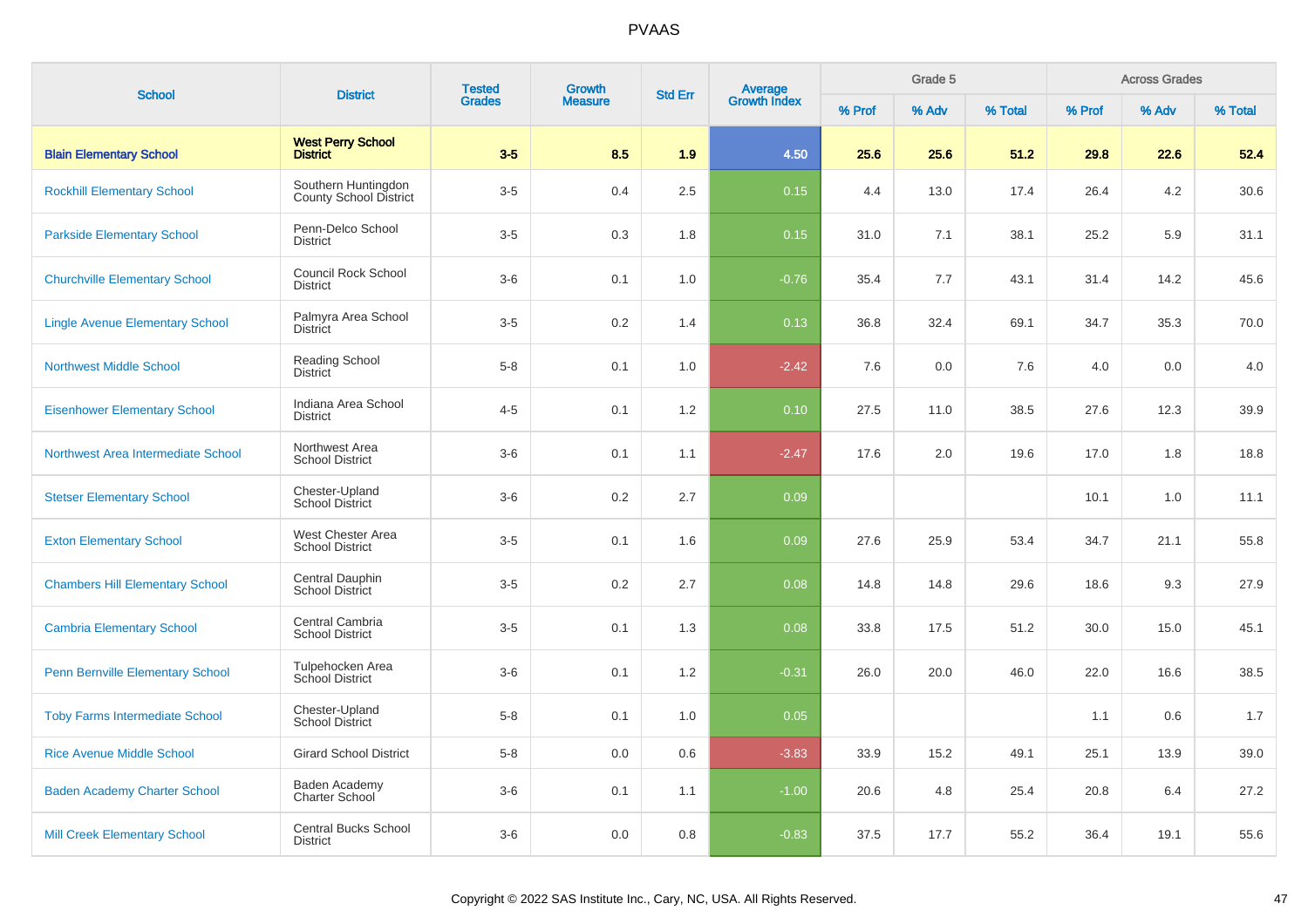| <b>School</b>                                             | <b>District</b>                                          | <b>Tested</b> | <b>Growth</b>  | <b>Std Err</b> |                                |        | Grade 5 |         |        | <b>Across Grades</b> |         |
|-----------------------------------------------------------|----------------------------------------------------------|---------------|----------------|----------------|--------------------------------|--------|---------|---------|--------|----------------------|---------|
|                                                           |                                                          | <b>Grades</b> | <b>Measure</b> |                | <b>Average</b><br>Growth Index | % Prof | % Adv   | % Total | % Prof | % Adv                | % Total |
| <b>Blain Elementary School</b>                            | <b>West Perry School</b><br><b>District</b>              | $3-5$         | 8.5            | 1.9            | 4.50                           | 25.6   | 25.6    | 51.2    | 29.8   | 22.6                 | 52.4    |
| <b>Willow Dale Elementary School</b>                      | <b>Centennial School</b><br><b>District</b>              | $3-5$         | 0.0            | 1.1            | 0.03                           | 15.6   | 4.1     | 19.7    | 23.1   | 7.8                  | 30.8    |
| <b>Colonel John Siegfried Elementary</b><br><b>School</b> | Northampton Area<br><b>School District</b>               | $3-5$         | 0.0            | 1.6            | 0.03                           | 27.9   | 6.6     | 34.4    | 32.8   | 13.0                 | 45.8    |
| <b>Walter M Senkow Elementary School</b>                  | <b>Upper Darby School</b><br><b>District</b>             | $3-5$         | 0.1            | 3.6            | 0.03                           | 27.3   | 0.0     | 27.3    | 18.1   | 1.4                  | 19.4    |
| Thomas W Holtzman Jr Elementary<br><b>School</b>          | Susquehanna<br><b>Township School</b><br><b>District</b> | $3-5$         | 0.0            | 1.0            | 0.03                           | 13.8   | 3.8     | 17.5    | 17.1   | 5.1                  | 22.2    |
| <b>Independence Middle School</b>                         | <b>Bethel Park School</b><br><b>District</b>             | $5 - 8$       | 0.0            | 0.5            | 0.03                           |        |         |         | 28.6   | 11.2                 | 39.8    |
| <b>Fitzpatrick Aloysius L School</b>                      | Philadelphia City<br>School District                     | $3 - 8$       | 0.1            | 2.9            | 0.03                           | 6.2    | 0.0     | 6.2     | 13.3   | 0.0                  | 13.3    |
| <b>KIPP Philadelphia Charter School</b>                   | <b>KIPP Philadelphia</b><br>Charter School               | $3 - 8$       | 0.0            | 0.9            | $-1.76$                        | 2.0    | 0.0     | 2.0     | 3.6    | 0.0                  | 3.6     |
| <b>Gna Elementary Center</b>                              | <b>Greater Nanticoke</b><br>Area School District         | $3-5$         | 0.0            | 1.1            | 0.02                           | 13.6   | 2.7     | 16.4    | 11.8   | 3.5                  | 15.3    |
| <b>Chester Upland School Of Arts</b>                      | Chester-Upland<br><b>School District</b>                 | $3-5$         | 0.0            | 2.1            | 0.01                           | 0.0    | 0.0     | 0.0     | 1.0    | 0.0                  | 1.0     |
| <b>Latrobe Elementary School</b>                          | <b>Greater Latrobe</b><br><b>School District</b>         | $3-6$         | $-0.3$         | 0.9            | $-0.29$                        | 45.1   | 22.0    | 67.1    | 36.8   | 17.3                 | 54.1    |
| <b>Port Matilda Elementary School</b>                     | Bald Eagle Area<br>School District                       | $3-5$         | 0.0            | 3.5            | 0.01                           | 18.2   | 18.2    | 36.4    | 24.4   | 36.6                 | 61.0    |
| <b>Dingman-Delaware Elementary School</b>                 | Delaware Valley<br><b>School District</b>                | $3-5$         | $-0.0$         | 1.1            | $-0.01$                        | 32.0   | 8.8     | 40.8    | 31.9   | 9.0                  | 40.9    |
| Johnsonburg Area Elementary School                        | Johnsonburg Area<br>School District                      | $3-6$         | $-0.0$         | 1.4            | $-3.24$                        | 17.5   | 7.5     | 25.0    | 30.6   | 13.6                 | 44.2    |
| <b>Waterford Elementary School</b>                        | Fort Leboeuf School<br><b>District</b>                   | $3-5$         | $-0.0$         | 1.5            | $-0.01$                        | 29.7   | 20.3    | 50.0    | 31.7   | 27.4                 | 59.2    |
| <b>Leib Elementary School</b>                             | Dover Area School<br><b>District</b>                     | $3-5$         | $-0.0$         | 1.5            | $-0.01$                        | 38.3   | 6.7     | 45.0    | 32.6   | 13.5                 | 46.1    |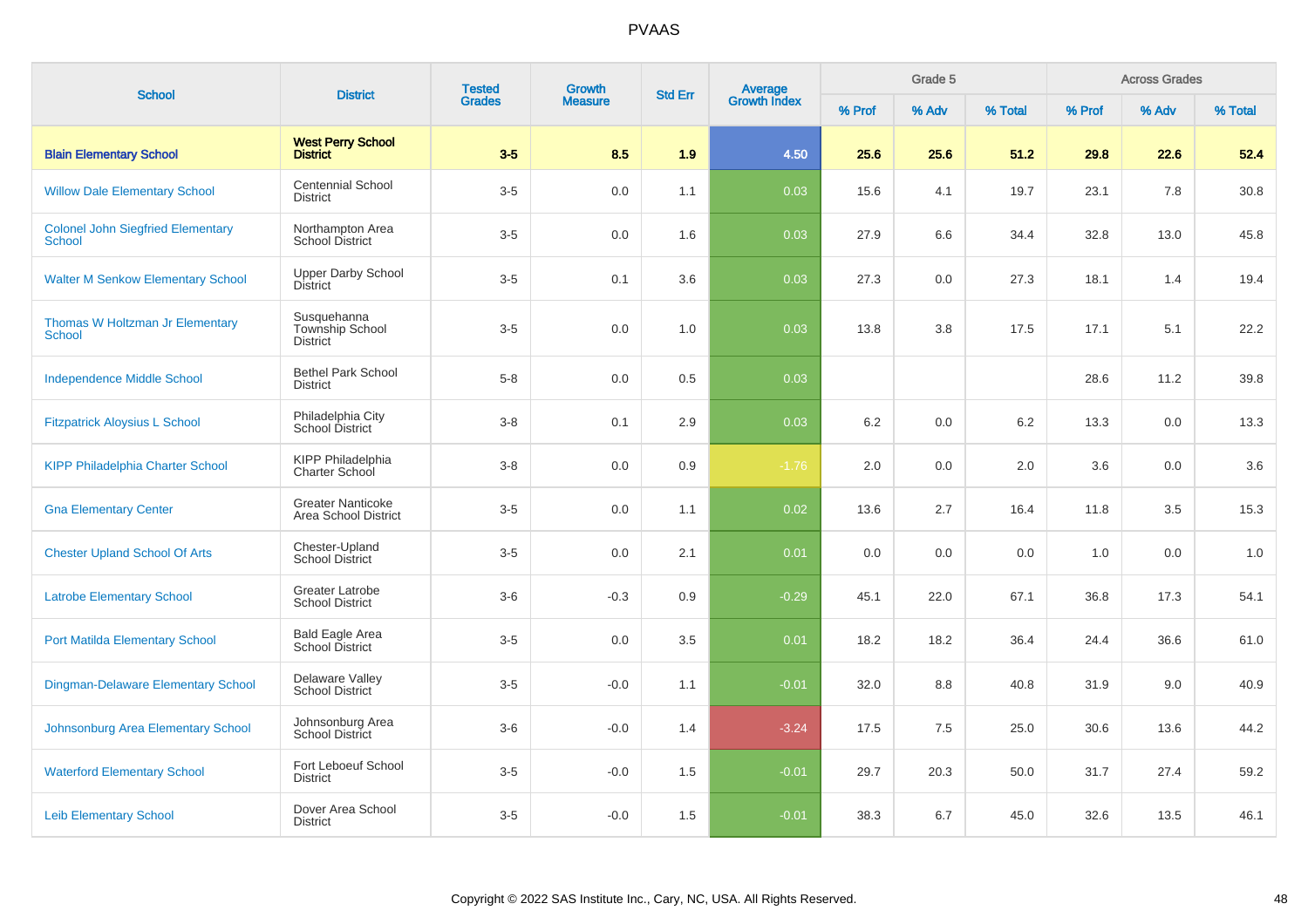| <b>School</b>                                            | <b>District</b>                                      | <b>Tested</b><br><b>Grades</b> | <b>Growth</b>  | <b>Std Err</b> | Average<br>Growth Index |        | Grade 5 |         |        | <b>Across Grades</b> |         |
|----------------------------------------------------------|------------------------------------------------------|--------------------------------|----------------|----------------|-------------------------|--------|---------|---------|--------|----------------------|---------|
|                                                          |                                                      |                                | <b>Measure</b> |                |                         | % Prof | % Adv   | % Total | % Prof | % Adv                | % Total |
| <b>Blain Elementary School</b>                           | <b>West Perry School</b><br><b>District</b>          | $3-5$                          | 8.5            | 1.9            | 4.50                    | 25.6   | 25.6    | 51.2    | 29.8   | 22.6                 | 52.4    |
| <b>Calypso Elementary School</b>                         | Bethlehem Area<br><b>School District</b>             | $3-5$                          | $-0.1$         | 3.1            | $-0.03$                 | 7.1    | 7.1     | 14.3    | 33.3   | 12.5                 | 45.8    |
| <b>Tidioute Community Charter School</b>                 | <b>Tidioute Community</b><br><b>Charter School</b>   | $3 - 11$                       | $-0.3$         | 1.4            | $-0.19$                 | 15.4   | 0.0     | 15.4    | 16.0   | 1.6                  | 17.6    |
| <b>Dodson Elementary School</b>                          | Wilkes-Barre Area<br><b>School District</b>          | $3-6$                          | $-0.4$         | 1.7            | $-0.21$                 | 10.3   | 6.9     | 17.2    | 3.0    | 2.0                  | 5.0     |
| <b>Jarrettown Elementary School</b>                      | <b>Upper Dublin School</b><br><b>District</b>        | $3-5$                          | $-0.1$         | 1.4            | $-0.04$                 | 37.3   | 26.9    | 64.2    | 30.7   | 38.5                 | 69.3    |
| Kane Area Elementary School                              | Kane Area School<br><b>District</b>                  | $3-5$                          | $-0.1$         | 1.4            | $-0.05$                 | 21.1   | 19.7    | 40.8    | 27.0   | 10.9                 | 37.9    |
| <b>Mastery Charter School - Hardy Williams</b>           | <b>Mastery Charter</b><br>School - Hardy<br>Williams | $3 - 11$                       | $-0.1$         | 1.2            | $-3.12$                 | 4.9    | 0.0     | 4.9     | 6.9    | 0.6                  | 7.5     |
| <b>Premier Arts And Science Charter</b><br><b>School</b> | Premier Arts And<br>Science Charter<br>School        | $3-5$                          | $-0.1$         | 2.0            | $-0.05$                 | 0.0    | 0.0     | 0.0     | 3.8    | 1.0                  | 4.8     |
| Vare-Washington Elementary School                        | Philadelphia City<br>School District                 | $3 - 8$                        | $-0.2$         | 3.1            | $-0.07$                 |        |         |         | 11.9   | 11.9                 | 23.9    |
| <b>Jenkintown Elementary School</b>                      | Jenkintown School<br><b>District</b>                 | $3-6$                          | $-2.8$         | 1.3            | $-2.22$                 | 35.4   | 12.5    | 47.9    | 33.7   | 20.2                 | 53.9    |
| Maple Manor Elementary/Middle School                     | Hazleton Area School<br><b>District</b>              | $3 - 8$                        | $-0.1$         | 1.1            | $-0.26$                 | 0.0    | 0.0     | 0.0     | 3.1    | 0.9                  | 4.0     |
| <b>Allegheny-Clarion Valley Elementary</b>               | Allegheny-Clarion<br>Valley School District          | $3-6$                          | $-0.9$         | 1.2            | $-0.76$                 | 19.5   | 7.3     | 26.8    | 17.5   | 11.5                 | 29.0    |
| <b>Buckingham Elementary School</b>                      | <b>Central Bucks School</b><br><b>District</b>       | $3-6$                          | $-0.1$         | 1.1            | $-0.68$                 | 42.6   | 17.0    | 59.6    | 38.8   | 19.1                 | 57.9    |
| <b>Dassa Mckinney Elementary School</b>                  | Moniteau School<br><b>District</b>                   | $3-6$                          | $-0.8$         | 0.9            | $-0.89$                 | 32.5   | 8.4     | 41.0    | 29.5   | 12.7                 | 42.2    |
| <b>Blue Ball Elementary School</b>                       | Eastern Lancaster<br><b>County School District</b>   | $3-6$                          | $-0.2$         | 1.1            | $-0.57$                 | 24.1   | 8.6     | 32.8    | 24.4   | 7.1                  | 31.6    |
| <b>Bethel Springs Elementary School</b>                  | <b>Garnet Valley School</b><br><b>District</b>       | $3-5$                          | $-0.2$         | 1.2            | $-0.15$                 | 34.0   | 24.5    | 58.5    | 36.1   | 18.4                 | 54.5    |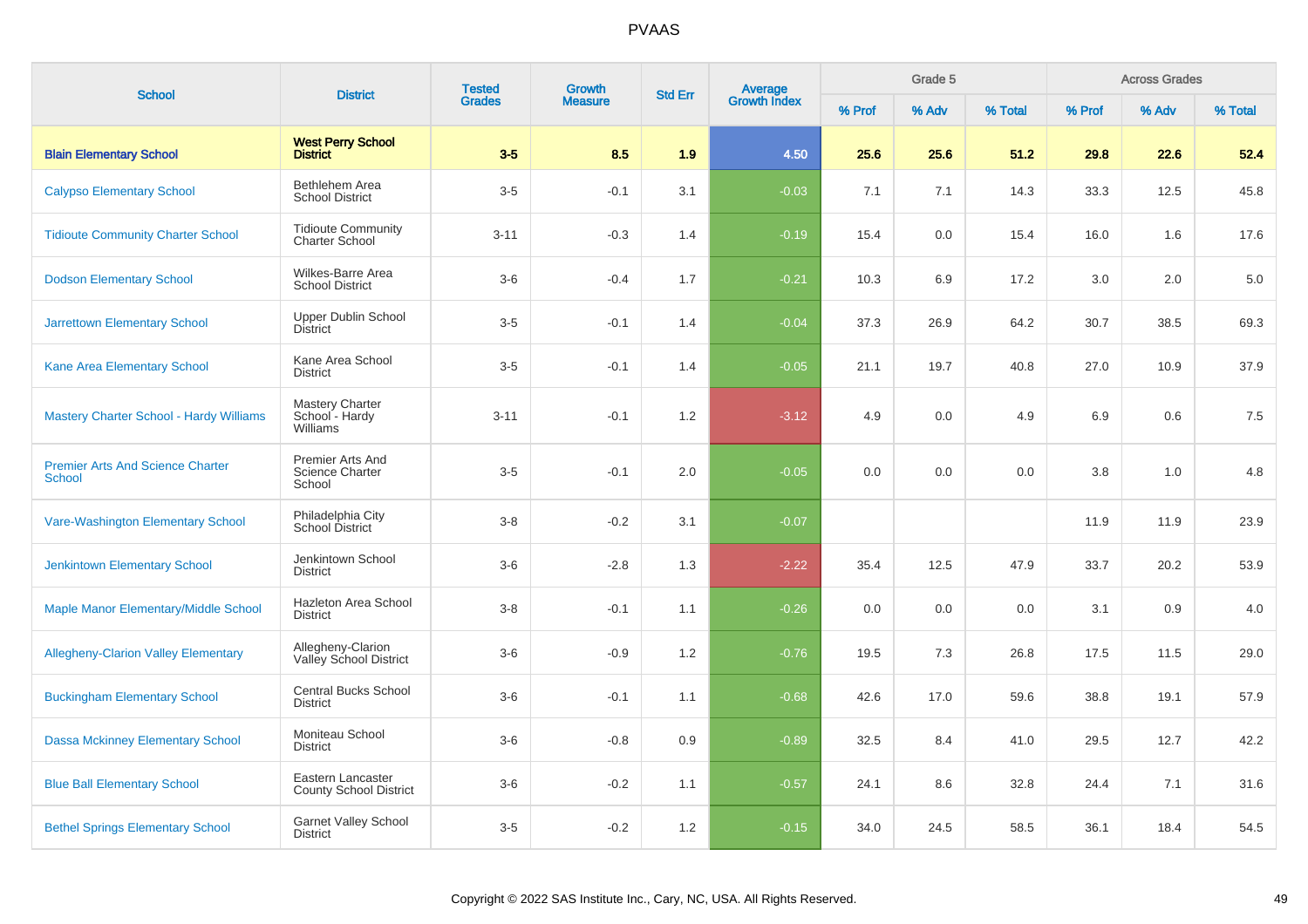| <b>School</b>                                    | <b>District</b>                                     | <b>Tested</b> | <b>Growth</b>  | <b>Std Err</b> | Average<br>Growth Index |        | Grade 5 | <b>Across Grades</b> |        |       |         |
|--------------------------------------------------|-----------------------------------------------------|---------------|----------------|----------------|-------------------------|--------|---------|----------------------|--------|-------|---------|
|                                                  |                                                     | <b>Grades</b> | <b>Measure</b> |                |                         | % Prof | % Adv   | % Total              | % Prof | % Adv | % Total |
| <b>Blain Elementary School</b>                   | <b>West Perry School</b><br><b>District</b>         | $3-5$         | 8.5            | 1.9            | 4.50                    | 25.6   | 25.6    | 51.2                 | 29.8   | 22.6  | 52.4    |
| <b>Juniata Elementary School</b>                 | Altoona Area School<br><b>District</b>              | $3-5$         | $-0.2$         | 1.6            | $-0.15$                 | 19.7   | 9.8     | 29.5                 | 22.4   | 7.0   | 29.5    |
| <b>Mercersburg Elementary School</b>             | <b>Tuscarora School</b><br><b>District</b>          | $3-5$         | $-0.3$         | 1.8            | $-0.17$                 | 11.6   | 4.6     | 16.3                 | 27.3   | 7.4   | 34.7    |
| <b>Doyle Elementary School</b>                   | <b>Central Bucks School</b><br><b>District</b>      | $3-6$         | $-0.3$         | 1.1            | $-0.30$                 | 37.1   | 9.7     | 46.8                 | 34.8   | 17.0  | 51.7    |
| <b>Kratzer School</b>                            | <b>Parkland School</b><br><b>District</b>           | $3-5$         | $-0.2$         | 1.3            | $-0.18$                 | 35.0   | 13.8    | 48.8                 | 30.8   | 20.4  | 51.2    |
| <b>Freemansburg Elementary School</b>            | Bethlehem Area<br><b>School District</b>            | $3-5$         | $-0.4$         | 2.4            | $-0.18$                 | 12.0   | 0.0     | 12.0                 | 12.5   | 0.0   | 12.5    |
| <b>Wharton Elementary School</b>                 | Lancaster School<br><b>District</b>                 | $3-5$         | $-0.3$         | 1.8            | $-0.19$                 | 25.0   | 2.3     | 27.3                 | 21.4   | 9.9   | 31.3    |
| <b>Mill Village Elementary School</b>            | Fort Leboeuf School<br><b>District</b>              | $3-5$         | $-0.5$         | 2.5            | $-0.19$                 | 21.7   | 39.1    | 60.9                 | 24.2   | 32.3  | 56.4    |
| Penn Hills Charter School of<br>Entrepreneurship | Penn Hills Charter<br>School of<br>Entrepreneurship | $3 - 8$       | $-0.2$         | 0.9            | $-3.58$                 | 11.6   | 2.3     | 14.0                 | 17.0   | 3.8   | 20.8    |
| <b>Mcknight Elementary School</b>                | North Allegheny<br><b>School District</b>           | $3-5$         | $-0.2$         | 1.1            | $-0.20$                 | 40.5   | 21.6    | 62.1                 | 38.3   | 22.5  | 60.8    |
| <b>North East Intermediate Elementary</b>        | North East School<br><b>District</b>                | $3-5$         | $-0.2$         | 1.1            | $-0.20$                 | 33.3   | 9.4     | 42.7                 | 33.3   | 13.8  | 47.2    |
| <b>Millville Area Elementary School</b>          | Millville Area School<br><b>District</b>            | $3-6$         | $-0.6$         | 1.2            | $-0.51$                 | 34.0   | 0.0     | 34.0                 | 28.2   | 4.0   | 32.2    |
| <b>Kernsville School</b>                         | Parkland School<br><b>District</b>                  | $3-5$         | $-0.3$         | 1.6            | $-0.21$                 | 30.8   | 42.3    | 73.1                 | 33.7   | 41.1  | 74.8    |
| <b>Liberty Elementary School</b>                 | Southern Tioga<br>School District                   | $3-6$         | $-1.5$         | 1.8            | $-0.84$                 | 28.0   | 4.0     | 32.0                 | 24.4   | 4.6   | 29.1    |
| <b>Valley View Intermediate School</b>           | Valley View School<br>District                      | $3-5$         | $-0.3$         | 1.1            | $-0.22$                 | 26.2   | 0.9     | 27.1                 | 24.6   | 3.7   | 28.4    |
| <b>Shirley Township Elementary School</b>        | <b>Mount Union Area</b><br><b>School District</b>   | $3-5$         | $-0.3$         | 1.2            | $-0.22$                 | 11.7   | 4.3     | 16.0                 | 16.0   | 5.5   | 21.5    |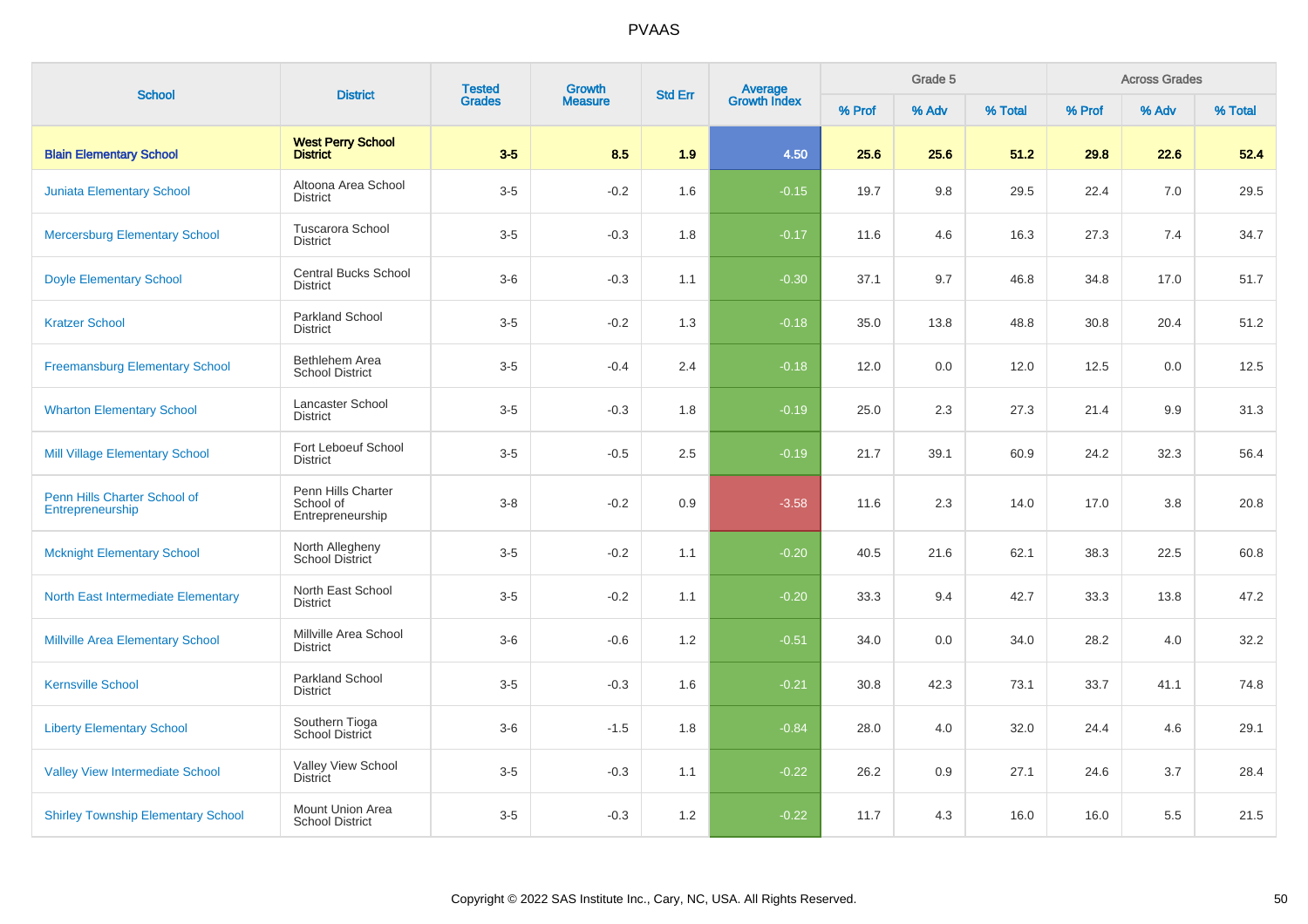| <b>School</b>                                                 | <b>District</b>                                          | <b>Tested</b> | <b>Growth</b>  | <b>Std Err</b> | Average<br>Growth Index |        | Grade 5 |         |        | <b>Across Grades</b> |         |
|---------------------------------------------------------------|----------------------------------------------------------|---------------|----------------|----------------|-------------------------|--------|---------|---------|--------|----------------------|---------|
|                                                               |                                                          | <b>Grades</b> | <b>Measure</b> |                |                         | % Prof | % Adv   | % Total | % Prof | % Adv                | % Total |
| <b>Blain Elementary School</b>                                | <b>West Perry School</b><br><b>District</b>              | $3-5$         | 8.5            | 1.9            | 4.50                    | 25.6   | 25.6    | 51.2    | 29.8   | 22.6                 | 52.4    |
| <b>Cecil Intermediate School</b>                              | Canon-Mcmillan<br><b>School District</b>                 | $5-6$         | $-0.1$         | 0.6            | $-2.85$                 | 32.8   | 23.4    | 56.1    | 34.5   | 17.8                 | 52.3    |
| <b>Munoz-Marin Luis</b>                                       | Philadelphia City<br><b>School District</b>              | $3 - 8$       | $-0.8$         | 3.4            | $-0.23$                 | 7.7    | 0.0     | 7.7     | 1.6    | 1.6                  | 3.3     |
| <b>Oley Valley Elementary School</b>                          | <b>Oley Valley School</b><br><b>District</b>             | $3-5$         | $-0.3$         | 1.2            | $-0.24$                 | 19.8   | 5.0     | 24.8    | 29.4   | 5.6                  | 35.0    |
| <b>Clarion Area Elementary School</b>                         | Clarion Area School<br><b>District</b>                   | $3-6$         | $-0.3$         | 1.2            | $-1.01$                 | 31.2   | 8.3     | 39.6    | 28.8   | 12.0                 | 40.9    |
| <b>Environmental Charter School At Frick</b><br>Park          | <b>Environmental Charter</b><br>School At Frick Park     | $3-9$         | $-0.2$         | 0.7            | $-4.61$                 | 18.2   | 10.4    | 28.6    | 22.6   | 13.4                 | 36.0    |
| <b>Avella Elementary Center</b>                               | Avella Area School<br><b>District</b>                    | $3-6$         | $-0.4$         | 1.4            | $-2.04$                 | 17.1   | 2.4     | 19.5    | 23.9   | 10.9                 | 34.8    |
| <b>Lakeside Elementary School</b>                             | Wayne Highlands<br>School District                       | $3-5$         | $-0.3$         | 1.2            | $-0.27$                 | 35.1   | 14.9    | 50.0    | 32.1   | 19.9                 | 52.0    |
| <b>Freeland Elementary/Middle School</b>                      | Hazleton Area School<br><b>District</b>                  | $3-8$         | $-0.3$         | 1.2            | $-1.70$                 | 0.0    | 0.0     | 0.0     | 5.4    | 0.6                  | 6.0     |
| <b>Warren Snyder-John Girotti Elementary</b><br><b>School</b> | <b>Bristol Borough</b><br>School District                | $3-6$         | $-0.6$         | 0.9            | $-0.64$                 | 21.3   | 2.7     | 24.0    | 18.6   | 5.6                  | 24.2    |
| <b>Jefferson Elementary School</b>                            | Erie City School<br><b>District</b>                      | $3-5$         | $-0.5$         | 1.7            | $-0.30$                 | 12.7   | 1.8     | 14.6    | 8.7    | 1.2                  | 9.9     |
| <b>Willow Hill School</b>                                     | Abington School<br><b>District</b>                       | $3-6$         | $-0.8$         | 1.4            | $-0.58$                 | 28.0   | 14.0    | 42.0    | 29.2   | 7.4                  | 36.6    |
| <b>Neidig Elementary School</b>                               | Quakertown<br><b>Community School</b><br><b>District</b> | $3-5$         | $-0.5$         | 1.4            | $-0.31$                 | 24.2   | 15.2    | 39.4    | 32.1   | 14.0                 | 46.1    |
| <b>South Hanover Elementary School</b>                        | Lower Dauphin School<br><b>District</b>                  | $3-5$         | $-0.6$         | 1.7            | $-0.32$                 | 31.4   | 31.4    | 62.8    | 30.5   | 31.1                 | 61.6    |
| <b>Oak Park Elementary School</b>                             | North Penn School<br><b>District</b>                     | $3-6$         | $-0.8$         | 1.1            | $-0.72$                 | 25.5   | 7.8     | 33.3    | 26.3   | 12.7                 | 39.0    |
| <b>Everett Area Elementary School</b>                         | Everett Area School<br><b>District</b>                   | $3-5$         | $-0.4$         | 1.3            | $-0.33$                 | 24.7   | 7.8     | 32.5    | 23.0   | 8.4                  | 31.5    |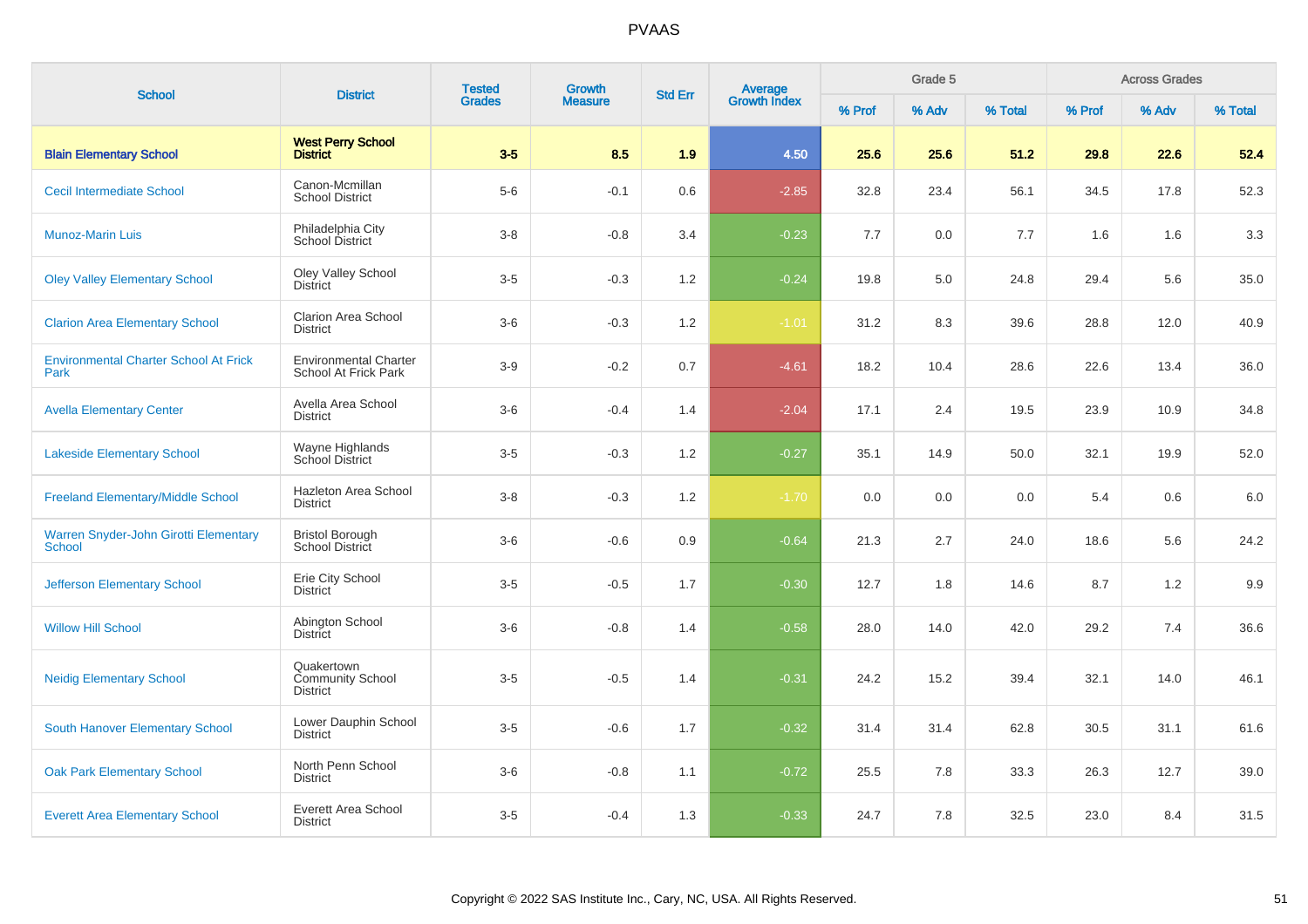| <b>School</b>                                            | <b>District</b>                                                    | <b>Tested</b> | <b>Growth</b>  | <b>Std Err</b> | <b>Average</b><br>Growth Index |        | Grade 5 |         |         | <b>Across Grades</b> |         |  |
|----------------------------------------------------------|--------------------------------------------------------------------|---------------|----------------|----------------|--------------------------------|--------|---------|---------|---------|----------------------|---------|--|
|                                                          |                                                                    | <b>Grades</b> | <b>Measure</b> |                |                                | % Prof | % Adv   | % Total | % Prof  | % Adv                | % Total |  |
| <b>Blain Elementary School</b>                           | <b>West Perry School</b><br><b>District</b>                        | $3-5$         | 8.5            | 1.9            | 4.50                           | 25.6   | 25.6    | 51.2    | 29.8    | 22.6                 | 52.4    |  |
| <b>Crooked Billet Elementary School</b>                  | Hatboro-Horsham<br><b>School District</b>                          | $3-5$         | $-0.5$         | 1.5            | $-0.34$                        | 20.3   | 9.4     | 29.7    | 23.8    | 7.4                  | 31.2    |  |
| <b>Highland Elementary School</b>                        | West Shore School<br><b>District</b>                               | $3-5$         | $-0.5$         | 1.5            | $-0.34$                        | 17.0   | 13.6    | 30.5    | 27.0    | 18.4                 | 45.4    |  |
| <b>Eisenhower Elementary School</b>                      | Camp Hill School<br>District                                       | $3-5$         | $-0.5$         | 1.3            | $-0.34$                        | 40.7   | 27.2    | 67.9    | 41.8    | 26.4                 | 68.2    |  |
| <b>Mastery Charter School-Smedley</b><br>Campus          | <b>Mastery Charter</b><br>School - Smedley<br>Campus               | $3-6$         | $-0.6$         | 1.2            | $-0.51$                        | 1.9    | 0.0     | 1.9     | $3.5\,$ | 0.0                  | 3.5     |  |
| <b>West Hill Elementary School</b>                       | Sharon City School<br><b>District</b>                              | $3-6$         | $-2.1$         | 1.4            | $-1.47$                        | 5.6    | 0.0     | 5.6     | 10.7    | 1.5                  | 12.2    |  |
| <b>Shawnee Elementary School</b>                         | Easton Area School<br><b>District</b>                              | $3-5$         | $-0.5$         | 1.4            | $-0.37$                        | 31.4   | 15.7    | 47.1    | 35.9    | 22.4                 | 58.4    |  |
| Young Scholars Of Western<br>Pennsylvania Charter School | Young Scholars Of<br>Western Pennsylvania<br><b>Charter School</b> | $3 - 8$       | $-0.4$         | 1.1            | $-2.68$                        | 6.7    | 6.7     | 13.3    | 12.3    | 4.8                  | 17.1    |  |
| <b>Green Woods Charter School</b>                        | Green Woods Charter<br>School                                      | $3 - 8$       | $-0.3$         | 0.8            | $-5.05$                        | 16.7   | 3.3     | 20.0    | 21.3    | 8.3                  | 29.6    |  |
| <b>Washington Martha School</b>                          | Philadelphia City<br>School District                               | $3-8$         | $-1.3$         | 3.3            | $-0.39$                        |        |         |         | 9.3     | 2.3                  | 11.6    |  |
| <b>Welsh John School</b>                                 | Philadelphia City<br>School District                               | $3 - 7$       | $-1.3$         | 3.2            | $-0.41$                        | 0.0    | 0.0     | 0.0     | 0.0     | 0.0                  | 0.0     |  |
| <b>Stanton Edwin M School</b>                            | Philadelphia City<br><b>School District</b>                        | $3 - 7$       | $-1.2$         | 2.2            | $-0.52$                        | 0.0    | 0.0     | 0.0     | 3.1     | 3.1                  | 6.2     |  |
| <b>Northern Potter Childrens School</b>                  | Northern Potter<br><b>School District</b>                          | $3-6$         | $-1.0$         | 1.4            | $-0.67$                        | 26.7   | 3.3     | 30.0    | 18.1    | 7.6                  | 25.7    |  |
| <b>Fairview Elementary School</b>                        | <b>Crestwood School</b><br><b>District</b>                         | $3-6$         | $-0.5$         | 1.1            | $-2.06$                        | 26.4   | 13.2    | 39.6    | 24.0    | 10.1                 | 34.1    |  |
| <b>Mcmurray Elementary School</b>                        | Peters Township<br><b>School District</b>                          | $4 - 6$       | $-0.2$         | 0.5            | $-6.57$                        | 37.8   | 32.6    | 70.4    | 38.5    | 29.2                 | 67.8    |  |
| <b>Acmetonia Elementary School</b>                       | <b>Allegheny Valley</b><br><b>School District</b>                  | $3-6$         | $-0.5$         | 1.1            | $-1.89$                        | 26.3   | 12.3    | 38.6    | 19.8    | 6.5                  | 26.3    |  |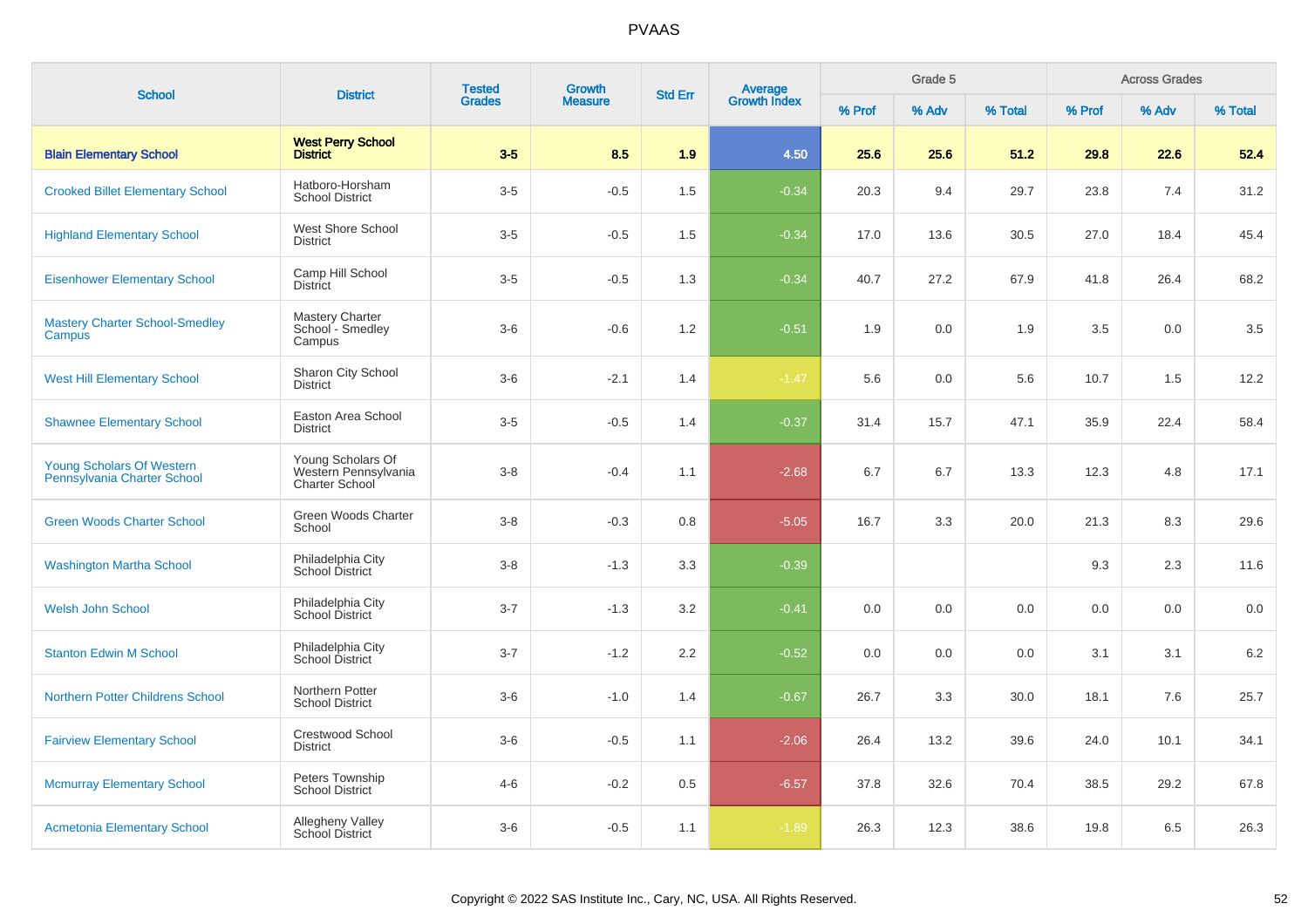| <b>School</b>                                             | <b>District</b>                                  | <b>Tested</b><br><b>Grades</b> | Growth         | <b>Std Err</b> |                                |        | Grade 5 |         |        | <b>Across Grades</b> |         |
|-----------------------------------------------------------|--------------------------------------------------|--------------------------------|----------------|----------------|--------------------------------|--------|---------|---------|--------|----------------------|---------|
|                                                           |                                                  |                                | <b>Measure</b> |                | <b>Average</b><br>Growth Index | % Prof | % Adv   | % Total | % Prof | % Adv                | % Total |
| <b>Blain Elementary School</b>                            | <b>West Perry School</b><br><b>District</b>      | $3-5$                          | 8.5            | 1.9            | 4.50                           | 25.6   | 25.6    | 51.2    | 29.8   | 22.6                 | 52.4    |
| <b>South Hamilton Elementary School</b>                   | Chambersburg Area<br>School District             | $3-5$                          | $-0.8$         | 1.8            | $-0.45$                        | 22.7   | 9.1     | 31.8    | 26.2   | 8.7                  | 35.0    |
| <b>Eleanor Roosevelt Elementary School</b>                | Pennsbury School<br><b>District</b>              | $3-5$                          | $-0.6$         | 1.3            | $-0.46$                        | 31.5   | 15.7    | 47.2    | 32.0   | 19.6                 | 51.6    |
| <b>Agora Cyber Charter School</b>                         | Agora Cyber Charter<br>School                    | $3 - 11$                       | $-0.3$         | 0.6            | $-3.35$                        | 9.8    | 2.0     | 11.8    | 9.7    | 2.4                  | 12.1    |
| <b>Global Leadership Academy Charter</b><br><b>School</b> | Global Leadership<br>Academy Charter<br>School   | $3-8$                          | $-3.1$         | 1.9            | $-1.63$                        | 0.0    | 0.0     | 0.0     | 2.5    | 0.0                  | 2.5     |
| <b>Afton Elementary School</b>                            | Pennsbury School<br><b>District</b>              | $3-5$                          | $-0.7$         | 1.4            | $-0.47$                        | 38.6   | 32.9    | 71.4    | 36.4   | 34.8                 | 71.2    |
| <b>Falling Spring Elementary School</b>                   | Chambersburg Area<br><b>School District</b>      | $3-5$                          | $-0.8$         | 1.8            | $-0.47$                        | 26.2   | 9.5     | 35.7    | 23.3   | 6.8                  | 30.1    |
| <b>Frank Anne School</b>                                  | Philadelphia City<br>School District             | $3-5$                          | $-0.8$         | 1.7            | $-0.47$                        | 17.3   | 11.5    | 28.8    | 22.3   | 7.4                  | 29.8    |
| <b>Webster School</b>                                     | Philadelphia City<br>School District             | $3-5$                          | $-1.2$         | 2.4            | $-0.48$                        | 0.0    | 4.4     | 4.4     | 3.7    | 3.7                  | 7.4     |
| <b>Hopewell Junior High School</b>                        | <b>Hopewell Area School</b><br><b>District</b>   | $5 - 8$                        | $-1.7$         | 0.5            | $-3.23$                        | 31.3   | 8.2     | 39.6    | 23.2   | 6.8                  | 30.1    |
| <b>William Penn Elementary School</b>                     | Elizabeth Forward<br><b>School District</b>      | $3-5$                          | $-0.7$         | 1.4            | $-0.48$                        | 22.4   | 9.0     | 31.3    | 26.6   | 17.2                 | 43.8    |
| <b>Damascus Area School</b>                               | Wayne Highlands<br>School District               | $3-8$                          | $-0.6$         | 1.1            | $-0.50$                        | 54.8   | 12.9    | 67.7    | 33.5   | 24.1                 | 57.6    |
| <b>Moore Elementary School</b>                            | Northampton Area<br><b>School District</b>       | $3-5$                          | $-1.6$         | 3.3            | $-0.48$                        | 25.0   | 16.7    | 41.7    | 43.8   | 18.8                 | 62.5    |
| Daniel Boone Area Intermediate Center                     | Daniel Boone Area<br><b>School District</b>      | $3-5$                          | $-0.4$         | 0.9            | $-0.48$                        | 27.7   | 10.7    | 38.4    | 30.4   | 8.4                  | 38.7    |
| <b>Wilson Elementary School</b>                           | Western Wayne<br>School District                 | $3-5$                          | $-1.0$         | 2.0            | $-0.49$                        | 34.4   | 15.6    | 50.0    | 34.0   | 16.0                 | 50.0    |
| <b>Mountain View Elementary School</b>                    | <b>Greater Latrobe</b><br><b>School District</b> | $3-6$                          | $-0.5$         | 0.9            | $-2.20$                        | 35.4   | 10.1    | 45.6    | 38.9   | 17.4                 | 56.4    |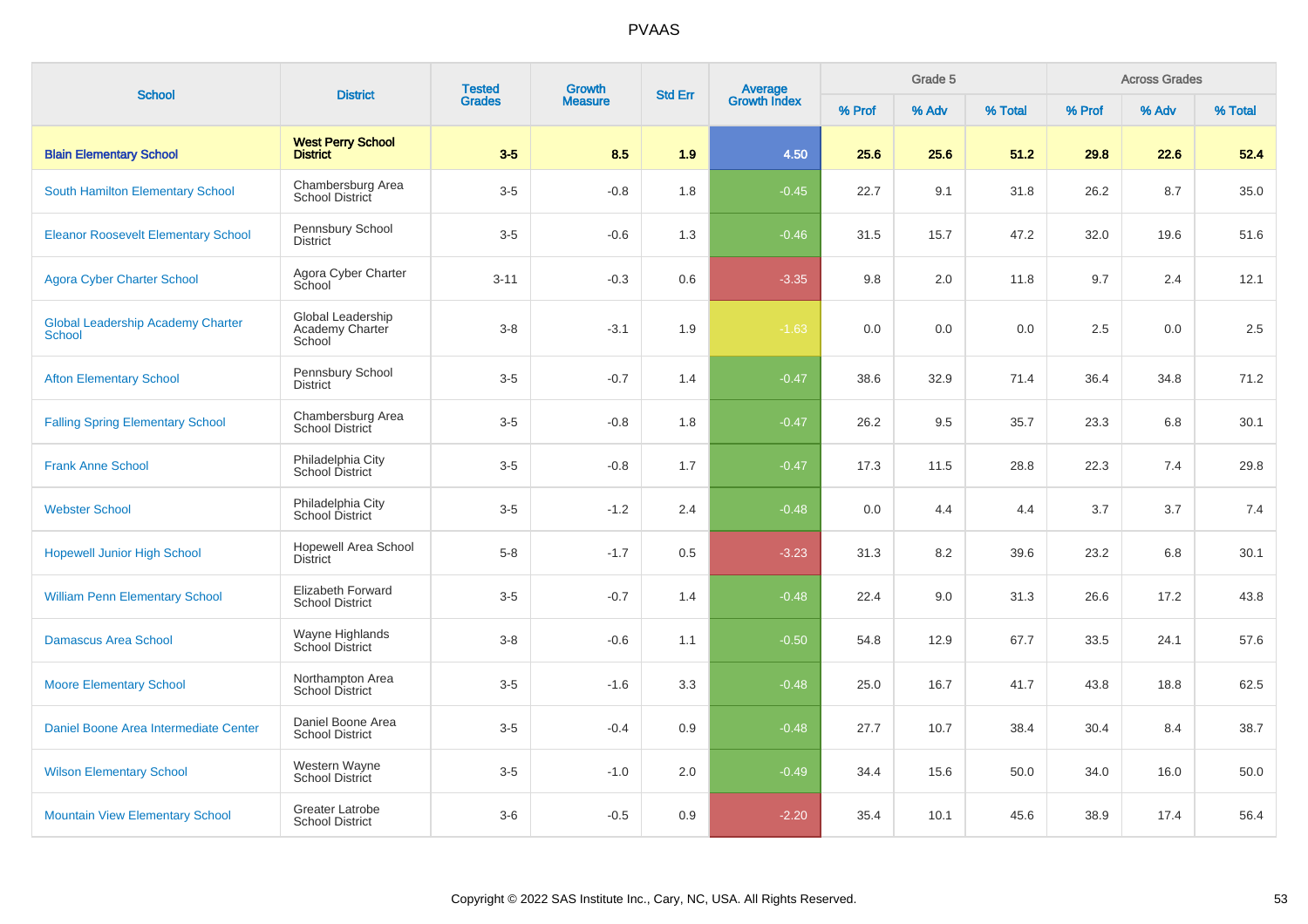| <b>School</b>                                         |                                                   | <b>Tested</b><br><b>District</b><br><b>Grades</b> | <b>Growth</b><br><b>Std Err</b> |     |                                | Grade 5 |       |         | <b>Across Grades</b> |       |         |
|-------------------------------------------------------|---------------------------------------------------|---------------------------------------------------|---------------------------------|-----|--------------------------------|---------|-------|---------|----------------------|-------|---------|
|                                                       |                                                   |                                                   | <b>Measure</b>                  |     | <b>Average</b><br>Growth Index | % Prof  | % Adv | % Total | % Prof               | % Adv | % Total |
| <b>Blain Elementary School</b>                        | <b>West Perry School</b><br><b>District</b>       | $3-5$                                             | 8.5                             | 1.9 | 4.50                           | 25.6    | 25.6  | 51.2    | 29.8                 | 22.6  | 52.4    |
| <b>Cook-Wissahickon School</b>                        | Philadelphia City<br>School District              | $3 - 8$                                           | $-1.5$                          | 3.0 | $-0.49$                        |         |       |         | 14.9                 | 5.3   | 20.2    |
| <b>Rolling Hills Elementary School</b>                | <b>Council Rock School</b><br><b>District</b>     | $3-6$                                             | $-0.6$                          | 1.1 | $-0.73$                        | 32.7    | 9.1   | 41.8    | 30.0                 | 15.0  | 45.0    |
| Erie Rise Leadership Academy Charter<br><b>School</b> | Erie Rise Leadership<br>Academy Charter<br>School | $3-8$                                             | $-0.6$                          | 1.1 | $-1.89$                        | 6.9     | 0.0   | 6.9     | 1.6                  | 1.0   | 2.6     |
| <b>Ironton School</b>                                 | <b>Parkland School</b><br><b>District</b>         | $3-5$                                             | $-1.0$                          | 1.8 | $-0.51$                        | 29.3    | 29.3  | 58.5    | 30.9                 | 25.7  | 56.6    |
| <b>Hans Herr Elementary School</b>                    | Lampeter-Strasburg<br><b>School District</b>      | $3-5$                                             | $-0.5$                          | 0.9 | $-0.51$                        | 38.6    | 13.5  | 52.2    | 39.0                 | 18.5  | 57.6    |
| <b>Columbia Middle School</b>                         | Columbia Borough<br><b>School District</b>        | $5-8$                                             | $-4.8$                          | 0.7 | $-6.57$                        | 15.1    | 1.4   | 16.4    | 5.6                  | 0.7   | 6.4     |
| <b>Summitview Elementary School</b>                   | Waynesboro Area<br>School District                | $3-5$                                             | $-0.8$                          | 1.5 | $-0.51$                        | 21.9    | 9.4   | 31.2    | 24.2                 | 16.2  | 40.4    |
| Northern Cambria Middle School                        | Northern Cambria<br><b>School District</b>        | $5 - 11$                                          | $-0.4$                          | 0.8 | $-0.91$                        | 16.4    | 3.6   | 20.0    | 14.4                 | 1.8   | 16.2    |
| <b>Mcclure Alexander K School</b>                     | Philadelphia City<br>School District              | $3-5$                                             | $-1.5$                          | 2.8 | $-0.53$                        | 0.0     | 0.0   | 0.0     | 0.0                  | 0.0   | 0.0     |
| <b>Emlen Eleanor C School</b>                         | Philadelphia City<br>School District              | $3-5$                                             | $-1.6$                          | 3.0 | $-0.54$                        | 0.0     | 5.9   | 5.9     | 9.8                  | 2.4   | 12.2    |
| <b>Eddystone Elementary School</b>                    | <b>Ridley School District</b>                     | $3-5$                                             | $-1.2$                          | 2.1 | $-0.54$                        | 9.7     | 3.2   | 12.9    | 17.3                 | 6.2   | 23.5    |
| <b>Rochester Area Elementary School</b>               | Rochester Area<br><b>School District</b>          | $3-5$                                             | $-0.9$                          | 1.7 | $-0.54$                        | 27.7    | 6.4   | 34.0    | 27.3                 | 14.0  | 41.3    |
| <b>Greenwood Elementary School</b>                    | Greenwood School<br><b>District</b>               | $3-5$                                             | $-0.8$                          | 1.5 | $-0.55$                        | 30.3    | 13.6  | 43.9    | 35.1                 | 22.6  | 57.7    |
| South St Marys Street Elementary<br><b>School</b>     | Saint Marys Area<br><b>School District</b>        | $3-5$                                             | $-0.8$                          | 1.4 | $-0.55$                        | 35.6    | 11.0  | 46.6    | 35.9                 | 12.7  | 48.6    |
| <b>White Deer Elementary School</b>                   | Milton Area School<br><b>District</b>             | $3-5$                                             | $-1.3$                          | 2.3 | $-0.55$                        | 30.0    | 13.3  | 43.3    | 27.3                 | 15.2  | 42.4    |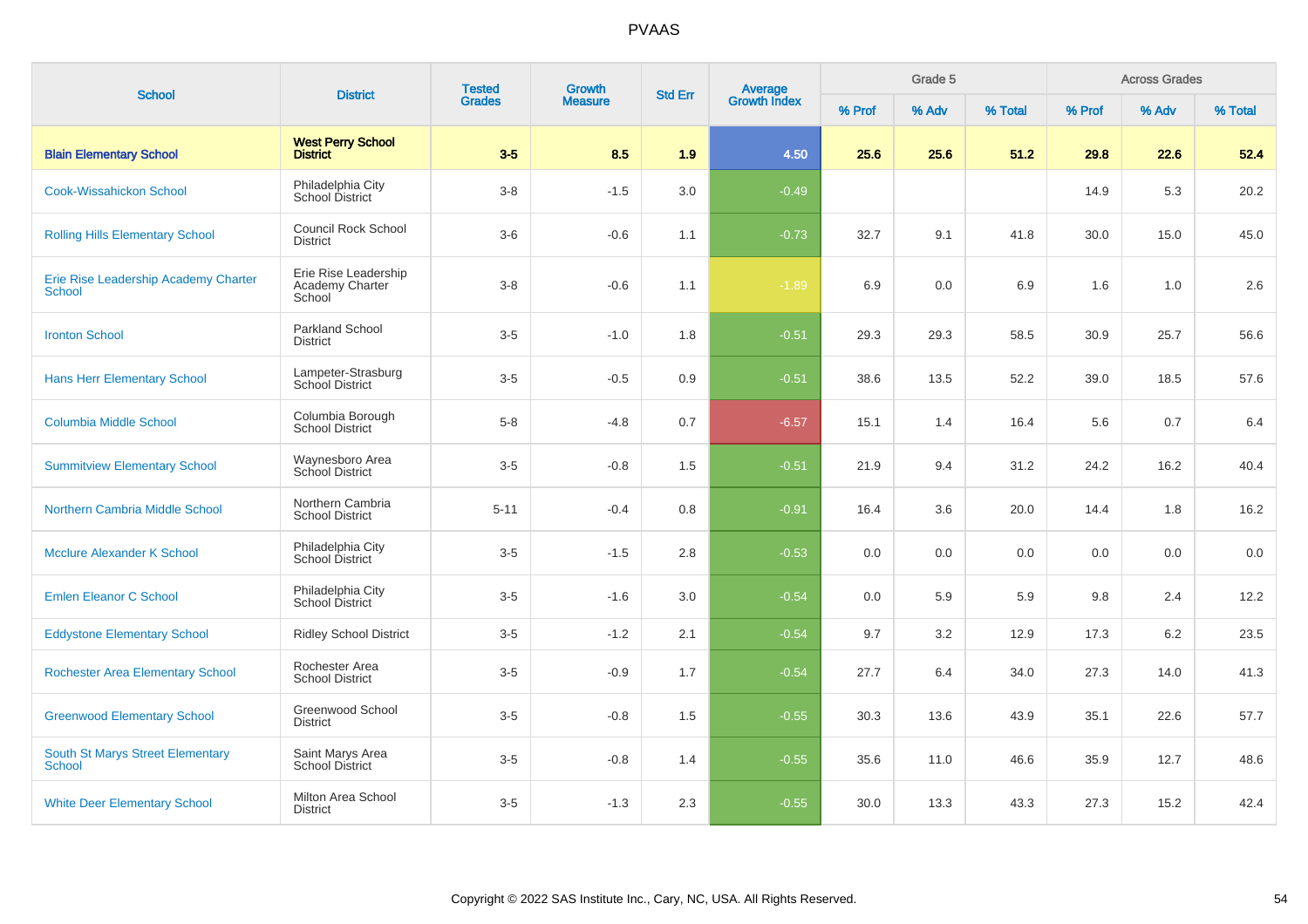| <b>School</b>                                           | <b>District</b>                                   | <b>Tested</b> | <b>Growth</b><br><b>Std Err</b> |     |                                | Grade 5 |       |         | <b>Across Grades</b> |       |         |
|---------------------------------------------------------|---------------------------------------------------|---------------|---------------------------------|-----|--------------------------------|---------|-------|---------|----------------------|-------|---------|
|                                                         |                                                   | <b>Grades</b> | <b>Measure</b>                  |     | <b>Average</b><br>Growth Index | % Prof  | % Adv | % Total | % Prof               | % Adv | % Total |
| <b>Blain Elementary School</b>                          | <b>West Perry School</b><br><b>District</b>       | $3-5$         | 8.5                             | 1.9 | 4.50                           | 25.6    | 25.6  | 51.2    | 29.8                 | 22.6  | 52.4    |
| <b>Independence Charter School West</b>                 | Independence Charter<br>School West               | $3 - 7$       | $-1.0$                          | 1.7 | $-2.25$                        | 0.0     | 0.0   | 0.0     | 6.2                  | 1.8   | 8.0     |
| Philadelphia Performing Arts Charter<br>School          | Philadelphia<br>Performing Arts<br>Charter School | $3-9$         | $-0.4$                          | 0.7 | $-4.79$                        | 19.2    | 9.0   | 28.2    | 25.2                 | 9.7   | 34.9    |
| <b>Chester Street Elementary School</b>                 | Wyoming Valley West<br>School District            | $3-5$         | $-1.2$                          | 2.0 | $-0.58$                        | 23.3    | 7.0   | 30.2    | 25.0                 | 7.1   | 32.1    |
| <b>Roberto Clemente Charter School</b>                  | Roberto Clemente<br><b>Charter School</b>         | $3-12$        | $-4.0$                          | 0.9 | $-4.42$                        | 5.6     | 0.0   | 5.6     | 3.0                  | 0.0   | 3.0     |
| <b>Laboratory Charter School</b>                        | <b>Laboratory Charter</b><br>School               | $3 - 8$       | $-0.7$                          | 1.1 | $-3.42$                        | 3.2     | 0.0   | 3.2     | 5.3                  | 0.0   | 5.3     |
| <b>West Hazleton Elementary/Middle</b><br><b>School</b> | Hazleton Area School<br><b>District</b>           | $3 - 8$       | $-0.8$                          | 1.2 | $-3.96$                        | 2.7     | 0.0   | 2.7     | 4.6                  | 0.6   | $5.2\,$ |
| <b>Hillside Elementary School</b>                       | West Shore School<br><b>District</b>              | $3-5$         | $-0.8$                          | 1.3 | $-0.62$                        | 23.2    | 3.7   | 26.8    | 22.9                 | 12.2  | 35.1    |
| Shippensburg Intermediate School                        | Shippensburg Area<br>School District              | $4 - 5$       | $-0.5$                          | 0.8 | $-0.63$                        | 17.1    | 12.6  | 29.6    | 18.2                 | 13.0  | 31.2    |
| <b>Prince Hall</b>                                      | Philadelphia City<br>School District              | $3-5$         | $-1.4$                          | 2.3 | $-0.63$                        | 0.0     | 0.0   | 0.0     | 0.0                  | 0.0   | 0.0     |
| <b>Delcroft School</b>                                  | Southeast Delco<br><b>School District</b>         | $3 - 8$       | $-0.7$                          | 1.1 | $-2.57$                        | 2.7     | 2.7   | 5.4     | 4.1                  | 0.5   | 4.6     |
| <b>Sharon Hill School</b>                               | Southeast Delco<br><b>School District</b>         | $3-8$         | $-1.3$                          | 1.4 | $-0.92$                        | 0.0     | 0.0   | 0.0     | 8.0                  | 0.9   | 8.9     |
| Fred J. Jaindl Elementary School                        | Parkland School<br><b>District</b>                | $3-5$         | $-0.8$                          | 1.3 | $-0.64$                        | 34.1    | 34.1  | 68.2    | 32.1                 | 40.0  | 72.1    |
| Penn-Kidder Campus                                      | Jim Thorpe Area<br><b>School District</b>         | $3 - 8$       | $-0.6$                          | 0.9 | $-2.77$                        | 14.3    | 2.4   | 16.7    | 14.2                 | 3.7   | 18.0    |
| <b>Line Mountain Middle School</b>                      | Line Mountain School<br><b>District</b>           | $5 - 8$       | $-0.5$                          | 0.7 | $-1.56$                        | 19.7    | 12.1  | 31.8    | 14.3                 | 5.9   | 20.2    |
| <b>Avis Elementary School</b>                           | Jersey Shore Area<br>School District              | $3-5$         | $-1.4$                          | 2.2 | $-0.66$                        | 40.0    | 16.7  | 56.7    | 46.3                 | 22.0  | 68.3    |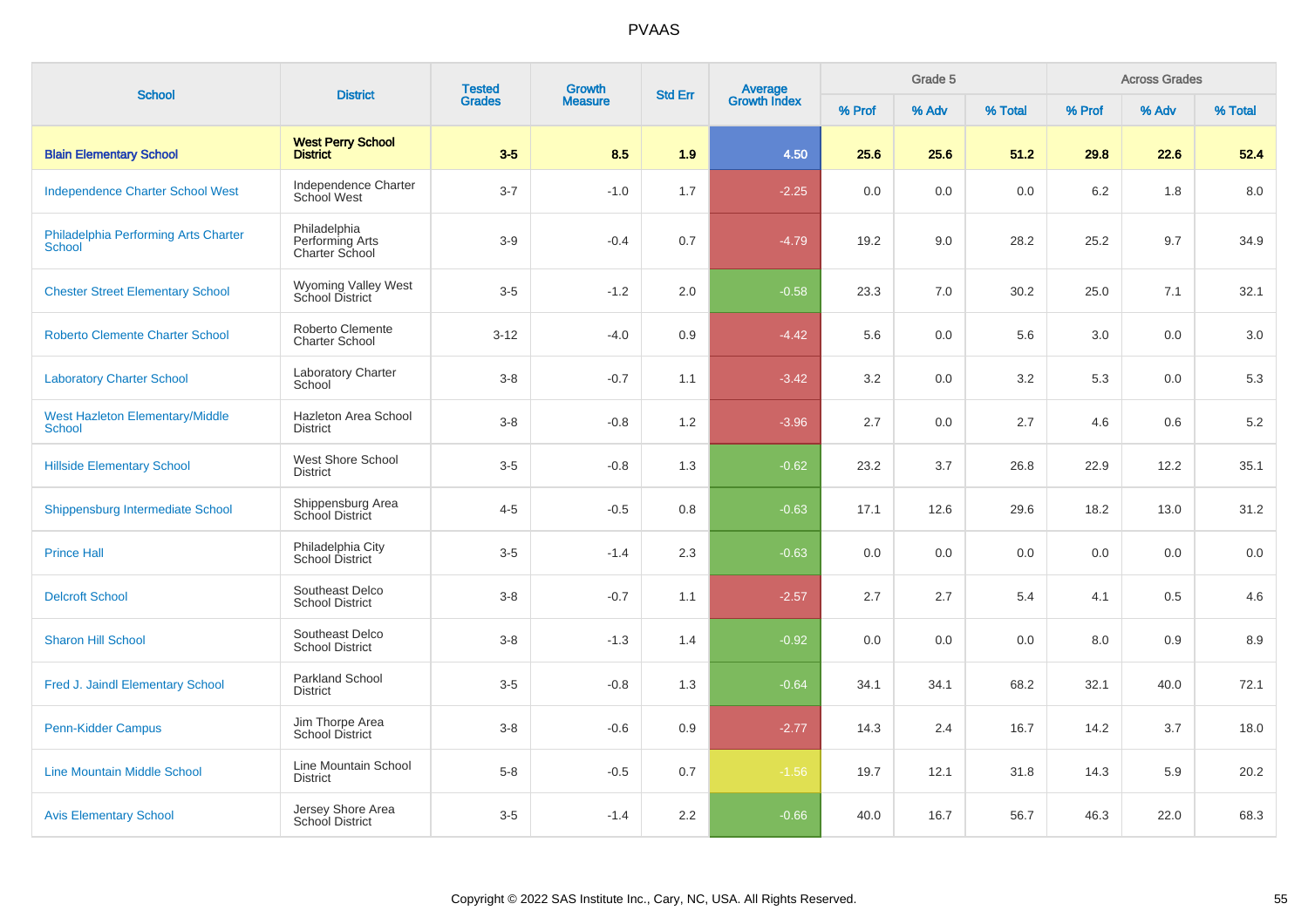| <b>School</b>                                    | <b>District</b>                                  | <b>Tested</b> | <b>Growth</b>  | <b>Std Err</b> | Average<br>Growth Index |        | Grade 5 |         |        | <b>Across Grades</b><br>% Adv |         |  |
|--------------------------------------------------|--------------------------------------------------|---------------|----------------|----------------|-------------------------|--------|---------|---------|--------|-------------------------------|---------|--|
|                                                  |                                                  | <b>Grades</b> | <b>Measure</b> |                |                         | % Prof | % Adv   | % Total | % Prof |                               | % Total |  |
| <b>Blain Elementary School</b>                   | <b>West Perry School</b><br><b>District</b>      | $3-5$         | 8.5            | 1.9            | 4.50                    | 25.6   | 25.6    | 51.2    | 29.8   | 22.6                          | 52.4    |  |
| <b>Fredericksburg Elementary School</b>          | Northern Lebanon<br><b>School District</b>       | $3-5$         | $-1.2$         | 1.8            | $-0.66$                 | 32.5   | 2.5     | 35.0    | 26.9   | 14.3                          | 41.2    |  |
| <b>East Ward Elementary School</b>               | Downingtown Area<br>School District              | $3-5$         | $-1.0$         | 1.5            | $-0.66$                 | 43.3   | 17.9    | 61.2    | 40.2   | 24.5                          | 64.7    |  |
| <b>York Avenue Elementary School</b>             | North Penn School<br><b>District</b>             | $3-6$         | $-1.0$         | 1.5            | $-1.22$                 | 23.3   | 6.7     | 30.0    | 25.0   | 20.7                          | 45.7    |  |
| Mt Penn Elementary School                        | Antietam School<br><b>District</b>               | $3-6$         | $-0.7$         | 1.1            | $-0.75$                 | 9.4    | 1.6     | 10.9    | 9.6    | 1.8                           | 11.4    |  |
| <b>Appleman Elementary School</b>                | <b>Benton Area School</b><br><b>District</b>     | $3-6$         | $-0.8$         | 1.2            | $-1.65$                 | 24.6   | 11.5    | 36.1    | 25.9   | 9.0                           | 34.9    |  |
| <b>Deep Roots Charter School</b>                 | Deep Roots Charter<br>School                     | $3-6$         | $-0.9$         | 1.3            | $-3.05$                 | 0.0    | 0.0     | 0.0     | 1.3    | 0.0                           | 1.3     |  |
| <b>J.E. Harrison Education Center</b>            | Baldwin-Whitehall<br><b>School District</b>      | $3-6$         | $-3.9$         | 0.7            | $-5.77$                 | 22.5   | 7.2     | 29.7    | 21.3   | 5.0                           | 26.3    |  |
| <b>Mastery Charter School-Harrity Campus</b>     | Mastery Charter<br>School - Harrity<br>Campus    | $3 - 8$       | $-0.7$         | 1.1            | $-3.24$                 | 4.6    | 4.6     | 9.1     | 5.5    | 1.0                           | 6.5     |  |
| Eugenio Maria De Hostos Charter<br><b>School</b> | Eugenio Maria De<br><b>Hostos Charter School</b> | $3-8$         | $-1.0$         | 1.4            | $-1.85$                 | 13.0   | 0.0     | 13.0    | 9.3    | 3.4                           | 12.7    |  |
| <b>Pleasant View Elementary School</b>           | Red Lion Area School<br><b>District</b>          | $3-6$         | $-0.8$         | 1.1            | $-0.85$                 | 27.7   | 6.4     | 34.0    | 26.6   | 7.0                           | 33.6    |  |
| <b>Belle Valley Elementary School</b>            | Millcreek Township<br><b>School District</b>     | $3-5$         | $-1.0$         | 1.3            | $-0.71$                 | 32.1   | 19.0    | 51.2    | 31.4   | 17.8                          | 49.2    |  |
| <b>Edgeworth Elementary School</b>               | Quaker Valley School<br><b>District</b>          | $3-5$         | $-1.1$         | 1.5            | $-0.72$                 | 38.4   | 26.0    | 64.4    | 36.5   | 37.0                          | 73.6    |  |
| <b>Southwest Middle School</b>                   | Reading School<br><b>District</b>                | $5-8$         | $-0.7$         | 1.0            | $-2.36$                 | 0.0    | 1.8     | 1.8     | 1.1    | 0.6                           | 1.7     |  |
| <b>Osborne Elementary School</b>                 | Quaker Valley School<br><b>District</b>          | $3-5$         | $-1.1$         | 1.5            | $-0.73$                 | 34.3   | 20.9    | 55.2    | 35.7   | 33.7                          | 69.4    |  |
| <b>Ingomar Elementary School</b>                 | North Allegheny<br><b>School District</b>        | $3-5$         | $-1.0$         | 1.3            | $-0.74$                 | 55.7   | 20.2    | 76.0    | 46.8   | 27.6                          | 74.4    |  |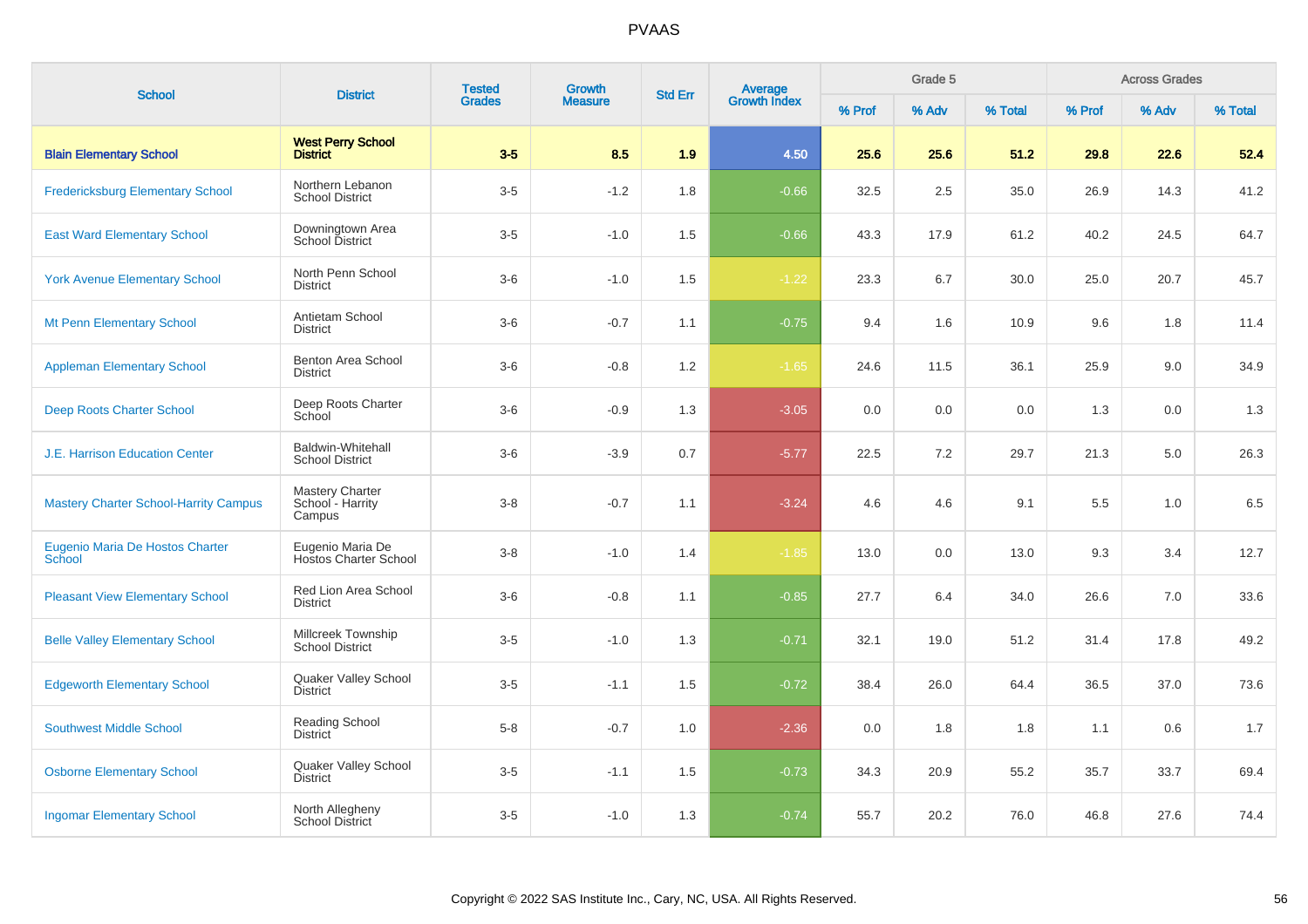| <b>School</b>                                                       | <b>District</b>                                          | <b>Tested</b><br><b>Growth</b> |                | <b>Std Err</b> | Average<br>Growth Index |        | Grade 5 |         |        | <b>Across Grades</b> |         |
|---------------------------------------------------------------------|----------------------------------------------------------|--------------------------------|----------------|----------------|-------------------------|--------|---------|---------|--------|----------------------|---------|
|                                                                     |                                                          | <b>Grades</b>                  | <b>Measure</b> |                |                         | % Prof | % Adv   | % Total | % Prof | % Adv                | % Total |
| <b>Blain Elementary School</b>                                      | <b>West Perry School</b><br><b>District</b>              | $3-5$                          | 8.5            | 1.9            | 4.50                    | 25.6   | 25.6    | 51.2    | 29.8   | 22.6                 | 52.4    |
| <b>Eisenhower Middle School</b>                                     | Norristown Area<br><b>School District</b>                | $5-8$                          | $-0.5$         | 0.7            | $-2.53$                 | 7.8    | 0.0     | 7.8     | 6.9    | 0.6                  | 7.5     |
| <b>Washington Elementary School</b>                                 | Lancaster School<br><b>District</b>                      | $3-5$                          | $-1.3$         | 1.8            | $-0.75$                 | 6.5    | 0.0     | 6.5     | 9.1    | 0.6                  | 9.7     |
| <b>Springfield Township Elementary</b><br>School-Erdenhm            | Springfield Township<br>School District                  | $3-5$                          | $-0.7$         | 0.9            | $-0.76$                 | 31.3   | 12.3    | 43.6    | 36.9   | 14.2                 | 51.1    |
| <b>Mcdonald Elementary School</b>                                   | <b>Centennial School</b><br><b>District</b>              | $3 - 5$                        | $-0.8$         | 1.1            | $-0.77$                 | 27.0   | 4.1     | 31.2    | 21.9   | 5.6                  | 27.5    |
| <b>Lincoln Elementary School</b>                                    | Gettysburg Area<br>School District                       | $3-5$                          | $-1.1$         | 1.4            | $-0.78$                 | 40.0   | 15.7    | 55.7    | 35.0   | 20.4                 | 55.4    |
| <b>Windber Elementary School</b>                                    | <b>Windber Area School</b><br><b>District</b>            | $3-5$                          | $-1.0$         | 1.3            | $-0.79$                 | 28.8   | 20.0    | 48.8    | 26.7   | 18.8                 | 45.5    |
| Neil Armstrong 5-6 Middle School                                    | <b>Bethel Park School</b><br><b>District</b>             | $5-6$                          | $-0.5$         | 0.6            | $-2.57$                 | 31.6   | 17.7    | 49.3    | 29.4   | 17.4                 | 46.8    |
| <b>Aliquippa Elementary School</b>                                  | Aliquippa School<br><b>District</b>                      | $3-6$                          | $-0.9$         | 1.1            | $-2.45$                 | 1.5    | 0.0     | 1.5     | 1.2    | 0.8                  | 2.0     |
| <b>Monessen Elementary Center</b>                                   | Monessen City School<br><b>District</b>                  | $3-5$                          | $-1.6$         | 2.0            | $-0.82$                 | 5.3    | 0.0     | 5.3     | 6.9    | 1.2                  | 8.0     |
| A L Wilson Elementary School (8364)                                 | Albert Gallatin Area<br><b>School District</b>           | $3-5$                          | $-1.3$         | 1.6            | $-0.83$                 | 19.3   | 5.3     | 24.6    | 14.5   | 3.3                  | 17.8    |
| <b>Frederick Douglass Mastery Charter</b><br>School                 | <b>Frederick Douglass</b><br>Mastery Charter<br>School   | $3 - 8$                        | $-1.0$         | 1.2            | $-1.85$                 | 4.8    | 0.0     | 4.8     | 1.5    | 0.8                  | 2.3     |
| <b>Peebles Elementary School</b>                                    | North Allegheny<br><b>School District</b>                | $3-5$                          | $-1.3$         | 1.5            | $-0.84$                 | 38.7   | 19.4    | 58.1    | 38.2   | 26.6                 | 64.7    |
| <b>Young Scholars of Greater Allegheny</b><br><b>Charter School</b> | Young Scholars of<br>Greater Allegheny<br>Charter School | $3 - 8$                        | $-1.4$         | 1.6            | $-3.51$                 | 10.0   | 0.0     | 10.0    | 6.6    | 0.0                  | 6.6     |
| <b>Newberry Elementary School</b>                                   | West Shore School<br><b>District</b>                     | $3-5$                          | $-1.6$         | 1.8            | $-0.86$                 | 15.9   | 6.8     | 22.7    | 21.0   | 10.5                 | 31.4    |
| <b>West Broad Street Elementary School</b>                          | Souderton Area<br><b>School District</b>                 | $3-5$                          | $-1.3$         | 1.5            | $-0.87$                 | 36.5   | 20.6    | 57.1    | 33.1   | 30.2                 | 63.3    |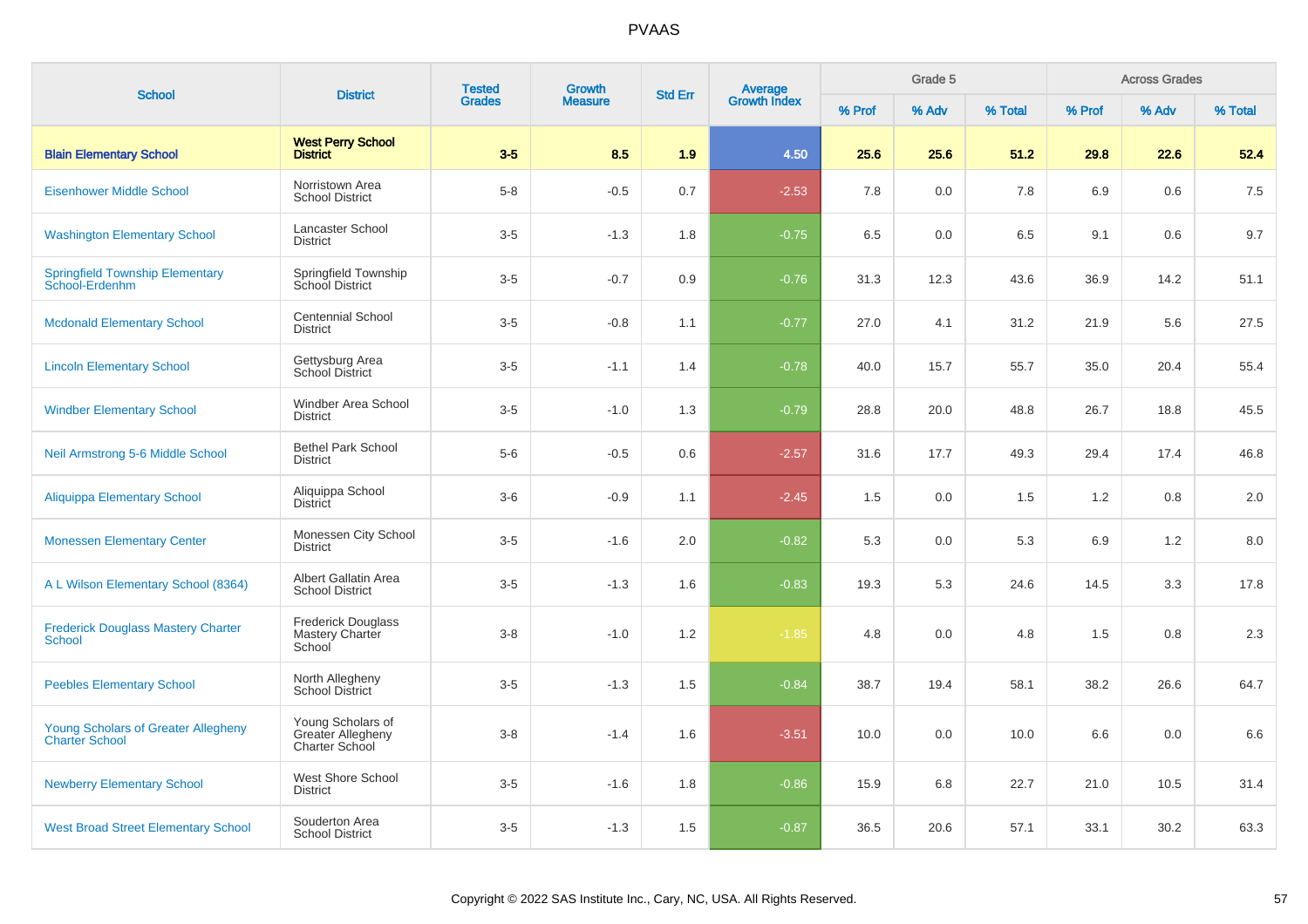| <b>School</b>                             | <b>District</b>                               | <b>Tested</b><br><b>Grades</b> | <b>Growth</b>  | <b>Std Err</b> |                                |        | Grade 5 |         |        | <b>Across Grades</b> |         |
|-------------------------------------------|-----------------------------------------------|--------------------------------|----------------|----------------|--------------------------------|--------|---------|---------|--------|----------------------|---------|
|                                           |                                               |                                | <b>Measure</b> |                | <b>Average</b><br>Growth Index | % Prof | % Adv   | % Total | % Prof | % Adv                | % Total |
| <b>Blain Elementary School</b>            | <b>West Perry School</b><br><b>District</b>   | $3-5$                          | 8.5            | 1.9            | 4.50                           | 25.6   | 25.6    | 51.2    | 29.8   | 22.6                 | 52.4    |
| <b>Logan Elementary School</b>            | Altoona Area School<br><b>District</b>        | $3-5$                          | $-1.4$         | 1.6            | $-0.87$                        | 25.0   | 3.6     | 28.6    | 25.1   | 8.6                  | 33.7    |
| <b>Lincoln Elementary School</b>          | Erie City School<br><b>District</b>           | $3-5$                          | $-1.3$         | 1.5            | $-0.87$                        | 3.3    | 1.6     | 4.9     | 5.3    | 2.6                  | 8.0     |
| <b>Dayton Elementary School</b>           | Armstrong School<br><b>District</b>           | $3-6$                          | $-1.4$         | 1.6            | $-2.84$                        | 42.9   | 10.7    | 53.6    | 41.9   | 12.4                 | 54.3    |
| <b>Rossmoyne Elementary School</b>        | West Shore School<br><b>District</b>          | $3-5$                          | $-1.5$         | 1.7            | $-0.88$                        | 27.7   | 17.0    | 44.7    | 24.3   | 15.6                 | 39.9    |
| <b>Finletter Thomas K School</b>          | Philadelphia City<br>School District          | $3 - 8$                        | $-1.7$         | 1.8            | $-2.92$                        | 5.9    | 0.0     | 5.9     | 7.1    | 4.0                  | 11.1    |
| <b>Deibler Elementary School</b>          | Pennridge School<br><b>District</b>           | $3-5$                          | $-1.4$         | 1.6            | $-0.90$                        | 23.6   | 12.7    | 36.4    | 26.1   | 21.1                 | 47.2    |
| <b>Francis Mcclure Elementary School</b>  | Mckeesport Area<br>School District            | $3-5$                          | $-1.3$         | 1.4            | $-0.92$                        | 14.1   | 1.3     | 15.4    | 19.4   | 5.8                  | 25.2    |
| <b>Ross Elementary School</b>             | Lancaster School<br><b>District</b>           | $3-5$                          | $-2.2$         | 2.4            | $-0.92$                        | 12.5   | 4.2     | 16.7    | 18.6   | 4.6                  | 23.3    |
| <b>North Dickinson Elementary School</b>  | Carlisle Area School<br><b>District</b>       | $3-5$                          | $-2.0$         | 2.2            | $-0.92$                        | 30.0   | 10.0    | 40.0    | 37.9   | 14.9                 | 52.9    |
| Arcola Intermediate School                | <b>Methacton School</b><br><b>District</b>    | $5-8$                          | $-0.4$         | 0.5            | $-0.93$                        |        |         |         | 23.6   | 11.9                 | 35.4    |
| <b>Lower Pottsgrove Elementary School</b> | Pottsgrove School<br><b>District</b>          | $3-5$                          | $-0.8$         | 0.9            | $-0.93$                        | 27.2   | 6.5     | 33.7    | 25.0   | 5.1                  | 30.0    |
| Swiftwater Intermediate School (8281)     | Pocono Mountain<br><b>School District</b>     | $4 - 6$                        | $-0.9$         | 0.9            | $-1.74$                        | 27.6   | 12.2    | 39.8    | 21.9   | 8.9                  | 30.9    |
| <b>Whitfield Elementary School</b>        | <b>Wilson School District</b>                 | $3-5$                          | $-1.2$         | 1.3            | $-0.94$                        | 20.4   | 5.7     | 26.1    | 32.9   | 9.7                  | 42.6    |
| <b>East Pennsboro Elementary School</b>   | East Pennsboro Area<br><b>School District</b> | $3-5$                          | $-1.2$         | 1.3            | $-0.95$                        | 26.1   | 4.6     | 30.7    | 27.4   | 9.5                  | 36.9    |
| Juniata Park Academy                      | Philadelphia City<br>School District          | $3 - 8$                        | $-2.7$         | 2.8            | $-0.96$                        | 15.8   | 0.0     | 15.8    | 6.2    | 1.6                  | 7.8     |
| <b>Maplewood Elementary School</b>        | Penncrest School<br><b>District</b>           | $3-6$                          | $-3.4$         | 1.0            | $-3.26$                        | 10.9   | 3.1     | 14.1    | 22.7   | 4.0                  | 26.7    |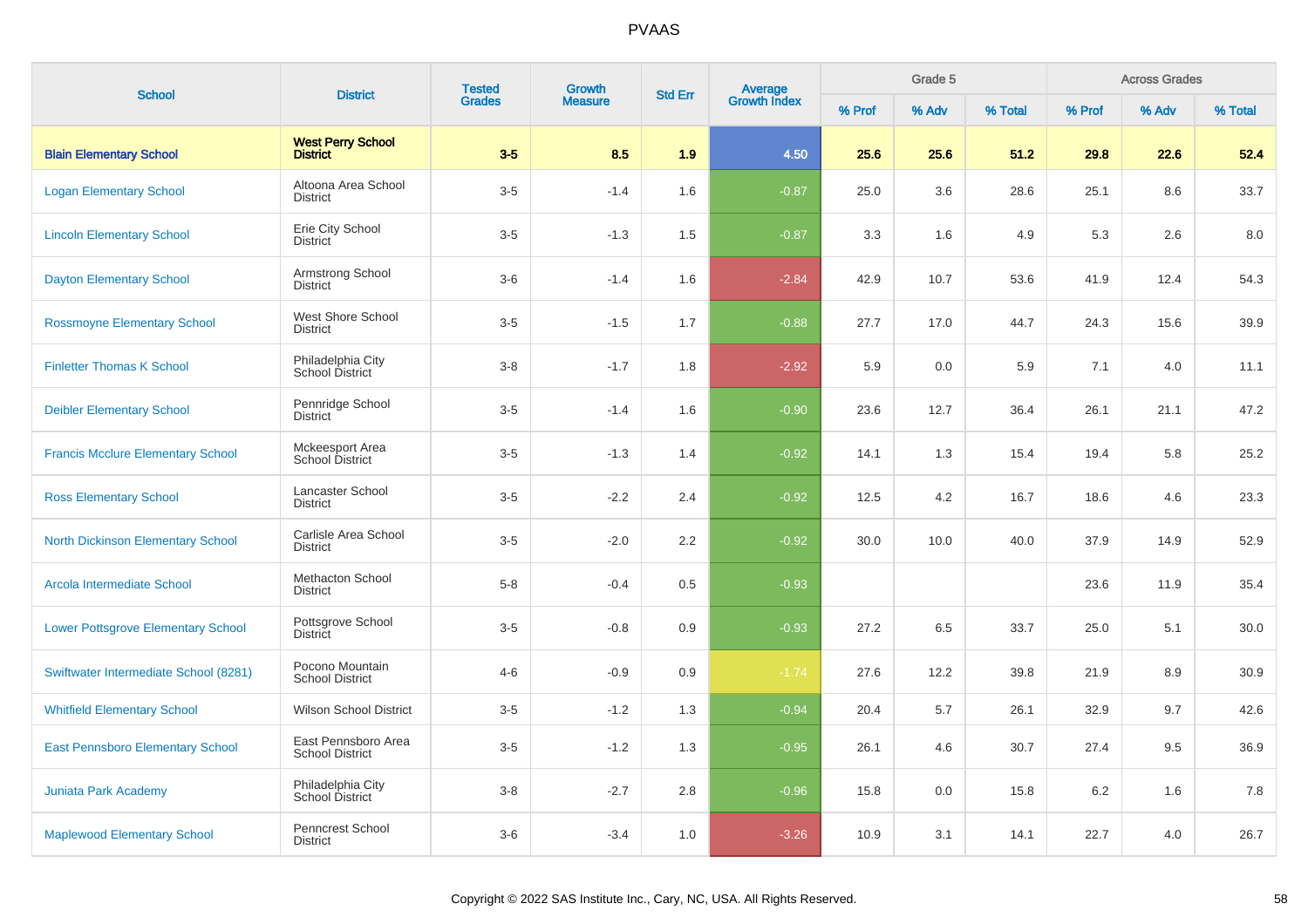| <b>School</b>                                                  | <b>District</b>                                     | <b>Tested</b> | Growth         | <b>Std Err</b> | <b>Average</b><br>Growth Index |        | Grade 5 |         |         | <b>Across Grades</b> |         |
|----------------------------------------------------------------|-----------------------------------------------------|---------------|----------------|----------------|--------------------------------|--------|---------|---------|---------|----------------------|---------|
|                                                                |                                                     | <b>Grades</b> | <b>Measure</b> |                |                                | % Prof | % Adv   | % Total | % Prof  | % Adv                | % Total |
| <b>Blain Elementary School</b>                                 | <b>West Perry School</b><br><b>District</b>         | $3-5$         | 8.5            | 1.9            | 4.50                           | 25.6   | 25.6    | 51.2    | 29.8    | 22.6                 | 52.4    |
| <b>Mahantongo Elementary School</b>                            | <b>Tri-Valley School</b><br><b>District</b>         | $3-6$         | $-4.8$         | 1.8            | $-2.59$                        | 10.0   | 0.0     | 10.0    | 28.2    | 3.5                  | 31.8    |
| <b>Rostraver Elementary School</b>                             | Belle Vernon Area<br><b>School District</b>         | $3-6$         | $-1.1$         | 1.2            | $-3.73$                        | 28.3   | 3.8     | 32.1    | 28.7    | 8.4                  | 37.1    |
| <b>Aldan Elementary School</b>                                 | William Penn School<br><b>District</b>              | $3-6$         | $-1.9$         | 2.0            | $-2.02$                        | 8.8    | 8.8     | 17.6    | 10.0    | 9.0                  | 19.0    |
| <b>Hamilton Elementary School</b>                              | <b>Lancaster School</b><br><b>District</b>          | $3-5$         | $-1.7$         | 1.7            | $-0.98$                        | 2.1    | 2.1     | 4.2     | $5.2\,$ | 2.0                  | 7.2     |
| <b>Musser Elementary School</b>                                | Sharon City School<br><b>District</b>               | $3-6$         | $-1.5$         | 1.6            | $-1.04$                        | 9.7    | 0.0     | 9.7     | 15.5    | 1.6                  | 17.0    |
| <b>Donegan Elementary School</b>                               | Bethlehem Area<br><b>School District</b>            | $3-5$         | $-3.4$         | 3.5            | $-0.98$                        | 0.0    | 8.3     | 8.3     | 8.3     | 2.1                  | 10.4    |
| <b>Belmont Charter School</b>                                  | <b>Belmont Charter</b><br>School                    | $3 - 10$      | $-0.8$         | 0.8            | $-5.00$                        | 1.6    | 0.0     | 1.6     | 2.8     | 0.6                  | 3.4     |
| <b>Grandview Elementary School</b>                             | Millcreek Township<br><b>School District</b>        | $3 - 5$       | $-1.4$         | 1.4            | $-1.00$                        | 21.2   | 20.0    | 41.2    | 30.2    | 23.8                 | 54.0    |
| <b>Edgar Fahs Smith Steam Academy</b>                          | York City School<br><b>District</b>                 | $3-8$         | $-0.8$         | 0.8            | $-2.64$                        | 8.6    | 0.0     | 8.6     | 6.4     | 0.3                  | 6.7     |
| <b>Blair Mill Elementary School</b>                            | Hatboro-Horsham<br><b>School District</b>           | $3-5$         | $-1.5$         | 1.5            | $-1.02$                        | 22.6   | 12.9    | 35.5    | 22.5    | 6.9                  | 29.5    |
| <b>Poquessing Middle School</b>                                | <b>Neshaminy School</b><br><b>District</b>          | $5-8$         | $-0.5$         | 0.5            | $-1.04$                        | 30.1   | 12.2    | 42.3    | 21.9    | 6.5                  | 28.4    |
| <b>Norwood School</b>                                          | Interboro School<br><b>District</b>                 | $3-8$         | $-0.9$         | 0.9            | $-3.40$                        | 10.2   | 0.0     | 10.2    | 19.7    | 3.2                  | 23.0    |
| <b>Mill Creek Elementary School</b>                            | <b>Bristol Township</b><br><b>School District</b>   | $3-5$         | $-1.0$         | 1.0            | $-1.03$                        | 10.5   | 3.5     | 14.0    | 12.8    | 3.1                  | 16.0    |
| <b>Wellsville Campus</b>                                       | Northern York County<br><b>School District</b>      | $3-5$         | $-2.1$         | 2.0            | $-1.04$                        | 20.0   | 5.0     | 25.0    | 26.3    | 8.1                  | 34.3    |
| <b>Lehigh Valley Academy Regional</b><br><b>Charter School</b> | Lehigh Valley<br>Academy Regional<br>Charter School | $3 - 11$      | $-3.0$         | 0.5            | $-5.67$                        | 22.5   | 7.5     | 30.0    | 17.4    | 4.4                  | 21.8    |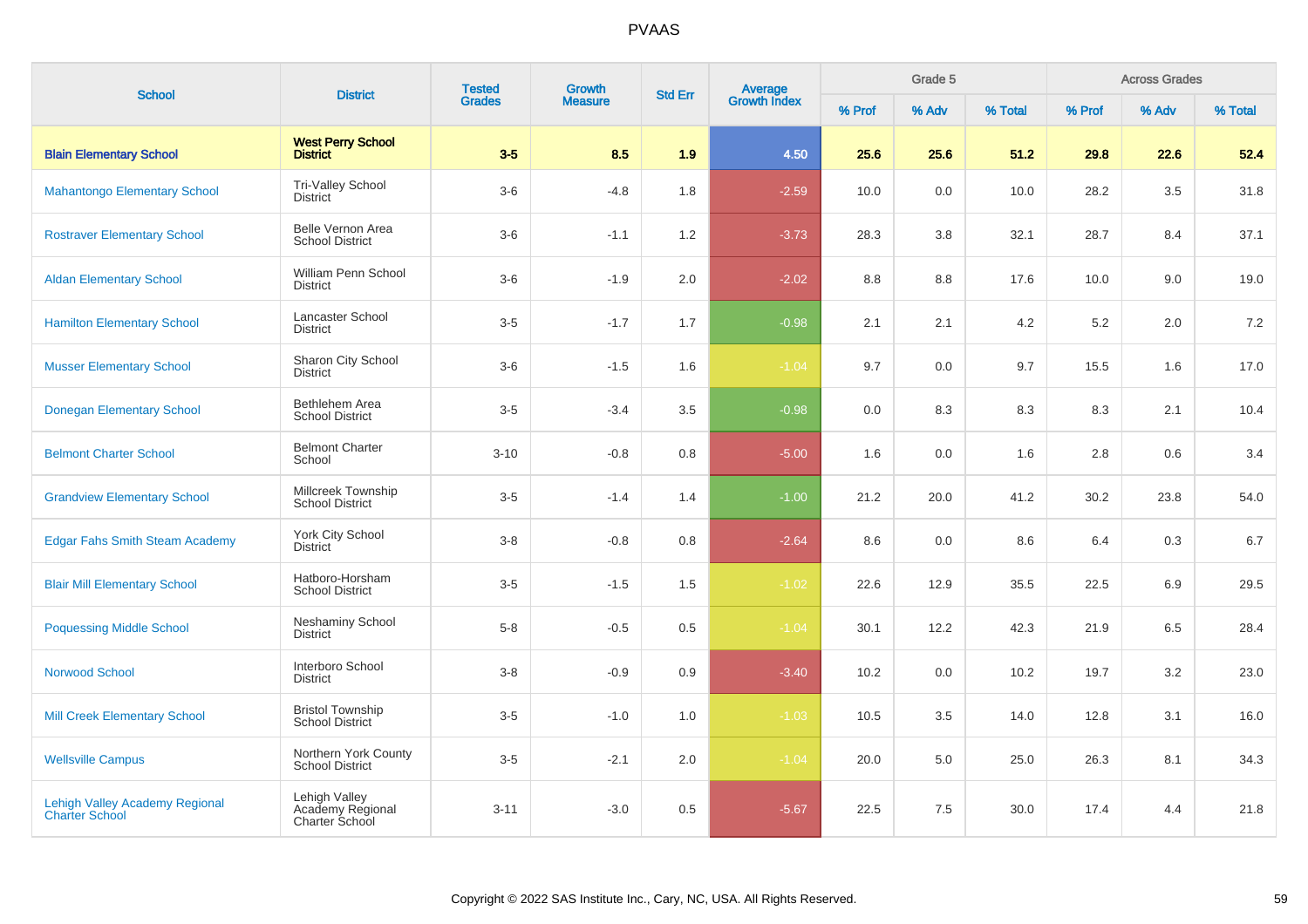| <b>School</b>                            | <b>District</b>                             | <b>Tested</b> | Growth         | <b>Std Err</b> | <b>Average</b><br>Growth Index |        | Grade 5 |         | <b>Across Grades</b> |       |         |
|------------------------------------------|---------------------------------------------|---------------|----------------|----------------|--------------------------------|--------|---------|---------|----------------------|-------|---------|
|                                          |                                             | <b>Grades</b> | <b>Measure</b> |                |                                | % Prof | % Adv   | % Total | % Prof               | % Adv | % Total |
| <b>Blain Elementary School</b>           | <b>West Perry School</b><br><b>District</b> | $3-5$         | 8.5            | 1.9            | 4.50                           | 25.6   | 25.6    | 51.2    | 29.8                 | 22.6  | 52.4    |
| <b>Wyoming Area Intermediate Center</b>  | Wyoming Area School<br><b>District</b>      | $4 - 6$       | $-4.1$         | 0.8            | $-5.02$                        | 22.1   | 8.8     | 31.0    | 12.1                 | 4.8   | 16.9    |
| <b>Crafton Elementary School</b>         | Carlynton School<br><b>District</b>         | $3-6$         | $-1.5$         | 1.4            | $-4.02$                        | 23.7   | 7.9     | 31.6    | 29.9                 | 12.2  | 42.2    |
| <b>Marshall John School</b>              | Philadelphia City<br>School District        | $3-5$         | $-3.5$         | 3.3            | $-1.05$                        | 0.0    | 0.0     | 0.0     | 0.0                  | 0.0   | 0.0     |
| <b>Schnecksville School</b>              | <b>Parkland School</b><br><b>District</b>   | $3-5$         | $-1.7$         | 1.6            | $-1.06$                        | 31.6   | 15.8    | 47.4    | 29.4                 | 27.2  | 56.7    |
| <b>Coebourn Elementary School</b>        | Penn-Delco School<br><b>District</b>        | $3-5$         | $-1.7$         | 1.6            | $-1.07$                        | 32.7   | 3.6     | 36.4    | 30.9                 | 8.6   | 39.4    |
| Hartman Intermediate School              | Ellwood City Area<br>School District        | $5-6$         | $-0.8$         | 0.8            | $-2.51$                        | 20.6   | 7.8     | 28.4    | 19.7                 | 5.0   | 24.8    |
| <b>Menallen School</b>                   | Uniontown Area<br><b>School District</b>    | $3-6$         | $-1.9$         | 1.7            | $-2.18$                        | 18.2   | 0.0     | 18.2    | 32.1                 | 4.7   | 36.8    |
| Pittsburgh King K-8                      | Pittsburgh School<br><b>District</b>        | $3 - 8$       | $-1.2$         | 1.1            | $-3.36$                        | 0.0    | 0.0     | 0.0     | 1.7                  | 0.0   | 1.7     |
| Solomon/Plains Elementary School         | Wilkes-Barre Area<br><b>School District</b> | $3-6$         | $-1.2$         | 1.1            | $-3.16$                        | 10.3   | 2.9     | 13.2    | 19.2                 | 9.2   | 28.3    |
| <b>East Hanover Elementary School</b>    | Northern Lebanon<br><b>School District</b>  | $3-5$         | $-2.5$         | 2.3            | $-1.10$                        | 46.2   | 15.4    | 61.5    | 31.8                 | 18.8  | 50.6    |
| <b>Oxford Valley Elementary School</b>   | Pennsbury School<br><b>District</b>         | $3-5$         | $-1.6$         | 1.5            | $-1.10$                        | 35.4   | 15.4    | 50.8    | 30.3                 | 11.4  | 41.6    |
| Nazareth Area Intermediate School        | Nazareth Area School<br><b>District</b>     | $4 - 6$       | $-0.6$         | 0.5            | $-4.48$                        | 30.6   | 13.1    | 43.6    | 30.5                 | 11.6  | 42.1    |
| <b>People For People Charter School</b>  | People For People<br><b>Charter School</b>  | $3 - 12$      | $-1.1$         | 1.0            | $-6.30$                        | 0.0    | 0.0     | 0.0     | 1.3                  | 0.0   | 1.3     |
| <b>East Lansdowne Elementary School</b>  | William Penn School<br><b>District</b>      | $3-6$         | $-1.8$         | 1.6            | $-1.38$                        | 7.1    | 0.0     | 7.1     | 10.8                 | 1.1   | 11.8    |
| <b>Fairview Avenue Elementary School</b> | Waynesboro Area<br>School District          | $3-5$         | $-1.3$         | 1.2            | $-1.13$                        | 25.2   | 6.5     | 31.8    | 25.2                 | 7.2   | 32.4    |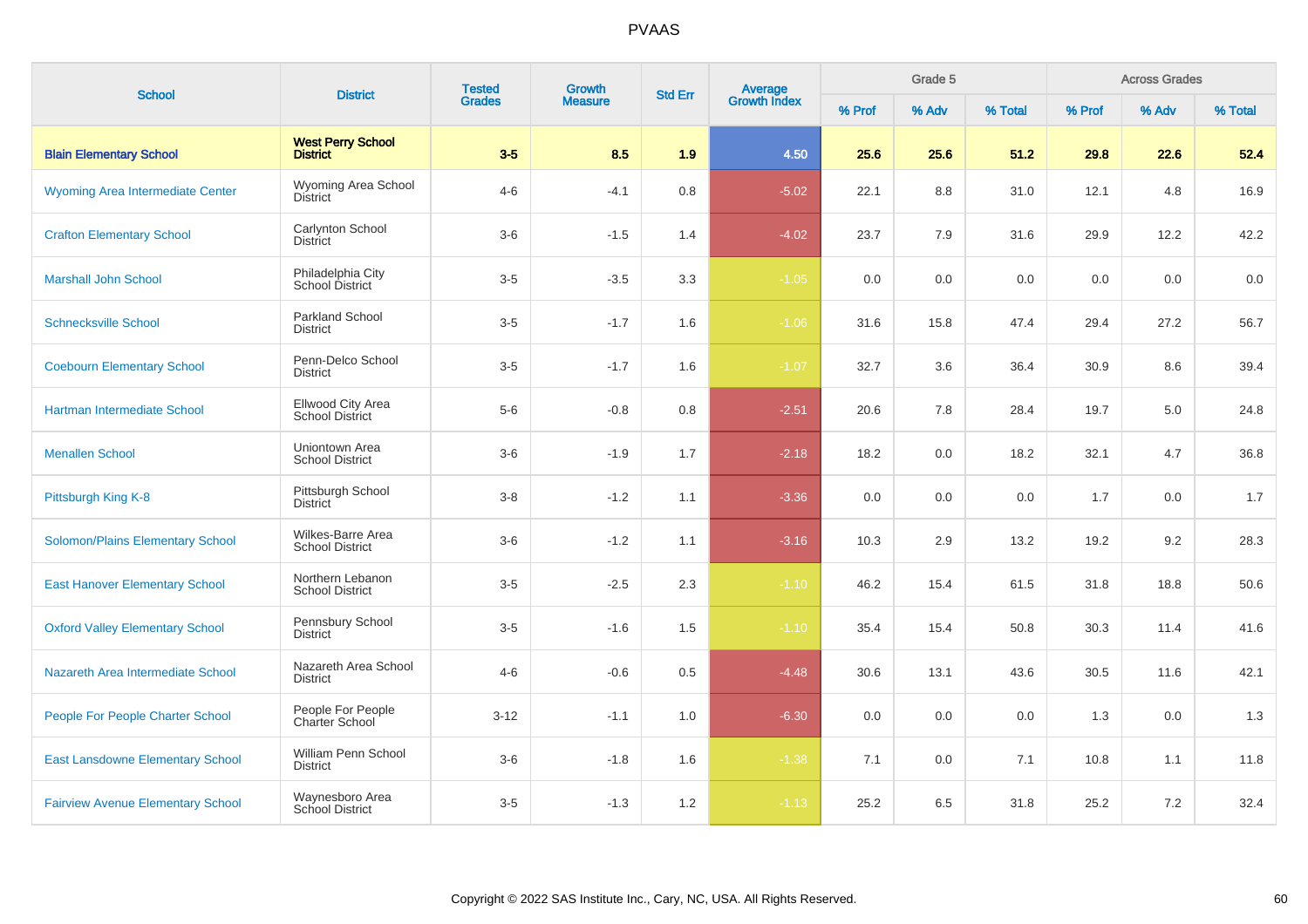| <b>School</b>                                | <b>District</b>                                    | <b>Tested</b> | Growth         | <b>Std Err</b> |                                |        | Grade 5 |         |        | <b>Across Grades</b> |         |
|----------------------------------------------|----------------------------------------------------|---------------|----------------|----------------|--------------------------------|--------|---------|---------|--------|----------------------|---------|
|                                              |                                                    | <b>Grades</b> | <b>Measure</b> |                | <b>Average</b><br>Growth Index | % Prof | % Adv   | % Total | % Prof | % Adv                | % Total |
| <b>Blain Elementary School</b>               | <b>West Perry School</b><br><b>District</b>        | $3-5$         | 8.5            | 1.9            | 4.50                           | 25.6   | 25.6    | 51.2    | 29.8   | 22.6                 | 52.4    |
| <b>Annville Elementary School</b>            | Annville-Cleona<br><b>School District</b>          | $3-6$         | $-1.5$         | 0.9            | $-1.66$                        | 33.8   | 12.5    | 46.2    | 26.9   | 8.7                  | 35.6    |
| <b>Anderson Add B School</b>                 | Philadelphia City<br>School District               | $3 - 8$       | $-4.4$         | 1.7            | $-2.53$                        | 0.0    | 0.0     | 0.0     | 1.4    | 0.0                  | 1.4     |
| <b>KIPP West Philadelphia Charter School</b> | <b>KIPP West</b><br>Philadelphia Charter<br>School | $3 - 8$       | $-2.0$         | 1.2            | $-1.75$                        | 3.2    | 0.0     | 3.2     | 2.6    | 0.0                  | 2.6     |
| <b>Academy at Westinghouse</b>               | Pittsburgh School<br><b>District</b>               | $5 - 11$      | $-1.2$         | 1.1            | $-1.16$                        |        |         |         | 0.0    | 0.0                  | 0.0     |
| <b>Myrtle Ave School</b>                     | Keystone Oaks School<br><b>District</b>            | $3-5$         | $-2.2$         | 1.9            | $-1.16$                        | 25.0   | 16.7    | 41.7    | 31.9   | 16.0                 | 47.9    |
| <b>Newport Elementary School</b>             | Newport School<br><b>District</b>                  | $3-5$         | $-2.0$         | 1.8            | $-1.16$                        | 22.2   | 11.1    | 33.3    | 27.0   | 10.1                 | 37.1    |
| Sullivan Co Elementary School (8180)         | <b>Sullivan County</b><br>School District          | $3-6$         | $-1.5$         | 1.3            | $-2.40$                        | 21.4   | 0.0     | 21.4    | 24.9   | 5.5                  | 30.4    |
| <b>Rydal East School</b>                     | Abington School<br><b>District</b>                 | $3-6$         | $-1.2$         | 1.0            | $-1.65$                        | 43.6   | 11.3    | 54.8    | 36.9   | 17.9                 | 54.8    |
| <b>Warrior Run Middle School</b>             | Warrior Run School<br><b>District</b>              | $4 - 8$       | $-0.7$         | 0.6            | $-4.01$                        | 29.0   | 17.1    | 46.0    | 20.9   | 9.2                  | 30.1    |
| <b>William Prescott #38</b>                  | <b>Scranton School</b><br><b>District</b>          | $3-5$         | $-3.1$         | 2.6            | $-1.17$                        | 21.0   | 0.0     | 21.0    | 25.0   | 5.0                  | 30.0    |
| Pittsburgh Carmalt K-8                       | Pittsburgh School<br><b>District</b>               | $3 - 8$       | $-3.3$         | 0.9            | $-3.68$                        | 11.3   | 5.7     | 17.0    | 12.9   | 2.9                  | 15.7    |
| <b>Olney Elementary School</b>               | Philadelphia City<br>School District               | $3-8$         | $-5.9$         | 1.7            | $-3.41$                        | 0.0    | 0.0     | 0.0     | 2.1    | 0.0                  | 2.1     |
| <b>Fairview Middle School</b>                | <b>Fairview School</b><br><b>District</b>          | $5 - 8$       | $-0.6$         | 0.5            | $-6.10$                        | 31.8   | 12.7    | 44.4    | 29.2   | 11.9                 | 41.1    |
| <b>Bushkill Elementary School</b>            | East Stroudsburg Area<br><b>School District</b>    | $3-5$         | $-2.5$         | 2.1            | $-1.18$                        | 28.6   | 8.6     | 37.1    | 24.8   | 4.3                  | 29.1    |
| <b>Central Manor Elementary School</b>       | Penn Manor School<br><b>District</b>               | $3-6$         | $-1.0$         | 0.9            | $-2.65$                        | 32.1   | 19.0    | 51.2    | 29.8   | 20.8                 | 50.6    |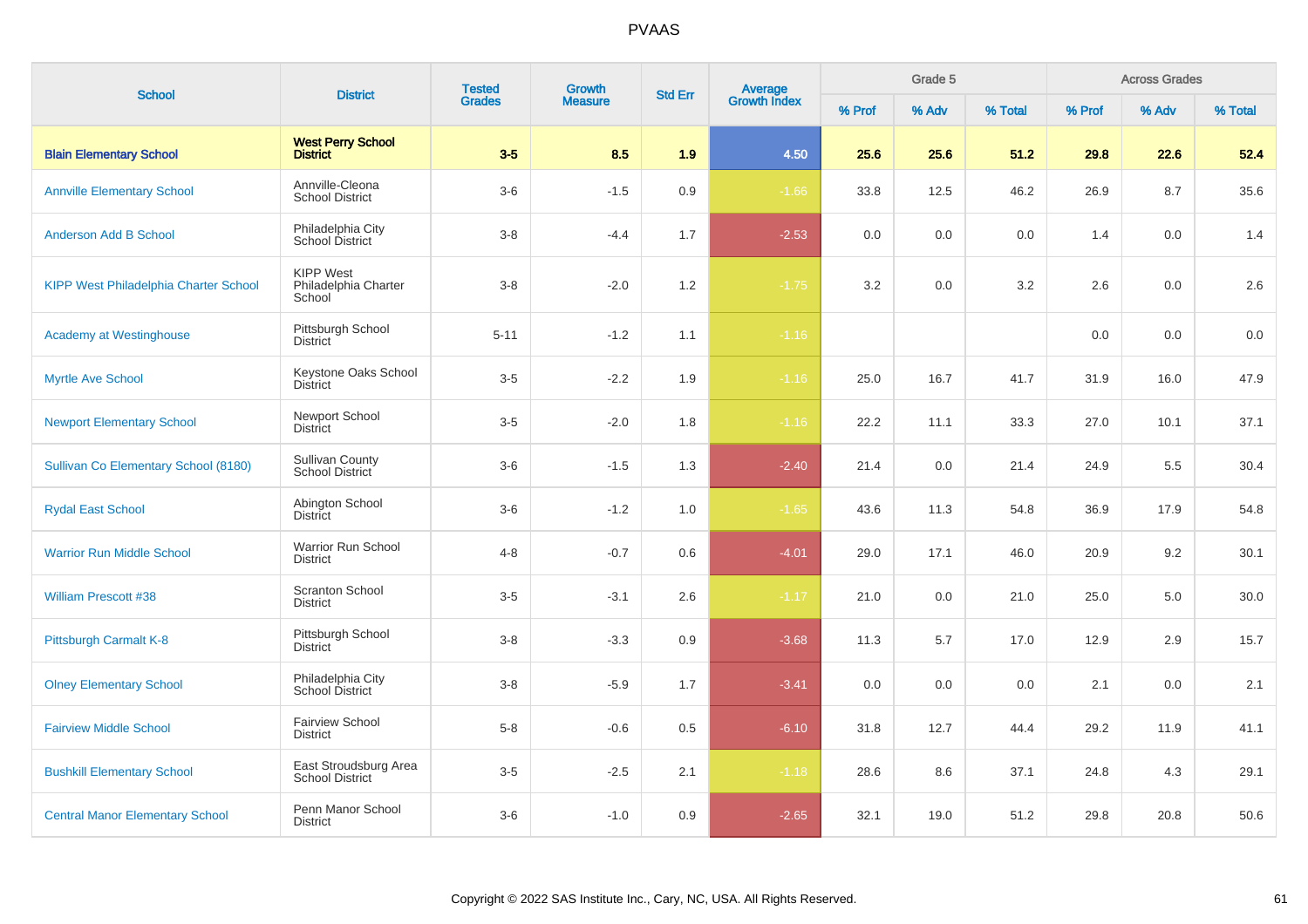| <b>School</b>                                                  | <b>District</b>                                            | <b>Tested</b> | Growth         | <b>Std Err</b> |                                |        | Grade 5 |         |        | <b>Across Grades</b> |         |
|----------------------------------------------------------------|------------------------------------------------------------|---------------|----------------|----------------|--------------------------------|--------|---------|---------|--------|----------------------|---------|
|                                                                |                                                            | <b>Grades</b> | <b>Measure</b> |                | <b>Average</b><br>Growth Index | % Prof | % Adv   | % Total | % Prof | % Adv                | % Total |
| <b>Blain Elementary School</b>                                 | <b>West Perry School</b><br><b>District</b>                | $3-5$         | 8.5            | 1.9            | 4.50                           | 25.6   | 25.6    | 51.2    | 29.8   | 22.6                 | 52.4    |
| <b>Central Middle School</b>                                   | Reading School<br><b>District</b>                          | $5 - 8$       | $-0.6$         | 0.5            | $-2.42$                        | 2.0    | 2.0     | 4.1     | 1.4    | 0.5                  | 2.0     |
| Pittsburgh Spring Hill K-5                                     | Pittsburgh School<br><b>District</b>                       | $3-5$         | $-3.7$         | 3.1            | $-1.20$                        | 0.0    | 0.0     | 0.0     | 3.8    | 0.0                  | 3.8     |
| <b>Robert Morris #27</b>                                       | <b>Scranton School</b><br><b>District</b>                  | $3-5$         | $-3.1$         | 2.6            | $-1.21$                        | 12.0   | 4.0     | 16.0    | 13.2   | 2.9                  | 16.2    |
| <b>Charlestown Elementary School</b>                           | <b>Great Valley School</b><br><b>District</b>              | $3-5$         | $-2.2$         | 1.8            | $-1.22$                        | 37.8   | 31.1    | 68.9    | 33.3   | 34.0                 | 67.4    |
| <b>Maple Point Middle School</b>                               | <b>Neshaminy School</b><br><b>District</b>                 | $5 - 8$       | $-0.5$         | 0.4            | $-3.23$                        | 27.7   | 7.5     | 35.2    | 22.6   | 5.8                  | 28.4    |
| <b>Tilden Elementary Center</b>                                | Hamburg Area School<br><b>District</b>                     | $3-5$         | $-1.5$         | 1.2            | $-1.23$                        | 29.2   | 2.2     | 31.5    | 25.1   | 6.0                  | 31.1    |
| South Lebanon Elementary School                                | Cornwall-Lebanon<br><b>School District</b>                 | $3-5$         | $-1.5$         | 1.2            | $-1.23$                        | 35.5   | 9.4     | 44.9    | 32.3   | 16.8                 | 49.2    |
| <b>Freedom Area Middle School</b>                              | Freedom Area School<br><b>District</b>                     | $5 - 8$       | $-0.8$         | 0.6            | $-1.28$                        | 13.6   | 3.7     | 17.3    | 16.4   | 2.6                  | 19.0    |
| <b>Tri-Community Elementary School</b>                         | Central Dauphin<br>School District                         | $3-5$         | $-2.0$         | 1.6            | $-1.24$                        | 3.4    | 1.7     | 5.2     | 9.4    | 3.8                  | 13.2    |
| <b>Weatherly Area Elementary School</b>                        | <b>Weatherly Area</b><br>School District                   | $3-5$         | $-2.9$         | 2.3            | $-1.24$                        | 26.9   | 7.7     | 34.6    | 21.8   | 7.9                  | 29.7    |
| <b>First Philadelphia Preparatory Charter</b><br><b>School</b> | First Philadelphia<br><b>Preparatory Charter</b><br>School | $3-8$         | $-2.3$         | 0.6            | $-3.62$                        | 1.2    | 0.0     | 1.2     | 2.4    | 0.0                  | 2.4     |
| <b>Marion Elementary School</b>                                | Belle Vernon Area<br><b>School District</b>                | $3-6$         | $-1.4$         | 1.1            | $-2.03$                        | 16.1   | 8.9     | 25.0    | 24.7   | 9.3                  | 34.0    |
| <b>Bache-Martin School</b>                                     | Philadelphia City<br>School District                       | $3-8$         | $-8.3$         | 2.5            | $-3.32$                        | 0.0    | 12.5    | 12.5    | 16.7   | 19.6                 | 36.3    |
| <b>Laurel Valley Elementary School</b>                         | <b>Ligonier Valley School</b><br><b>District</b>           | $3-5$         | $-3.2$         | $2.5\,$        | $-1.27$                        | 4.6    | 9.1     | 13.6    | 12.4   | 3.7                  | 16.0    |
| <b>Wissahickon Charter School</b>                              | Wissahickon Charter<br>School                              | $3-8$         | $-0.8$         | 0.7            | $-11.08$                       | 0.0    | 0.0     | 0.0     | 4.0    | 0.2                  | 4.2     |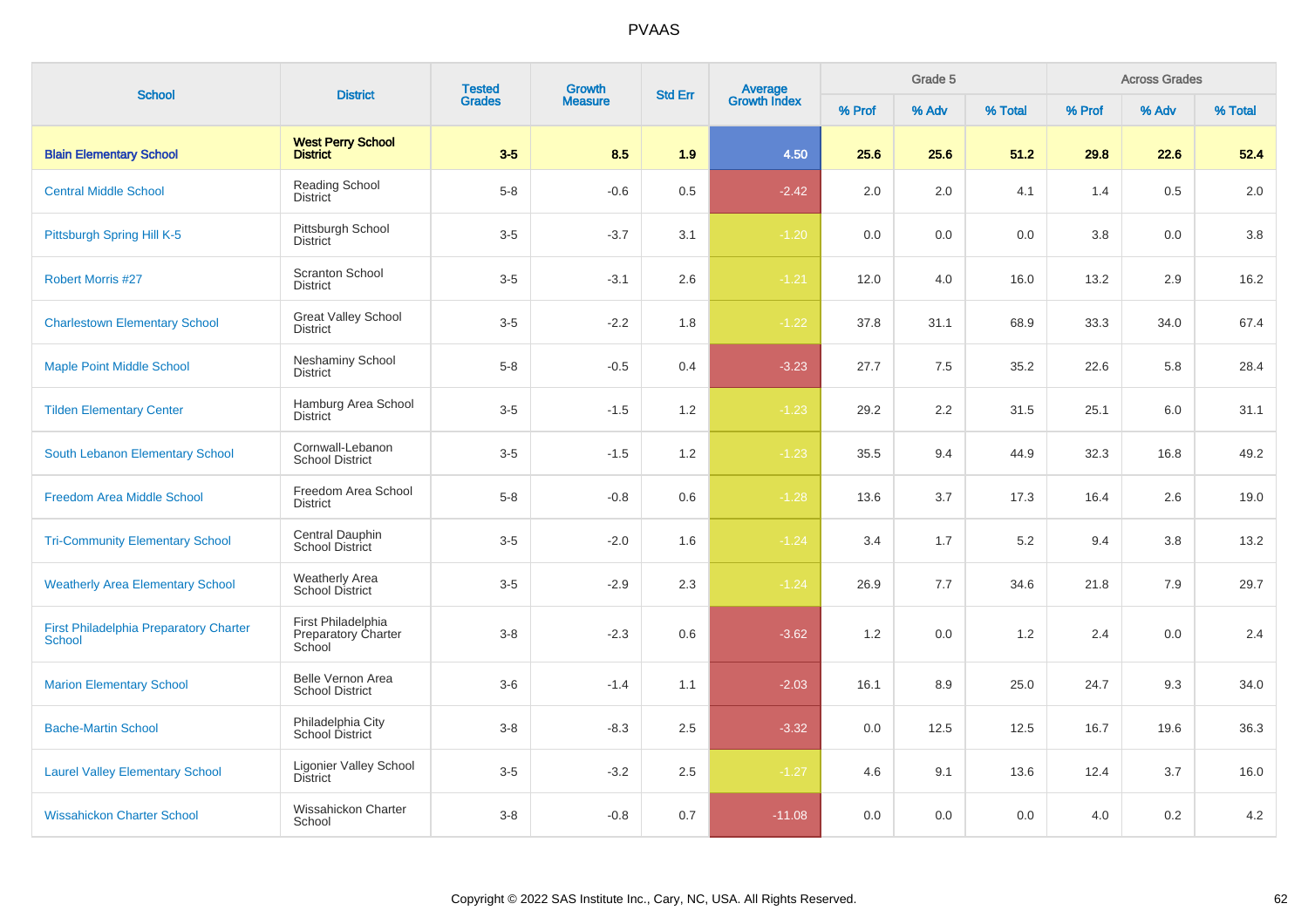| <b>School</b>                                              | <b>District</b>                                 | <b>Tested</b> | Growth         | <b>Std Err</b> | <b>Average</b><br>Growth Index |        | Grade 5 |         |         | <b>Across Grades</b> |         |
|------------------------------------------------------------|-------------------------------------------------|---------------|----------------|----------------|--------------------------------|--------|---------|---------|---------|----------------------|---------|
|                                                            |                                                 | <b>Grades</b> | <b>Measure</b> |                |                                | % Prof | % Adv   | % Total | % Prof  | % Adv                | % Total |
| <b>Blain Elementary School</b>                             | <b>West Perry School</b><br><b>District</b>     | $3-5$         | 8.5            | 1.9            | 4.50                           | 25.6   | 25.6    | 51.2    | 29.8    | 22.6                 | 52.4    |
| <b>Clear Run Intermediate School</b>                       | Pocono Mountain<br><b>School District</b>       | $3-6$         | $-1.4$         | 1.1            | $-2.87$                        | 15.6   | 6.2     | 21.9    | 14.8    | 5.1                  | 19.9    |
| <b>Tyrone Area Middle School</b>                           | <b>Tyrone Area School</b><br><b>District</b>    | $5 - 8$       | $-0.7$         | 0.5            | $-7.87$                        | 18.0   | 3.8     | 21.8    | 15.3    | 4.0                  | 19.3    |
| Propel Charter School - Hazelwood                          | <b>Propel Charter</b><br>School-Hazelwood       | $3 - 8$       | $-1.6$         | 1.2            | $-2.32$                        | 3.4    | 0.0     | 3.4     | 0.6     | 0.6                  | 1.3     |
| <b>Penn-Lincoln Elementary School</b>                      | Altoona Area School<br><b>District</b>          | $3-5$         | $-2.8$         | 2.1            | $-1.33$                        | 11.1   | 2.8     | 13.9    | 10.2    | 3.4                  | 13.6    |
| <b>Robert Reid Elementary School</b>                       | Middletown Area<br><b>School District</b>       | $3-5$         | $-1.9$         | 1.5            | $-1.33$                        | 13.4   | 4.5     | 17.9    | 21.6    | 7.4                  | 29.0    |
| <b>Quarryville Elementary School</b>                       | Solanco School<br><b>District</b>               | $3-5$         | $-2.1$         | 1.5            | $-1.35$                        | 16.7   | 5.0     | 21.7    | 23.7    | 5.1                  | 28.8    |
| <b>Friendship Hill Elementary School</b>                   | Albert Gallatin Area<br><b>School District</b>  | $3-5$         | $-3.0$         | 2.2            | $-1.36$                        | 37.5   | 18.8    | 56.2    | 32.0    | 16.0                 | 48.0    |
| <b>Oswayo Valley Elementary School</b>                     | Oswayo Valley School<br><b>District</b>         | $3 - 5$       | $-3.0$         | 2.2            | $-1.38$                        | 27.6   | 20.7    | 48.3    | 35.3    | 29.4                 | 64.7    |
| <b>Lincoln Leadership Academy Charter</b><br><b>School</b> | Lincoln Leadership<br>Academy Charter<br>School | $3 - 12$      | $-1.2$         | $0.9\,$        | $-4.06$                        | 0.0    | 0.0     | $0.0\,$ | $3.8\,$ | 0.7                  | 4.4     |
| Pittsburgh Mifflin K-8                                     | Pittsburgh School<br><b>District</b>            | $3 - 8$       | $-1.7$         | 1.2            | $-2.50$                        | 0.0    | 0.0     | 0.0     | 4.4     | 0.7                  | 5.2     |
| <b>Ferndale Elementary School</b>                          | Ferndale Area School<br><b>District</b>         | $3-6$         | $-1.8$         | 1.3            | $-3.12$                        | 27.3   | 0.0     | 27.3    | 21.6    | 8.8                  | 30.4    |
| <b>Martic Elementary School</b>                            | Penn Manor School<br><b>District</b>            | $3-6$         | $-2.0$         | 1.4            | $-2.89$                        | 26.2   | 9.5     | 35.7    | 34.0    | 16.7                 | 50.6    |
| <b>Copper Beech School</b>                                 | Abington School<br><b>District</b>              | $3-6$         | $-1.2$         | 0.8            | $-1.54$                        | 18.0   | 5.0     | 23.0    | 29.1    | 10.5                 | 39.6    |
| <b>Asa Packer Elementary School</b>                        | Bethlehem Area<br><b>School District</b>        | $3-5$         | $-4.7$         | 3.3            | $-1.42$                        | 41.7   | 33.3    | 75.0    | 42.4    | 22.0                 | 64.4    |
| <b>Cornwells Elementary School</b>                         | Bensalem Township<br><b>School District</b>     | $3-6$         | $-2.0$         | 1.2            | $-1.69$                        | 16.3   | 9.3     | 25.6    | 16.4    | 2.8                  | 19.2    |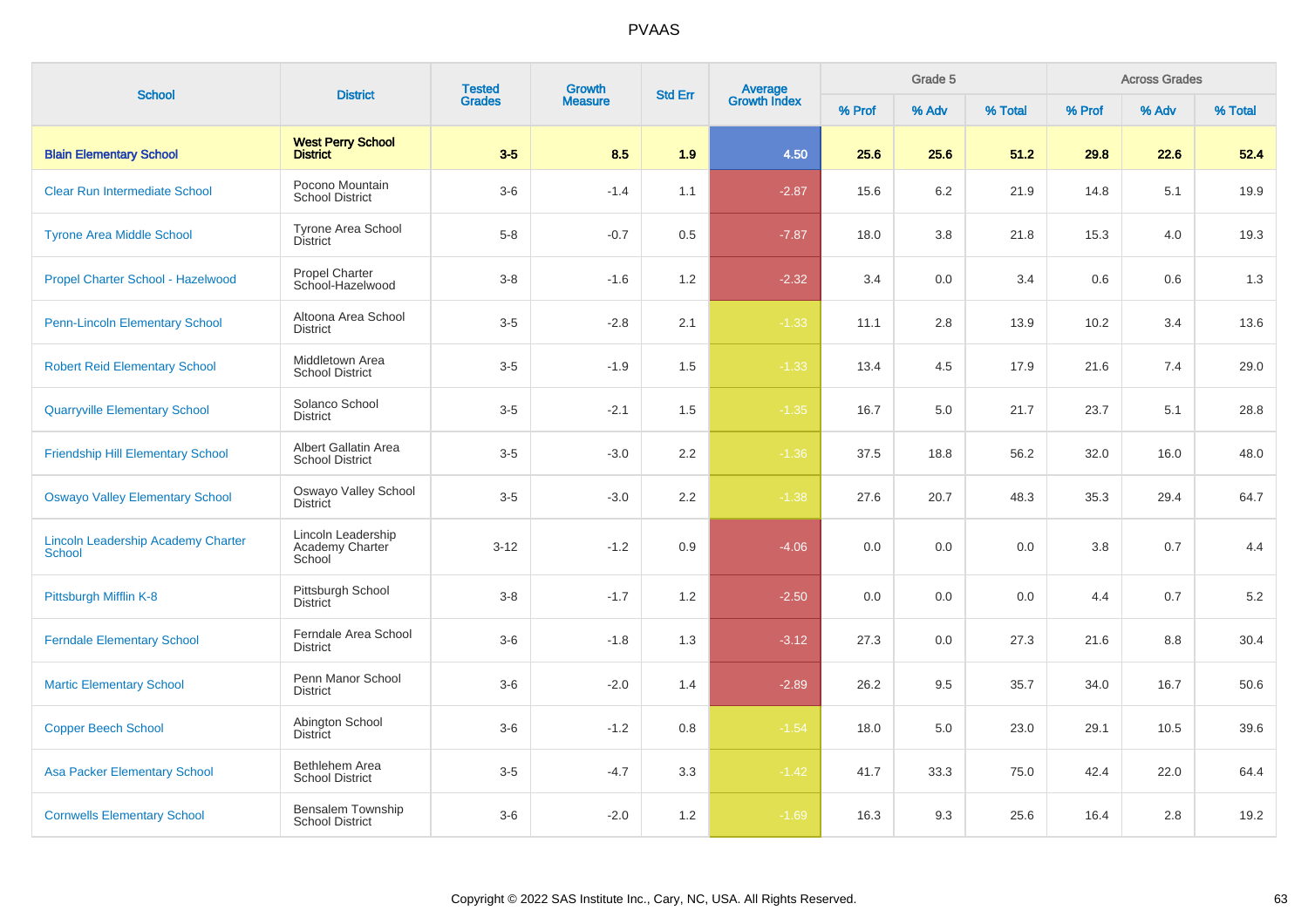| <b>School</b>                                               | <b>District</b>                                         | <b>Tested</b><br><b>Growth</b><br>Average<br>Growth Index<br><b>Std Err</b> |                | Grade 5 |         |        |       | <b>Across Grades</b> |        |       |         |
|-------------------------------------------------------------|---------------------------------------------------------|-----------------------------------------------------------------------------|----------------|---------|---------|--------|-------|----------------------|--------|-------|---------|
|                                                             |                                                         | <b>Grades</b>                                                               | <b>Measure</b> |         |         | % Prof | % Adv | % Total              | % Prof | % Adv | % Total |
| <b>Blain Elementary School</b>                              | <b>West Perry School</b><br><b>District</b>             | $3-5$                                                                       | 8.5            | 1.9     | 4.50    | 25.6   | 25.6  | 51.2                 | 29.8   | 22.6  | 52.4    |
| <b>Harrison Park Elementary School</b>                      | Penn-Trafford School<br><b>District</b>                 | $3-5$                                                                       | $-2.1$         | 1.5     | $-1.43$ | 34.4   | 39.1  | 73.4                 | 37.8   | 31.9  | 69.7    |
| <b>Sunrise Elementary School</b>                            | Penn-Trafford School<br><b>District</b>                 | $3-5$                                                                       | $-2.6$         | 1.8     | $-1.43$ | 40.5   | 26.2  | 66.7                 | 37.9   | 28.8  | 66.7    |
| <b>Grandview Elementary School</b>                          | Chambersburg Area<br>School District                    | $3-5$                                                                       | $-2.7$         | 1.9     | $-1.43$ | 15.8   | 7.9   | 23.7                 | 19.4   | 6.4   | 25.8    |
| <b>Scotland Elementary School</b>                           | Chambersburg Area<br>School District                    | $3-5$                                                                       | $-2.4$         | 1.6     | $-1.46$ | 21.4   | 7.1   | 28.6                 | 23.2   | 13.1  | 36.3    |
| <b>Heights Terrace Elementary/Middle</b><br>School          | Hazleton Area School<br><b>District</b>                 | $3 - 8$                                                                     | $-1.8$         | 1.2     | $-4.84$ | 10.9   | 0.0   | 10.9                 | 6.2    | 0.0   | 6.2     |
| <b>Letort Elementary School</b>                             | Carlisle Area School<br><b>District</b>                 | $3-5$                                                                       | $-4.4$         | 3.0     | $-1.46$ | 18.2   | 9.1   | 27.3                 | 23.2   | 7.4   | 30.5    |
| <b>Harmony Area Elementary School</b>                       | Harmony Area School<br><b>District</b>                  | $3-6$                                                                       | $-2.9$         | 2.0     | $-2.89$ | 31.2   | 6.2   | 37.5                 | 33.3   | 5.6   | 38.9    |
| Pittsburgh Minadeo K-5                                      | Pittsburgh School<br><b>District</b>                    | $3-5$                                                                       | $-3.2$         | 2.1     | $-1.47$ | 0.0    | 0.0   | 0.0                  | 9.8    | 3.3   | 13.0    |
| <b>Chartiers Valley Intermediate School</b>                 | <b>Chartiers Valley</b><br><b>School District</b>       | $3-5$                                                                       | $-1.2$         | 0.8     | $-1.48$ | 33.8   | 14.7  | 48.5                 | 31.7   | 17.1  | 48.9    |
| <b>Fairfield Area Middle School</b>                         | <b>Fairfield Area School</b><br><b>District</b>         | $5 - 8$                                                                     | $-1.2$         | 0.8     | $-2.77$ | 31.2   | 1.6   | 32.8                 | 21.7   | 1.7   | 23.5    |
| <b>Executive Education Academy Charter</b><br><b>School</b> | <b>Executive Education</b><br>Academy Charter<br>School | $3 - 10$                                                                    | $-2.5$         | 1.7     | $-4.30$ | 0.0    | 0.0   | 0.0                  | 9.1    | 1.7   | 10.9    |
| <b>Cetronia School</b>                                      | <b>Parkland School</b><br><b>District</b>               | $3-5$                                                                       | $-2.1$         | 1.4     | $-1.49$ | 31.5   | 31.5  | 63.0                 | 36.9   | 35.6  | 72.5    |
| <b>Old Forge Elementary School</b>                          | Old Forge School<br><b>District</b>                     | $3-6$                                                                       | $-2.7$         | 1.1     | $-2.48$ | 11.8   | 2.9   | 14.7                 | 14.4   | 3.1   | 17.5    |
| <b>Keystone Education Center Charter</b><br><b>School</b>   | Keystone Education<br><b>Center Charter School</b>      | $3 - 12$                                                                    | $-4.8$         | 3.2     | $-1.50$ |        |       |                      | 0.0    | 0.0   | 0.0     |
| <b>Centerville Elementary School</b>                        | <b>Hempfield School</b><br><b>District</b>              | $3-6$                                                                       | $-1.9$         | 1.2     | $-1.63$ | 38.3   | 14.9  | 53.2                 | 34.1   | 20.0  | 54.1    |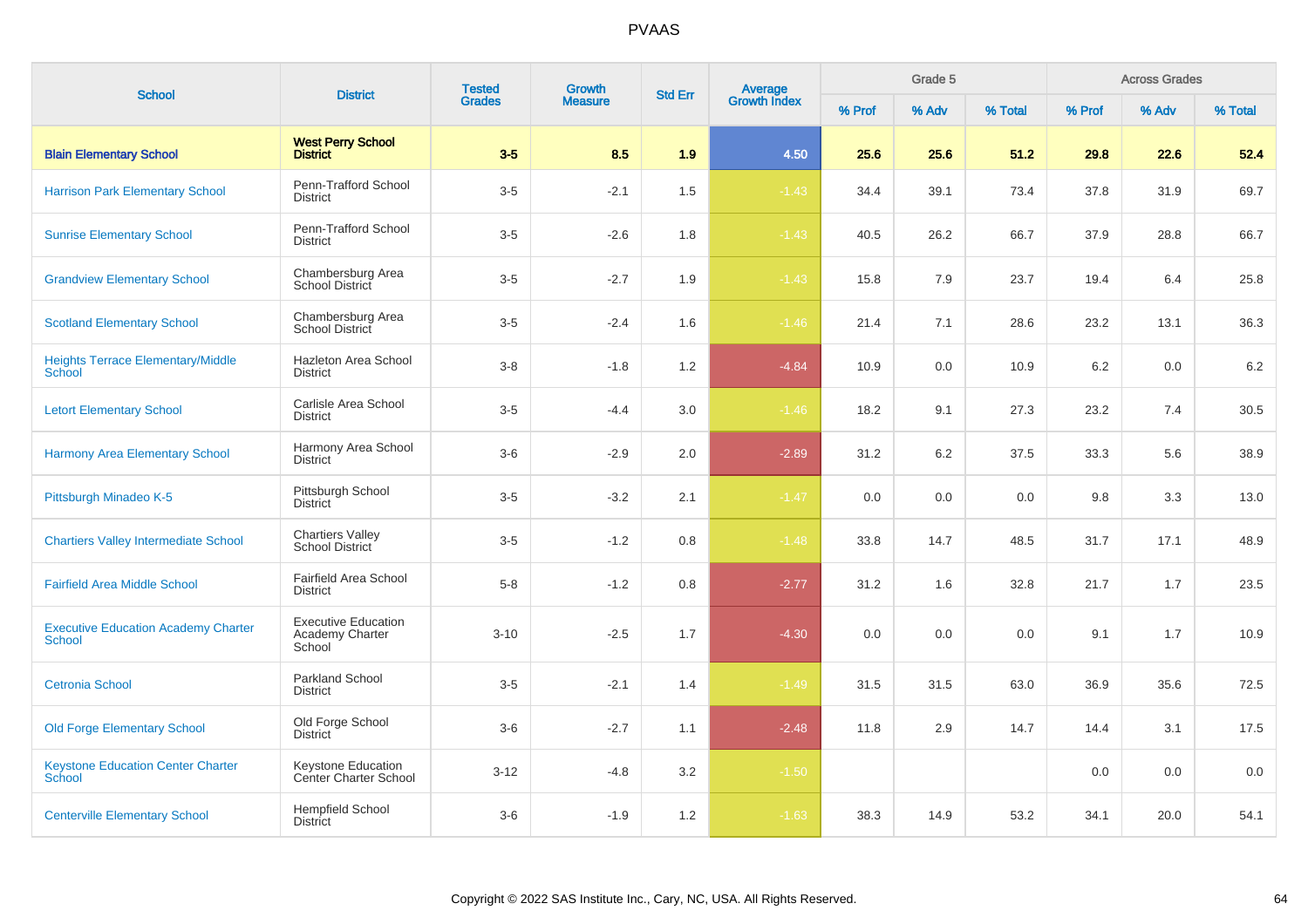| <b>School</b>                                            | <b>District</b>                                    | <b>Tested</b> | <b>Growth</b>  | <b>Std Err</b> |                                |        | Grade 5 |         |        | <b>Across Grades</b> |         |
|----------------------------------------------------------|----------------------------------------------------|---------------|----------------|----------------|--------------------------------|--------|---------|---------|--------|----------------------|---------|
|                                                          |                                                    | <b>Grades</b> | <b>Measure</b> |                | <b>Average</b><br>Growth Index | % Prof | % Adv   | % Total | % Prof | % Adv                | % Total |
| <b>Blain Elementary School</b>                           | <b>West Perry School</b><br><b>District</b>        | $3-5$         | 8.5            | 1.9            | 4.50                           | 25.6   | 25.6    | 51.2    | 29.8   | 22.6                 | 52.4    |
| <b>Washington Elementary School</b>                      | Boyertown Area<br>School District                  | $3-5$         | $-2.3$         | 1.5            | $-1.50$                        | 28.6   | 3.2     | 31.8    | 29.8   | 5.3                  | 35.1    |
| <b>Lafayette Elementary School</b>                       | Uniontown Area<br><b>School District</b>           | $3-5$         | $-4.2$         | 2.8            | $-1.51$                        | 5.3    | 5.3     | 10.5    | 4.3    | 4.3                  | 8.6     |
| <b>Laurel Elementary School</b>                          | <b>Laurel School District</b>                      | $3-6$         | $-1.5$         | 1.0            | $-2.89$                        | 25.7   | 5.4     | 31.1    | 30.7   | 17.1                 | 47.7    |
| <b>Lakeview Elementary School</b>                        | <b>Ridley School District</b>                      | $3-5$         | $-2.1$         | 1.4            | $-1.53$                        | 27.4   | 5.5     | 32.9    | 29.6   | 9.0                  | 38.6    |
| <b>Reach Cyber Charter School</b>                        | Reach Cyber Charter<br>School                      | $3 - 11$      | $-2.4$         | 0.9            | $-2.71$                        | 19.4   | 9.7     | 29.0    | 21.3   | 4.7                  | 26.0    |
| <b>East Vincent Elementary School</b>                    | Owen J Roberts<br><b>School District</b>           | $3-6$         | $-2.9$         | 1.0            | $-2.89$                        | 27.9   | 16.2    | 44.1    | 34.5   | 18.0                 | 52.6    |
| <b>Woodland Elementary School</b>                        | <b>Cameron County</b><br><b>School District</b>    | $3-6$         | $-4.7$         | 1.4            | $-3.32$                        | 48.4   | 0.0     | 48.4    | 40.4   | 9.6                  | 50.0    |
| Pittsburgh Arsenal K-5                                   | Pittsburgh School<br><b>District</b>               | $3-5$         | $-3.1$         | 2.0            | $-1.56$                        | 7.9    | 0.0     | 7.9     | 6.5    | 0.0                  | 6.5     |
| Pittsburgh Arlington K-8                                 | Pittsburgh School<br><b>District</b>               | $3 - 8$       | $-5.1$         | 1.2            | $-4.29$                        | 7.1    | 0.0     | 7.1     | 1.7    | 0.0                  | 1.7     |
| <b>Lafayette Elementary School</b>                       | Lancaster School<br><b>District</b>                | $3-5$         | $-2.8$         | 1.7            | $-1.61$                        | 2.2    | 4.4     | 6.7     | 8.0    | 2.9                  | 10.9    |
| <b>Martin School</b>                                     | Lancaster School<br><b>District</b>                | $3 - 8$       | $-2.8$         | 0.9            | $-3.29$                        | 4.8    | 4.8     | 9.5     | 8.3    | 2.3                  | 10.6    |
| <b>Lakeland Elementary School - Scott</b><br>Campus      | <b>Lakeland School</b><br><b>District</b>          | $3-6$         | $-2.2$         | 1.2            | $-1.83$                        | 25.0   | 2.3     | 27.3    | 29.4   | 9.8                  | 39.2    |
| <b>Russell C Struble Elementary School</b>               | Bensalem Township<br><b>School District</b>        | $3-6$         | $-3.1$         | 1.2            | $-2.64$                        | 4.6    | 7.0     | 11.6    | 18.6   | 6.4                  | 25.0    |
| <b>Wallenpaupack North Intermediate</b><br>School        | Wallenpaupack Area<br>School District              | $3-5$         | $-1.7$         | 1.1            | $-1.63$                        | 24.0   | 6.2     | 30.2    | 29.0   | 7.0                  | 36.0    |
| <b>Susquehanna Community Elementary</b><br><b>School</b> | Susquehanna<br><b>Community School</b><br>District | $3-6$         | $-3.0$         | 1.1            | $-2.69$                        | 19.6   | 9.8     | 29.4    | 24.8   | 6.3                  | 31.1    |
| <b>Grasse Elementary School</b>                          | Pennridge School<br><b>District</b>                | $3-5$         | $-2.3$         | 1.4            | $-1.64$                        | 37.7   | 10.1    | 47.8    | 40.1   | 16.3                 | 56.4    |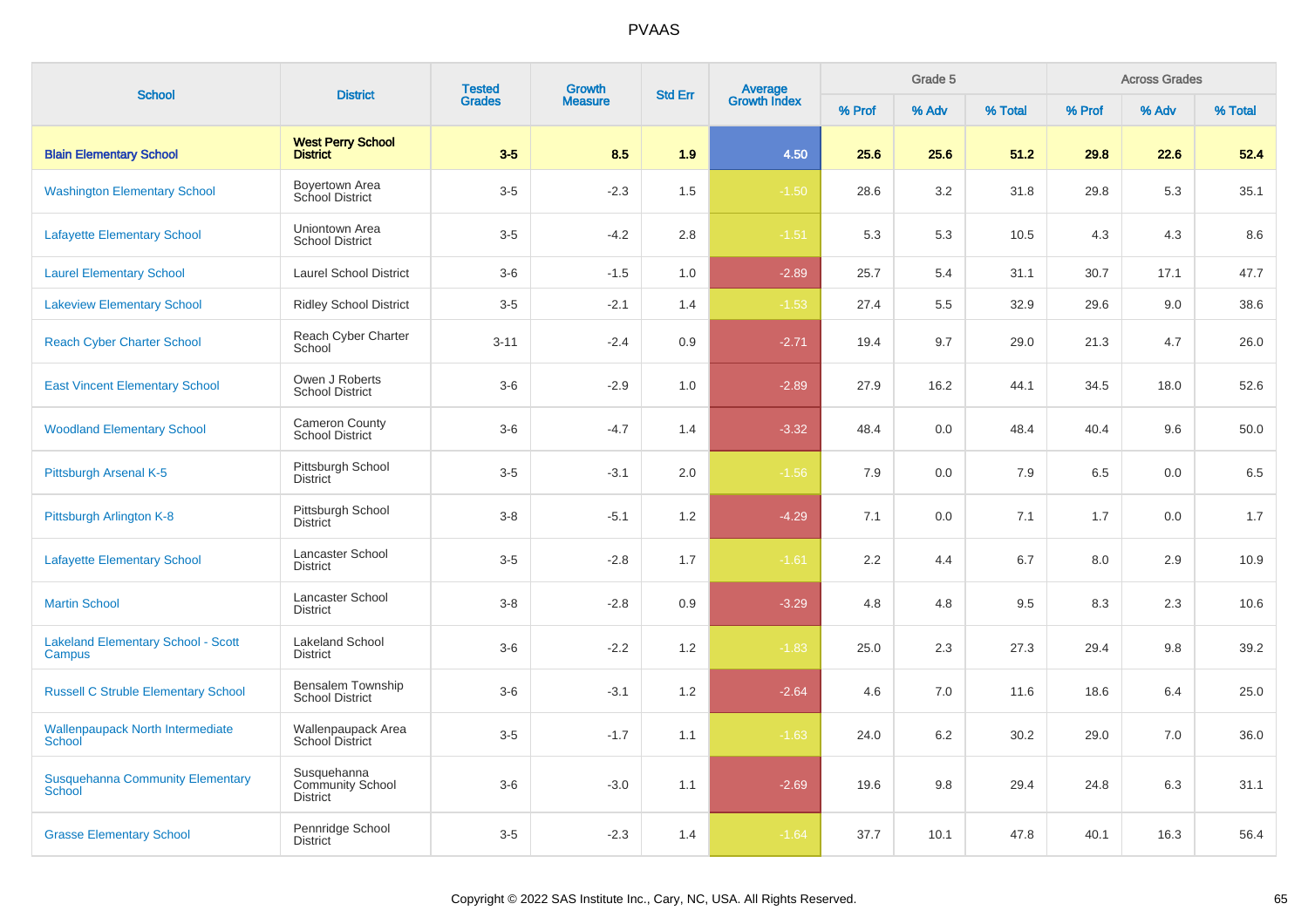| <b>School</b>                                                        | <b>District</b>                                                  | <b>Tested</b><br><b>Grades</b> | <b>Growth</b>  | <b>Std Err</b> | Average<br>Growth Index |        | Grade 5 |         |        | <b>Across Grades</b> |         |
|----------------------------------------------------------------------|------------------------------------------------------------------|--------------------------------|----------------|----------------|-------------------------|--------|---------|---------|--------|----------------------|---------|
|                                                                      |                                                                  |                                | <b>Measure</b> |                |                         | % Prof | % Adv   | % Total | % Prof | % Adv                | % Total |
| <b>Blain Elementary School</b>                                       | <b>West Perry School</b><br><b>District</b>                      | $3-5$                          | 8.5            | 1.9            | 4.50                    | 25.6   | 25.6    | 51.2    | 29.8   | 22.6                 | 52.4    |
| Pittsburgh Montessori K-5                                            | Pittsburgh School<br><b>District</b>                             | $3-5$                          | $-3.8$         | 2.3            | $-1.64$                 | 24.0   | 8.0     | 32.0    | 28.9   | 18.9                 | 47.8    |
| Pittsburgh Phillips K-5                                              | Pittsburgh School<br><b>District</b>                             | $3-5$                          | $-3.7$         | 2.2            | $-1.64$                 | 23.1   | 0.0     | 23.1    | 11.1   | 3.3                  | 14.4    |
| Pittsburgh Sunnyside K-8                                             | Pittsburgh School<br><b>District</b>                             | $3 - 8$                        | $-2.3$         | 1.4            | $-1.64$                 |        |         |         | 11.1   | 0.0                  | 11.1    |
| <b>Cochranton Elementary School</b>                                  | <b>Crawford Central</b><br><b>School District</b>                | $3-6$                          | $-2.1$         | 1.2            | $-1.80$                 | 23.1   | 5.8     | 28.8    | 24.2   | 6.8                  | 31.0    |
| <b>Howard Gardner Multiple Intelligence</b><br><b>Charter School</b> | <b>Howard Gardner</b><br>Multiple Intelligence<br>Charter School | $3 - 8$                        | $-3.7$         | 1.1            | $-3.28$                 | 16.7   | 6.7     | 23.3    | 14.7   | 3.5                  | 18.2    |
| <b>Mayfair School</b>                                                | Philadelphia City<br>School District                             | $3 - 8$                        | $-1.9$         | 1.1            | $-5.65$                 | 2.3    | 0.0     | 2.3     | 3.1    | 1.0                  | 4.2     |
| <b>Fishing Creek Elementary School</b>                               | West Shore School<br><b>District</b>                             | $3-5$                          | $-2.3$         | 1.4            | $-1.69$                 | 37.8   | 5.4     | 43.2    | 35.8   | 12.0                 | 47.8    |
| <b>Jefferson Elementary School</b>                                   | East Penn School<br><b>District</b>                              | $3 - 5$                        | $-3.2$         | 1.8            | $-1.74$                 | 24.4   | 14.6    | 39.0    | 27.0   | 13.9                 | 40.9    |
| Moon Area Lower Middle School                                        | Moon Area School<br><b>District</b>                              | $5-6$                          | $-2.1$         | 0.5            | $-3.93$                 | 32.1   | 15.8    | 48.0    | 29.4   | 12.4                 | 41.8    |
| <b>Wharton School</b>                                                | Uniontown Area<br><b>School District</b>                         | $3-5$                          | $-5.5$         | 3.2            | $-1.74$                 | 20.0   | 6.7     | 26.7    | 20.0   | 11.4                 | 31.4    |
| <b>Propel Charter School-Northside</b>                               | <b>Propel Charter</b><br>School-Northside                        | $3 - 8$                        | $-1.6$         | 0.9            | $-3.77$                 | 0.0    | 0.0     | 0.0     | 0.4    | 0.0                  | 0.4     |
| <b>Tracy Elementary School</b>                                       | Millcreek Township<br><b>School District</b>                     | $3-5$                          | $-2.7$         | 1.5            | $-1.75$                 | 18.3   | 11.7    | 30.0    | 18.6   | 16.5                 | 35.0    |
| <b>Valley Grove Elementary School</b>                                | Valley Grove School<br><b>District</b>                           | $3-6$                          | $-2.7$         | 1.1            | $-2.39$                 | 36.2   | 8.5     | 44.7    | 30.4   | 8.4                  | 38.8    |
| <b>Folk Arts-Cultural Treasures Charter</b><br><b>School</b>         | Folk Arts-Cultural<br><b>Treasures Charter</b><br>School         | $3 - 7$                        | $-1.8$         | 1.0            | $-2.80$                 | 22.7   | 6.8     | 29.6    | 28.1   | 6.2                  | 34.4    |
| <b>Smith-Wade Elementary School</b>                                  | Lancaster School<br><b>District</b>                              | $3-5$                          | $-3.4$         | 1.9            | $-1.77$                 | 17.5   | 5.0     | 22.5    | 17.5   | 7.5                  | 25.0    |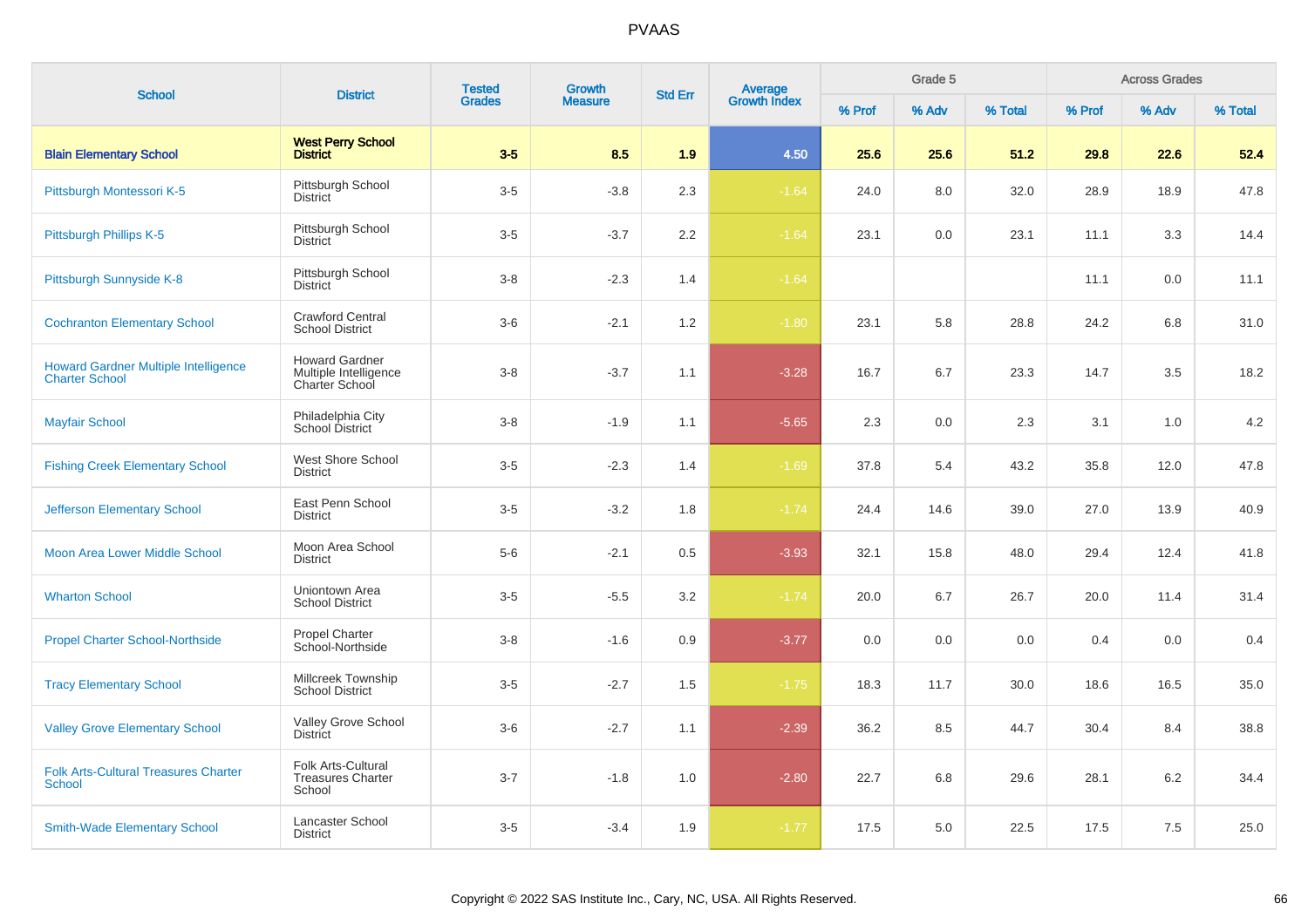| <b>School</b>                          | <b>District</b>                                    | <b>Tested</b> | Growth         | <b>Std Err</b> |                                |        | Grade 5 |         |        | <b>Across Grades</b> |         |
|----------------------------------------|----------------------------------------------------|---------------|----------------|----------------|--------------------------------|--------|---------|---------|--------|----------------------|---------|
|                                        |                                                    | <b>Grades</b> | <b>Measure</b> |                | <b>Average</b><br>Growth Index | % Prof | % Adv   | % Total | % Prof | % Adv                | % Total |
| <b>Blain Elementary School</b>         | <b>West Perry School</b><br><b>District</b>        | $3-5$         | 8.5            | 1.9            | 4.50                           | 25.6   | 25.6    | 51.2    | 29.8   | 22.6                 | 52.4    |
| <b>Lincoln Charter School</b>          | Lincoln Charter School                             | $3-5$         | $-2.5$         | 1.4            | $-1.78$                        | 1.3    | 1.3     | 2.6     | 3.6    | 0.8                  | 4.4     |
| <b>Schuylkill Valley Middle School</b> | Schuylkill Valley<br>School District               | $5-8$         | $-1.0$         | 0.5            | $-4.39$                        | 24.8   | 8.5     | 33.3    | 18.7   | 6.9                  | 25.7    |
| Pittsburgh Beechwood K-5               | Pittsburgh School<br><b>District</b>               | $3-5$         | $-3.4$         | 1.9            | $-1.79$                        | 4.6    | 2.3     | 7.0     | 9.3    | 3.9                  | 13.2    |
| <b>Elroy Avenue Elementary School</b>  | <b>Brentwood Borough</b><br><b>School District</b> | $3-5$         | $-3.2$         | 1.8            | $-1.79$                        | 32.6   | 2.3     | 34.9    | 25.8   | 7.3                  | 33.1    |
| <b>Corry Area Intermediate School</b>  | Corry Area School<br>District                      | $3-5$         | $-1.9$         | 1.1            | $-1.79$                        | 25.4   | 7.9     | 33.3    | 27.4   | 11.8                 | 39.2    |
| <b>Oakview Elementary School</b>       | Lakeview School<br><b>District</b>                 | $3-5$         | $-3.0$         | 1.7            | $-1.81$                        | 28.6   | 18.4    | 46.9    | 33.1   | 25.8                 | 58.9    |
| <b>Main Street Elementary School</b>   | <b>Titusville Area School</b><br><b>District</b>   | $3-5$         | $-3.1$         | 1.7            | $-1.81$                        | 29.8   | 14.9    | 44.7    | 29.1   | 15.7                 | 44.8    |
| Mt Vernon Elementary School            | Elizabeth Forward<br><b>School District</b>        | $3-5$         | $-2.8$         | 1.5            | $-1.81$                        | 41.0   | 9.8     | 50.8    | 36.7   | 11.1                 | 47.8    |
| <b>Leedom Elementary School</b>        | <b>Ridley School District</b>                      | $3-5$         | $-3.3$         | 1.8            | $-1.81$                        | 21.3   | 14.9    | 36.2    | 27.9   | 17.0                 | 45.0    |
| <b>Canadochly Elementary School</b>    | Eastern York School<br><b>District</b>             | $3-5$         | $-2.8$         | 1.5            | $-1.85$                        | 28.3   | 10.0    | 38.3    | 26.1   | 8.7                  | 34.8    |
| <b>Sabold Elementary School</b>        | Springfield School<br>District                     | $3-5$         | $-1.7$         | 0.9            | $-1.88$                        | 39.4   | 25.7    | 65.1    | 37.2   | 28.2                 | 65.3    |
| <b>Palmer Elementary School</b>        | Easton Area School<br><b>District</b>              | $3-5$         | $-2.7$         | 1.4            | $-1.89$                        | 20.9   | 3.0     | 23.9    | 27.6   | 11.2                 | 38.8    |
| <b>March Elementary School</b>         | Easton Area School<br><b>District</b>              | $3-5$         | $-3.8$         | 2.0            | $-1.90$                        | 23.7   | 10.5    | 34.2    | 19.4   | 11.2                 | 30.6    |
| <b>Russell Elementary School</b>       | Marple Newtown<br><b>School District</b>           | $3-5$         | $-3.3$         | 1.7            | $-1.91$                        | 28.0   | 14.0    | 42.0    | 39.7   | 19.2                 | 58.9    |
| <b>Springfield Elementary School</b>   | Northwestern School<br><b>District</b>             | $3-5$         | $-3.9$         | 2.0            | $-1.92$                        | 41.7   | 8.3     | 50.0    | 40.4   | 10.1                 | 50.5    |
| <b>Hopkinson Francis School</b>        | Philadelphia City<br>School District               | $3 - 8$       | $-6.7$         | 3.5            | $-1.93$                        | 7.7    | 0.0     | 7.7     | 4.4    | 0.0                  | 4.4     |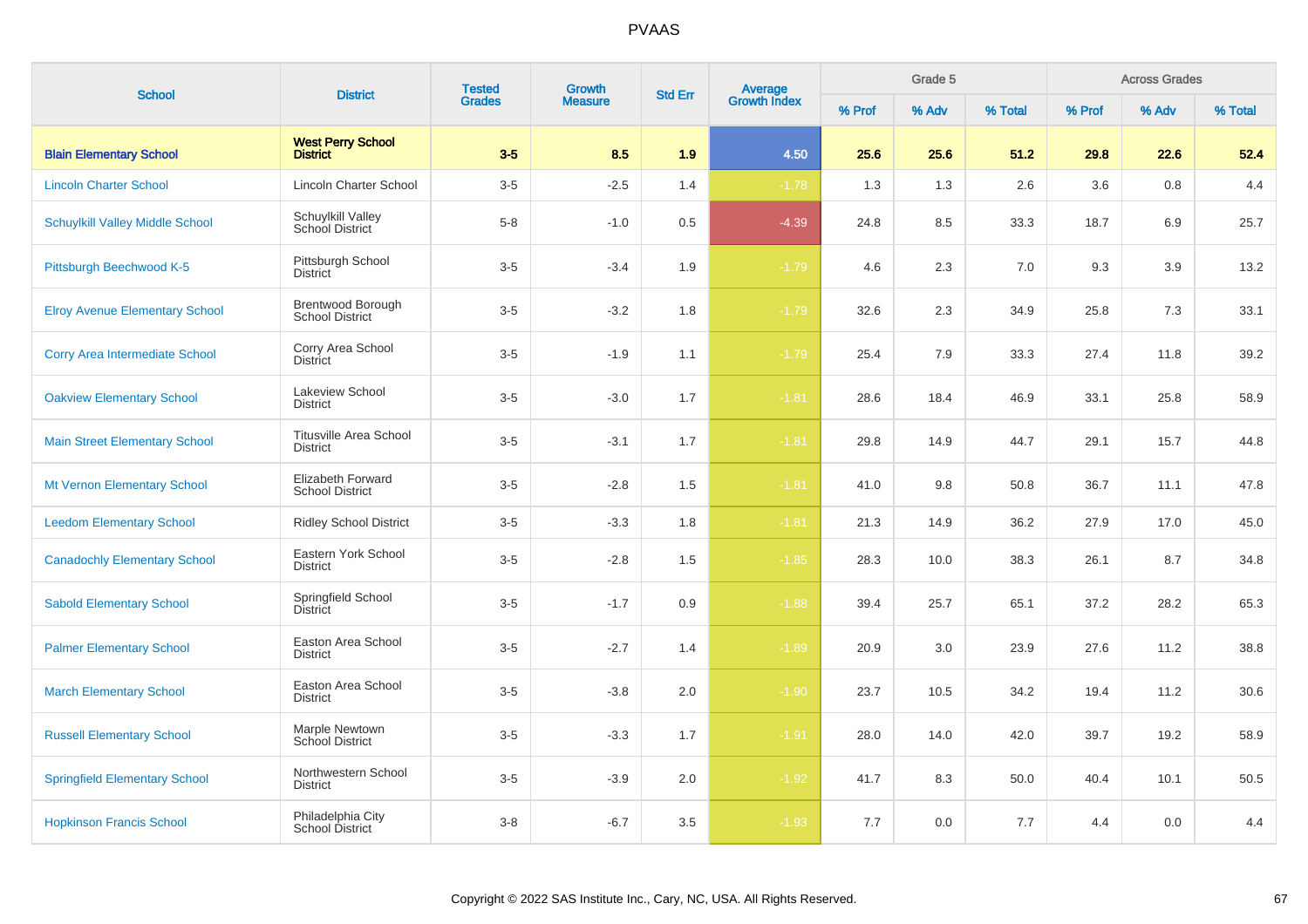| <b>School</b>                         | <b>District</b>                                  | <b>Tested</b> | Growth         | <b>Std Err</b> | <b>Average</b><br>Growth Index |        | Grade 5 |         |         | <b>Across Grades</b> |         |
|---------------------------------------|--------------------------------------------------|---------------|----------------|----------------|--------------------------------|--------|---------|---------|---------|----------------------|---------|
|                                       |                                                  | <b>Grades</b> | <b>Measure</b> |                |                                | % Prof | % Adv   | % Total | % Prof  | % Adv                | % Total |
| <b>Blain Elementary School</b>        | <b>West Perry School</b><br><b>District</b>      | $3-5$         | 8.5            | 1.9            | 4.50                           | 25.6   | 25.6    | 51.2    | 29.8    | 22.6                 | 52.4    |
| Montessori Regional Charter School    | Montessori Regional<br><b>Charter School</b>     | $3-6$         | $-2.6$         | 1.1            | $-2.40$                        | 15.0   | 5.0     | 20.0    | 11.1    | 6.3                  | 17.3    |
| George J Plava Elementary School      | Albert Gallatin Area<br><b>School District</b>   | $3-5$         | $-3.4$         | 1.7            | $-1.95$                        | 8.7    | 0.0     | 8.7     | 12.1    | 0.7                  | 12.8    |
| Pittsburgh Roosevelt K-5              | Pittsburgh School<br><b>District</b>             | $3-5$         | $-4.6$         | 2.3            | $-1.97$                        | 4.2    | 4.2     | 8.3     | 5.1     | 1.3                  | 6.4     |
| <b>Fox Township Elementary School</b> | Saint Marys Area<br><b>School District</b>       | $3-5$         | $-5.0$         | 2.6            | $-1.97$                        | 26.1   | 4.4     | 30.4    | 37.0    | 13.7                 | 50.7    |
| <b>Evergreen Elementary School</b>    | Western Wayne<br>School District                 | $3-5$         | $-2.7$         | 1.4            | $-1.97$                        | 25.7   | 6.8     | 32.4    | 26.2    | 15.8                 | 42.1    |
| <b>Pine Run Elementary School</b>     | <b>Central Bucks School</b><br><b>District</b>   | $3-6$         | $-2.7$         | 1.2            | $-2.32$                        | 39.3   | 17.9    | 57.1    | 31.4    | 22.3                 | 53.6    |
| <b>Key Francis Scott School</b>       | Philadelphia City<br><b>School District</b>      | $3-6$         | $-4.8$         | 1.7            | $-2.83$                        | 0.0    | 0.0     | 0.0     | 4.0     | 0.0                  | 4.0     |
| <b>Baggaley Elementary School</b>     | <b>Greater Latrobe</b><br><b>School District</b> | $3-6$         | $-1.9$         | 0.9            | $-4.39$                        | 28.6   | 14.3    | 42.9    | 35.8    | 12.8                 | 48.6    |
| <b>Bridesburg School</b>              | Philadelphia City<br>School District             | $3-8$         | $-3.6$         | 1.4            | $-2.60$                        | 9.5    | 0.0     | 9.5     | 7.8     | 2.3                  | 10.2    |
| Pittsburgh Woolslair K-5              | Pittsburgh School<br><b>District</b>             | $3-5$         | $-5.0$         | 2.5            | $-2.01$                        | 12.0   | 0.0     | 12.0    | 8.2     | 0.0                  | 8.2     |
| <b>George Wolf Elementary School</b>  | Northampton Area<br><b>School District</b>       | $3-5$         | $-3.8$         | 1.9            | $-2.01$                        | 26.3   | 5.3     | 31.6    | 27.4    | 8.3                  | 35.7    |
| <b>Forks Elementary School</b>        | Easton Area School<br><b>District</b>            | $3-5$         | $-4.5$         | 2.3            | $-2.01$                        | 18.8   | 3.1     | 21.9    | 25.7    | 15.8                 | 41.6    |
| <b>Tobyhanna Elementary Center</b>    | Pocono Mountain<br><b>School District</b>        | $3-6$         | $-4.7$         | 2.0            | $-2.36$                        | 34.8   | 0.0     | 34.8    | 30.4    | 9.8                  | 40.2    |
| Landis Run Intermediate School        | Manheim Township<br><b>School District</b>       | $5-6$         | $-0.9$         | 0.4            | $-9.32$                        | 29.8   | 17.1    | 46.9    | 31.5    | 20.2                 | 51.7    |
| <b>Bethune Mary Mcleod School</b>     | Philadelphia City<br>School District             | $3 - 8$       | $-4.5$         | 2.2            | $-3.13$                        | 0.0    | 0.0     | 0.0     | $0.0\,$ | 0.0                  | 0.0     |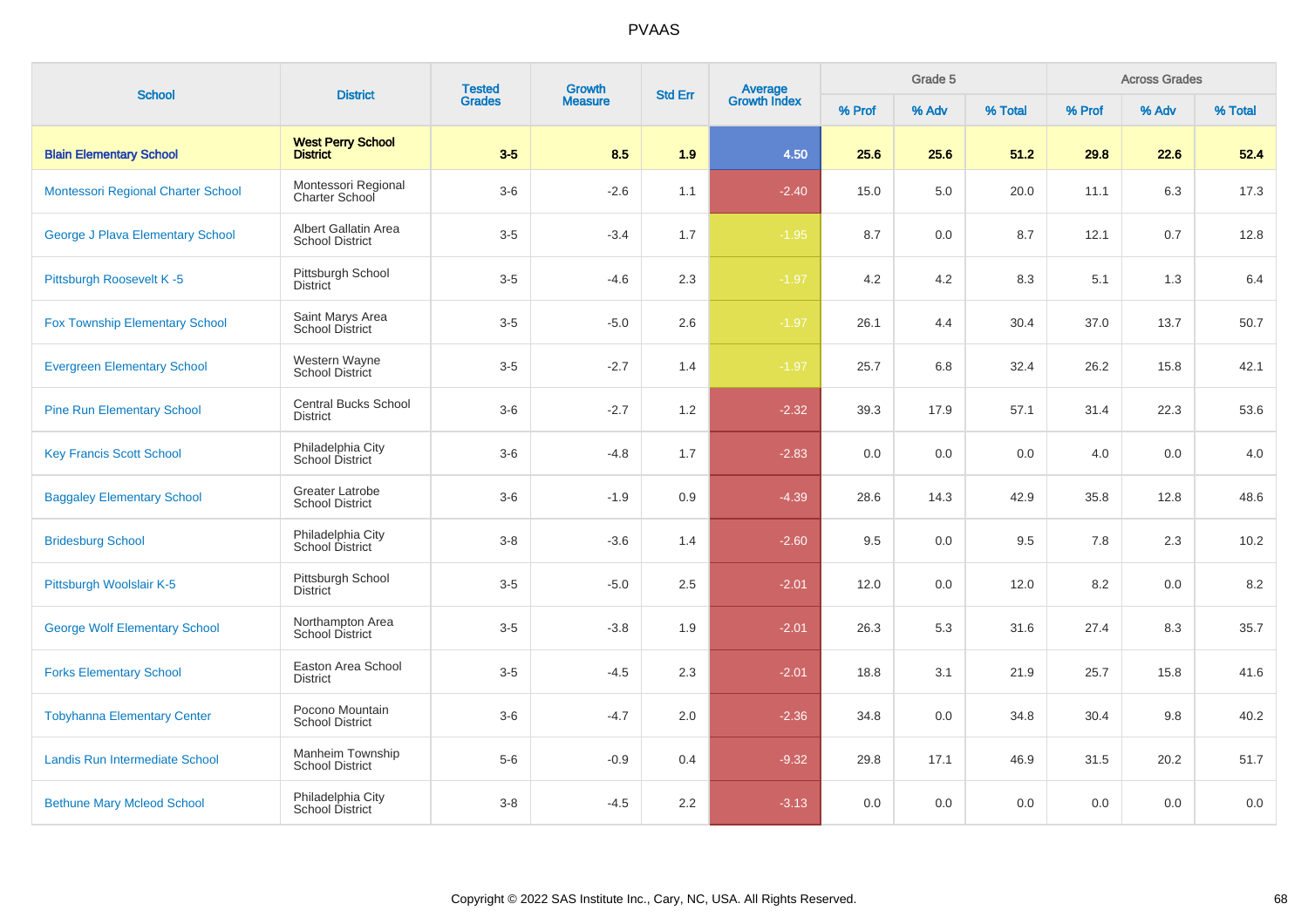| <b>School</b>                            | <b>District</b>                                   | <b>Tested</b><br><b>Grades</b> | Growth         | <b>Std Err</b> |                                |        | Grade 5 |         |        | <b>Across Grades</b> |         |
|------------------------------------------|---------------------------------------------------|--------------------------------|----------------|----------------|--------------------------------|--------|---------|---------|--------|----------------------|---------|
|                                          |                                                   |                                | <b>Measure</b> |                | <b>Average</b><br>Growth Index | % Prof | % Adv   | % Total | % Prof | % Adv                | % Total |
| <b>Blain Elementary School</b>           | <b>West Perry School</b><br><b>District</b>       | $3-5$                          | 8.5            | 1.9            | 4.50                           | 25.6   | 25.6    | 51.2    | 29.8   | 22.6                 | 52.4    |
| <b>Pleasant Valley Elementary School</b> | Altoona Area School<br><b>District</b>            | $3-5$                          | $-3.2$         | 1.6            | $-2.04$                        | 19.0   | 1.7     | 20.7    | 20.1   | 4.1                  | 24.3    |
| Gamp                                     | Philadelphia City<br>School District              | $5 - 10$                       | $-4.0$         | 1.7            | $-2.36$                        | 26.7   | 20.0    | 46.7    | 35.3   | 11.8                 | 47.1    |
| Pittsburgh Brookline K-8                 | Pittsburgh School<br><b>District</b>              | $3-8$                          | $-6.4$         | 1.0            | $-6.38$                        | 18.4   | 5.3     | 23.7    | 16.9   | 2.7                  | 19.6    |
| <b>Bucktail Area Middle School</b>       | <b>Keystone Central</b><br>School District        | $5 - 8$                        | $-2.3$         | 1.1            | $-4.84$                        | 16.7   | 0.0     | 16.7    | 11.0   | 2.8                  | 13.8    |
| <b>Mahanoy Area Elementary School</b>    | Mahanoy Area School<br><b>District</b>            | $3-6$                          | $-2.2$         | 1.1            | $-2.32$                        | 7.3    | 0.0     | 7.3     | 12.3   | 1.1                  | 13.4    |
| <b>Trinity West Elementary School</b>    | <b>Trinity Area School</b><br><b>District</b>     | $3-5$                          | $-2.8$         | 1.4            | $-2.06$                        | 22.4   | 5.3     | 27.6    | 23.9   | 7.2                  | 31.1    |
| <b>Brookwood Elementary School</b>       | <b>Bristol Township</b><br><b>School District</b> | $3-5$                          | $-2.6$         | 1.2            | $-2.08$                        | 6.3    | 1.0     | 7.4     | 11.4   | 2.6                  | 14.0    |
| <b>Dobson James School</b>               | Philadelphia City<br>School District              | $3 - 8$                        | $-6.4$         | 3.1            | $-2.08$                        | 20.0   | 13.3    | 33.3    | 20.5   | 15.4                 | 35.9    |
| <b>Loesche William H School</b>          | Philadelphia City<br>School District              | $3-5$                          | $-5.6$         | 2.6            | $-2.09$                        | 24.0   | 12.0    | 36.0    | 20.4   | 10.2                 | 30.7    |
| <b>Fanny Jackson Coppin School</b>       | Philadelphia City<br>School District              | $3-8$                          | $-5.7$         | 2.7            | $-2.10$                        | 10.5   | 5.3     | 15.8    | 20.3   | 3.1                  | 23.4    |
| <b>New Foundations Charter School</b>    | New Foundations<br><b>Charter School</b>          | $3 - 11$                       | $-1.5$         | 0.7            | $-4.08$                        | 18.5   | 5.6     | 24.1    | 17.1   | 2.9                  | 20.0    |
| <b>Mowrey Elementary School</b>          | Waynesboro Area<br>School District                | $3-5$                          | $-3.1$         | 1.5            | $-2.12$                        | 25.7   | 5.4     | 31.1    | 26.2   | 9.3                  | 35.6    |
| <b>Alloway Creek Elementary School</b>   | Littlestown Area<br><b>School District</b>        | $3-5$                          | $-2.4$         | 1.1            | $-2.12$                        | 18.8   | 2.7     | 21.4    | 29.6   | 5.9                  | 35.5    |
| <b>Tinicum School</b>                    | Interboro School<br><b>District</b>               | $3 - 8$                        | $-2.1$         | 1.0            | $-3.09$                        | 18.9   | 2.7     | 21.6    | 20.6   | 1.9                  | 22.4    |
| <b>Slatington Elementary School</b>      | Northern Lehigh<br>School District                | $3-6$                          | $-1.9$         | 0.9            | $-3.35$                        | 22.9   | 6.2     | 29.2    | 21.1   | 5.3                  | 26.4    |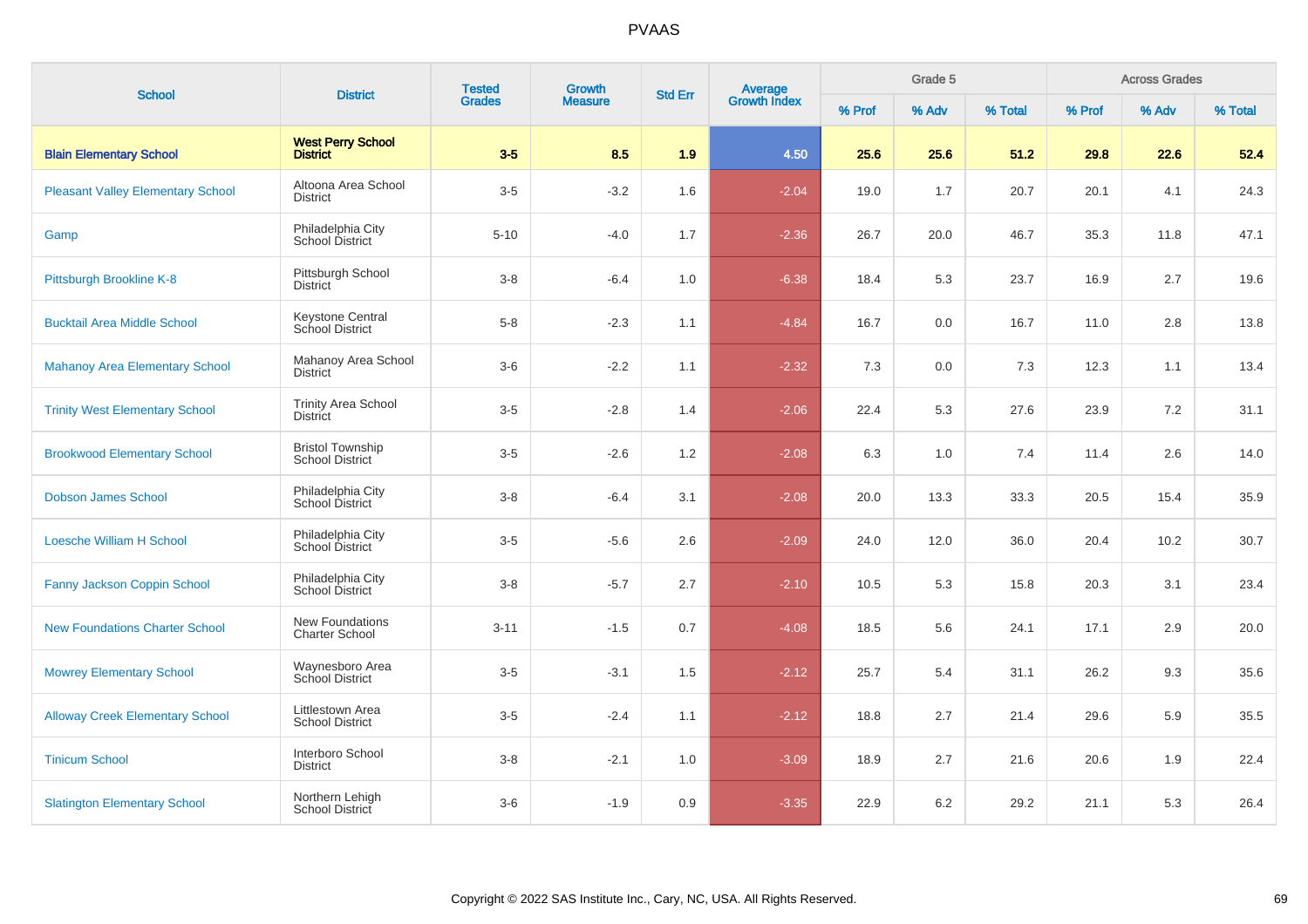| <b>School</b>                                    | <b>District</b>                             | <b>Tested</b> | Growth         | <b>Std Err</b> | <b>Average</b><br>Growth Index |        | Grade 5 |         |        | <b>Across Grades</b> |         |
|--------------------------------------------------|---------------------------------------------|---------------|----------------|----------------|--------------------------------|--------|---------|---------|--------|----------------------|---------|
|                                                  |                                             | <b>Grades</b> | <b>Measure</b> |                |                                | % Prof | % Adv   | % Total | % Prof | % Adv                | % Total |
| <b>Blain Elementary School</b>                   | <b>West Perry School</b><br><b>District</b> | $3-5$         | 8.5            | 1.9            | 4.50                           | 25.6   | 25.6    | 51.2    | 29.8   | 22.6                 | 52.4    |
| <b>Kreutz Creek Elementary School</b>            | Eastern York School<br><b>District</b>      | $3-5$         | $-3.4$         | 1.6            | $-2.14$                        | 30.2   | 7.6     | 37.7    | 29.8   | 11.4                 | 41.1    |
| John Adams #4                                    | <b>Scranton School</b><br><b>District</b>   | $3-5$         | $-7.2$         | 3.3            | $-2.16$                        | 0.0    | 0.0     | 0.0     | 2.9    | 0.0                  | 2.9     |
| <b>Shenandoah Valley Elementary School</b>       | Shenandoah Valley<br><b>School District</b> | $3-6$         | $-2.5$         | 1.2            | $-3.69$                        | 11.9   | 3.0     | 14.9    | 16.2   | 4.2                  | 20.4    |
| <b>Mckinley School</b>                           | Abington School<br><b>District</b>          | $3-6$         | $-2.1$         | 1.0            | $-2.45$                        | 25.0   | 13.6    | 38.6    | 28.4   | 11.2                 | 39.5    |
| <b>Phillips Elementary School</b>                | Central Dauphin<br>School District          | $3-5$         | $-3.6$         | 1.6            | $-2.18$                        | 8.8    | 1.8     | 10.5    | 9.4    | 3.1                  | 12.6    |
| <b>Moraine Elementary School</b>                 | Slippery Rock Area<br>School District       | $3-5$         | $-3.3$         | 1.5            | $-2.18$                        | 34.4   | 9.8     | 44.3    | 35.8   | 23.5                 | 59.3    |
| <b>Bradford Woods Elementary School</b>          | North Allegheny<br><b>School District</b>   | $3-5$         | $-3.0$         | 1.4            | $-2.20$                        | 45.0   | 38.8    | 83.8    | 39.2   | 49.1                 | 88.2    |
| <b>Collegium Charter School</b>                  | Collegium Charter<br>School                 | $3 - 10$      | $-1.0$         | 0.4            | $-6.04$                        | 15.6   | 3.0     | 18.6    | 14.4   | 3.4                  | 17.8    |
| <b>Blaine James G School</b>                     | Philadelphia City<br>School District        | $3 - 8$       | $-5.0$         | 2.3            | $-2.39$                        | 0.0    | 0.0     | 0.0     | 1.4    | 0.0                  | 1.4     |
| <b>North Coventry Elementary School</b>          | Owen J Roberts<br><b>School District</b>    | $3-6$         | $-4.2$         | 1.1            | $-3.97$                        | 38.2   | 21.8    | 60.0    | 27.1   | 22.0                 | 49.0    |
| Moffet John School                               | Philadelphia City<br>School District        | $3-5$         | $-7.4$         | 3.3            | $-2.22$                        | 8.3    | 0.0     | 8.3     | 7.1    | 0.0                  | 7.1     |
| <b>New Hanover-Upper Frederick</b><br>Elementary | Boyertown Area<br>School District           | $3-5$         | $-3.0$         | 1.4            | $-2.22$                        | 28.4   | 12.2    | 40.5    | 29.8   | 11.5                 | 41.3    |
| <b>Holme Thomas School</b>                       | Philadelphia City<br>School District        | $3-6$         | $-6.2$         | 2.8            | $-2.23$                        | 5.9    | 0.0     | 5.9     | 15.9   | 1.6                  | 17.5    |
| <b>Cheston Elementary School</b>                 | Easton Area School<br><b>District</b>       | $3-5$         | $-3.9$         | 1.7            | $-2.23$                        | 23.1   | 1.9     | 25.0    | 19.2   | 3.7                  | 22.9    |
| <b>Propel Charter School-Mckeesport</b>          | Propel Charter<br>School-Mckeesport         | $3 - 8$       | $-3.2$         | 1.0            | $-3.30$                        | 5.6    | 0.0     | 5.6     | 5.4    | 2.3                  | $7.7$   |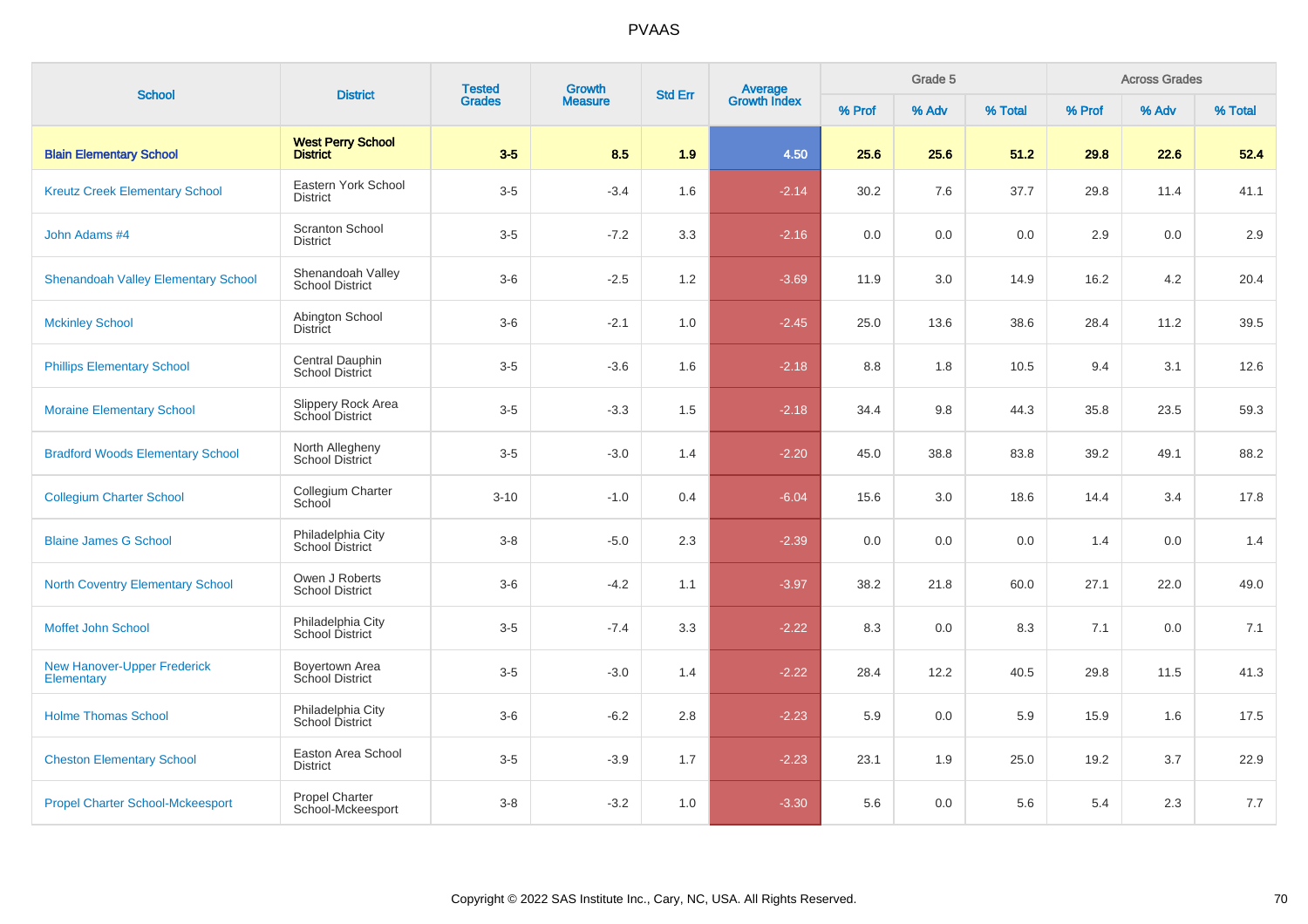| <b>School</b>                                      | <b>District</b>                                    | <b>Tested</b><br>Growth<br><b>Grades</b><br><b>Measure</b> | Average<br>Growth Index<br><b>Std Err</b> |     |         | Grade 5 |       |         | <b>Across Grades</b> |       |         |
|----------------------------------------------------|----------------------------------------------------|------------------------------------------------------------|-------------------------------------------|-----|---------|---------|-------|---------|----------------------|-------|---------|
|                                                    |                                                    |                                                            |                                           |     |         | % Prof  | % Adv | % Total | % Prof               | % Adv | % Total |
| <b>Blain Elementary School</b>                     | <b>West Perry School</b><br><b>District</b>        | $3-5$                                                      | 8.5                                       | 1.9 | 4.50    | 25.6    | 25.6  | 51.2    | 29.8                 | 22.6  | 52.4    |
| <b>Indian Rock Elementary School</b>               | <b>York Suburban School</b><br><b>District</b>     | $3-5$                                                      | $-3.0$                                    | 1.4 | $-2.25$ | 27.1    | 29.4  | 56.5    | 34.9                 | 31.1  | 66.0    |
| <b>East Union Intermediate School</b>              | Deer Lakes School<br><b>District</b>               | $3-5$                                                      | $-2.4$                                    | 1.0 | $-2.25$ | 21.1    | 6.5   | 27.6    | 27.7                 | 9.6   | 37.3    |
| Pittsburgh Manchester K-8                          | Pittsburgh School<br><b>District</b>               | $3 - 8$                                                    | $-4.9$                                    | 2.2 | $-2.27$ |         |       |         | 4.0                  | 5.9   | 9.9     |
| <b>Brecknock Elementary School</b>                 | Eastern Lancaster<br><b>County School District</b> | $3-6$                                                      | $-2.5$                                    | 1.1 | $-3.44$ | 16.2    | 5.9   | 22.1    | 16.7                 | 7.9   | 24.6    |
| <b>King Elementary School</b>                      | Lancaster School<br><b>District</b>                | $3-5$                                                      | $-4.4$                                    | 1.9 | $-2.30$ | 2.7     | 2.7   | 5.4     | 4.2                  | 0.7   | 4.9     |
| <b>Turkeyfoot Valley Area Elementary</b><br>School | Turkeyfoot Valley Area<br>School District          | $3 - 11$                                                   | $-4.7$                                    | 1.8 | $-2.62$ | 18.2    | 0.0   | 18.2    | 19.7                 | 2.8   | 22.5    |
| <b>Fairview Elementary School</b>                  | West Shore School<br><b>District</b>               | $3-5$                                                      | $-4.5$                                    | 2.0 | $-2.30$ | 30.6    | 25.0  | 55.6    | 32.4                 | 23.2  | 55.6    |
| <b>Fannett-Metal Elementary School</b>             | <b>Fannett-Metal School</b><br><b>District</b>     | $3-5$                                                      | $-5.0$                                    | 2.1 | $-2.31$ | 17.2    | 6.9   | 24.1    | 25.0                 | 13.2  | 38.2    |
| <b>East York Elementary School</b>                 | York Suburban School<br><b>District</b>            | $3-5$                                                      | $-3.0$                                    | 1.3 | $-2.31$ | 26.5    | 20.5  | 47.0    | 33.3                 | 22.6  | 55.9    |
| <b>Fairview Elementary School</b>                  | Western Beaver<br><b>County School District</b>    | $3-5$                                                      | $-7.4$                                    | 3.1 | $-2.33$ | 13.3    | 13.3  | 26.7    | 21.8                 | 14.9  | 36.8    |
| <b>Buffalo Elementary School</b>                   | Freeport Area School<br>District                   | $3-5$                                                      | $-3.0$                                    | 1.3 | $-2.34$ | 35.6    | 10.3  | 46.0    | 33.3                 | 11.4  | 44.7    |
| <b>Samuel K Faust Elementary School</b>            | <b>Bensalem Township</b><br><b>School District</b> | $3-6$                                                      | $-2.4$                                    | 1.0 | $-2.86$ | 3.4     | 1.7   | 5.2     | 8.6                  | 0.4   | 9.0     |
| Pittsburgh Miller K-5                              | Pittsburgh School<br><b>District</b>               | $3-5$                                                      | $-6.7$                                    | 2.8 | $-2.38$ | 0.0     | 0.0   | 0.0     | 2.0                  | 0.0   | 2.0     |
| <b>J M Hill Elementary School</b>                  | East Stroudsburg Area<br><b>School District</b>    | $3-5$                                                      | $-4.5$                                    | 1.9 | $-2.38$ | 2.6     | 2.6   | 5.1     | 14.2                 | 5.3   | 19.5    |
| <b>Fell D Newlin School</b>                        | Philadelphia City<br>School District               | $3 - 8$                                                    | $-7.7$                                    | 3.2 | $-2.40$ | 0.0     | 7.7   | 7.7     | 3.4                  | 3.4   | 6.9     |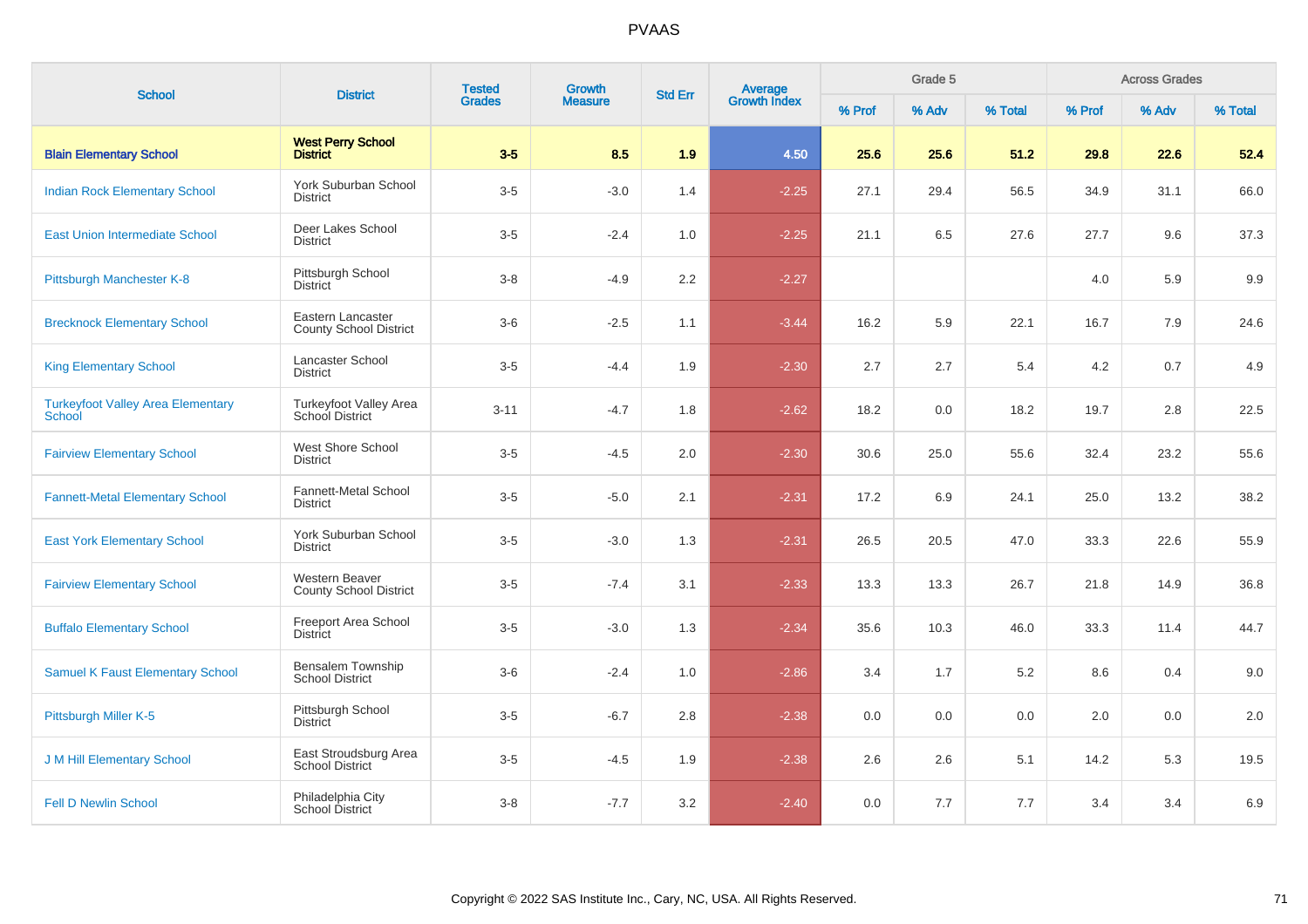| <b>School</b>                                            | <b>District</b>                             | <b>Tested</b><br><b>Growth</b><br><b>Grades</b><br><b>Measure</b> | <b>Average</b><br>Growth Index<br><b>Std Err</b> |     |         | Grade 5 |       |         | <b>Across Grades</b> |       |         |
|----------------------------------------------------------|---------------------------------------------|-------------------------------------------------------------------|--------------------------------------------------|-----|---------|---------|-------|---------|----------------------|-------|---------|
|                                                          |                                             |                                                                   |                                                  |     |         | % Prof  | % Adv | % Total | % Prof               | % Adv | % Total |
| <b>Blain Elementary School</b>                           | <b>West Perry School</b><br><b>District</b> | $3-5$                                                             | 8.5                                              | 1.9 | 4.50    | 25.6    | 25.6  | 51.2    | 29.8                 | 22.6  | 52.4    |
| <b>Troy Intermediate School</b>                          | <b>Troy Area School</b><br><b>District</b>  | $3-6$                                                             | $-2.1$                                           | 0.8 | $-2.50$ | 11.1    | 4.0   | 15.2    | 12.8                 | 2.9   | 15.7    |
| <b>East Juniata Elementary School</b>                    | Juniata County School<br><b>District</b>    | $3-6$                                                             | $-2.5$                                           | 1.0 | $-3.14$ | 17.1    | 5.7   | 22.9    | 23.7                 | 6.4   | 30.1    |
| <b>Newville Elementary School</b>                        | <b>Big Spring School</b><br><b>District</b> | $3-5$                                                             | $-4.2$                                           | 1.8 | $-2.41$ | 15.9    | 6.8   | 22.7    | 26.0                 | 11.7  | 37.7    |
| <b>Hanover Area Memorial Elementary</b><br><b>School</b> | Hanover Area School<br><b>District</b>      | $4 - 5$                                                           | $-3.7$                                           | 1.5 | $-2.42$ | 3.4     | 3.4   | 6.8     | 5.5                  | 2.4   | 7.9     |
| <b>Verner Elementary School</b>                          | <b>Riverview School</b><br><b>District</b>  | $3-6$                                                             | $-4.4$                                           | 1.8 | $-3.04$ | 12.5    | 12.5  | 25.0    | 20.4                 | 25.8  | 46.2    |
| <b>Gillingham Charter School</b>                         | Gillingham Charter<br>School                | $3 - 11$                                                          | $-5.9$                                           | 2.0 | $-3.00$ | 9.1     | 0.0   | 9.1     | 4.4                  | 1.4   | 5.8     |
| Insight PA Cyber Charter School                          | Insight PA Cyber<br>Charter School          | $3 - 11$                                                          | $-6.7$                                           | 1.5 | $-4.37$ | 5.6     | 11.1  | 16.7    | 9.0                  | 3.7   | 12.7    |
| <b>Bart-Colerain Elementary School</b>                   | Solanco School<br><b>District</b>           | $3-5$                                                             | $-5.2$                                           | 2.1 | $-2.43$ | 32.4    | 14.7  | 47.1    | 34.6                 | 21.2  | 55.8    |
| <b>Green Valley Elementary School</b>                    | <b>Wilson School District</b>               | $3-5$                                                             | $-3.2$                                           | 1.3 | $-2.44$ | 37.0    | 17.3  | 54.3    | 33.6                 | 22.1  | 55.7    |
| <b>Crestview Elementary School</b>                       | Carlisle Area School<br><b>District</b>     | $3-5$                                                             | $-3.8$                                           | 1.5 | $-2.45$ | 18.3    | 6.7   | 25.0    | 28.9                 | 8.0   | 36.9    |
| <b>Indian Lane Elementary School</b>                     | Rose Tree Media<br><b>School District</b>   | $3-5$                                                             | $-3.2$                                           | 1.3 | $-2.45$ | 35.3    | 17.6  | 52.9    | 37.1                 | 21.2  | 58.3    |
| <b>Greenberg Joseph School</b>                           | Philadelphia City<br>School District        | $3 - 8$                                                           | $-7.7$                                           | 1.7 | $-4.50$ | 27.8    | 11.1  | 38.9    | 30.6                 | 12.4  | 43.0    |
| <b>Fox Chase School</b>                                  | Philadelphia City<br>School District        | $3-5$                                                             | $-6.2$                                           | 2.5 | $-2.47$ | 3.6     | 3.6   | 7.1     | 10.0                 | 4.4   | 14.4    |
| <b>Bentworth Middle School</b>                           | <b>Bentworth School</b><br><b>District</b>  | $5 - 8$                                                           | $-1.7$                                           | 0.7 | $-4.20$ | 29.9    | 7.8   | 37.7    | 19.1                 | 4.3   | 23.4    |
| <b>Hatfield Elementary School</b>                        | Laurel Highlands<br>School District         | $3-5$                                                             | $-4.6$                                           | 1.9 | $-2.48$ | 12.5    | 7.5   | 20.0    | 27.3                 | 9.1   | 36.4    |
| <b>John Hancock Demonstration School</b>                 | Philadelphia City<br>School District        | $3 - 8$                                                           | $-5.2$                                           | 1.3 | $-4.03$ | 12.5    | 0.0   | 12.5    | 14.5                 | 4.6   | 19.1    |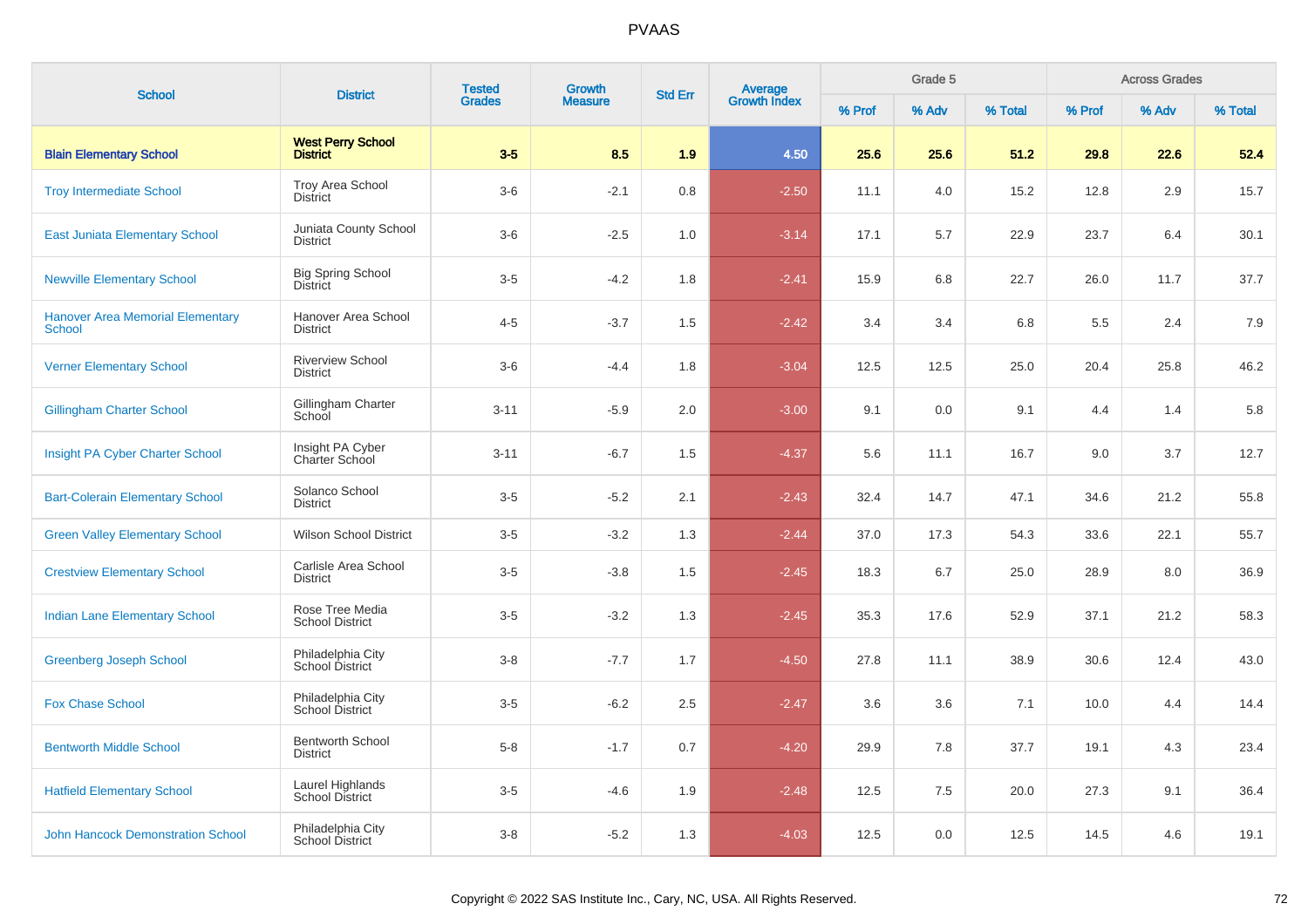| <b>School</b>                                    | <b>District</b>                                       | <b>Tested</b><br><b>Grades</b> | Growth         | <b>Std Err</b> | <b>Average</b><br>Growth Index |        | Grade 5 |         |        | <b>Across Grades</b> |         |
|--------------------------------------------------|-------------------------------------------------------|--------------------------------|----------------|----------------|--------------------------------|--------|---------|---------|--------|----------------------|---------|
|                                                  |                                                       |                                | <b>Measure</b> |                |                                | % Prof | % Adv   | % Total | % Prof | % Adv                | % Total |
| <b>Blain Elementary School</b>                   | <b>West Perry School</b><br><b>District</b>           | $3-5$                          | 8.5            | 1.9            | 4.50                           | 25.6   | 25.6    | 51.2    | 29.8   | 22.6                 | 52.4    |
| <b>Clearfield Area Elementary School</b>         | Clearfield Area School<br><b>District</b>             | $3-6$                          | $-5.0$         | 0.7            | $-6.71$                        | 16.5   | 3.3     | 19.8    | 14.6   | 2.7                  | 17.3    |
| <b>Level Green Elementary School</b>             | Penn-Trafford School<br><b>District</b>               | $3-5$                          | $-4.6$         | 1.8            | $-2.52$                        | 35.0   | 15.0    | 50.0    | 43.3   | 15.4                 | 58.6    |
| Philadelphia Academy Charter School              | Philadelphia Academy<br><b>Charter School</b>         | $3 - 11$                       | $-2.5$         | 0.7            | $-3.55$                        | 22.1   | 6.5     | 28.6    | 24.3   | 9.8                  | 34.2    |
| <b>Jonestown Elementary School</b>               | Northern Lebanon<br><b>School District</b>            | $3 - 5$                        | $-3.6$         | 1.4            | $-2.53$                        | 26.0   | 8.2     | 34.2    | 27.5   | 11.0                 | 38.5    |
| Pennsylvania Distance Learning Charter<br>School | Pennsylvania Distance<br>Learning Charter<br>School   | $3 - 12$                       | $-1.7$         | 0.7            | $-3.92$                        | 6.5    | 0.0     | 6.5     | 5.4    | 0.4                  | 5.8     |
| <b>Bregy F Amedee School</b>                     | Philadelphia City<br>School District                  | $3 - 8$                        | $-9.1$         | 3.6            | $-2.55$                        |        |         |         | 9.3    | 3.7                  | 13.0    |
| <b>Ross Elementary School</b>                    | North Hills School<br><b>District</b>                 | $3-5$                          | $-3.6$         | 1.4            | $-2.61$                        | 39.2   | 17.6    | 56.8    | 40.0   | 16.8                 | 56.8    |
| Pittsburgh Linden K-5                            | Pittsburgh School<br><b>District</b>                  | $3-5$                          | $-5.9$         | 2.2            | $-2.61$                        | 11.1   | 0.0     | 11.1    | 12.4   | 1.0                  | 13.4    |
| <b>Blossburg Elementary School</b>               | Southern Tioga<br>School District                     | $3-6$                          | $-5.8$         | 1.8            | $-3.22$                        | 23.8   | 0.0     | 23.8    | 16.0   | 4.7                  | 20.8    |
| <b>Hanover Middle School</b>                     | Hanover Public School<br><b>District</b>              | $5-8$                          | $-2.3$         | 0.5            | $-4.43$                        | 24.4   | 4.6     | 29.0    | 18.6   | 4.3                  | 22.9    |
| <b>Westbrook Park Elementary School</b>          | <b>Upper Darby School</b><br><b>District</b>          | $3-5$                          | $-4.4$         | 1.6            | $-2.65$                        | 18.2   | 1.8     | 20.0    | 11.2   | 2.0                  | 13.2    |
| <b>Fort Cherry Elementary Center</b>             | Fort Cherry School<br><b>District</b>                 | $3-6$                          | $-2.9$         | 1.1            | $-3.46$                        | 19.3   | 19.3    | 38.6    | 28.3   | 12.4                 | 40.8    |
| <b>Shiloh Hills Elementary School</b>            | <b>Wilson School District</b>                         | $3-5$                          | $-3.9$         | 1.4            | $-2.68$                        | 25.0   | 14.7    | 39.7    | 31.8   | 15.4                 | 47.3    |
| <b>Darby Township School</b>                     | Southeast Delco<br><b>School District</b>             | $3-8$                          | $-2.6$         | 1.0            | $-3.89$                        | 0.0    | 2.4     | 2.4     | 6.6    | 0.9                  | 7.5     |
| <b>Forest City Regional Elementary School</b>    | <b>Forest City Regional</b><br><b>School District</b> | $3-6$                          | $-4.9$         | 1.2            | $-4.02$                        | 22.2   | 11.1    | 33.3    | 20.3   | 10.7                 | 31.0    |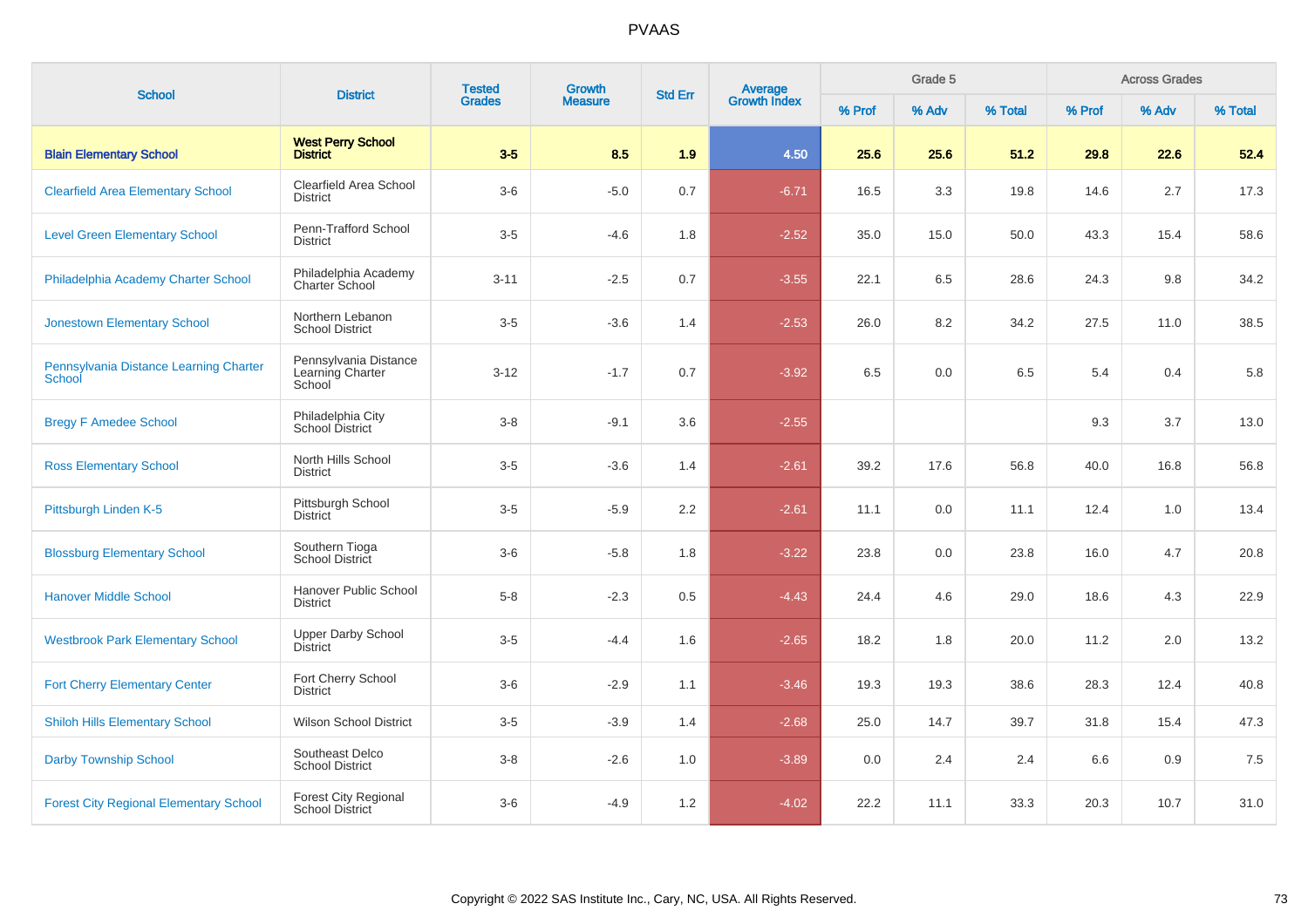| <b>School</b>                          | <b>District</b>                                   | <b>Tested</b><br><b>Grades</b> | Growth         | <b>Std Err</b> | <b>Average</b><br>Growth Index |        | Grade 5 |         |         | <b>Across Grades</b> |         |
|----------------------------------------|---------------------------------------------------|--------------------------------|----------------|----------------|--------------------------------|--------|---------|---------|---------|----------------------|---------|
|                                        |                                                   |                                | <b>Measure</b> |                |                                | % Prof | % Adv   | % Total | % Prof  | % Adv                | % Total |
| <b>Blain Elementary School</b>         | <b>West Perry School</b><br><b>District</b>       | $3-5$                          | 8.5            | 1.9            | 4.50                           | 25.6   | 25.6    | 51.2    | 29.8    | 22.6                 | 52.4    |
| <b>Rhawnhurst School</b>               | Philadelphia City<br><b>School District</b>       | $3-5$                          | $-7.5$         | 2.8            | $-2.71$                        | 0.0    | 0.0     | 0.0     | 3.4     | 3.4                  | 6.9     |
| Pittsburgh Banksville K-5              | Pittsburgh School<br><b>District</b>              | $3-5$                          | $-7.1$         | 2.6            | $-2.73$                        | 9.1    | 4.6     | 13.6    | $7.5\,$ | 1.1                  | 8.6     |
| Salisbury-Elk Lick Elementary School   | Salisbury-Elk Lick<br>School District             | $3-6$                          | $-6.9$         | 1.7            | $-4.11$                        | 29.2   | 12.5    | 41.7    | 35.8    | 7.4                  | 43.2    |
| <b>Memorial Elementary School</b>      | <b>Bloomsburg Area</b><br>School District         | $3-5$                          | $-4.1$         | 1.5            | $-2.73$                        | 18.0   | 3.3     | 21.3    | 23.4    | 6.9                  | 30.3    |
| <b>Allison Park Elementary School</b>  | Chartiers-Houston<br><b>School District</b>       | $3-6$                          | $-2.5$         | 0.9            | $-3.11$                        | 25.6   | 12.2    | 37.8    | 32.8    | 10.2                 | 43.0    |
| <b>Keystone Elementary School</b>      | <b>Bristol Township</b><br><b>School District</b> | $3-5$                          | $-3.3$         | 1.2            | $-2.75$                        | 20.6   | 3.9     | 24.5    | 23.9    | 4.3                  | 28.2    |
| <b>Fulton Elementary School</b>        | Lancaster School<br><b>District</b>               | $3-5$                          | $-6.0$         | 2.2            | $-2.76$                        | 0.0    | 0.0     | 0.0     | 4.0     | 0.0                  | 4.0     |
| <b>Mccullough Elementary School</b>    | Penn-Trafford School<br><b>District</b>           | $3-5$                          | $-4.3$         | 1.6            | $-2.77$                        | 50.8   | 27.0    | 77.8    | 43.0    | 33.2                 | 76.2    |
| <b>Hartranft John F School</b>         | Philadelphia City<br>School District              | $3-8$                          | $-9.7$         | 3.5            | $-2.77$                        | 0.0    | 0.0     | 0.0     | 3.1     | 0.0                  | 3.1     |
| <b>Fink Elementary School</b>          | Middletown Area<br><b>School District</b>         | $3-5$                          | $-6.8$         | 2.5            | $-2.77$                        | 0.0    | 0.0     | 0.0     | 20.0    | 7.1                  | 27.1    |
| Schuylkill Haven Middle School         | Schuylkill Haven Area<br>School District          | $5 - 7$                        | $-2.1$         | 0.7            | $-6.10$                        | 12.2   | 1.2     | 13.4    | 13.0    | 2.0                  | 15.0    |
| <b>Penn Valley Elementary School</b>   | Pennsbury School<br><b>District</b>               | $3-5$                          | $-4.5$         | 1.6            | $-2.78$                        | 16.1   | 5.4     | 21.4    | 22.9    | 5.6                  | 28.5    |
| <b>Propel Charter School-Homestead</b> | <b>Propel Charter</b><br>School-Homestead         | $3 - 11$                       | $-2.7$         | 1.0            | $-3.66$                        | 2.7    | 0.0     | 2.7     | 2.7     | 1.4                  | 4.1     |
| <b>Wrightstown Elementary School</b>   | <b>Council Rock School</b><br><b>District</b>     | $3-6$                          | $-3.7$         | 1.1            | $-3.26$                        | 27.3   | 21.8    | 49.1    | 36.8    | 19.3                 | 56.0    |
| <b>Drums Elementary/Middle School</b>  | Hazleton Area School<br>District                  | $3-8$                          | $-3.3$         | 1.0            | $-3.22$                        | 11.5   | 9.6     | 21.2    | 12.8    | 3.7                  | 16.5    |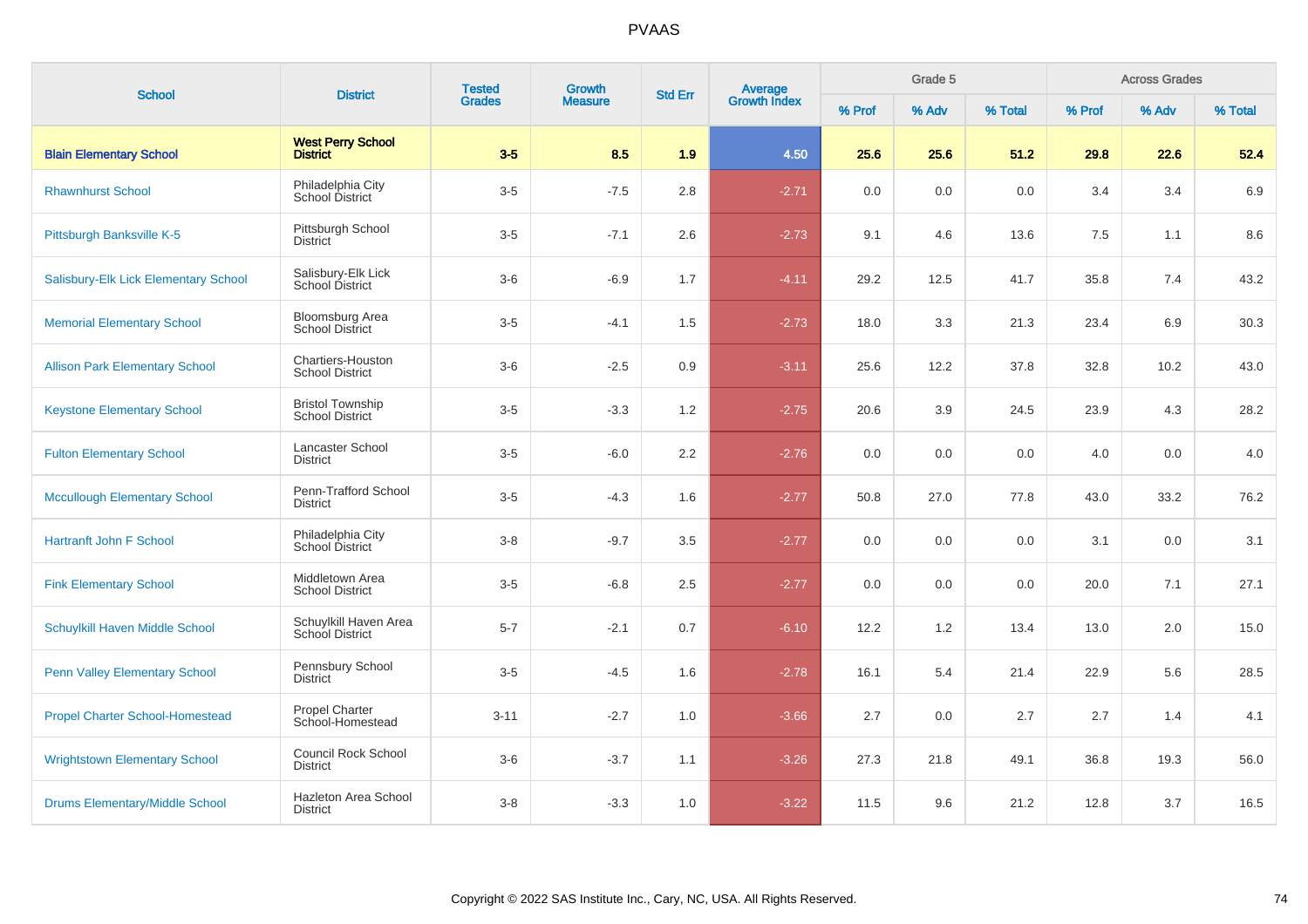| <b>School</b>                                                | <b>District</b>                                                 | <b>Tested</b> | <b>Growth</b><br><b>Grades</b><br><b>Measure</b> |                  | Average<br>Growth Index<br><b>Std Err</b> |        | Grade 5 |         |        | <b>Across Grades</b> |         |
|--------------------------------------------------------------|-----------------------------------------------------------------|---------------|--------------------------------------------------|------------------|-------------------------------------------|--------|---------|---------|--------|----------------------|---------|
|                                                              |                                                                 |               |                                                  |                  |                                           | % Prof | % Adv   | % Total | % Prof | % Adv                | % Total |
| <b>Blain Elementary School</b>                               | <b>West Perry School</b><br><b>District</b>                     | $3-5$         | 8.5                                              | 1.9              | 4.50                                      | 25.6   | 25.6    | 51.2    | 29.8   | 22.6                 | 52.4    |
| <b>Hamilton Heights Elementary School</b>                    | Chambersburg Area<br><b>School District</b>                     | $3-5$         | $-3.6$                                           | 1.3              | $-2.81$                                   | 22.5   | 4.5     | 27.0    | 24.5   | 7.4                  | 31.9    |
| <b>Cambria Heights Elementary School</b>                     | Cambria Heights<br><b>School District</b>                       | $3-5$         | $-3.4$                                           | 1.2              | $-2.82$                                   | 23.3   | 4.4     | 27.8    | 27.0   | 5.5                  | 32.4    |
| <b>Salisbury Middle School</b>                               | Salisbury Township<br>School District                           | $5 - 8$       | $-2.3$                                           | 0.6              | $-3.64$                                   | 14.9   | 8.5     | 23.4    | 14.8   | 3.8                  | 18.7    |
| <b>Stewart Elementary School</b>                             | <b>Burrell School District</b>                                  | $4 - 5$       | $-3.2$                                           | 1.1              | $-2.87$                                   | 22.5   | 1.8     | 24.3    | 25.9   | 5.1                  | 31.0    |
| <b>Kirkbride Eliza B School</b>                              | Philadelphia City<br>School District                            | $3 - 8$       | $-7.8$                                           | $2.2\phantom{0}$ | $-3.53$                                   | 0.0    | 0.0     | 0.0     | 10.6   | 1.2                  | 11.8    |
| <b>Arts Academy Charter School</b>                           | Arts Academy Charter<br>School                                  | $5 - 8$       | $-7.7$                                           | 1.1              | $-6.85$                                   | 7.7    | 0.0     | 7.7     | 4.4    | 0.0                  | 4.4     |
| <b>Holiday Park Elementary School</b>                        | Plum Borough School<br><b>District</b>                          | $5-6$         | $-1.6$                                           | 0.6              | $-6.68$                                   | 34.5   | 8.4     | 42.9    | 33.1   | 14.7                 | 47.8    |
| Pennsylvania Leadership Charter School                       | Pennsylvania<br>Leadership Charter<br>School                    | $3 - 11$      | $-1.4$                                           | 0.5              | $-3.04$                                   | 24.7   | 11.5    | 36.2    | 23.9   | 12.4                 | 36.4    |
| <b>Sheffield Area Elementary School</b>                      | <b>Warren County School</b><br><b>District</b>                  | $3-5$         | $-6.4$                                           | 2.1              | $-2.96$                                   | 27.6   | 3.4     | 31.0    | 30.0   | 5.6                  | 35.6    |
| <b>Greater Johnstown Middle School</b>                       | Greater Johnstown<br><b>School District</b>                     | $5 - 7$       | $-1.7$                                           | 0.6              | $-3.65$                                   | 5.9    | 0.7     | 6.6     | 6.1    | 0.2                  | 6.3     |
| Penn Cambria Middle School                                   | Penn Cambria School<br><b>District</b>                          | $5 - 8$       | $-1.7$                                           | 0.6              | $-6.32$                                   | 23.6   | 1.9     | 25.5    | 16.8   | 1.4                  | 18.2    |
| <b>Dana Elementary Center</b>                                | Wyoming Valley West<br>School District                          | $3-5$         | $-4.0$                                           | 1.3              | $-3.04$                                   | 14.3   | 3.9     | 18.2    | 15.3   | 4.8                  | 20.1    |
| <b>Southern Fulton Elementary School</b>                     | Southern Fulton<br><b>School District</b>                       | $3-6$         | $-3.6$                                           | 1.2              | $-4.76$                                   | 21.3   | 6.4     | 27.7    | 23.9   | 5.3                  | 29.2    |
| <b>Commonwealth Charter Academy</b><br><b>Charter School</b> | Commonwealth<br><b>Charter Academy</b><br><b>Charter School</b> | $3 - 10$      | $-2.6$                                           | 0.8              | $-4.07$                                   | 25.4   | 3.4     | 28.8    | 23.9   | 5.7                  | 29.6    |
| <b>Kings Highway Elementary School</b>                       | Coatesville Area<br><b>School District</b>                      | $3-5$         | $-4.3$                                           | 1.4              | $-3.07$                                   | 12.3   | 1.4     | 13.7    | 13.3   | 7.7                  | 21.0    |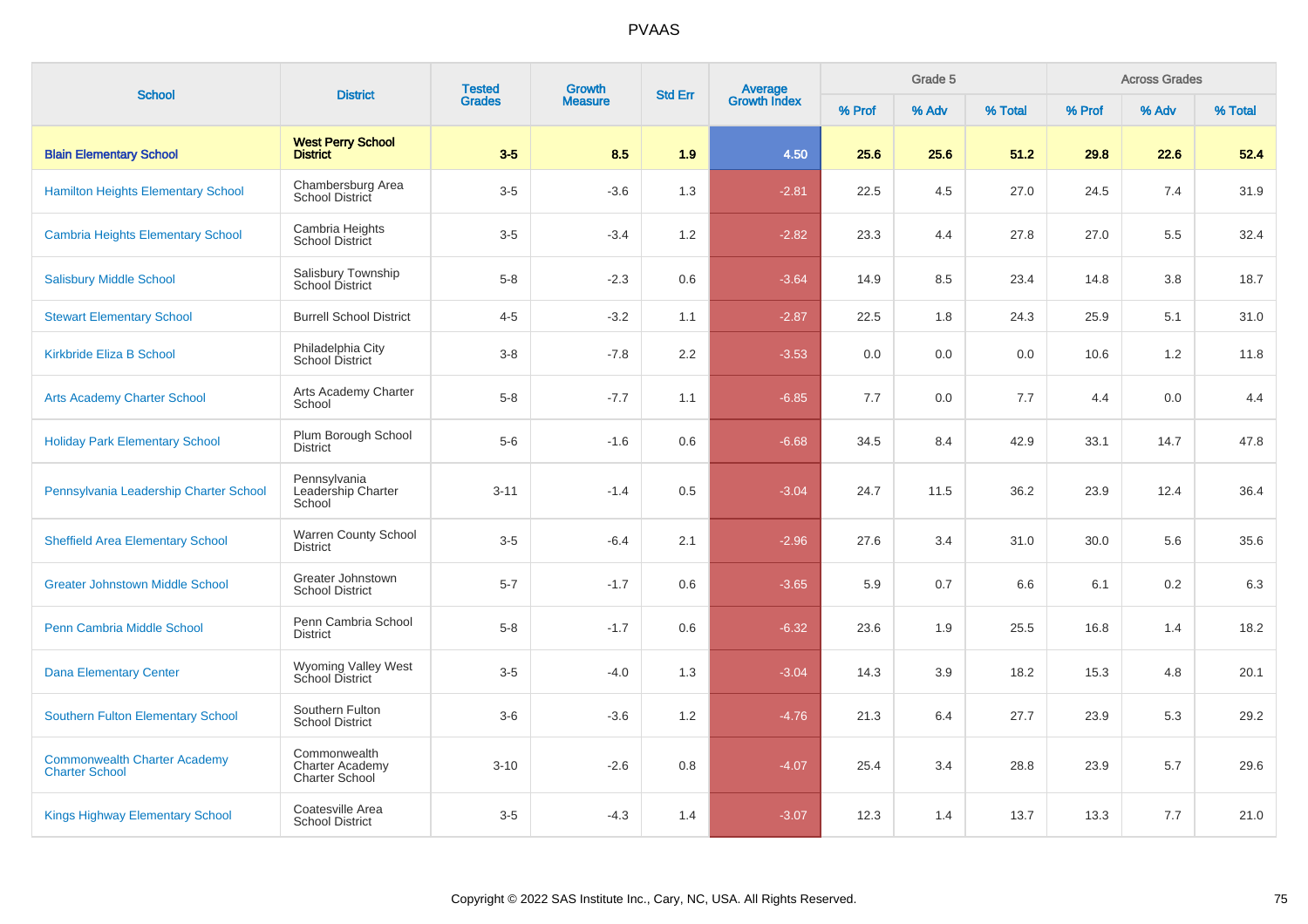|                                                           |                                                              | <b>Tested</b><br><b>Grades</b> | Growth         | <b>Std Err</b> | <b>Average</b><br>Growth Index |        | Grade 5 |         |        | <b>Across Grades</b> |         |
|-----------------------------------------------------------|--------------------------------------------------------------|--------------------------------|----------------|----------------|--------------------------------|--------|---------|---------|--------|----------------------|---------|
| <b>School</b>                                             | <b>District</b>                                              |                                | <b>Measure</b> |                |                                | % Prof | % Adv   | % Total | % Prof | % Adv                | % Total |
| <b>Blain Elementary School</b>                            | <b>West Perry School</b><br><b>District</b>                  | $3-5$                          | 8.5            | 1.9            | 4.50                           | 25.6   | 25.6    | 51.2    | 29.8   | 22.6                 | 52.4    |
| <b>Colebrookdale Elementary School</b>                    | Boyertown Area<br>School District                            | $3-5$                          | $-6.8$         | 2.2            | $-3.07$                        | 31.0   | 3.4     | 34.5    | 34.8   | 4.5                  | 39.3    |
| <b>David Leech Elementary School</b>                      | Leechburg Area<br>School District                            | $3-5$                          | $-5.5$         | 1.8            | $-3.10$                        | 15.9   | 2.3     | 18.2    | 30.1   | 8.1                  | 38.2    |
| <b>Schuyler Avenue Elementary School</b>                  | <b>Wyoming Valley West</b><br><b>School District</b>         | $3-5$                          | $-6.7$         | 2.1            | $-3.12$                        | 0.0    | 3.0     | 3.0     | 3.8    | 2.5                  | 6.3     |
| <b>Universal Institute Charter School</b>                 | Universal Institute<br><b>Charter School</b>                 | $3-8$                          | $-2.3$         | 0.7            | $-3.43$                        | 1.5    | 0.0     | 1.5     | 1.7    | 0.2                  | 2.0     |
| <b>Franklin Towne Charter Elementary</b><br><b>School</b> | <b>Franklin Towne</b><br><b>Charter Elementary</b><br>School | $3-8$                          | $-6.2$         | 1.2            | $-5.29$                        | 24.1   | 10.3    | 34.5    | 24.3   | 9.6                  | 33.9    |
| <b>Loomis Elementary School</b>                           | Marple Newtown<br><b>School District</b>                     | $3-5$                          | $-4.6$         | 1.5            | $-3.15$                        | 41.5   | 16.9    | 58.5    | 42.9   | 25.6                 | 68.6    |
| Dr David W Kistler Elementary School                      | Wilkes-Barre Area<br><b>School District</b>                  | $3-6$                          | $-4.3$         | 1.3            | $-4.11$                        | 2.4    | 0.0     | 2.4     | 8.8    | 2.6                  | 11.4    |
| <b>Evans City Middle School</b>                           | Seneca Valley School<br><b>District</b>                      | $5-6$                          | $-1.7$         | 0.5            | $-5.02$                        | 28.6   | 10.0    | 38.5    | 30.7   | 9.4                  | 40.1    |
| <b>Propel Charter School-Braddock Hills</b>               | <b>Propel Charter School</b><br>- Braddock Hills             | $3 - 11$                       | $-2.4$         | 0.8            | $-3.69$                        | 1.8    | 1.8     | 3.5     | 1.9    | 0.6                  | 2.5     |
| <b>Marshall Math Science Academy</b>                      | Harrisburg City School<br><b>District</b>                    | $5 - 8$                        | $-2.3$         | 0.7            | $-6.06$                        | 7.6    | 4.6     | 12.1    | 9.2    | 1.8                  | 11.1    |
| <b>Perry Elementary School</b>                            | Hamburg Area School<br><b>District</b>                       | $3-5$                          | $-5.3$         | 1.7            | $-3.22$                        | 30.0   | 14.0    | 44.0    | 29.5   | 18.8                 | 48.3    |
| <b>Rommelt Elementary School</b>                          | South Williamsport<br>Area School District                   | $5-6$                          | $-3.2$         | 0.9            | $-3.59$                        | 20.0   | 1.1     | 21.1    | 23.0   | 2.8                  | 25.8    |
| <b>Wickersham Elementary School</b>                       | Lancaster School<br><b>District</b>                          | $3-5$                          | $-6.0$         | 1.9            | $-3.23$                        | 20.5   | 7.7     | 28.2    | 22.5   | 3.6                  | 26.1    |
| <b>Yough Intermediate/Middle School</b>                   | Yough School District                                        | $5-8$                          | $-4.9$         | 0.5            | $-9.11$                        | 19.2   | 5.4     | 24.6    | 15.1   | 3.3                  | 18.4    |
| <b>Inquiry Charter School</b>                             | <b>Inquiry Charter School</b>                                | $3-5$                          | $-6.8$         | 2.1            | $-3.27$                        | 8.8    | 2.9     | 11.8    | 11.1   | 2.8                  | 13.9    |
| <b>Turtle Creek Elementary Steam</b><br>Academy           | Woodland Hills School<br><b>District</b>                     | $3-5$                          | $-5.6$         | 1.7            | $-3.28$                        | 6.2    | 14.6    | 20.8    | 14.4   | 6.9                  | 21.2    |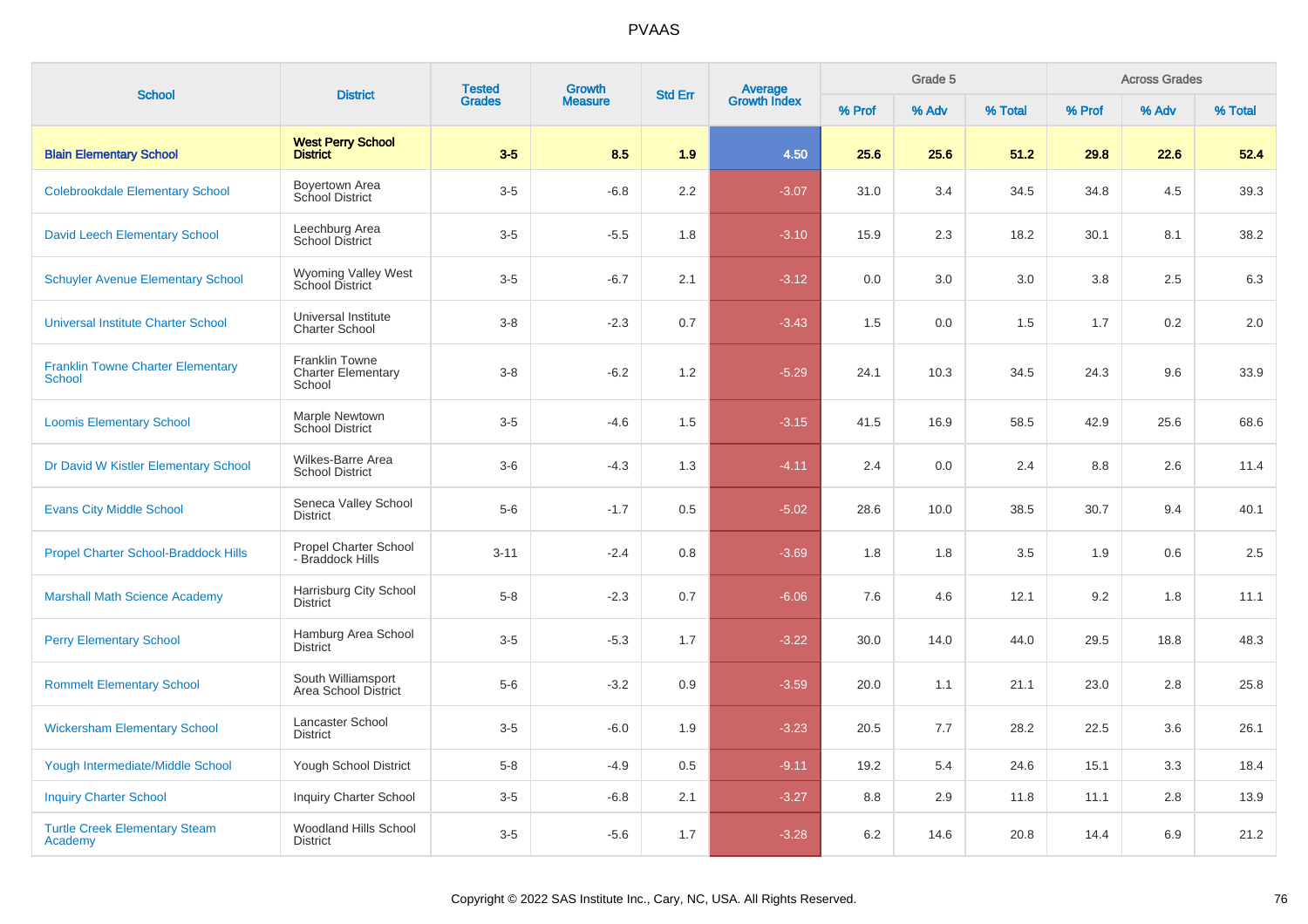| <b>School</b>                             | <b>District</b>                              | <b>Tested</b> | Growth         | <b>Std Err</b> | Average<br>Growth Index |        | Grade 5 |          |         | <b>Across Grades</b> |         |
|-------------------------------------------|----------------------------------------------|---------------|----------------|----------------|-------------------------|--------|---------|----------|---------|----------------------|---------|
|                                           |                                              | <b>Grades</b> | <b>Measure</b> |                |                         | % Prof | % Adv   | % Total  | % Prof  | % Adv                | % Total |
| <b>Blain Elementary School</b>            | <b>West Perry School</b><br><b>District</b>  | $3-5$         | 8.5            | 1.9            | 4.50                    | 25.6   | 25.6    | 51.2     | 29.8    | 22.6                 | 52.4    |
| <b>Springfield Elementary School</b>      | Connellsville Area<br><b>School District</b> | $3-5$         | $-5.4$         | 1.6            | $-3.29$                 | 32.1   | 5.7     | 37.7     | 22.0    | 5.7                  | 27.7    |
| <b>Zephyr Elementary School</b>           | Whitehall-Coplay<br>School District          | $4 - 5$       | $-2.5$         | 0.7            | $-3.30$                 | 23.4   | 6.6     | $30.0\,$ | 23.5    | 7.4                  | 30.9    |
| <b>Fogelsville School</b>                 | <b>Parkland School</b><br><b>District</b>    | $3-5$         | $-4.7$         | 1.4            | $-3.31$                 | 32.4   | 32.4    | 64.8     | 36.9    | 28.0                 | 65.0    |
| Renaissance Academy Charter School        | Renaissance<br>Academy Charter<br>School     | $3 - 11$      | $-5.7$         | 0.7            | $-8.29$                 | 16.7   | 11.1    | 27.8     | 18.7    | 5.7                  | 24.4    |
| Pittsburgh Liberty K-5                    | Pittsburgh School<br><b>District</b>         | $3-5$         | $-6.0$         | 1.8            | $-3.32$                 | 4.8    | 0.0     | 4.8      | 6.2     | 0.7                  | 6.8     |
| <b>Clark Elementary School</b>            | Laurel Highlands<br>School District          | $3-5$         | $-6.9$         | 2.1            | $-3.32$                 | 9.4    | 0.0     | 9.4      | 19.4    | 1.8                  | 21.3    |
| Selinsgrove Intermediate School           | Selinsgrove Area<br>School District          | $3-5$         | $-2.9$         | 0.9            | $-3.33$                 | 26.0   | 6.1     | 32.0     | 23.8    | 14.1                 | 38.0    |
| <b>Kerr Elementary School</b>             | Fox Chapel Area<br>School District           | $3-5$         | $-5.7$         | 1.7            | $-3.34$                 | 38.8   | 20.4    | 59.2     | 33.1    | 34.4                 | 67.5    |
| <b>Penrose School</b>                     | Philadelphia City<br>School District         | $3-8$         | $-10.3$        | 3.1            | $-3.35$                 | 0.0    | 0.0     | 0.0      | 0.0     | 1.7                  | 1.7     |
| <b>Carbondale Elementary School</b>       | Carbondale Area<br><b>School District</b>    | $3-6$         | $-3.6$         | 0.9            | $-3.97$                 | 10.3   | 1.2     | 11.5     | 9.1     | 0.3                  | 9.4     |
| <b>Highland Middle School</b>             | <b>Blackhawk School</b><br><b>District</b>   | $5-8$         | $-1.6$         | 0.5            | $-3.42$                 | 38.0   | 8.8     | 46.7     | 26.0    | 6.5                  | 32.5    |
| <b>Beaver Creek Elementary School</b>     | Downingtown Area<br>School District          | $3-5$         | $-5.5$         | 1.6            | $-3.36$                 | 20.0   | 7.3     | 27.3     | 31.1    | 17.4                 | 48.4    |
| <b>Logan Elementary School</b>            | East Allegheny School<br><b>District</b>     | $3-6$         | $-3.1$         | $0.9\,$        | $-4.52$                 | 9.1    | 3.4     | 12.5     | $8.8\,$ | 3.0                  | 11.8    |
| <b>Fountain Hill Elementary School</b>    | Bethlehem Area<br><b>School District</b>     | $3-5$         | $-7.1$         | 2.1            | $-3.37$                 | 3.0    | 0.0     | 3.0      | 8.1     | 1.6                  | 9.7     |
| <b>North Schuylkill Elementary School</b> | North Schuylkill<br>School District          | $3-6$         | $-2.9$         | 0.7            | $-3.90$                 | 8.3    | 3.0     | 11.3     | 13.9    | 3.5                  | 17.4    |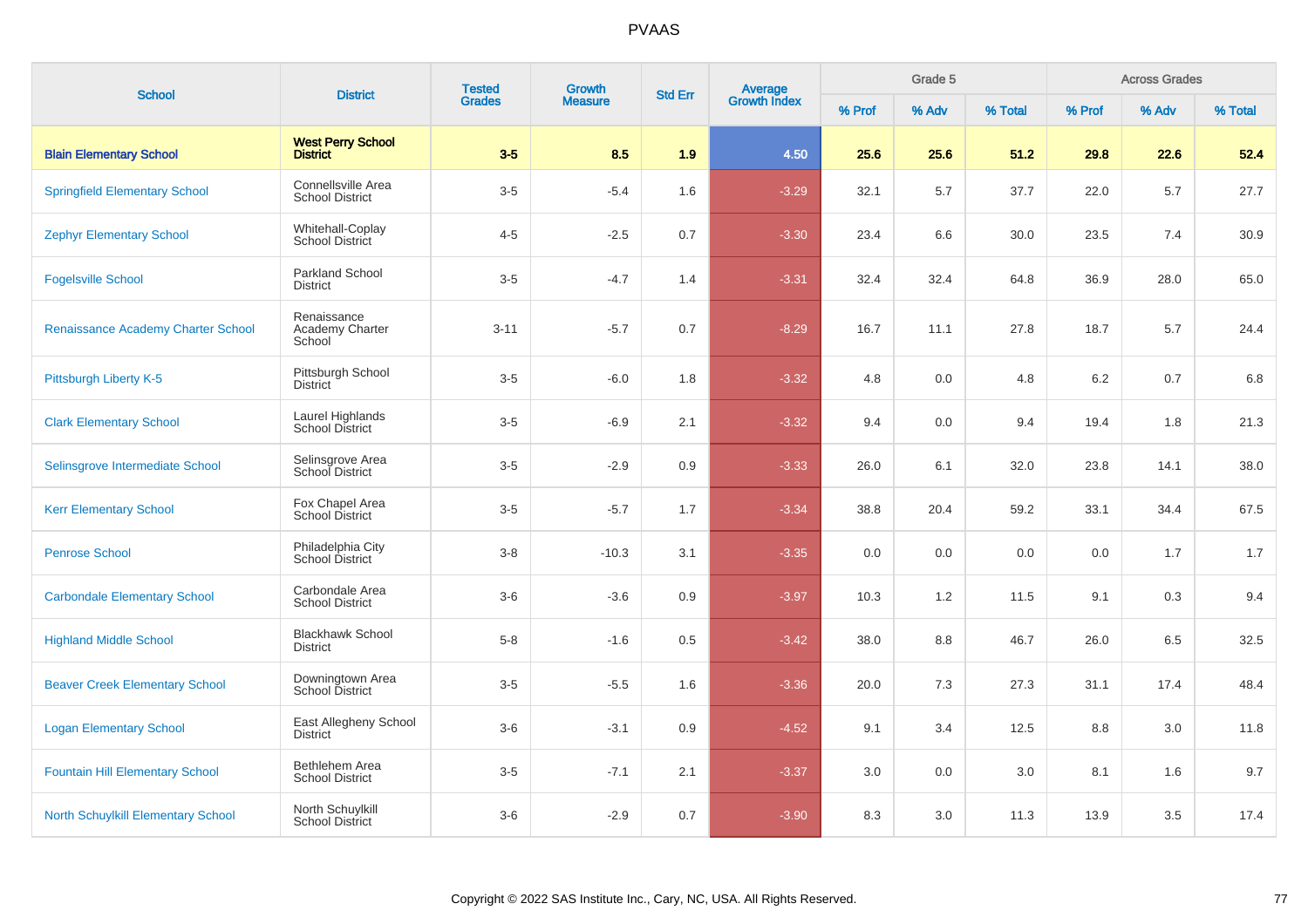| <b>School</b>                                     | <b>District</b>                                    | <b>Tested</b><br><b>Grades</b> | <b>Growth</b>  | <b>Std Err</b> | Average<br>Growth Index |        | Grade 5 |         |        | <b>Across Grades</b> |         |
|---------------------------------------------------|----------------------------------------------------|--------------------------------|----------------|----------------|-------------------------|--------|---------|---------|--------|----------------------|---------|
|                                                   |                                                    |                                | <b>Measure</b> |                |                         | % Prof | % Adv   | % Total | % Prof | % Adv                | % Total |
| <b>Blain Elementary School</b>                    | <b>West Perry School</b><br><b>District</b>        | $3-5$                          | 8.5            | 1.9            | 4.50                    | 25.6   | 25.6    | 51.2    | 29.8   | 22.6                 | 52.4    |
| <b>Rainbow Elementary School</b>                  | Coatesville Area<br><b>School District</b>         | $3-5$                          | $-4.4$         | 1.3            | $-3.39$                 | 13.2   | 3.3     | 16.5    | 13.8   | 5.4                  | 19.3    |
| <b>Whitehall Elementary School</b>                | <b>Baldwin-Whitehall</b><br><b>School District</b> | $3-5$                          | $-3.2$         | 0.9            | $-3.40$                 | 26.2   | 6.2     | 32.5    | 31.6   | 13.8                 | 45.4    |
| <b>Southeast Elementary School</b>                | Lebanon School<br><b>District</b>                  | $3-5$                          | $-5.8$         | 1.7            | $-3.45$                 | 13.7   | 2.0     | 15.7    | 12.9   | 3.1                  | 16.0    |
| <b>Paxtang Elementary School</b>                  | Central Dauphin<br><b>School District</b>          | $3-5$                          | $-7.7$         | 2.2            | $-3.47$                 | 0.0    | 3.6     | 3.6     | 17.4   | 6.1                  | 23.5    |
| Pittsburgh Colfax K-8                             | Pittsburgh School<br><b>District</b>               | $3 - 8$                        | $-4.8$         | 0.7            | $-6.48$                 | 30.1   | 23.3    | 53.4    | 27.7   | 18.6                 | 46.3    |
| <b>Shade Gap Elementary School</b>                | Southern Huntingdon<br>County School District      | $3-5$                          | $-11.0$        | 3.2            | $-3.47$                 | 26.7   | 0.0     | 26.7    | 25.4   | 9.1                  | 34.6    |
| <b>Conestoga Elementary School</b>                | Penn Manor School<br><b>District</b>               | $3-6$                          | $-4.3$         | 1.2            | $-3.84$                 | 33.3   | 11.1    | 44.4    | 33.7   | 17.7                 | 51.4    |
| <b>West Creek Hills Elementary School</b>         | East Pennsboro Area<br><b>School District</b>      | $3-5$                          | $-4.7$         | 1.3            | $-3.51$                 | 23.8   | 1.2     | 25.0    | 24.2   | 8.5                  | 32.6    |
| <b>Mountain View Elementary School</b>            | Tuscarora School<br><b>District</b>                | $3-5$                          | $-6.9$         | 1.9            | $-3.55$                 | 13.5   | 13.5    | 27.0    | 27.3   | 19.0                 | 46.3    |
| <b>Forbes Road Elementary School</b>              | Forbes Road School<br><b>District</b>              | $3-6$                          | $-6.7$         | 1.9            | $-4.72$                 | 38.7   | 3.2     | 41.9    | 33.0   | 4.0                  | 37.0    |
| Mariana Bracetti Academy Charter<br><b>School</b> | Mariana Bracetti<br>Academy Charter<br>School      | $3 - 10$                       | $-3.1$         | 0.9            | $-4.53$                 | 8.6    | 0.0     | 8.6     | 4.4    | 0.0                  | 4.4     |
| <b>Dover Area Elementary School</b>               | Dover Area School<br><b>District</b>               | $3-5$                          | $-5.0$         | 1.4            | $-3.60$                 | 17.4   | 11.6    | 29.0    | 30.2   | 14.5                 | 44.7    |
| Pittsburgh Westwood K-8                           | Pittsburgh School<br><b>District</b>               | $3-5$                          | $-9.4$         | 2.6            | $-3.60$                 | 0.0    | 0.0     | 0.0     | 9.6    | 0.0                  | 9.6     |
| <b>West Greene Elementary Center</b>              | West Greene School<br><b>District</b>              | $3-6$                          | $-6.8$         | 1.4            | $-4.84$                 | 20.5   | 7.7     | 28.2    | 25.1   | 13.7                 | 38.9    |
| <b>Joe Walker Elementary School</b>               | <b>Mcguffey School</b><br><b>District</b>          | $3-5$                          | $-7.1$         | 1.9            | $-3.63$                 | 16.7   | 2.8     | 19.4    | 27.8   | 9.3                  | 37.0    |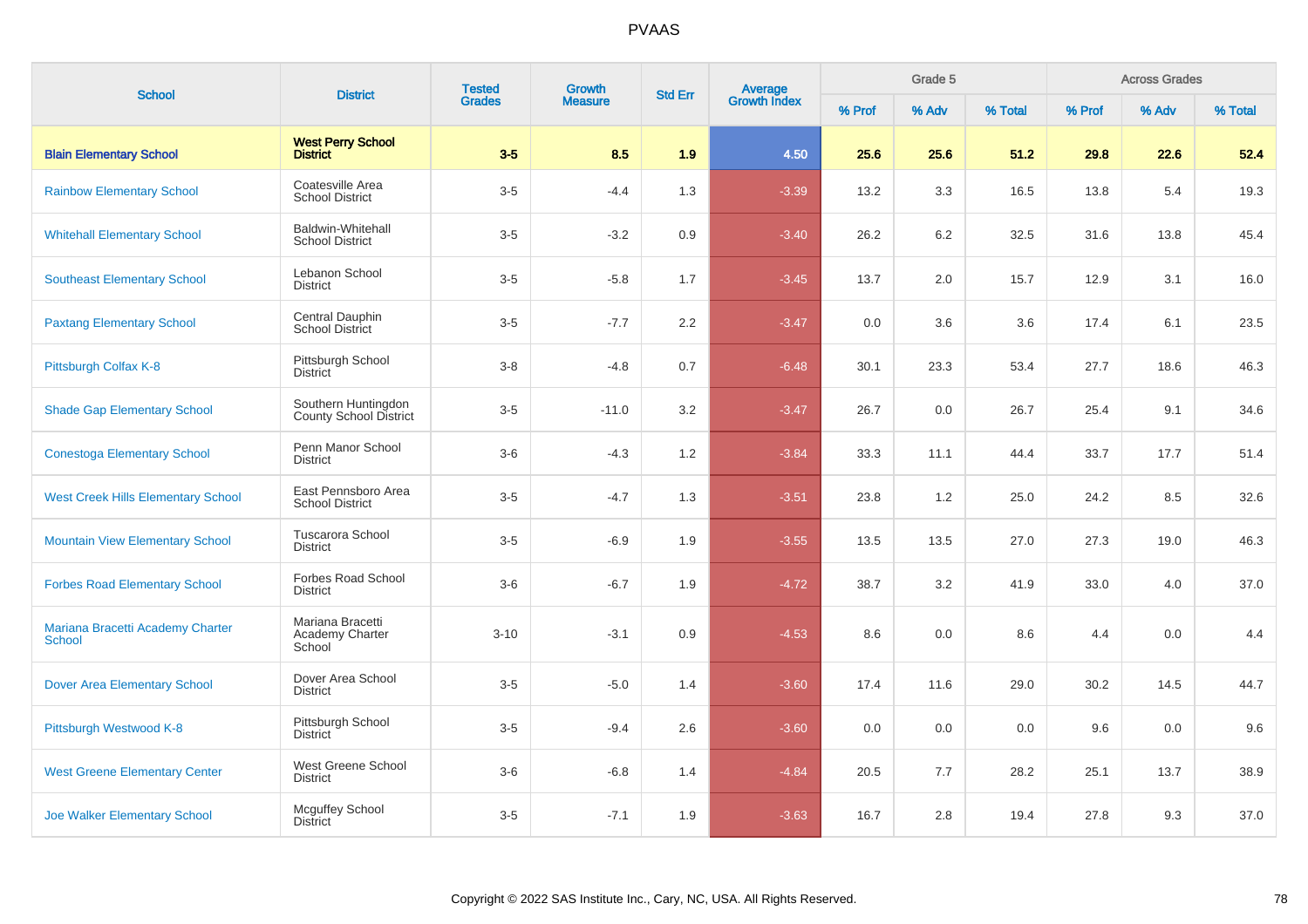| <b>School</b>                           | <b>District</b>                                    | <b>Tested</b> | Growth         | <b>Std Err</b> |                                |        | Grade 5 |         |        | <b>Across Grades</b> |         |
|-----------------------------------------|----------------------------------------------------|---------------|----------------|----------------|--------------------------------|--------|---------|---------|--------|----------------------|---------|
|                                         |                                                    | <b>Grades</b> | <b>Measure</b> |                | <b>Average</b><br>Growth Index | % Prof | % Adv   | % Total | % Prof | % Adv                | % Total |
| <b>Blain Elementary School</b>          | <b>West Perry School</b><br><b>District</b>        | $3-5$         | 8.5            | 1.9            | 4.50                           | 25.6   | 25.6    | 51.2    | 29.8   | 22.6                 | 52.4    |
| <b>Fleetwood Middle School</b>          | Fleetwood Area<br><b>School District</b>           | $5 - 8$       | $-1.9$         | 0.5            | $-3.85$                        | 21.8   | 3.8     | 25.6    | 21.1   | 3.8                  | 24.8    |
| <b>Rose Tree Elementary School</b>      | Rose Tree Media<br><b>School District</b>          | $3-5$         | $-6.0$         | 1.6            | $-3.65$                        | 20.8   | 20.8    | 41.5    | 35.6   | 31.4                 | 67.0    |
| <b>Commodore Perry School</b>           | Commodore Perry<br><b>School District</b>          | $3-6$         | $-9.7$         | 1.5            | $-6.52$                        | 38.7   | 9.7     | 48.4    | 24.6   | 8.5                  | 33.0    |
| <b>Guilford Hills Elementary School</b> | Chambersburg Area<br>School District               | $3-5$         | $-7.0$         | 1.9            | $-3.65$                        | 21.0   | 10.5    | 31.6    | 29.9   | 6.8                  | 36.8    |
| <b>Meredith William M School</b>        | Philadelphia City<br>School District               | $3-8$         | $-7.8$         | 1.3            | $-5.90$                        | 35.7   | 0.0     | 35.7    | 29.6   | 25.1                 | 54.8    |
| <b>New Franklin Elementary School</b>   | Chambersburg Area<br>School District               | $3-5$         | $-8.5$         | 2.3            | $-3.69$                        | 36.0   | 8.0     | 44.0    | 32.5   | 12.0                 | 44.6    |
| <b>C E Mccall Middle School</b>         | Montoursville Area<br><b>School District</b>       | $5 - 8$       | $-1.9$         | 0.5            | $-5.33$                        | 31.3   | 13.0    | 44.3    | 26.2   | 9.0                  | 35.2    |
| <b>Richmond School</b>                  | Philadelphia City<br>School District               | $3-5$         | $-8.7$         | 2.3            | $-3.72$                        | 4.0    | 0.0     | 4.0     | 2.4    | 7.1                  | 9.5     |
| <b>Belmont Hills Elementary School</b>  | <b>Bensalem Township</b><br><b>School District</b> | $3-6$         | $-4.1$         | 1.1            | $-3.76$                        | 17.7   | 4.8     | 22.6    | 18.1   | 5.2                  | 23.3    |
| <b>North Salem Elementary School</b>    | Dover Area School<br><b>District</b>               | $3-6$         | $-5.6$         | 1.5            | $-3.78$                        | 22.7   | 10.6    | 33.3    | 30.5   | 17.4                 | 47.9    |
| <b>Dormont Elementary School</b>        | Keystone Oaks School<br><b>District</b>            | $3-5$         | $-6.0$         | 1.6            | $-3.78$                        | 25.9   | 16.7    | 42.6    | 32.7   | 20.1                 | 52.8    |
| <b>Red Mill Elementary School</b>       | West Shore School<br><b>District</b>               | $3-5$         | $-4.7$         | 1.2            | $-3.79$                        | 31.9   | 17.0    | 48.9    | 34.6   | 22.4                 | 57.1    |
| <b>Media Elementary School</b>          | Rose Tree Media<br><b>School District</b>          | $3-5$         | $-5.5$         | 1.4            | $-3.80$                        | 31.3   | 9.0     | 40.3    | 34.0   | 17.0                 | 51.1    |
| <b>Parkway Manor School</b>             | <b>Parkland School</b><br><b>District</b>          | $3-5$         | $-5.3$         | 1.4            | $-3.83$                        | 39.0   | 19.5    | 58.5    | 32.9   | 29.8                 | 62.7    |
| <b>Propel Charter School-Montour</b>    | Propel Charter<br>School-Montour                   | $3 - 10$      | $-2.8$         | 0.7            | $-5.57$                        | 4.9    | 1.6     | 6.6     | 4.8    | 1.6                  | $6.4\,$ |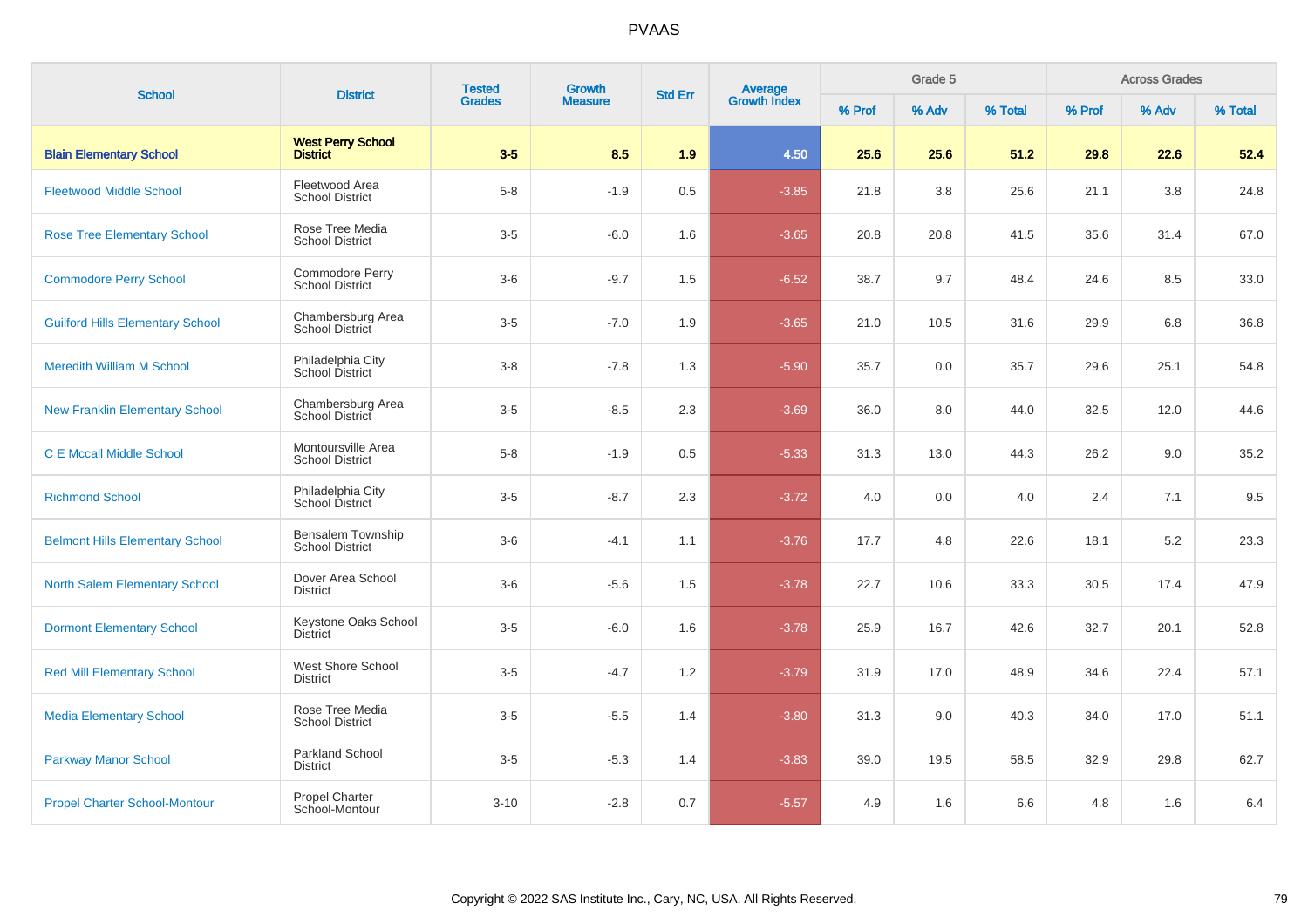| <b>School</b>                                                    | <b>District</b>                                                     | <b>Tested</b><br><b>Grades</b> | Growth         |                |                                |        | Grade 5 |         |        | <b>Across Grades</b> |         |
|------------------------------------------------------------------|---------------------------------------------------------------------|--------------------------------|----------------|----------------|--------------------------------|--------|---------|---------|--------|----------------------|---------|
|                                                                  |                                                                     |                                | <b>Measure</b> | <b>Std Err</b> | <b>Average</b><br>Growth Index | % Prof | % Adv   | % Total | % Prof | % Adv                | % Total |
| <b>Blain Elementary School</b>                                   | <b>West Perry School</b><br><b>District</b>                         | $3-5$                          | 8.5            | 1.9            | 4.50                           | 25.6   | 25.6    | 51.2    | 29.8   | 22.6                 | 52.4    |
| North Strabane Intermediate School                               | Canon-Mcmillan<br><b>School District</b>                            | $5-6$                          | $-6.3$         | 0.7            | $-9.24$                        | 25.8   | 21.2    | 47.0    | 22.6   | 13.9                 | 36.6    |
| <b>Nye Elementary School</b>                                     | Lower Dauphin School<br><b>District</b>                             | $3-5$                          | $-5.6$         | 1.5            | $-3.88$                        | 25.8   | 19.7    | 45.4    | 24.7   | 14.8                 | 39.5    |
| North Pocono Intmd School                                        | North Pocono School<br><b>District</b>                              | $4 - 5$                        | $-4.1$         | 1.1            | $-3.89$                        | 33.6   | 6.2     | 39.8    | 31.8   | 10.5                 | 42.3    |
| <b>Spring Grove Area Intermediate School</b>                     | Spring Grove Area<br>School District                                | $5-6$                          | $-2.1$         | 0.5            | $-4.91$                        | 31.0   | 11.6    | 42.6    | 31.2   | 13.8                 | 45.0    |
| <b>Chester Charter Scholars Academy</b><br><b>Charter School</b> | <b>Chester Charter</b><br>Scholars Academy<br><b>Charter School</b> | $3 - 12$                       | $-3.3$         | 0.8            | $-7.29$                        | 0.0    | 0.0     | 0.0     | 1.8    | 0.4                  | 2.2     |
| Karen A. Ionta Elementary School                                 | Hermitage School<br><b>District</b>                                 | $4 - 5$                        | $-3.9$         | 1.0            | $-3.93$                        | 39.7   | 7.8     | 47.5    | 34.3   | 17.3                 | 51.7    |
| <b>Mcconnellsburg Elementary School</b>                          | <b>Central Fulton School</b><br><b>District</b>                     | $3-5$                          | $-5.2$         | 1.3            | $-3.95$                        | 30.3   | 6.6     | 36.8    | 35.0   | 6.7                  | 41.8    |
| <b>Washington Park Elementary School</b>                         | Washington School<br><b>District</b>                                | $3-6$                          | $-4.0$         | 0.9            | $-4.65$                        | 13.5   | 2.9     | 16.4    | 13.0   | 4.2                  | 17.2    |
| <b>Hackett Horatio B School</b>                                  | Philadelphia City<br>School District                                | $3-5$                          | $-9.8$         | 2.5            | $-3.96$                        | 7.7    | 0.0     | 7.7     | 22.2   | 8.6                  | 30.9    |
| <b>Propel Charter School-Pitcairn</b>                            | Propel Charter<br>School-Pitcairn                                   | $3 - 8$                        | $-5.7$         | 1.1            | $-5.23$                        | 0.0    | 0.0     | 0.0     | 5.5    | 0.0                  | 5.5     |
| <b>Frances Willard #32</b>                                       | <b>Scranton School</b><br><b>District</b>                           | $3-5$                          | $-11.4$        | 2.9            | $-3.99$                        | 11.1   | 0.0     | 11.1    | 10.8   | 0.0                  | 10.8    |
| <b>Comly Watson School</b>                                       | Philadelphia City<br>School District                                | $3-5$                          | $-10.0$        | 2.5            | $-4.00$                        | 26.1   | 13.0    | 39.1    | 29.7   | 8.1                  | 37.8    |
| <b>Woodlyn Elementary School</b>                                 | <b>Ridley School District</b>                                       | $3-5$                          | $-6.7$         | 1.7            | $-4.02$                        | 12.2   | 2.0     | 14.3    | 13.2   | 6.9                  | 20.1    |
| <b>Spruance Gilbert School</b>                                   | Philadelphia City<br>School District                                | $3 - 8$                        | $-11.7$        | 2.9            | $-4.03$                        | 0.0    | 0.0     | 0.0     | 4.5    | 0.0                  | 4.5     |
| <b>Pine Grove Area Middle School</b>                             | Pine Grove Area<br><b>School District</b>                           | $5-8$                          | $-2.2$         | 0.5            | $-4.49$                        | 23.2   | 4.2     | 27.4    | 20.0   | 2.2                  | 22.2    |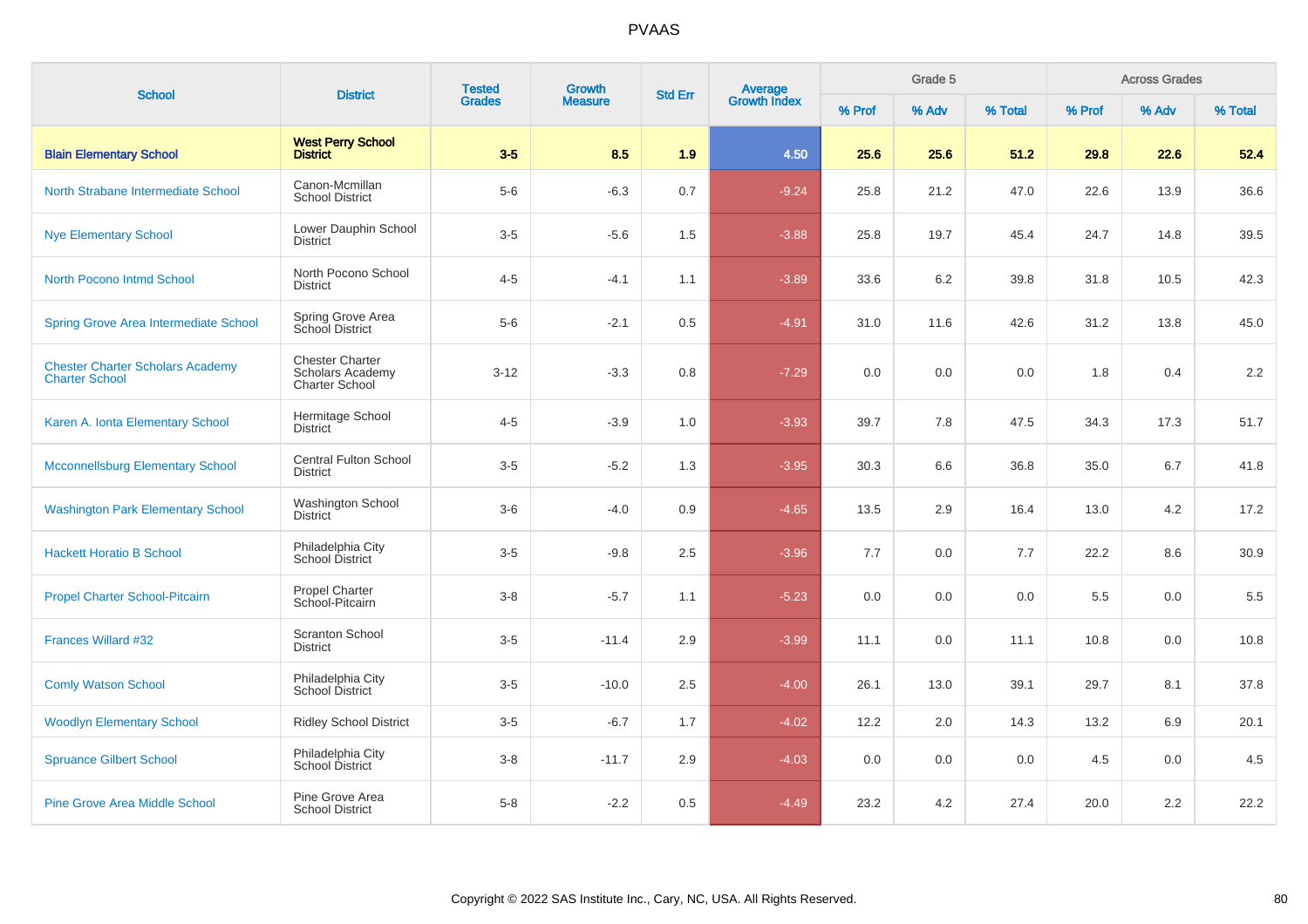| <b>School</b>                                                | <b>District</b>                                                 | <b>Tested</b> | Growth         | <b>Std Err</b> |                         |        | Grade 5 |         |        | <b>Across Grades</b> |         |
|--------------------------------------------------------------|-----------------------------------------------------------------|---------------|----------------|----------------|-------------------------|--------|---------|---------|--------|----------------------|---------|
|                                                              |                                                                 | <b>Grades</b> | <b>Measure</b> |                | Average<br>Growth Index | % Prof | % Adv   | % Total | % Prof | % Adv                | % Total |
| <b>Blain Elementary School</b>                               | <b>West Perry School</b><br><b>District</b>                     | $3-5$         | 8.5            | 1.9            | 4.50                    | 25.6   | 25.6    | 51.2    | 29.8   | 22.6                 | 52.4    |
| Urban Academy of Greater Pittsburgh<br><b>Charter School</b> | Urban Academy Of<br>Greater Pittsburgh<br><b>Charter School</b> | $3-5$         | $-7.6$         | 1.9            | $-4.05$                 | 2.7    | 0.0     | 2.7     | 7.3    | 0.0                  | 7.3     |
| <b>Glenolden School</b>                                      | Interboro School<br><b>District</b>                             | $3 - 8$       | $-3.9$         | 0.7            | $-5.29$                 | 9.8    | 1.6     | 11.5    | 14.1   | 2.7                  | 16.8    |
| <b>Delaware Valley Elementary School</b>                     | Delaware Valley<br><b>School District</b>                       | $3-5$         | $-6.6$         | 1.6            | $-4.05$                 | 24.6   | 5.3     | 29.8    | 32.2   | 10.0                 | 42.2    |
| <b>Science Leadership Academy Middle</b><br><b>School</b>    | Philadelphia City<br>School District                            | $5 - 8$       | $-7.1$         | 1.4            | $-5.15$                 | 13.6   | 4.6     | 18.2    | 5.0    | 1.2                  | 6.2     |
| <b>Boyertown Elementary School</b>                           | Boyertown Area<br>School District                               | $3-5$         | $-5.3$         | 1.3            | $-4.06$                 | 29.8   | 2.4     | 32.1    | 34.8   | 11.9                 | 46.6    |
| Antonia Pantoja Community Charter<br><b>School</b>           | Antonia Pantoja<br><b>Community Charter</b><br>School           | $3 - 8$       | $-3.9$         | 0.8            | $-4.62$                 | 1.5    | 0.0     | 1.5     | 1.8    | 0.9                  | $2.8\,$ |
| <b>North Star East Middle School</b>                         | North Star School<br><b>District</b>                            | $5 - 8$       | $-2.8$         | 0.7            | $-5.51$                 | 12.8   | 10.3    | 23.1    | 15.0   | 4.6                  | 19.6    |
| <b>Bullskin Elementary School</b>                            | Connellsville Area<br><b>School District</b>                    | $3-5$         | $-6.4$         | 1.5            | $-4.17$                 | 13.3   | 10.0    | 23.3    | 19.2   | 5.8                  | 25.0    |
| <b>Todd Lane Elementary School</b>                           | <b>Central Valley School</b><br><b>District</b>                 | $3-5$         | $-4.2$         | 1.0            | $-4.17$                 | 24.6   | 4.9     | 29.6    | 32.2   | 12.1                 | 44.3    |
| <b>L B Morris Elementary School</b>                          | Jim Thorpe Area<br><b>School District</b>                       | $3 - 8$       | $-3.6$         | 0.7            | $-4.91$                 | 15.4   | 0.0     | 15.4    | 15.9   | 4.3                  | 20.2    |
| <b>Newtown Elementary School</b>                             | <b>Council Rock School</b><br><b>District</b>                   | $3-6$         | $-3.7$         | 0.9            | $-5.86$                 | 28.3   | 13.1    | 41.4    | 33.9   | 23.6                 | 57.5    |
| <b>Conrad Weiser Middle School</b>                           | Conrad Weiser Area<br><b>School District</b>                    | $5 - 8$       | $-1.9$         | 0.4            | $-11.29$                | 15.4   | 1.8     | 17.3    | 14.4   | 2.3                  | 16.7    |
| <b>Frazier Elementary School</b>                             | Frazier School District                                         | $3-5$         | $-7.1$         | 1.7            | $-4.25$                 | 7.8    | 0.0     | 7.8     | 19.3   | 3.1                  | 22.4    |
| <b>Lindley Academy Charter School At</b><br><b>Birney</b>    | <b>Lindley Academy</b><br>Charter School At<br><b>Birney</b>    | $3 - 8$       | $-3.0$         | 0.7            | $-4.63$                 | 1.3    | 0.0     | 1.3     | 1.0    | 0.3                  | 1.3     |
| <b>Tacony Academy Charter School</b>                         | Tacony Academy<br><b>Charter School</b>                         | $3 - 11$      | $-3.3$         | 0.8            | $-9.10$                 | 4.1    | 1.4     | 5.5     | 5.0    | 1.0                  | 6.0     |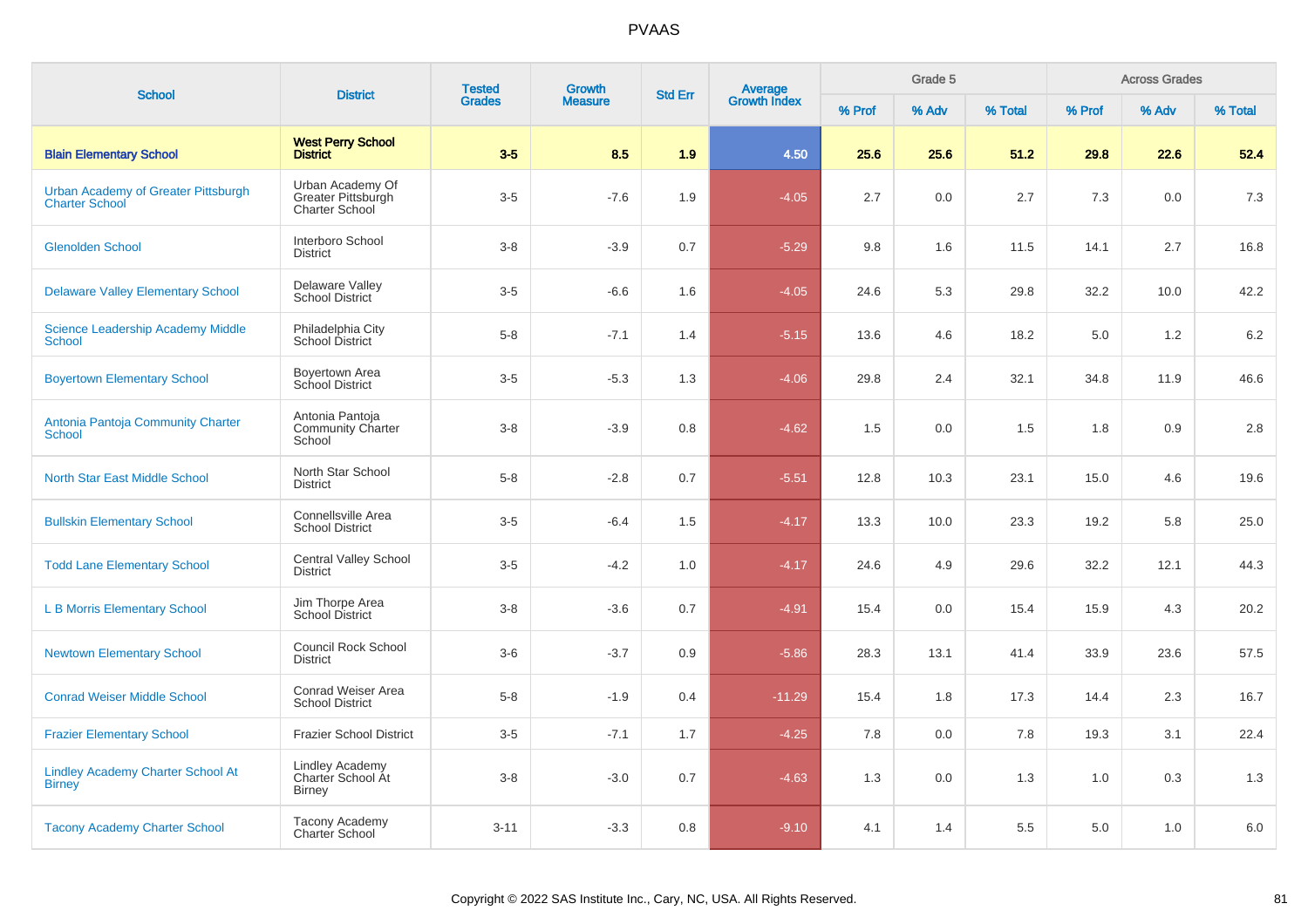| <b>School</b>                              | <b>District</b>                                | <b>Tested</b> | Growth         | <b>Std Err</b> | <b>Average</b><br>Growth Index |        | Grade 5 |         |        | <b>Across Grades</b> |         |
|--------------------------------------------|------------------------------------------------|---------------|----------------|----------------|--------------------------------|--------|---------|---------|--------|----------------------|---------|
|                                            |                                                | <b>Grades</b> | <b>Measure</b> |                |                                | % Prof | % Adv   | % Total | % Prof | % Adv                | % Total |
| <b>Blain Elementary School</b>             | <b>West Perry School</b><br><b>District</b>    | $3-5$         | 8.5            | 1.9            | 4.50                           | 25.6   | 25.6    | 51.2    | 29.8   | 22.6                 | 52.4    |
| <b>Propel Charter School-East</b>          | Propel Charter School<br>- East                | $3-8$         | $-4.2$         | 1.0            | $-5.99$                        | 2.5    | 0.0     | 2.5     | 9.4    | 0.5                  | 9.9     |
| <b>Steel Valley Middle School</b>          | Steel Valley School<br><b>District</b>         | $5 - 8$       | $-2.9$         | 0.7            | $-6.31$                        | 12.0   | 2.4     | 14.5    | 13.1   | 4.4                  | 17.4    |
| <b>Hutchinson Elementary School</b>        | Laurel Highlands<br><b>School District</b>     | $3-5$         | $-7.6$         | 1.8            | $-4.29$                        | 12.8   | 8.5     | 21.3    | 18.4   | 10.9                 | 29.2    |
| <b>Pittsburgh Sterrett 6-8</b>             | Pittsburgh School<br><b>District</b>           | $5-8$         | $-3.4$         | 0.8            | $-4.32$                        |        |         |         | 3.5    | 1.3                  | 4.8     |
| <b>Northwestern Elementary School</b>      | Northwestern School<br>District                | $3-5$         | $-6.7$         | 1.5            | $-4.33$                        | 30.5   | 5.1     | 35.6    | 33.7   | 7.8                  | 41.6    |
| <b>Garnet Valley Elementary School</b>     | <b>Garnet Valley School</b><br><b>District</b> | $3-5$         | $-3.7$         | 0.8            | $-4.33$                        | 23.2   | 22.2    | 45.4    | 29.2   | 21.1                 | 50.2    |
| <b>Skyview Upper Elementary School</b>     | <b>Methacton School</b><br><b>District</b>     | $5-6$         | $-2.6$         | 0.5            | $-5.56$                        | 30.5   | 14.2    | 44.7    | 29.3   | 12.0                 | 41.4    |
| <b>Buchanan Elementary School</b>          | Chambersburg Area<br>School District           | $3-5$         | $-9.0$         | 2.1            | $-4.36$                        | 8.6    | 2.9     | 11.4    | 12.7   | 2.7                  | 15.4    |
| <b>Manor Elementary School</b>             | Pennsbury School<br><b>District</b>            | $3-5$         | $-6.9$         | 1.6            | $-4.37$                        | 18.2   | 9.1     | 27.3    | 27.8   | 12.4                 | 40.1    |
| <b>Apollo-Ridge Elementary School</b>      | Apollo-Ridge School<br>District                | $3-5$         | $-6.2$         | 1.4            | $-4.38$                        | 18.8   | 0.0     | 18.8    | 20.3   | 4.7                  | 25.0    |
| <b>Dunbar Township Elementary School</b>   | Connellsville Area<br><b>School District</b>   | $3-5$         | $-5.7$         | 1.3            | $-4.40$                        | 15.9   | 6.8     | 22.7    | 29.0   | 9.3                  | 38.3    |
| <b>Veterans Memorial Elementary School</b> | Parkland School<br><b>District</b>             | $3-5$         | $-6.9$         | 1.6            | $-4.43$                        | 38.6   | 24.6    | 63.2    | 34.0   | 36.0                 | 70.0    |
| <b>Edison Elementary School</b>            | Erie City School<br><b>District</b>            | $3-5$         | $-7.9$         | 1.8            | $-4.44$                        | 8.7    | 0.0     | 8.7     | 3.4    | 0.0                  | 3.4     |
| <b>MaST Community Charter School III</b>   | <b>MaST Community</b><br>Charter School III    | $3-6$         | $-3.6$         | 0.8            | $-4.68$                        | 3.8    | 0.0     | 3.8     | 8.3    | 2.2                  | 10.5    |
| <b>Conemaugh Valley Elementary School</b>  | Conemaugh Valley<br><b>School District</b>     | $3-6$         | $-5.8$         | 1.1            | $-5.02$                        | 13.7   | 3.9     | 17.6    | 23.2   | 7.2                  | 30.4    |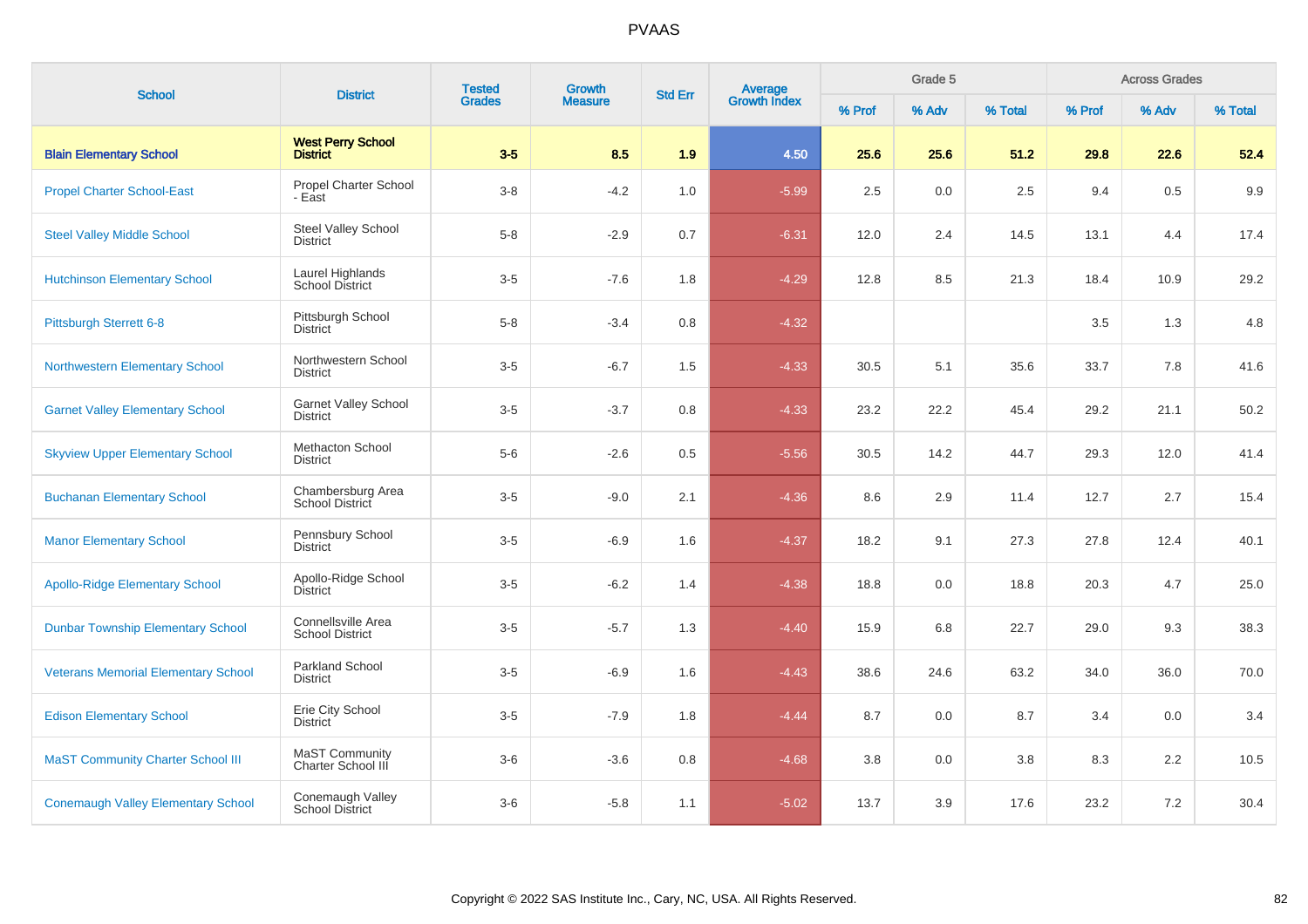| <b>School</b>                               | <b>District</b>                                       | <b>Tested</b><br>Growth<br><b>Grades</b><br><b>Measure</b> |         | <b>Std Err</b> | Average<br>Growth Index |        | Grade 5 |         |        | <b>Across Grades</b> |         |
|---------------------------------------------|-------------------------------------------------------|------------------------------------------------------------|---------|----------------|-------------------------|--------|---------|---------|--------|----------------------|---------|
|                                             |                                                       |                                                            |         |                |                         | % Prof | % Adv   | % Total | % Prof | % Adv                | % Total |
| <b>Blain Elementary School</b>              | <b>West Perry School</b><br><b>District</b>           | $3-5$                                                      | 8.5     | 1.9            | 4.50                    | 25.6   | 25.6    | 51.2    | 29.8   | 22.6                 | 52.4    |
| <b>Weigelstown Elementary School</b>        | Dover Area School<br><b>District</b>                  | $3-5$                                                      | $-6.4$  | 1.4            | $-4.49$                 | 23.2   | 4.4     | 27.5    | 23.0   | 12.6                 | 35.6    |
| <b>York Academy Regional Charter School</b> | York Academy<br>Regional Charter<br>School            | $3 - 11$                                                   | $-4.4$  | 0.8            | $-5.58$                 | 10.0   | 11.7    | 21.7    | 18.4   | 9.5                  | 27.9    |
| <b>Amos K Hutchinson Elementary School</b>  | Greensburg Salem<br><b>School District</b>            | $3-5$                                                      | $-6.2$  | 1.4            | $-4.51$                 | 29.9   | 3.9     | 33.8    | 24.0   | 8.9                  | 32.9    |
| <b>Hegins-Hubley Elementary School</b>      | Tri-Valley School<br><b>District</b>                  | $3-6$                                                      | $-10.2$ | 1.3            | $-7.88$                 | 14.5   | 3.2     | 17.7    | 15.6   | 4.0                  | 19.6    |
| <b>Alliance For Progress Charter School</b> | <b>Alliance For Progress</b><br><b>Charter School</b> | $3 - 8$                                                    | $-5.0$  | 1.1            | $-6.69$                 | 0.0    | 0.0     | 0.0     | 0.6    | 0.0                  | 0.6     |
| Pittsburgh Grandview K-5                    | Pittsburgh School<br><b>District</b>                  | $3-5$                                                      | $-13.0$ | 2.8            | $-4.58$                 | 0.0    | 0.0     | 0.0     | 7.0    | 0.0                  | 7.0     |
| <b>Spring Ridge Elementary School</b>       | <b>Wilson School District</b>                         | $3-5$                                                      | $-7.4$  | 1.6            | $-4.66$                 | 25.9   | 6.9     | 32.8    | 30.5   | 22.6                 | 53.2    |
| <b>Oaklyn School</b>                        | Shikellamy School<br><b>District</b>                  | $3-5$                                                      | $-7.0$  | 1.5            | $-4.67$                 | 30.3   | 9.1     | 39.4    | 30.9   | 17.4                 | 48.3    |
| <b>Masontown Elementary School</b>          | Albert Gallatin Area<br><b>School District</b>        | $3-5$                                                      | $-10.9$ | 2.3            | $-4.69$                 | 15.2   | 0.0     | 15.2    | 18.4   | 4.1                  | 22.4    |
| <b>Lurgan Elementary School</b>             | Chambersburg Area<br>School District                  | $3-5$                                                      | $-14.5$ | 3.1            | $-4.70$                 | 28.6   | 0.0     | 28.6    | 14.3   | 0.0                  | 14.3    |
| Pittsburgh Morrow K-8                       | Pittsburgh School<br><b>District</b>                  | $3 - 8$                                                    | $-4.4$  | 0.9            | $-5.13$                 | 3.8    | 1.9     | 5.8     | 1.9    | 2.2                  | 4.1     |
| <b>Sharpsville Area Elementary School</b>   | Sharpsville Area<br>School District                   | $3-5$                                                      | $-7.2$  | 1.5            | $-4.78$                 | 29.0   | 9.7     | 38.7    | 36.4   | 14.2                 | 50.6    |
| <b>Stewart Middle School</b>                | Norristown Area<br><b>School District</b>             | $5 - 8$                                                    | $-3.4$  | 0.7            | $-6.48$                 | 4.4    | 0.0     | 4.4     | 5.2    | 0.7                  | 5.9     |
| <b>Perry Elementary School</b>              | Erie City School<br><b>District</b>                   | $3-5$                                                      | $-8.8$  | 1.8            | $-4.89$                 | 2.3    | 0.0     | 2.3     | 5.2    | 2.2                  | 7.4     |
| <b>Wilkins Elementary STEAM Academy</b>     | Woodland Hills School<br><b>District</b>              | $3-5$                                                      | $-8.5$  | 1.7            | $-4.93$                 | 4.0    | 2.0     | 6.0     | 7.4    | 0.7                  | 8.2     |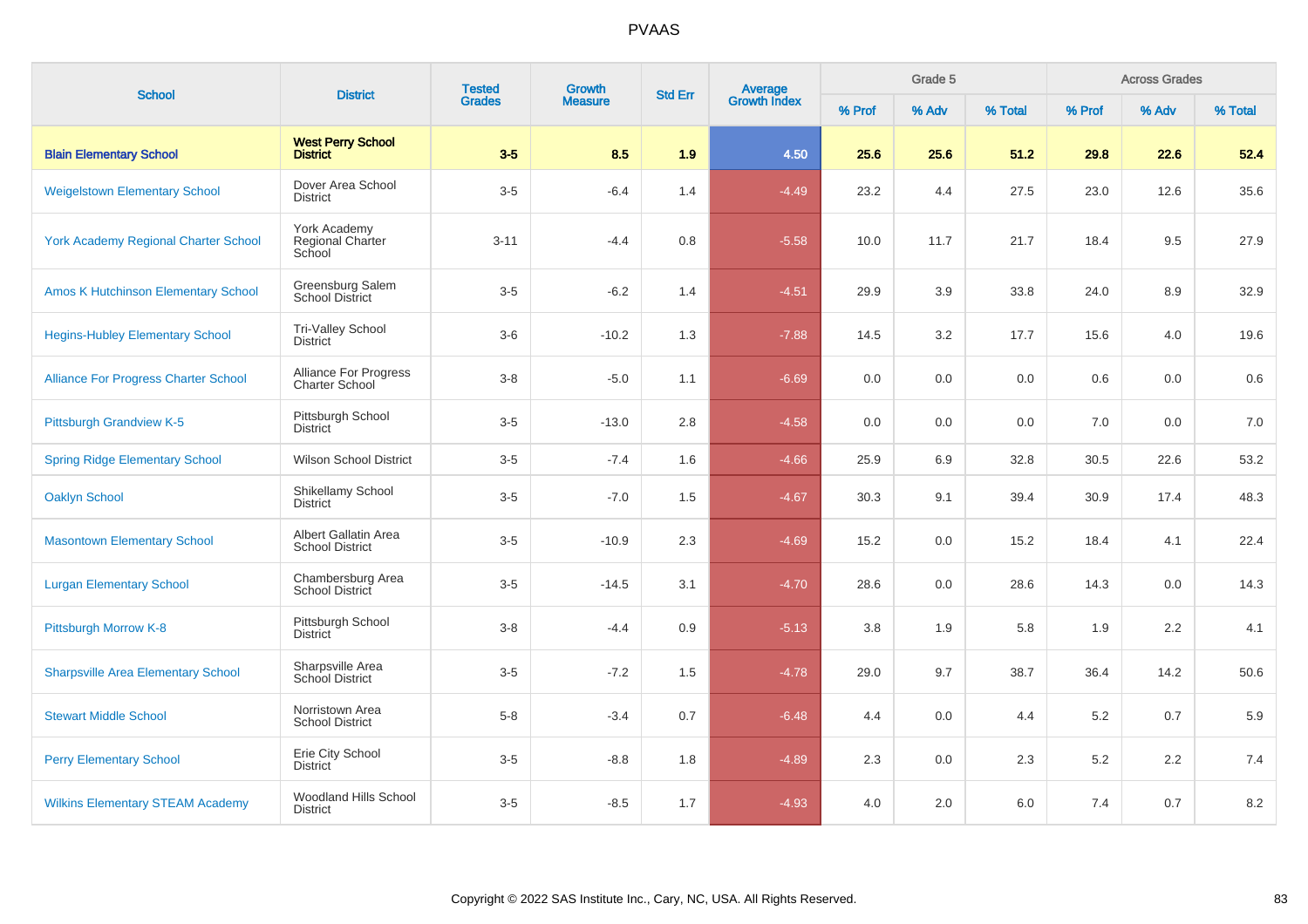| <b>School</b>                                   | <b>District</b>                                 | <b>Tested</b><br>Growth<br><b>Grades</b><br><b>Measure</b> | <b>Std Err</b> |         |                                | Grade 5 |       |         | <b>Across Grades</b> |       |         |
|-------------------------------------------------|-------------------------------------------------|------------------------------------------------------------|----------------|---------|--------------------------------|---------|-------|---------|----------------------|-------|---------|
|                                                 |                                                 |                                                            |                |         | <b>Average</b><br>Growth Index | % Prof  | % Adv | % Total | % Prof               | % Adv | % Total |
| <b>Blain Elementary School</b>                  | <b>West Perry School</b><br><b>District</b>     | $3-5$                                                      | 8.5            | 1.9     | 4.50                           | 25.6    | 25.6  | 51.2    | 29.8                 | 22.6  | 52.4    |
| <b>Goodnoe Elementary School</b>                | <b>Council Rock School</b><br><b>District</b>   | $3-6$                                                      | $-3.9$         | 0.8     | $-6.69$                        | 23.7    | 26.8  | 50.5    | 33.6                 | 29.4  | 63.0    |
| Pittsburgh Faison K-5                           | Pittsburgh School<br><b>District</b>            | $3-5$                                                      | $-8.5$         | 1.7     | $-4.98$                        | 2.0     | 0.0   | 2.0     | 1.4                  | 0.0   | 1.4     |
| <b>State Elementary Center</b>                  | Wyoming Valley West<br>School District          | $3-5$                                                      | $-5.8$         | 1.2     | $-4.99$                        | 2.8     | 0.0   | 2.8     | 7.2                  | 0.6   | 7.8     |
| <b>Forge Road Elementary School</b>             | Palmyra Area School<br><b>District</b>          | $3-5$                                                      | $-7.5$         | 1.5     | $-4.99$                        | 33.8    | 3.1   | 36.9    | 35.6                 | 12.6  | 48.2    |
| <b>Newlonsburg Elementary School</b>            | Franklin Regional<br>School District            | $3-5$                                                      | $-9.4$         | 1.9     | $-5.00$                        | 57.5    | 17.5  | 75.0    | 38.0                 | 41.7  | 79.6    |
| <b>East Norriton Middle School</b>              | Norristown Area<br><b>School District</b>       | $5 - 8$                                                    | $-3.1$         | 0.6     | $-5.78$                        | 16.8    | 1.6   | 18.4    | 14.4                 | 2.8   | 17.2    |
| <b>Middle Smithfield Elementary School</b>      | East Stroudsburg Area<br><b>School District</b> | $3-5$                                                      | $-9.9$         | 2.0     | $-5.04$                        | 24.4    | 0.0   | 24.4    | 17.9                 | 6.5   | 24.4    |
| Northwood Academy Charter School                | Northwood Academy<br>Charter School             | $3 - 8$                                                    | $-3.7$         | 0.7     | $-5.33$                        | 6.6     | 1.3   | 7.9     | 6.3                  | 0.9   | 7.2     |
| <b>New Brighton Area Elementary School</b>      | New Brighton Area<br>School District            | $3-5$                                                      | $-6.3$         | 1.3     | $-5.06$                        | 18.0    | 1.1   | 19.1    | 15.5                 | 2.5   | 18.0    |
| <b>Rice Elementary School</b>                   | <b>Crestwood School</b><br>District             | $3-6$                                                      | $-4.3$         | 0.8     | $-10.53$                       | 15.7    | 1.8   | 17.6    | 26.0                 | 7.7   | 33.7    |
| South Buffalo Elementary School                 | Freeport Area School<br><b>District</b>         | $3-5$                                                      | $-9.2$         | 1.8     | $-5.16$                        | 20.4    | 9.1   | 29.6    | 27.7                 | 21.0  | 48.7    |
| <b>Wallenpaupack South Elementary</b><br>School | Wallenpaupack Area<br>School District           | $3-5$                                                      | $-10.6$        | 2.0     | $-5.16$                        | 37.5    | 6.2   | 43.8    | 32.6                 | 15.8  | 48.4    |
| <b>Tenth Street Elementary School</b>           | <b>Riverview School</b><br><b>District</b>      | $3-6$                                                      | $-6.8$         | 1.3     | $-6.43$                        | 36.1    | 2.8   | 38.9    | 36.3                 | 17.9  | 54.2    |
| Pittsburgh Weil K-8                             | Pittsburgh School<br><b>District</b>            | $3-5$                                                      | $-12.9$        | $2.5\,$ | $-5.23$                        | 0.0     | 0.0   | 0.0     | $3.0\,$              | 1.5   | 4.6     |
| <b>Smithfield Elementary School</b>             | East Stroudsburg Area<br><b>School District</b> | $3-5$                                                      | $-10.2$        | 1.9     | $-5.26$                        | 25.6    | 12.8  | 38.5    | 21.0                 | 11.6  | 32.6    |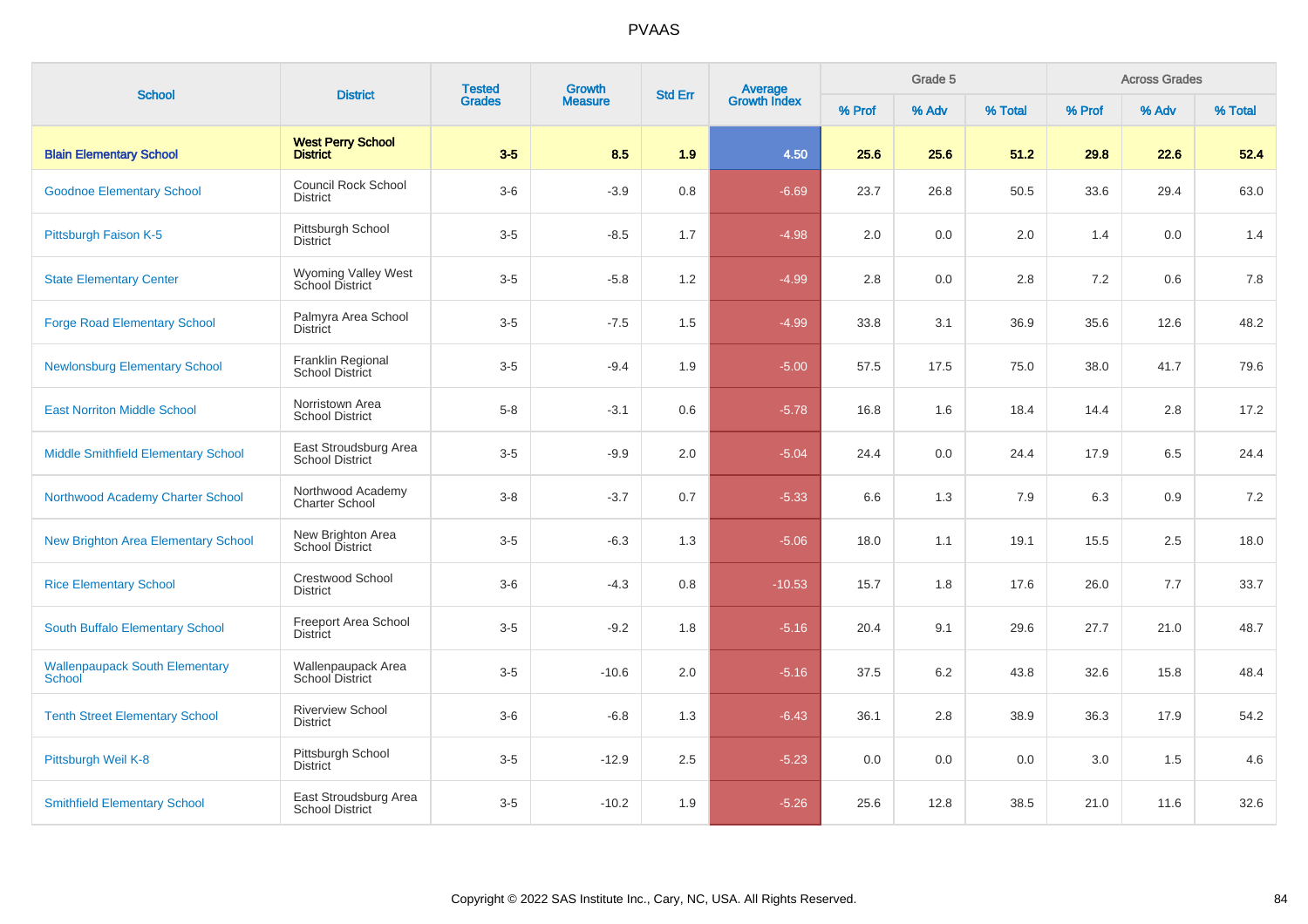| <b>School</b>                             | <b>District</b>                                     | <b>Tested</b> | Growth         | <b>Std Err</b> |                                |        | Grade 5 |         | <b>Across Grades</b> |       |         |  |
|-------------------------------------------|-----------------------------------------------------|---------------|----------------|----------------|--------------------------------|--------|---------|---------|----------------------|-------|---------|--|
|                                           |                                                     | <b>Grades</b> | <b>Measure</b> |                | <b>Average</b><br>Growth Index | % Prof | % Adv   | % Total | % Prof               | % Adv | % Total |  |
| <b>Blain Elementary School</b>            | <b>West Perry School</b><br><b>District</b>         | $3-5$         | 8.5            | 1.9            | 4.50                           | 25.6   | 25.6    | 51.2    | 29.8                 | 22.6  | 52.4    |  |
| <b>St Marys Area Middle School</b>        | Saint Marys Area<br><b>School District</b>          | $5-8$         | $-3.2$         | 0.6            | $-5.37$                        |        |         |         | 14.8                 | 2.7   | 17.6    |  |
| <b>Bethlehem-Center Elementary School</b> | Bethlehem-Center<br><b>School District</b>          | $3-5$         | $-7.8$         | 1.4            | $-5.38$                        | 5.6    | 1.4     | 7.0     | 16.9                 | 7.5   | 24.4    |  |
| <b>State Street Elementary School</b>     | Ambridge Area School<br><b>District</b>             | $3-5$         | $-11.5$        | 2.1            | $-5.44$                        | 9.7    | 0.0     | 9.7     | 14.8                 | 5.6   | 20.4    |  |
| <b>Prospect Park School</b>               | Interboro School<br><b>District</b>                 | $3 - 8$       | $-4.4$         | 0.8            | $-7.77$                        | 14.5   | 4.8     | 19.4    | 13.4                 | 4.6   | 18.0    |  |
| <b>Reynolds Elementary School</b>         | Reynolds School<br><b>District</b>                  | $3-6$         | $-5.4$         | 1.0            | $-7.39$                        | 13.0   | 1.4     | 14.5    | 16.3                 | 1.8   | 18.2    |  |
| <b>Mellon Elementary School</b>           | <b>Ligonier Valley School</b><br><b>District</b>    | $3-5$         | $-8.6$         | 1.5            | $-5.53$                        | 18.3   | 1.7     | 20.0    | 27.9                 | 7.0   | 34.9    |  |
| <b>Chichester Middle School</b>           | <b>Chichester School</b><br><b>District</b>         | $5 - 8$       | $-3.8$         | 0.7            | $-5.70$                        | 6.8    | 1.1     | 8.0     | 5.9                  | 2.6   | 8.5     |  |
| <b>Bobtown Elementary School</b>          | Southeastern Greene<br><b>School District</b>       | $3-6$         | $-13.3$        | 1.5            | $-8.93$                        | 34.5   | 13.8    | 48.3    | 33.3                 | 19.2  | 52.5    |  |
| Sol Feinstone Elementary School           | Council Rock School<br><b>District</b>              | $3-6$         | $-4.9$         | 0.8            | $-6.00$                        | 40.5   | 21.6    | 62.1    | 39.1                 | 24.5  | 63.6    |  |
| <b>Central Elementary School</b>          | Elizabeth Forward<br><b>School District</b>         | $3-5$         | $-9.0$         | 1.6            | $-5.64$                        | 25.4   | 16.4    | 41.8    | 31.1                 | 22.2  | 53.3    |  |
| Lehman Intermediate School                | East Stroudsburg Area<br><b>School District</b>     | $5-8$         | $-4.8$         | 0.8            | $-5.77$                        |        |         |         | 8.9                  | 2.3   | 11.2    |  |
| <b>Fayetteville Elementary School</b>     | Chambersburg Area<br>School District                | $3-5$         | $-8.4$         | 1.5            | $-5.77$                        | 26.1   | 4.4     | 30.4    | 21.2                 | 7.1   | 28.3    |  |
| <b>Maritime Academy Charter School</b>    | Maritime Academy<br><b>Charter School</b>           | $3 - 10$      | $-3.7$         | 0.6            | $-7.33$                        | 3.5    | 1.2     | 4.7     | 4.6                  | 2.1   | 6.7     |  |
| <b>Manoa Elementary School</b>            | <b>Haverford Township</b><br><b>School District</b> | $3-5$         | $-6.7$         | 1.1            | $-5.95$                        | 24.6   | 13.6    | 38.2    | 32.4                 | 23.7  | 56.1    |  |
| Jefferson-Morgan Elementary School        | Jefferson-Morgan<br>School District                 | $3-6$         | $-6.4$         | 1.1            | $-9.62$                        | 7.1    | 1.4     | 8.6     | 17.1                 | 5.6   | 22.6    |  |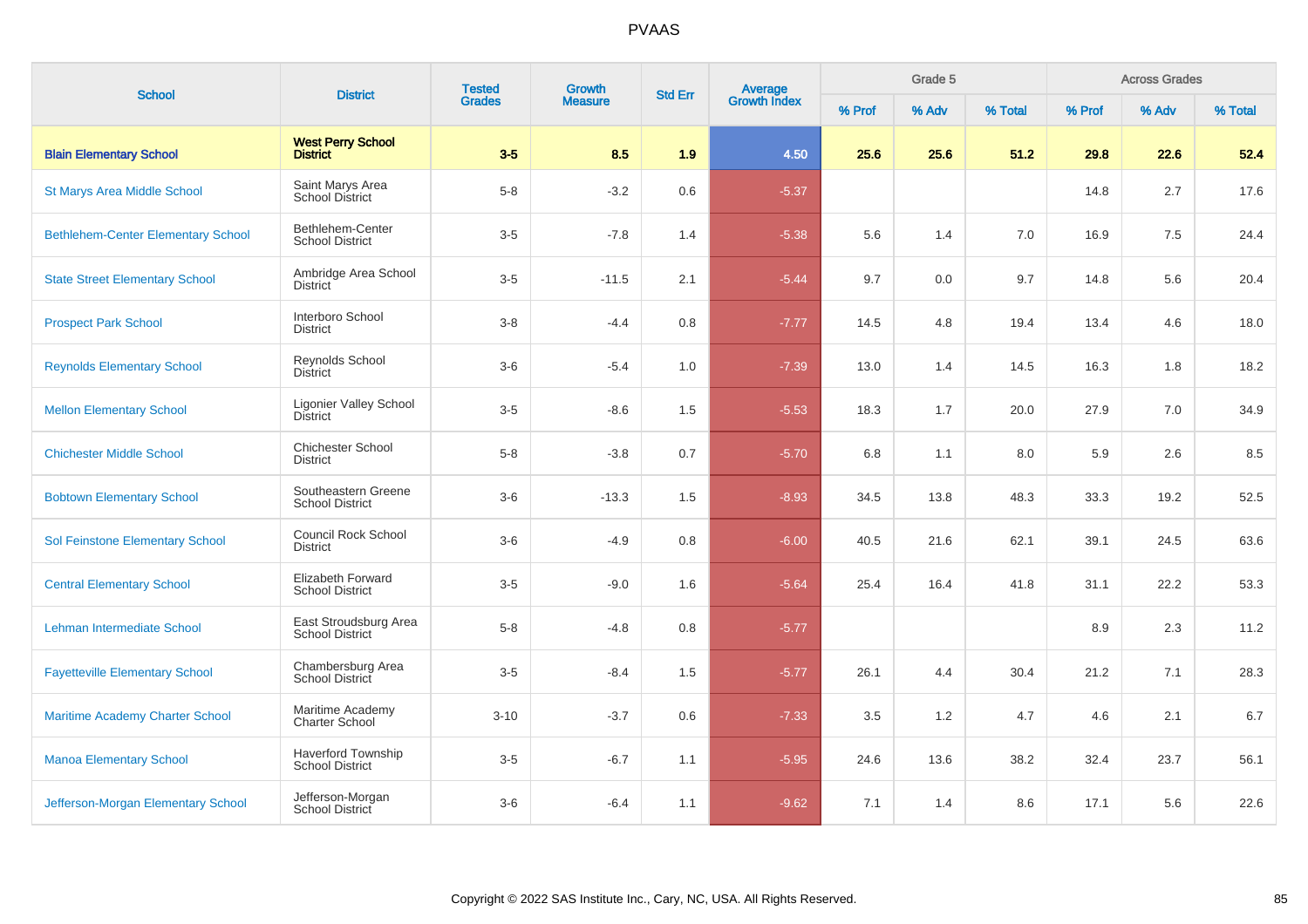| <b>School</b>                                                     | <b>District</b>                                                      | <b>Tested</b> | Growth         | <b>Std Err</b> |                         |        | Grade 5 |         | <b>Across Grades</b> |       |         |  |
|-------------------------------------------------------------------|----------------------------------------------------------------------|---------------|----------------|----------------|-------------------------|--------|---------|---------|----------------------|-------|---------|--|
|                                                                   |                                                                      | <b>Grades</b> | <b>Measure</b> |                | Average<br>Growth Index | % Prof | % Adv   | % Total | % Prof               | % Adv | % Total |  |
| <b>Blain Elementary School</b>                                    | <b>West Perry School</b><br><b>District</b>                          | $3 - 5$       | 8.5            | 1.9            | 4.50                    | 25.6   | 25.6    | 51.2    | 29.8                 | 22.6  | 52.4    |  |
| Masterman Julia R Sec School                                      | Philadelphia City<br>School District                                 | $5 - 10$      | $-7.7$         | 1.3            | $-6.40$                 | 45.2   | 47.6    | 92.9    | 49.1                 | 40.0  | 89.1    |  |
| <b>Worrall Elementary School</b>                                  | Marple Newtown<br>School District                                    | $3-5$         | $-8.9$         | 1.5            | $-6.08$                 | 44.4   | 25.4    | 69.8    | 35.5                 | 35.5  | 71.0    |  |
| <b>Community Academy Of Philadelphia</b><br><b>Charter School</b> | <b>Community Academy</b><br>Of Philadelphia<br><b>Charter School</b> | $3 - 11$      | $-5.7$         | 0.9            | $-6.24$                 | 4.9    | 2.4     | 7.3     | 2.4                  | 1.0   | 3.5     |  |
| <b>Penn Hills Elementary School</b>                               | Penn Hills School<br><b>District</b>                                 | $3-5$         | $-5.8$         | 0.9            | $-6.26$                 | 4.7    | 1.8     | 6.5     | 10.8                 | 3.4   | 14.2    |  |
| <b>South Allegheny Elementary School</b>                          | South Allegheny<br><b>School District</b>                            | $3-5$         | $-10.2$        | 1.6            | $-6.31$                 | 27.3   | 1.8     | 29.1    | 25.2                 | 3.1   | 28.2    |  |
| <b>Philipsburg Elementary School</b>                              | Philipsburg-Osceola<br>Area School District                          | $3-5$         | $-9.4$         | 1.5            | $-6.36$                 | 38.5   | 10.8    | 49.2    | 31.0                 | 20.1  | 51.1    |  |
| <b>Berwick Area Middle School</b>                                 | <b>Berwick Area School</b><br><b>District</b>                        | $5-8$         | $-3.7$         | 0.5            | $-7.82$                 | 18.5   | 6.8     | 25.3    | 17.1                 | 4.1   | 21.2    |  |
| Pittsburgh Whittier K-5                                           | Pittsburgh School<br><b>District</b>                                 | $3-5$         | $-18.7$        | 2.9            | $-6.41$                 | 5.9    | 0.0     | 5.9     | 12.5                 | 1.6   | 14.1    |  |
| Oil City Area Middle School                                       | Oil City Area School<br><b>District</b>                              | $5-8$         | $-3.7$         | 0.5            | $-7.13$                 | 15.5   | 2.8     | 18.3    | 9.5                  | 1.5   | 11.0    |  |
| <b>Fallsington Elementary School</b>                              | Pennsbury School<br><b>District</b>                                  | $3-5$         | $-10.5$        | 1.6            | $-6.47$                 | 25.5   | 15.7    | 41.2    | 29.8                 | 18.2  | 47.9    |  |
| <b>Southmoreland Elementary School</b>                            | Southmoreland School<br><b>District</b>                              | $3-5$         | $-7.8$         | 1.2            | $-6.52$                 | 12.6   | 4.2     | 16.8    | 23.4                 | 5.8   | 29.2    |  |
| <b>Osceola Mills Elementary School</b>                            | Philipsburg-Osceola<br>Area School District                          | $3-5$         | $-9.9$         | 1.5            | $-6.61$                 | 32.2   | 10.2    | 42.4    | 34.6                 | 19.0  | 53.6    |  |
| <b>Scenic Hills Elementary School</b>                             | Springfield School<br><b>District</b>                                | $3-5$         | $-6.1$         | 0.9            | $-6.61$                 | 30.2   | 13.8    | 44.0    | 35.6                 | 23.7  | 59.4    |  |
| <b>Rolling Ridge Elementary School</b>                            | <b>Harbor Creek School</b><br><b>District</b>                        | $3-6$         | $-7.5$         | 1.0            | $-7.29$                 | 32.1   | 10.7    | 42.9    | 32.6                 | 21.6  | 54.2    |  |
| <b>School Lane Charter School</b>                                 | School Lane Charter<br>School                                        | $3 - 11$      | $-4.8$         | 0.7            | $-7.87$                 | 26.9   | 7.5     | 34.3    | 21.0                 | 6.5   | 27.5    |  |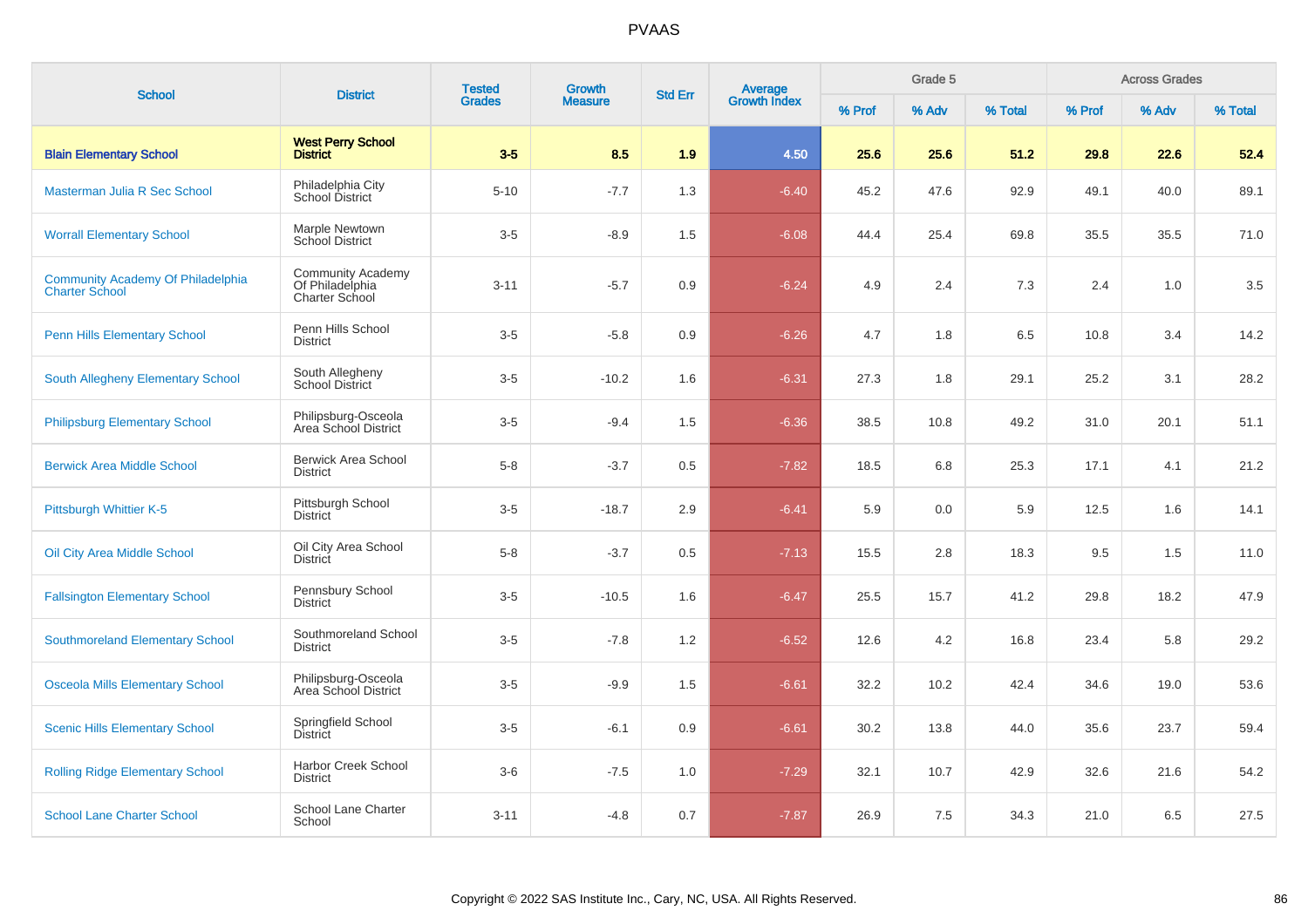| <b>School</b>                               | <b>District</b>                                 | <b>Tested</b> | Growth         | <b>Std Err</b> |                                |        | Grade 5 |         | <b>Across Grades</b> |       |         |  |
|---------------------------------------------|-------------------------------------------------|---------------|----------------|----------------|--------------------------------|--------|---------|---------|----------------------|-------|---------|--|
|                                             |                                                 | <b>Grades</b> | <b>Measure</b> |                | <b>Average</b><br>Growth Index | % Prof | % Adv   | % Total | % Prof               | % Adv | % Total |  |
| <b>Blain Elementary School</b>              | <b>West Perry School</b><br><b>District</b>     | $3-5$         | 8.5            | 1.9            | 4.50                           | 25.6   | 25.6    | 51.2    | 29.8                 | 22.6  | 52.4    |  |
| <b>Burgettstown Elementary Center</b>       | <b>Burgettstown Area</b><br>School District     | $3-5$         | $-9.1$         | 1.4            | $-6.70$                        | 16.9   | 2.6     | 19.5    | 21.1                 | 5.2   | 26.3    |  |
| <b>Edgewood Elementary STEAM</b><br>Academy | <b>Woodland Hills School</b><br><b>District</b> | $3-5$         | $-10.7$        | 1.6            | $-6.82$                        | 7.1    | 0.0     | 7.1     | 8.9                  | 0.7   | 9.6     |  |
| <b>Pottstown Middle School</b>              | Pottstown School<br><b>District</b>             | $5 - 8$       | $-5.0$         | 0.5            | $-10.19$                       | 6.0    | 3.6     | 9.5     | 4.8                  | 1.2   | 6.0     |  |
| Pittsburgh West Liberty K-5                 | Pittsburgh School<br><b>District</b>            | $3-5$         | $-20.5$        | 2.9            | $-6.97$                        | 5.6    | 5.6     | 11.1    | 18.6                 | 2.9   | 21.4    |  |
| <b>Ringgold Middle School</b>               | Ringgold School<br><b>District</b>              | $5 - 8$       | $-4.9$         | 0.4            | $-10.85$                       | 13.5   | 1.8     | 15.3    | 8.3                  | 0.9   | 9.2     |  |
| <b>East Stroudsburg Elementary School</b>   | East Stroudsburg Area<br><b>School District</b> | $3-5$         | $-10.9$        | 1.6            | $-7.01$                        | 15.2   | 5.1     | 20.3    | 26.2                 | 5.0   | 31.2    |  |
| <b>Trafford Elementary School</b>           | Penn-Trafford School<br><b>District</b>         | $3-5$         | $-13.7$        | 1.9            | $-7.13$                        | 39.5   | 5.3     | 44.7    | 36.5                 | 26.0  | 62.5    |  |
| Pittsburgh Fulton K-5                       | Pittsburgh School<br><b>District</b>            | $3-5$         | $-14.1$        | 2.0            | $-7.18$                        | 5.6    | 2.8     | 8.3     | 10.7                 | 3.6   | 14.3    |  |
| <b>Carmichaels Area Elementary Center</b>   | Carmichaels Area<br><b>School District</b>      | $3-5$         | $-9.6$         | 1.3            | $-7.18$                        | 13.8   | 1.2     | 15.0    | 18.5                 | 3.3   | 21.8    |  |
| <b>Pennell Elementary School</b>            | Penn-Delco School<br><b>District</b>            | $3-5$         | $-10.1$        | 1.4            | $-7.22$                        | 32.4   | 18.3    | 50.7    | 35.8                 | 15.6  | 51.4    |  |
| Pittsburgh Lincoln K-5                      | Pittsburgh School<br><b>District</b>            | $3-5$         | $-17.9$        | 2.5            | $-7.30$                        | 0.0    | 0.0     | 0.0     | 1.3                  | 0.0   | 1.3     |  |
| <b>Charleroi Area Elementary Center</b>     | Charleroi School<br><b>District</b>             | $3-5$         | $-9.2$         | 1.2            | $-7.59$                        | 10.8   | 1.0     | 11.8    | 14.2                 | 3.2   | 17.4    |  |
| <b>West View Elementary School</b>          | North Hills School<br><b>District</b>           | $3-5$         | $-11.4$        | 1.5            | $-7.70$                        | 28.6   | 6.4     | 34.9    | 29.7                 | 13.2  | 42.9    |  |
| Pittsburgh Concord K-5                      | Pittsburgh School<br><b>District</b>            | $3-5$         | $-12.1$        | 1.6            | $-7.72$                        | 8.8    | 1.8     | 10.5    | 14.1                 | 3.1   | 17.2    |  |
| Pittsburgh Greenfield K-8                   | Pittsburgh School<br><b>District</b>            | $3 - 8$       | $-8.7$         | 1.1            | $-8.03$                        | 29.6   | 3.7     | 33.3    | 22.9                 | 6.5   | 29.4    |  |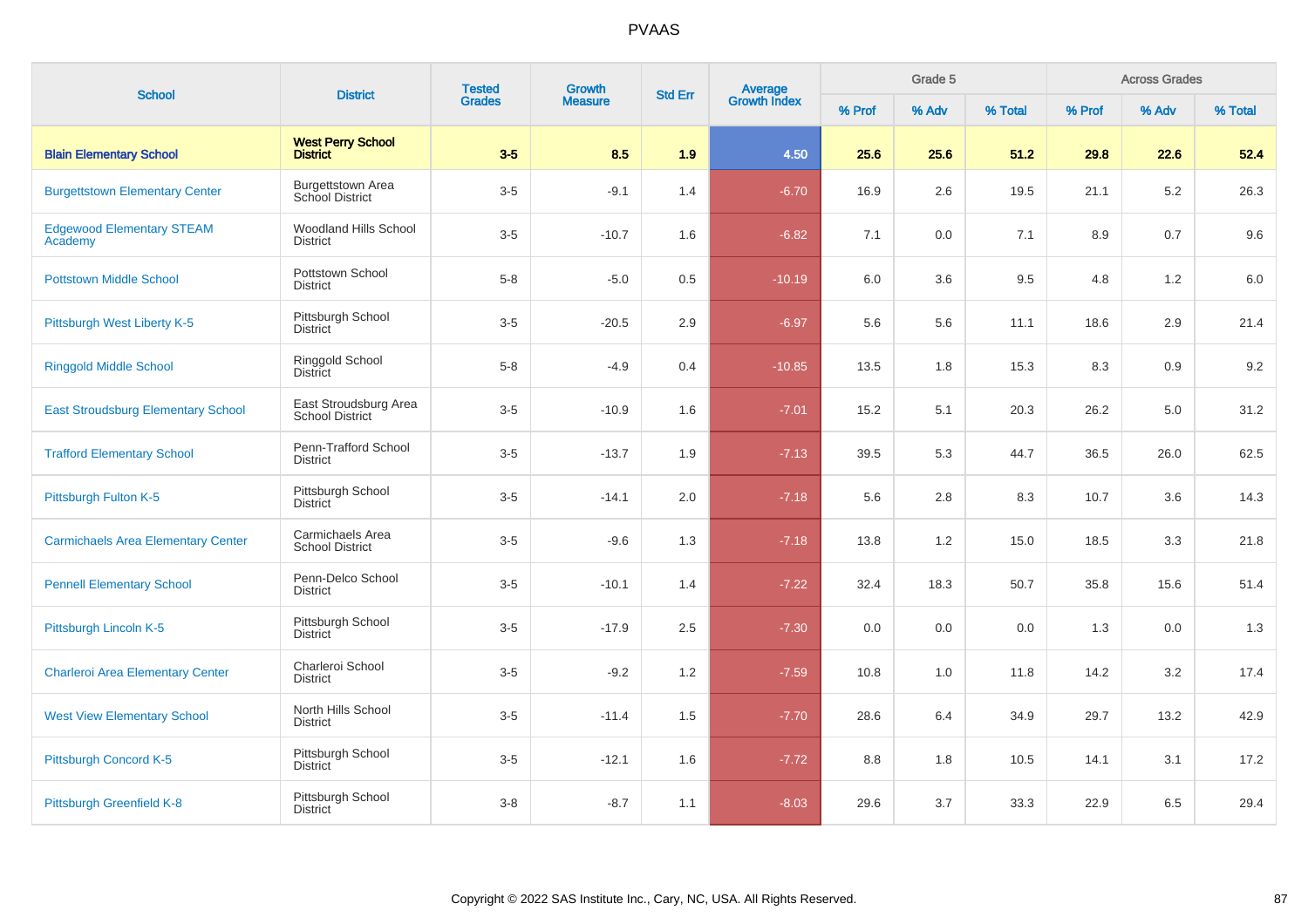| <b>School</b>                              | <b>District</b>                                    | <b>Tested</b> | Growth         | <b>Std Err</b> |                                |        | Grade 5 |         | <b>Across Grades</b> |       |         |  |
|--------------------------------------------|----------------------------------------------------|---------------|----------------|----------------|--------------------------------|--------|---------|---------|----------------------|-------|---------|--|
|                                            |                                                    | <b>Grades</b> | <b>Measure</b> |                | <b>Average</b><br>Growth Index | % Prof | % Adv   | % Total | % Prof               | % Adv | % Total |  |
| <b>Blain Elementary School</b>             | <b>West Perry School</b><br><b>District</b>        | $3-5$         | 8.5            | 1.9            | 4.50                           | 25.6   | 25.6    | 51.2    | 29.8                 | 22.6  | 52.4    |  |
| Eden Hall Upper Elementary School          | Pine-Richland School<br><b>District</b>            | $4 - 6$       | $-3.6$         | 0.5            | $-11.72$                       | 35.1   | 21.7    | 56.8    | 34.3                 | 17.8  | 52.1    |  |
| <b>Ramsay Elementary School</b>            | Mount Pleasant Area<br><b>School District</b>      | $4 - 6$       | $-7.4$         | 0.7            | $-9.86$                        | 18.0   | 1.6     | 19.7    | 17.2                 | 1.7   | 18.9    |  |
| Morrisville Intermediate School (8380)     | Morrisville Borough<br><b>School District</b>      | $3-5$         | $-12.9$        | 1.6            | $-8.04$                        | 9.8    | 0.0     | 9.8     | 7.7                  | 1.2   | 8.9     |  |
| Pittsburgh Dilworth K-5                    | Pittsburgh School<br><b>District</b>               | $3-5$         | $-14.4$        | 1.8            | $-8.08$                        | 11.6   | 4.6     | 16.3    | 14.4                 | 6.4   | 20.8    |  |
| <b>Pleasant Valley Intermediate School</b> | Pleasant Valley<br>School District                 | $4 - 6$       | $-4.6$         | 0.6            | $-9.98$                        | 20.4   | 6.2     | 26.7    | 18.8                 | 5.1   | 23.9    |  |
| Pittsburgh Allegheny K-5                   | Pittsburgh School<br><b>District</b>               | $3-5$         | $-11.8$        | 1.4            | $-8.21$                        | 6.2    | 10.8    | 16.9    | 15.5                 | 8.2   | 23.7    |  |
| <b>MaST Community Charter School II</b>    | MaST Community<br>Charter School II                | $3 - 10$      | $-8.4$         | 0.7            | $-12.33$                       | 5.0    | 2.0     | 6.9     | 12.6                 | 3.2   | 15.8    |  |
| <b>C E Cole Intermediate School</b>        | Muhlenberg School<br>District                      | $4 - 6$       | $-6.1$         | 0.5            | $-11.12$                       | 8.1    | 0.5     | 8.5     | 6.1                  | 1.0   | 7.2     |  |
| <b>Moore School</b>                        | <b>Brentwood Borough</b><br><b>School District</b> | $3-5$         | $-17.0$        | 1.8            | $-9.33$                        | 19.5   | 7.3     | 26.8    | 26.9                 | 11.5  | 38.5    |  |
| <b>Moss Side Middle School</b>             | Gateway School<br><b>District</b>                  | $5-6$         | $-5.8$         | 0.6            | $-11.30$                       | 15.6   | 7.6     | 23.1    | 16.1                 | 7.3   | 23.4    |  |
| Wilson Area Intermediate School            | Wilson Area School<br><b>District</b>              | $5 - 8$       | $-11.7$        | 0.5            | $-23.16$                       | 17.2   | 6.0     | 23.2    | 13.6                 | 4.6   | 18.3    |  |
| <b>MaST Community Charter School</b>       | MaST Community<br><b>Charter School</b>            | $3 - 10$      | $-8.7$         | 0.6            | $-15.16$                       | 30.0   | 3.0     | 33.0    | 23.1                 | 3.6   | 26.7    |  |
| <b>Pittston Area Middle School</b>         | <b>Pittston Area School</b><br><b>District</b>     | $5-8$         | $-8.4$         | 0.7            | $-12.68$                       | 5.7    | 0.0     | 5.7     | 5.3                  | 1.1   | 6.4     |  |
| Kiski Area Upper Elementary School         | Kiski Area School<br><b>District</b>               | $5-6$         | $-8.7$         | $0.6\,$        | $-15.29$                       | 15.5   | 5.6     | 21.1    | 13.4                 | 3.5   | 16.9    |  |
| <b>West Mifflin Area Middle School</b>     | West Mifflin Area<br><b>School District</b>        | $4 - 11$      | $-8.5$         | 0.5            | $-18.36$                       | 18.6   | 5.7     | 24.3    | 9.5                  | 2.0   | 11.6    |  |